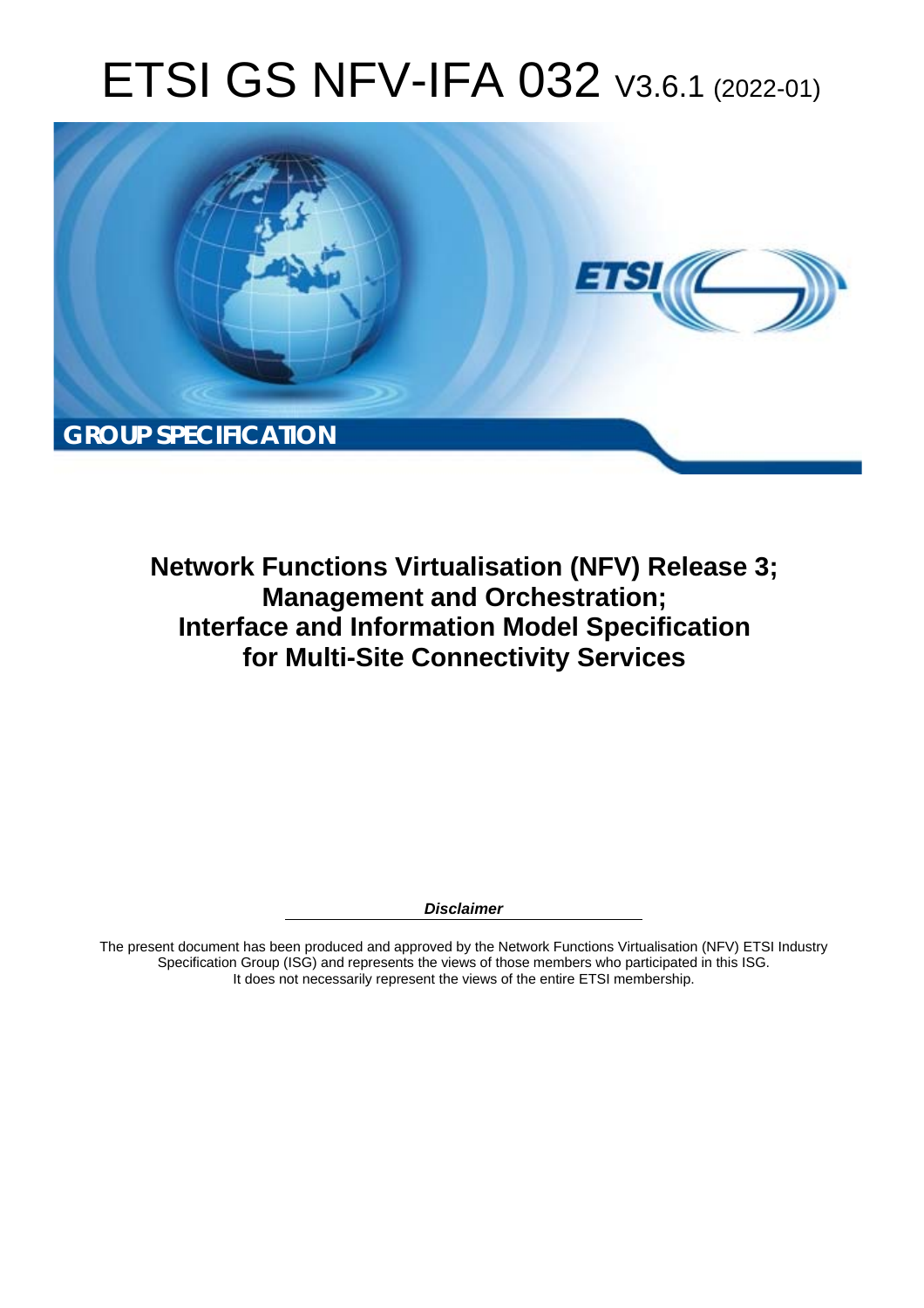Reference RGS/NFV-IFA032ed361

Keywords

configuration, management, MANO, network, NFV, virtualisation

*ETSI* 

650 Route des Lucioles F-06921 Sophia Antipolis Cedex - FRANCE

Tel.: +33 4 92 94 42 00 Fax: +33 4 93 65 47 16

Siret N° 348 623 562 00017 - APE 7112B Association à but non lucratif enregistrée à la Sous-Préfecture de Grasse (06) N° w061004871

#### *Important notice*

The present document can be downloaded from: <http://www.etsi.org/standards-search>

The present document may be made available in electronic versions and/or in print. The content of any electronic and/or print versions of the present document shall not be modified without the prior written authorization of ETSI. In case of any existing or perceived difference in contents between such versions and/or in print, the prevailing version of an ETSI deliverable is the one made publicly available in PDF format at [www.etsi.org/deliver.](http://www.etsi.org/deliver)

Users of the present document should be aware that the document may be subject to revision or change of status. Information on the current status of this and other ETSI documents is available at <https://portal.etsi.org/TB/ETSIDeliverableStatus.aspx>

If you find errors in the present document, please send your comment to one of the following services: <https://portal.etsi.org/People/CommiteeSupportStaff.aspx>

#### *Notice of disclaimer & limitation of liability*

The information provided in the present deliverable is directed solely to professionals who have the appropriate degree of experience to understand and interpret its content in accordance with generally accepted engineering or other professional standard and applicable regulations.

No recommendation as to products and services or vendors is made or should be implied.

No representation or warranty is made that this deliverable is technically accurate or sufficient or conforms to any law and/or governmental rule and/or regulation and further, no representation or warranty is made of merchantability or fitness for any particular purpose or against infringement of intellectual property rights.

In no event shall ETSI be held liable for loss of profits or any other incidental or consequential damages.

Any software contained in this deliverable is provided "AS IS" with no warranties, express or implied, including but not limited to, the warranties of merchantability, fitness for a particular purpose and non-infringement of intellectual property rights and ETSI shall not be held liable in any event for any damages whatsoever (including, without limitation, damages for loss of profits, business interruption, loss of information, or any other pecuniary loss) arising out of or related to the use of or inability to use the software.

#### *Copyright Notification*

No part may be reproduced or utilized in any form or by any means, electronic or mechanical, including photocopying and microfilm except as authorized by written permission of ETSI. The content of the PDF version shall not be modified without the written authorization of ETSI.

The copyright and the foregoing restriction extend to reproduction in all media.

© ETSI 2022. All rights reserved.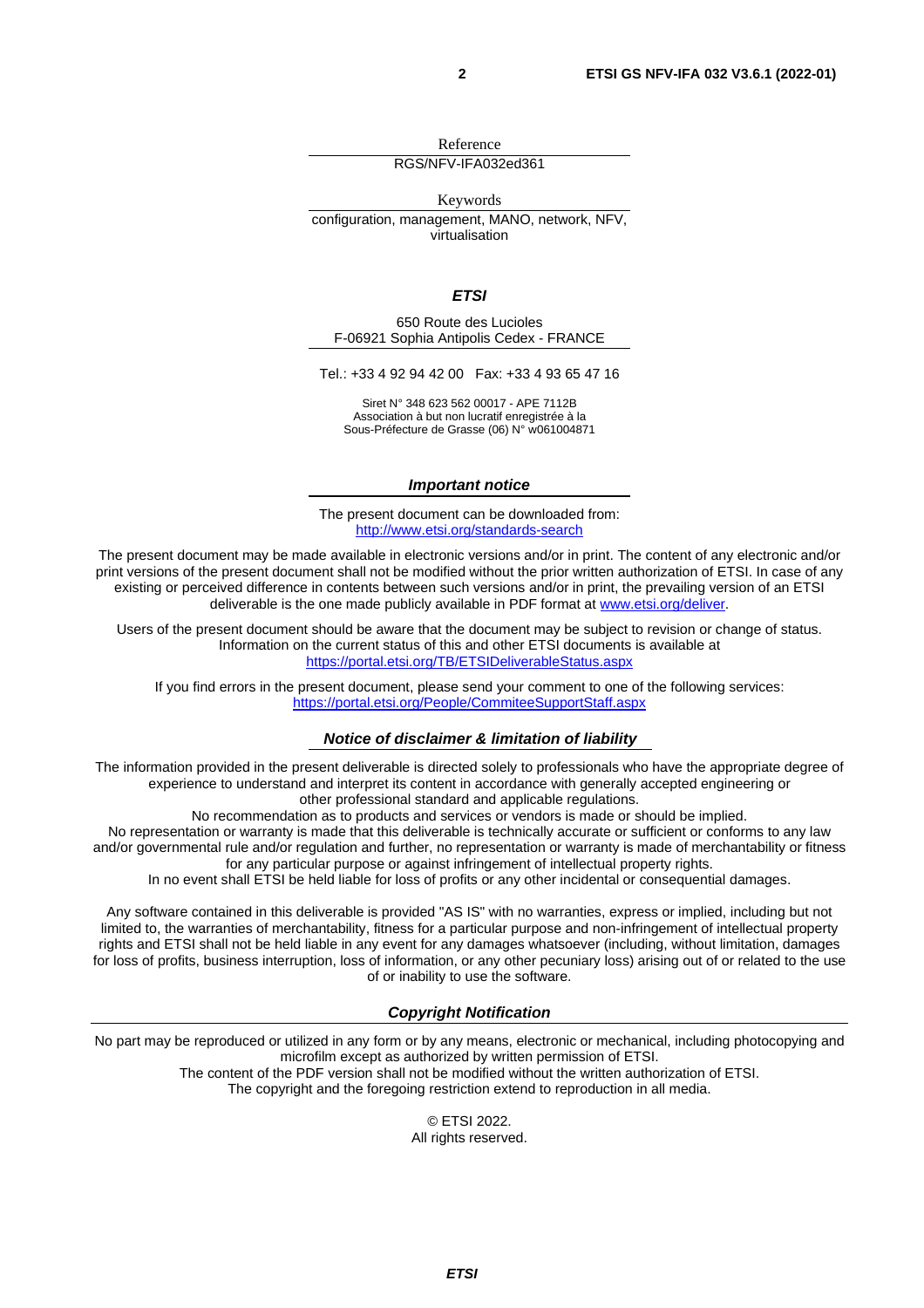# Contents

| 1                |                                                                                         |    |
|------------------|-----------------------------------------------------------------------------------------|----|
| 2                |                                                                                         |    |
| 2.1              |                                                                                         |    |
| 2.2              |                                                                                         |    |
|                  |                                                                                         |    |
| 3                |                                                                                         |    |
| 3.1              |                                                                                         |    |
| 3.2              |                                                                                         |    |
| 3.3              |                                                                                         |    |
| 4                | Overview of interfaces and information elements for multi-site connectivity services 14 |    |
| 4.1              |                                                                                         |    |
| 4.2              |                                                                                         |    |
| 4.3              |                                                                                         |    |
| 4.4              |                                                                                         |    |
| 4.5              |                                                                                         |    |
| 5                |                                                                                         |    |
| 5.1              |                                                                                         |    |
| 5.1.1            |                                                                                         |    |
| 5.1.2            |                                                                                         |    |
| 5.2              |                                                                                         |    |
| 5.3              |                                                                                         |    |
| 5.3.1            |                                                                                         |    |
| 5.3.2            |                                                                                         |    |
| 5.3.3            |                                                                                         |    |
| 5.3.4            |                                                                                         |    |
| 6                |                                                                                         |    |
| 6.1              |                                                                                         |    |
| 6.2              |                                                                                         |    |
| 6.2.1            |                                                                                         |    |
| 6.2.2            |                                                                                         |    |
| 6.2.2.1          |                                                                                         |    |
| 6.2.2.2          |                                                                                         |    |
| 6.2.2.3          |                                                                                         |    |
| 6.2.2.4          |                                                                                         |    |
| 6.2.3            |                                                                                         |    |
| 6.2.3.1          |                                                                                         |    |
| 6.2.3.2          |                                                                                         |    |
| 6.2.3.3          |                                                                                         |    |
| 6.2.3.4<br>6.2.4 |                                                                                         | 23 |
| 6.2.4.1          |                                                                                         | 23 |
| 6.2.4.2          |                                                                                         |    |
| 6.2.4.3          |                                                                                         |    |
| 6.2.4.4          |                                                                                         |    |
| 6.2.5            |                                                                                         |    |
| 6.2.5.1          |                                                                                         |    |
| 6.2.5.2          |                                                                                         |    |
| 6.2.5.3          |                                                                                         |    |
| 6.2.5.4          |                                                                                         |    |
| 6.2.6            |                                                                                         |    |
| 6.2.6.1          |                                                                                         |    |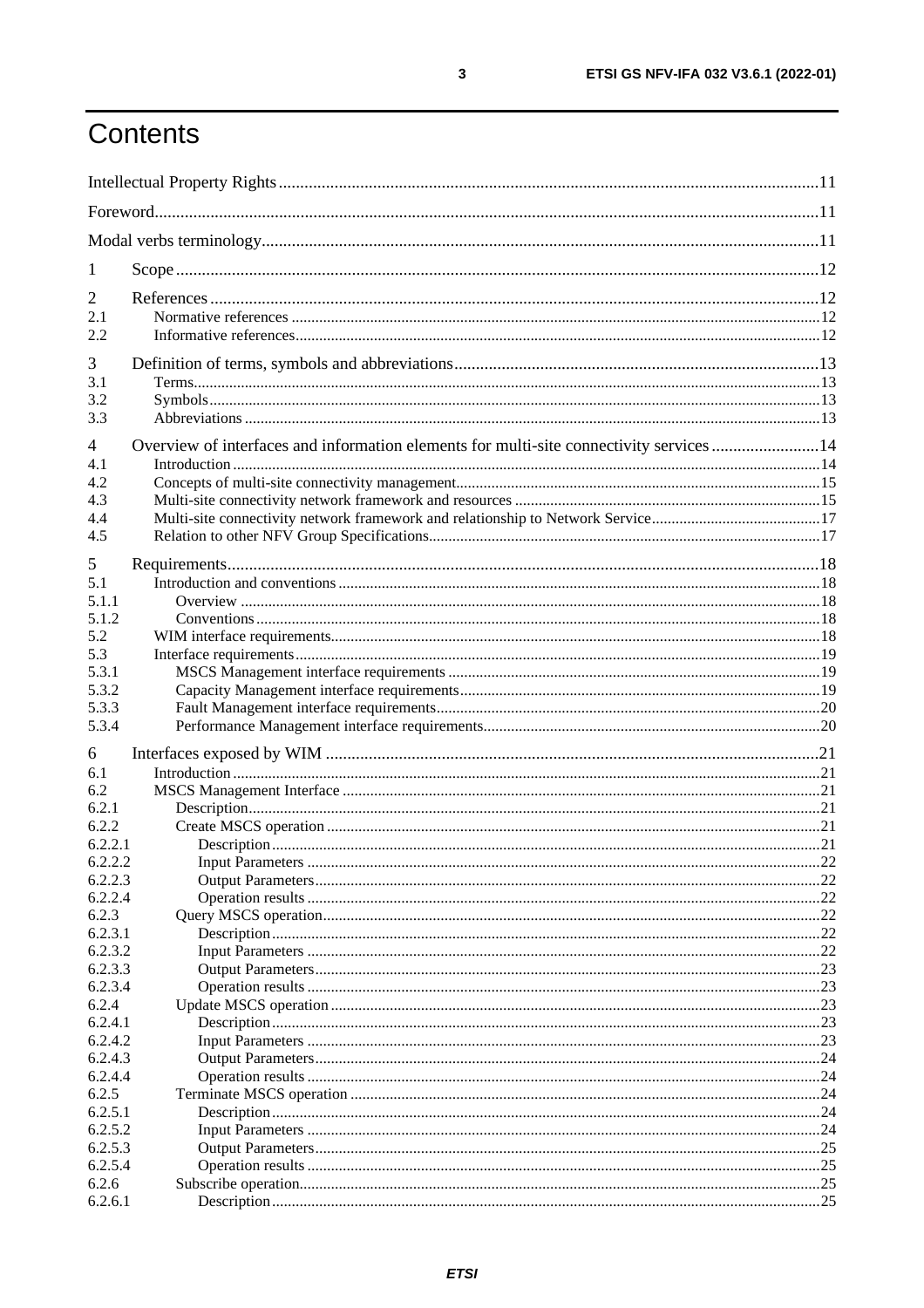$\overline{\mathbf{4}}$ 

| 6.2.6.2  |  |
|----------|--|
| 6.2.6.3  |  |
| 6.2.6.4  |  |
| 6.2.7    |  |
| 6.2.7.1  |  |
| 6.2.8    |  |
|          |  |
| 6.2.8.1  |  |
| 6.2.8.2  |  |
| 6.2.8.3  |  |
| 6.2.8.4  |  |
| 6.2.9    |  |
| 6.2.9.1  |  |
| 6.2.9.2  |  |
| 6.2.9.3  |  |
| 6.2.9.4  |  |
| 6.2.10   |  |
| 6.2.10.1 |  |
| 6.2.10.2 |  |
| 6.2.10.3 |  |
| 6.2.10.4 |  |
|          |  |
| 6.2.11   |  |
| 6.2.11.1 |  |
| 6.2.11.2 |  |
| 6.2.11.3 |  |
| 6.2.11.4 |  |
| 6.2.12   |  |
| 6.2.12.1 |  |
| 6.2.12.2 |  |
| 6.2.12.3 |  |
| 6.2.12.4 |  |
| 6.2.13   |  |
| 6.2.13.1 |  |
| 6.2.13.2 |  |
| 6.2.13.3 |  |
| 6.2.13.4 |  |
| 6.3      |  |
| 6.3.1    |  |
| 6.3.2    |  |
|          |  |
| 6.3.2.1  |  |
| 6.3.2.2  |  |
| 6.3.2.3  |  |
| 6.3.2.4  |  |
| 6.3.3    |  |
| 6.3.3.1  |  |
| 6.3.3.2  |  |
| 6.3.3.3  |  |
| 6.3.3.4  |  |
| 6.3.4    |  |
| 6.3.4.1  |  |
| 6.3.4.2  |  |
| 6.3.4.3  |  |
| 6.3.4.4  |  |
| 6.3.5    |  |
| 6.3.5.1  |  |
| 6.3.5.2  |  |
|          |  |
| 6.3.5.3  |  |
| 6.3.5.4  |  |
| 6.3.6    |  |
| 6.3.6.1  |  |
| 6.3.6.2  |  |
| 6.3.6.3  |  |
| 6.3.6.4  |  |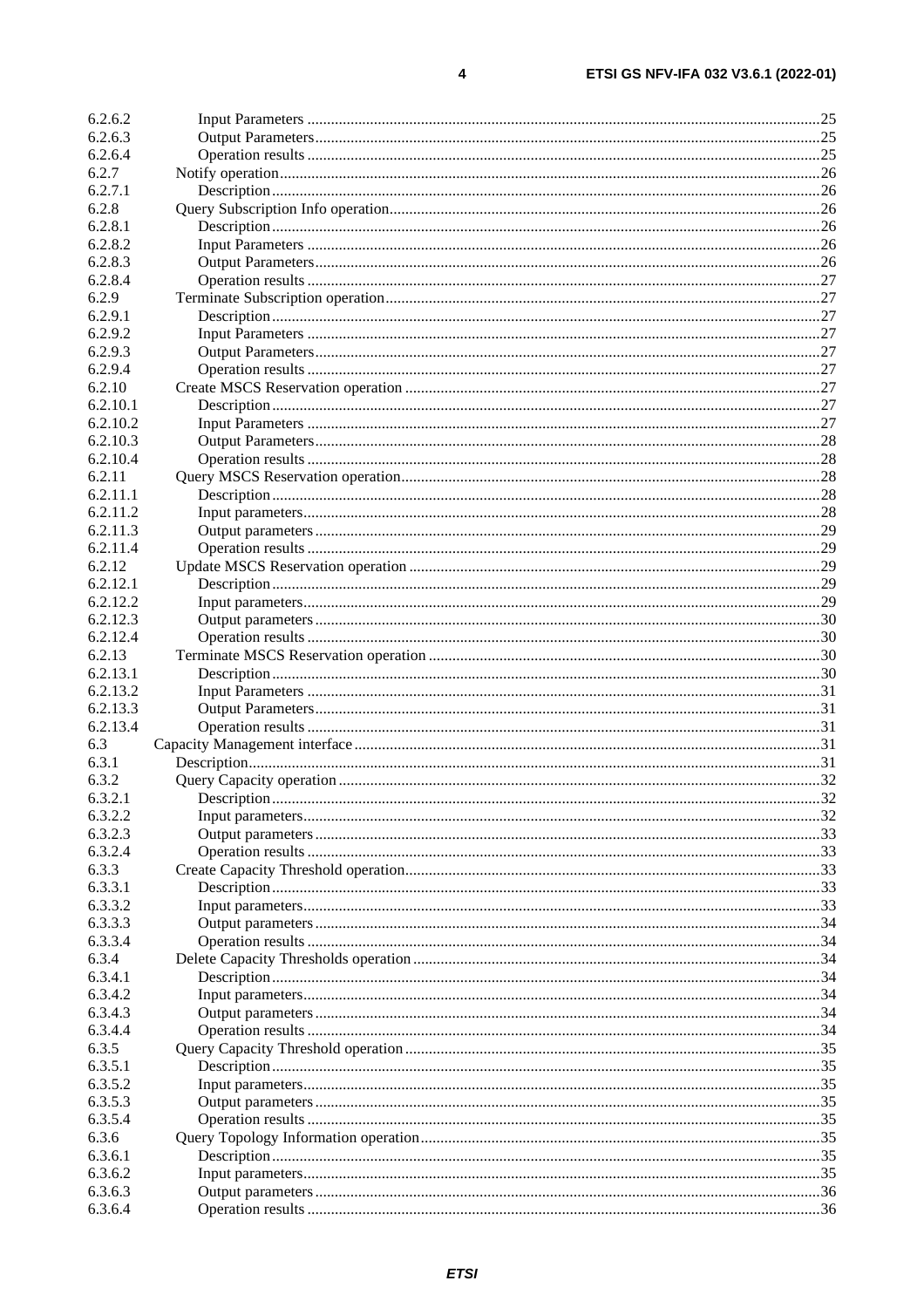| 6.3.7    |     |
|----------|-----|
| 6.3.7.1  |     |
| 6.3.7.2  |     |
| 6.3.7.3  |     |
|          |     |
| 6.3.7.4  |     |
| 6.3.8    |     |
| 6.3.8.1  |     |
| 6.3.8.2  |     |
| 6.3.8.3  |     |
| 6.3.8.4  |     |
| 6.3.9    |     |
| 6.3.9.1  |     |
| 6.3.9.2  |     |
| 6.3.9.3  |     |
| 6.3.9.4  |     |
| 6.3.10   |     |
| 6.3.10.1 |     |
| 6.3.10.2 |     |
| 6.3.10.3 |     |
| 6.3.10.4 |     |
| 6.3.11   |     |
| 6.3.11.1 |     |
| 6.3.12   |     |
| 6.3.12.1 |     |
| 6.3.12.2 |     |
|          |     |
| 6.3.12.3 |     |
| 6.3.12.4 |     |
| 6.3.13   |     |
| 6.3.13.1 |     |
| 6.3.13.2 |     |
| 6.3.13.3 |     |
| 6.3.13.4 |     |
| 6.4      |     |
| 6.4.1    |     |
| 6.4.2    |     |
| 6.4.2.1  |     |
| 6.4.2.2  |     |
| 6.4.2.3  |     |
| 6.4.2.4  | .42 |
| 6.4.3    |     |
| 6.4.3.1  |     |
| 6.4.4    |     |
| 6.4.4.1  |     |
| 6.4.4.2  |     |
| 6.4.4.3  |     |
| 6.4.4.4  |     |
| 6.4.5    |     |
| 6.4.5.1  |     |
| 6.4.5.2  |     |
| 6.4.5.3  |     |
| 6.4.5.4  |     |
| 6.4.6    |     |
| 6.4.6.1  |     |
| 6.4.6.2  |     |
| 6.4.6.3  |     |
| 6.4.6.4  |     |
| 6.4.7    |     |
|          |     |
| 6.4.7.1  |     |
| 6.4.7.2  |     |
| 6.4.7.3  |     |
| 6.4.7.4  |     |
| 6.5      |     |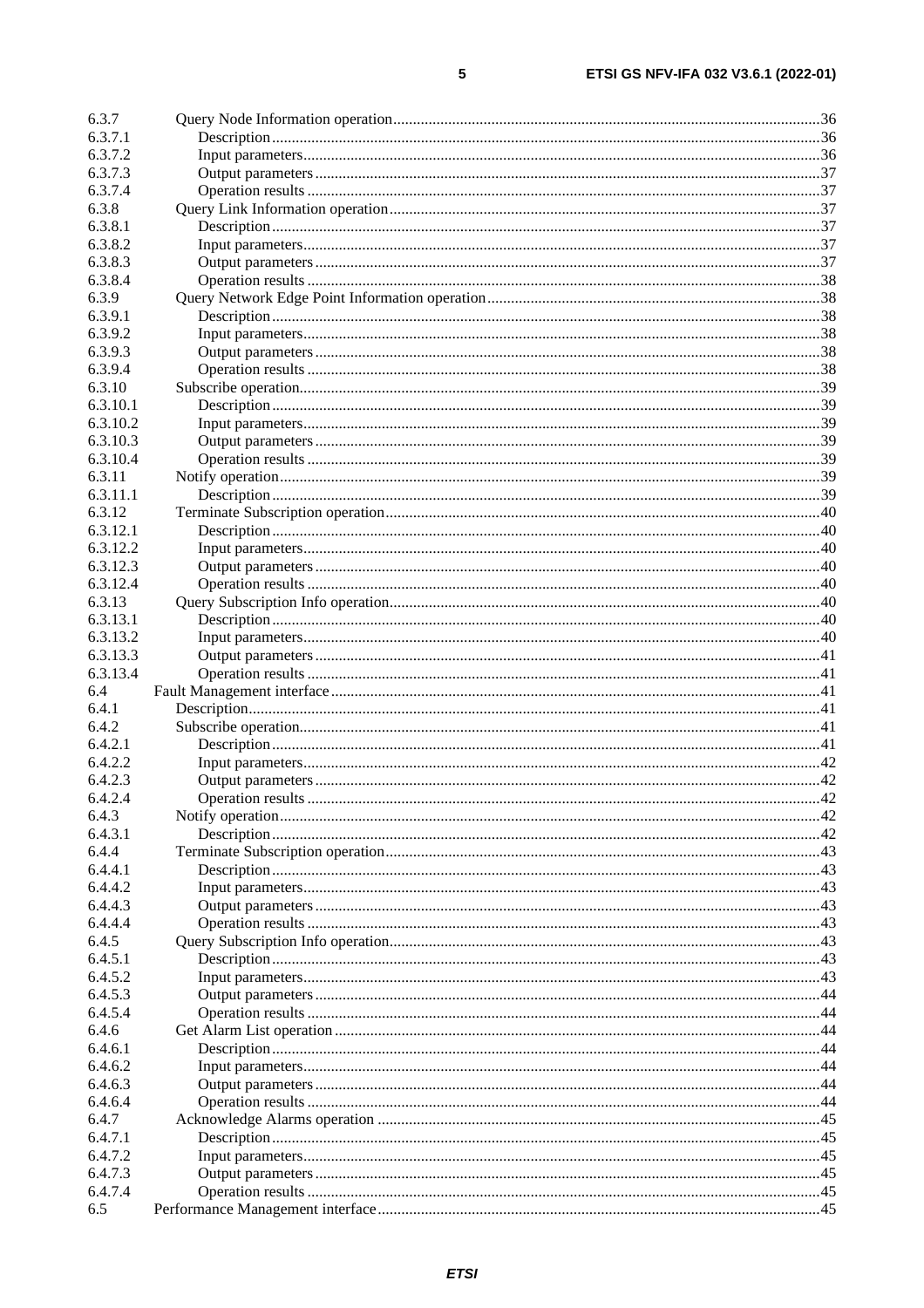| 6.5.1    |  |
|----------|--|
| 6.5.2    |  |
| 6.5.2.1  |  |
| 6.5.2.2  |  |
| 6.5.2.3  |  |
| 6.5.2.4  |  |
| 6.5.3    |  |
| 6.5.3.1  |  |
| 6.5.3.2  |  |
| 6.5.3.3  |  |
| 6.5.3.4  |  |
| 6.5.4    |  |
| 6.5.4.1  |  |
| 6.5.4.2  |  |
| 6.5.4.3  |  |
| 6.5.4.4  |  |
| 6.5.5    |  |
| 6.5.5.1  |  |
| 6.5.5.2  |  |
| 6.5.5.3  |  |
| 6.5.5.4  |  |
| 6.5.6    |  |
| 6.5.6.1  |  |
| 6.5.6.2  |  |
| 6.5.6.3  |  |
| 6.5.6.4  |  |
| 6.5.7    |  |
| 6.5.7.1  |  |
| 6.5.7.2  |  |
| 6.5.7.3  |  |
| 6.5.7.4  |  |
| 6.5.8    |  |
| 6.5.8.1  |  |
| 6.5.8.2  |  |
| 6.5.8.3  |  |
| 6.5.8.4  |  |
| 6.5.9    |  |
| 6.5.9.1  |  |
| 6.5.10   |  |
| 6.5.10.1 |  |
| 6.5.10.2 |  |
| 6.5.10.3 |  |
| 6.5.10.4 |  |
| 6.5.11   |  |
| 6.5.11.1 |  |
| 6.5.11.2 |  |
| 6.5.11.3 |  |
| $\tau$   |  |
| 8        |  |
| 8.1      |  |
| 8.2      |  |
| 8.2.1    |  |
| 8.2.2    |  |

 $6\phantom{1}6$ 

8.2.2.1

8.2.2.2

8.2.2.2.1

8.2.2.2.2

8.2.2.3.1

8.2.2.3.2

8.2.2.3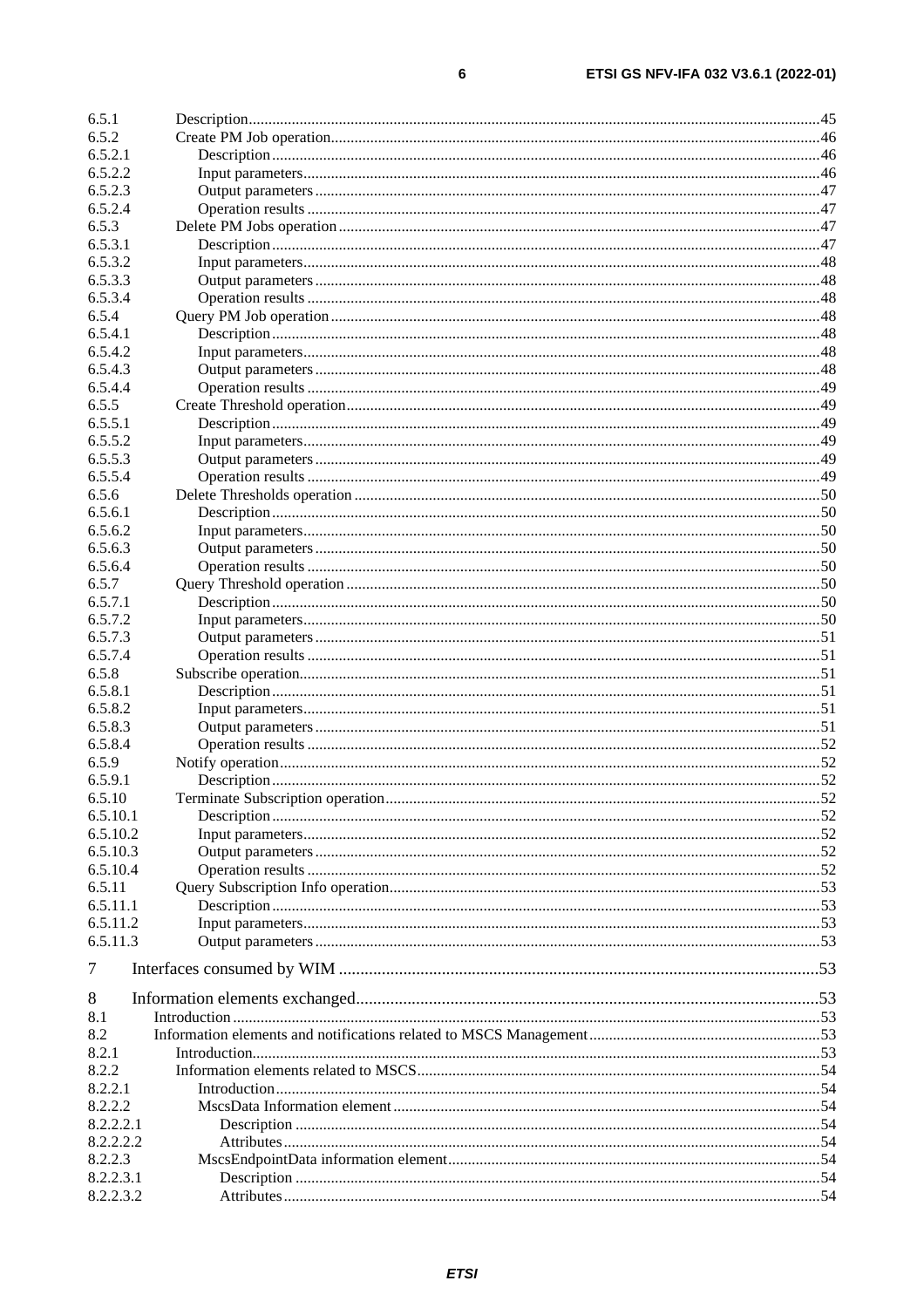| 8.2.2.4   |  |
|-----------|--|
| 8.2.2.4.1 |  |
| 8.2.2.4.2 |  |
| 8.2.2.5   |  |
| 8.2.2.5.1 |  |
| 8.2.2.5.2 |  |
| 8.2.2.6   |  |
| 8.2.2.6.1 |  |
| 8.2.2.6.2 |  |
| 8.2.2.7   |  |
| 8.2.2.7.1 |  |
| 8.2.2.7.2 |  |
| 8.2.2.8   |  |
| 8.2.2.8.1 |  |
| 8.2.2.8.2 |  |
| 8.2.3     |  |
| 8.2.3.1   |  |
| 8.2.3.2   |  |
| 8.2.3.2.1 |  |
| 8.2.3.2.2 |  |
| 8.2.3.3   |  |
| 8.2.3.3.1 |  |
| 8.2.3.3.2 |  |
| 8.2.4     |  |
| 8.2.4.1   |  |
| 8.2.4.2   |  |
| 8.2.4.3   |  |
| 8.2.5     |  |
| 8.2.5.1   |  |
| 8.2.5.2   |  |
| 8.2.5.3   |  |
| 8.3       |  |
| 8.3.1     |  |
| 8.3.2     |  |
| 8.3.2.1   |  |
| 8.3.2.2   |  |
| 8.3.3     |  |
| 8.3.3.1   |  |
| 8.3.3.2   |  |
| 8.3.4     |  |
| 8.3.4.1   |  |
| 8.3.4.2   |  |
| 8.3.5     |  |
| 8.3.5.1   |  |
| 8.3.5.2   |  |
| 8.3.6     |  |
| 8.3.6.1   |  |
| 8.3.6.2   |  |
| 8.3.6.3   |  |
| 8.3.7     |  |
| 8.3.7.1   |  |
| 8.3.7.2   |  |
| 8.3.8     |  |
| 8.3.8.1   |  |
| 8.3.8.2   |  |
| 8.3.9     |  |
| 8.3.9.1   |  |
| 8.3.9.2   |  |
| 8.3.10    |  |
| 8.3.10.1  |  |
| 8.3.10.2  |  |
| 8.3.11    |  |
|           |  |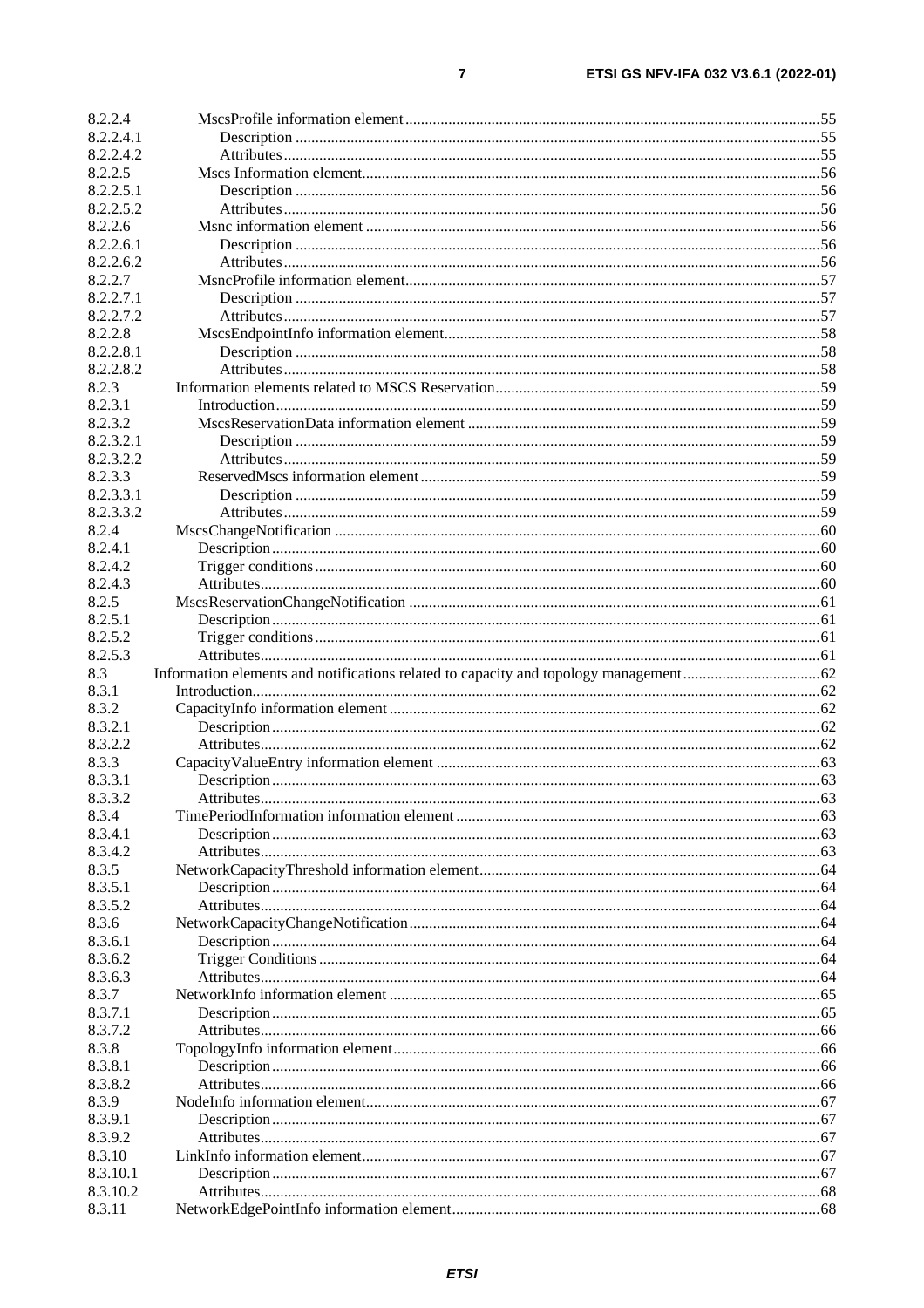| 8.3.11.1 |                               |  |
|----------|-------------------------------|--|
| 8.3.11.2 |                               |  |
| 8.3.12   |                               |  |
| 8.3.12.1 |                               |  |
| 8.3.12.2 |                               |  |
| 8.3.13   |                               |  |
| 8.3.13.1 |                               |  |
| 8.3.13.2 |                               |  |
| 8.3.13.3 |                               |  |
| 8.4      |                               |  |
| 8.4.1    |                               |  |
| 8.4.2    |                               |  |
| 8.4.2.1  |                               |  |
| 8.4.2.2  |                               |  |
| 8.4.3    |                               |  |
| 8.4.3.1  |                               |  |
| 8.4.3.2  |                               |  |
| 8.4.3.3  |                               |  |
| 8.4.4    |                               |  |
| 8.4.4.1  |                               |  |
| 8.4.4.2  |                               |  |
| 8.4.4.3  |                               |  |
| 8.4.5    |                               |  |
| 8.4.5.1  |                               |  |
| 8.4.5.2  |                               |  |
|          |                               |  |
| 8.4.5.3  |                               |  |
| 8.5      |                               |  |
| 8.5.1    |                               |  |
| 8.5.2    |                               |  |
| 8.5.2.1  |                               |  |
| 8.5.2.2  |                               |  |
| 8.5.3    |                               |  |
| 8.5.3.1  |                               |  |
| 8.5.3.2  |                               |  |
| 8.5.4    |                               |  |
| 8.5.4.1  |                               |  |
| 8.5.4.2  |                               |  |
| 8.5.5    |                               |  |
| 8.5.5.1  |                               |  |
| 8.5.5.2  |                               |  |
| 8.5.6    |                               |  |
| 8.5.6.1  |                               |  |
| 8.5.6.2  |                               |  |
| 8.5.7    |                               |  |
| 8.5.7.1  |                               |  |
| 8.5.7.2  |                               |  |
| 8.5.8    |                               |  |
| 8.5.8.1  |                               |  |
| 8.5.8.2  |                               |  |
| 8.5.8.3  |                               |  |
| 8.5.9    |                               |  |
| 8.5.9.1  |                               |  |
| 8.5.9.2  |                               |  |
| 8.5.9.3  |                               |  |
|          |                               |  |
|          | <b>Annex A (informative):</b> |  |
| A.1      |                               |  |
| A.2      |                               |  |
| A.2.1    |                               |  |
| A.2.2    |                               |  |
| A.2.2.1  |                               |  |
|          |                               |  |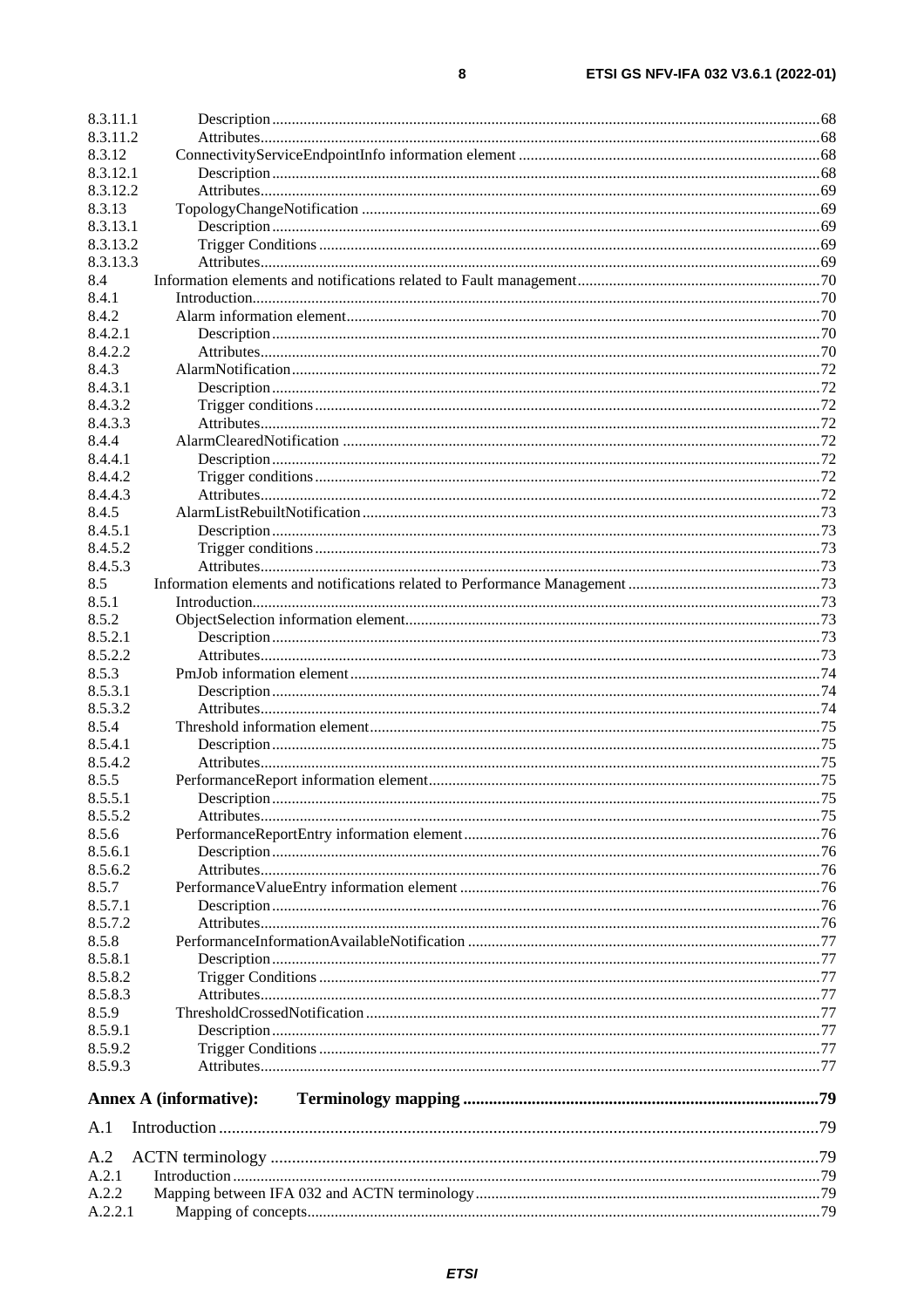| A.2.2.2                       |  |
|-------------------------------|--|
| <b>Annex B</b> (normative):   |  |
| B.1                           |  |
| B.1.1                         |  |
| B.1.2<br><b>B.1.2.1</b>       |  |
| <b>B.1.2.2</b>                |  |
| B.1.3                         |  |
| <b>B.1.3.1</b>                |  |
| <b>B.1.3.1.1</b>              |  |
| <b>B.1.3.1.2</b>              |  |
| <b>B.1.3.1.3</b>              |  |
| <b>B.1.3.1.4</b>              |  |
| B.1.3.1.5                     |  |
| B.1.3.1.6<br><b>B.1.3.1.7</b> |  |
| <b>B.1.3.1.8</b>              |  |
| B.1.3.1.9                     |  |
| <b>B.1.3.1.10</b>             |  |
| <b>B.1.3.1.11</b>             |  |
| <b>B.1.3.1.12</b>             |  |
| <b>B.1.3.1.13</b>             |  |
| B.1.3.1.14                    |  |
| <b>B.1.3.2</b>                |  |
| <b>B.1.3.2.1</b>              |  |
| B.1.3.2.2<br>B.1.3.2.3        |  |
| B.1.3.2.4                     |  |
| <b>B.1.3.2.5</b>              |  |
| B.1.3.2.6                     |  |
| B.1.3.2.7                     |  |
| B.1.3.2.8                     |  |
| B.1.3.2.9                     |  |
| <b>B.1.3.2.10</b>             |  |
| B.1.3.2.11                    |  |
| <b>B.1.3.2.12</b>             |  |
| B.1.3.2.13<br>B.1.3.2.14      |  |
|                               |  |
| B.2                           |  |
| B.2.1                         |  |
| B.2.2                         |  |
| B.2.2.1                       |  |
| B.2.2.2<br>B.2.2.3            |  |
| B.2.2.4                       |  |
| <b>B.2.3</b>                  |  |
| B.2.3.1                       |  |
| B.2.3.1.1                     |  |
| B.2.3.1.2                     |  |
| <b>B.2.3.2</b>                |  |
| B.2.3.2.1                     |  |
| B.2.3.2.2                     |  |
| B.2.3.2.3                     |  |
| B.2.3.2.4                     |  |
| <b>B.2.3.3</b><br>B.2.3.3.1   |  |
| B.2.3.3.2                     |  |
| B.2.3.3.3                     |  |
| B.2.3.3.4                     |  |
| B.2.3.3.5                     |  |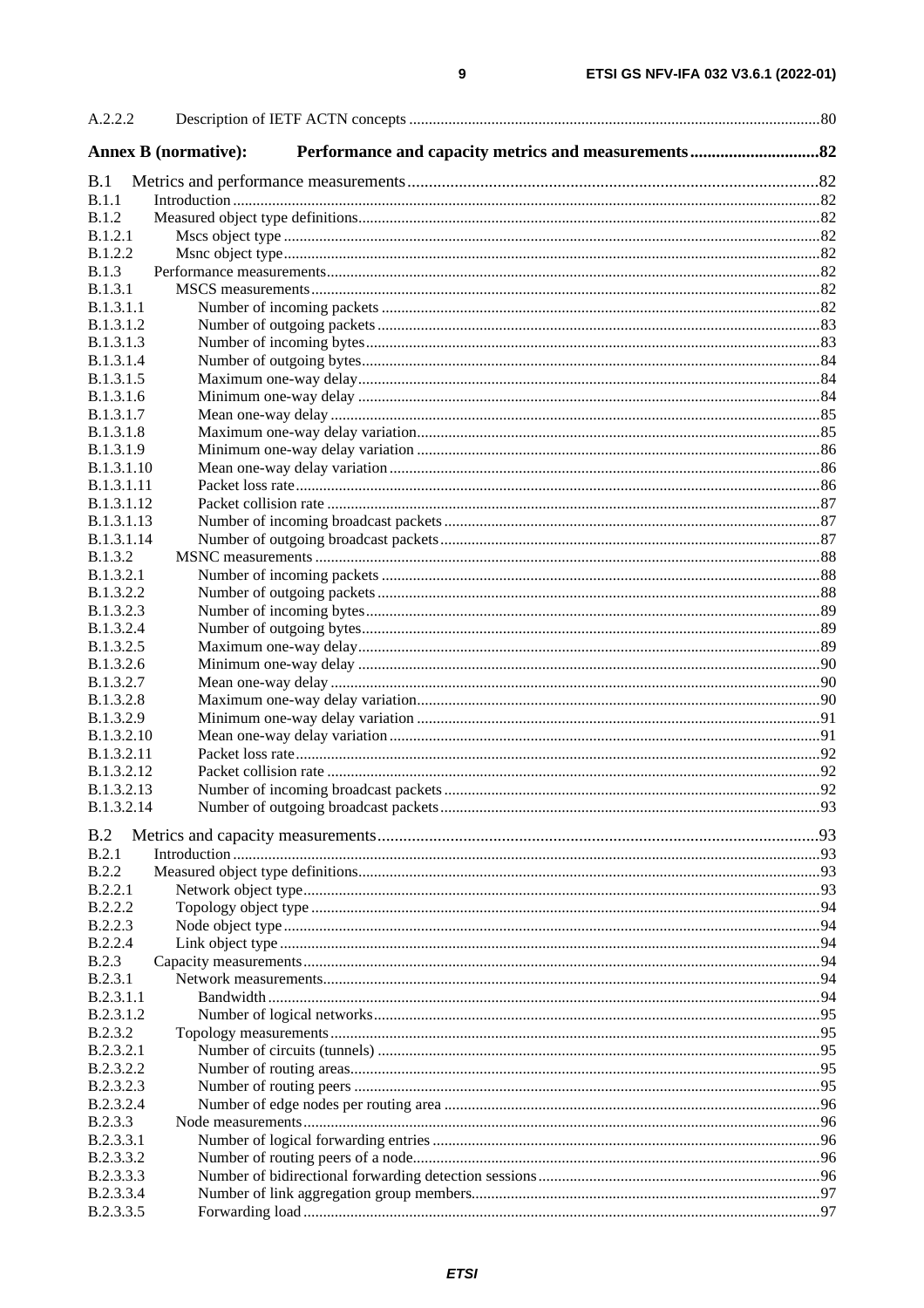| B.2.3.3.6        |  |  |
|------------------|--|--|
| <b>B.2.3.3.7</b> |  |  |
|                  |  |  |
| B.2.3.4.1        |  |  |
|                  |  |  |
|                  |  |  |
|                  |  |  |
|                  |  |  |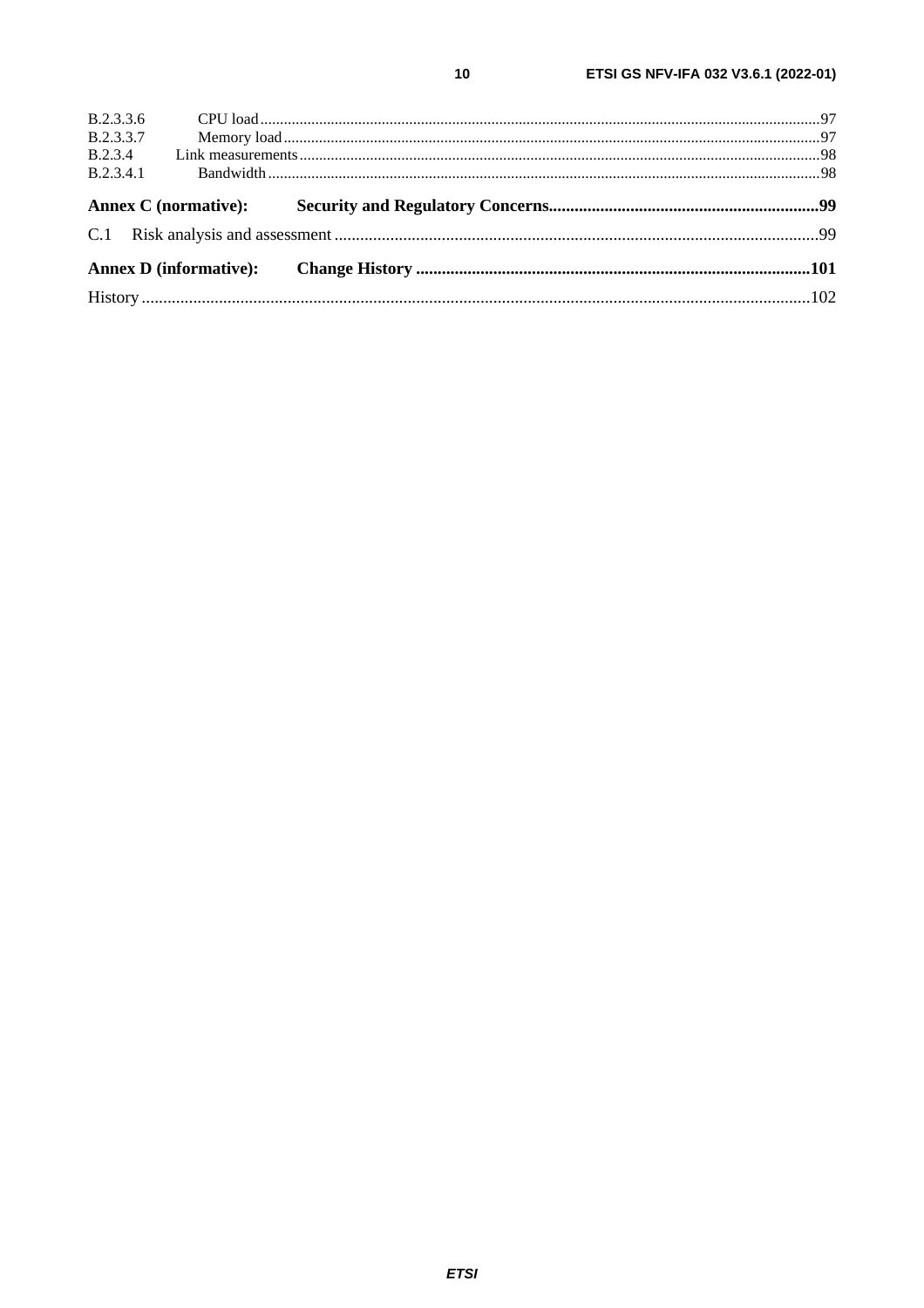# <span id="page-10-0"></span>Intellectual Property Rights

#### Essential patents

IPRs essential or potentially essential to normative deliverables may have been declared to ETSI. The declarations pertaining to these essential IPRs, if any, are publicly available for **ETSI members and non-members**, and can be found in ETSI SR 000 314: *"Intellectual Property Rights (IPRs); Essential, or potentially Essential, IPRs notified to ETSI in respect of ETSI standards"*, which is available from the ETSI Secretariat. Latest updates are available on the ETSI Web server ([https://ipr.etsi.org/\)](https://ipr.etsi.org/).

Pursuant to the ETSI Directives including the ETSI IPR Policy, no investigation regarding the essentiality of IPRs, including IPR searches, has been carried out by ETSI. No guarantee can be given as to the existence of other IPRs not referenced in ETSI SR 000 314 (or the updates on the ETSI Web server) which are, or may be, or may become, essential to the present document.

#### **Trademarks**

The present document may include trademarks and/or tradenames which are asserted and/or registered by their owners. ETSI claims no ownership of these except for any which are indicated as being the property of ETSI, and conveys no right to use or reproduce any trademark and/or tradename. Mention of those trademarks in the present document does not constitute an endorsement by ETSI of products, services or organizations associated with those trademarks.

**DECT™**, **PLUGTESTS™**, **UMTS™** and the ETSI logo are trademarks of ETSI registered for the benefit of its Members. **3GPP™** and **LTE™** are trademarks of ETSI registered for the benefit of its Members and of the 3GPP Organizational Partners. **oneM2M™** logo is a trademark of ETSI registered for the benefit of its Members and of the oneM2M Partners. **GSM**® and the GSM logo are trademarks registered and owned by the GSM Association.

# Foreword

This Group Specification (GS) has been produced by ETSI Industry Specification Group (ISG) Network Functions Virtualisation (NFV).

# Modal verbs terminology

In the present document "**shall**", "**shall not**", "**should**", "**should not**", "**may**", "**need not**", "**will**", "**will not**", "**can**" and "**cannot**" are to be interpreted as described in clause 3.2 of the [ETSI Drafting Rules](https://portal.etsi.org/Services/editHelp!/Howtostart/ETSIDraftingRules.aspx) (Verbal forms for the expression of provisions).

"**must**" and "**must not**" are **NOT** allowed in ETSI deliverables except when used in direct citation.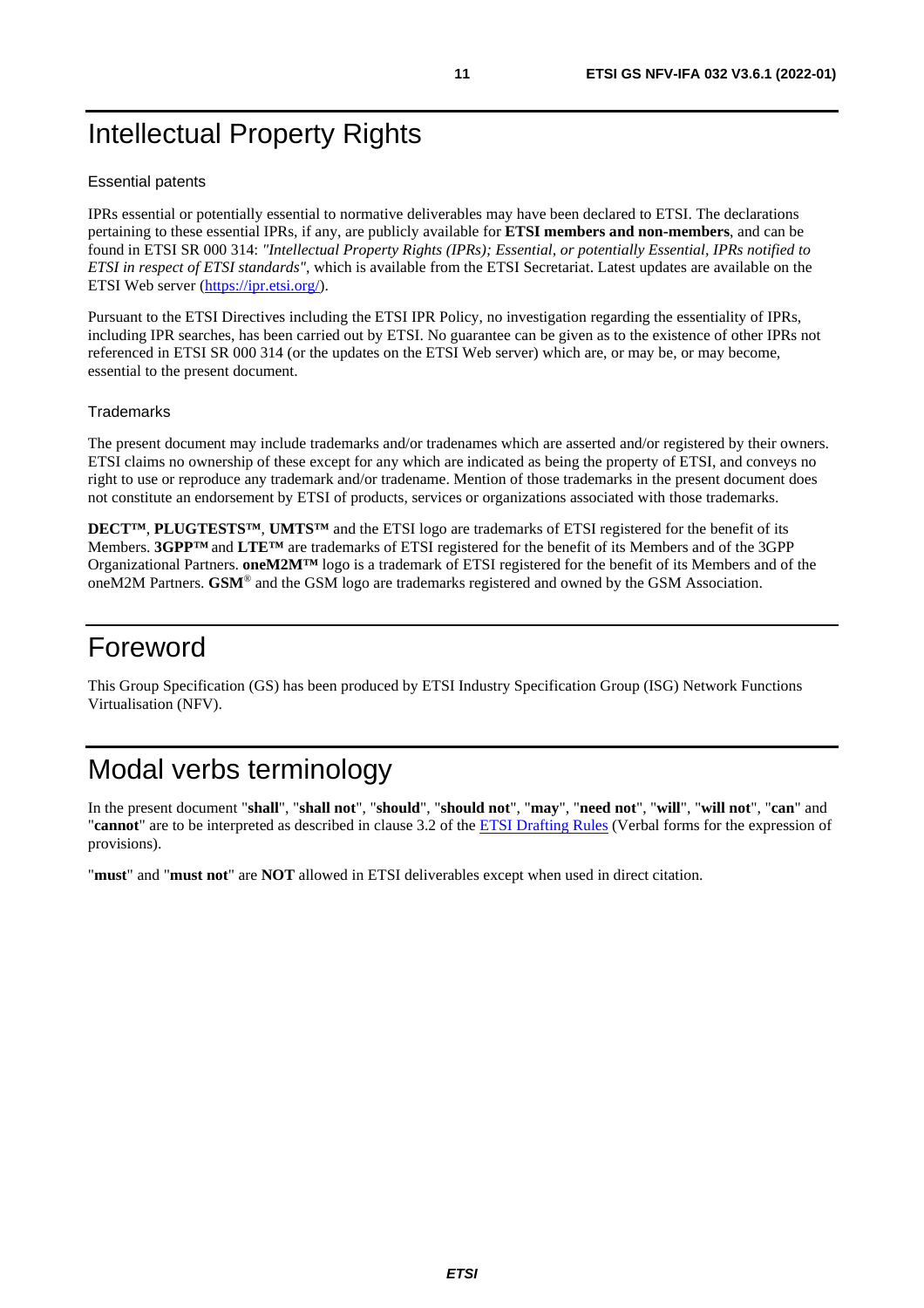# <span id="page-11-0"></span>1 Scope

The present document specifies the interfaces for management of multi-site connectivity services. The services are produced by a WAN Infrastructure Manager (WIM). The present document also describes the operations and the information elements that are exchanged over these interfaces.

# 2 References

# 2.1 Normative references

References are either specific (identified by date of publication and/or edition number or version number) or non-specific. For specific references, only the cited version applies. For non-specific references, the latest version of the referenced document (including any amendments) applies.

Referenced documents which are not found to be publicly available in the expected location might be found at <https://docbox.etsi.org/Reference/>.

NOTE: While any hyperlinks included in this clause were valid at the time of publication, ETSI cannot guarantee their long term validity.

The following referenced documents are necessary for the application of the present document.

- [1] ETSI GS NFV-IFA 010: "Network Functions Virtualisation (NFV) Release 3; Management and Orchestration; Functional requirements specification".
- [2] ETSI GS NFV-SEC 012 (V3.1.1): "Network Functions Virtualisation (NFV) Release 3; Security; System architecture specification for execution of sensitive NFV components".
- [3] Recommendation ITU-T X.733: "Information technology Open Systems Interconnection Systems Management: Alarm reporting function".

# 2.2 Informative references

References are either specific (identified by date of publication and/or edition number or version number) or non-specific. For specific references, only the cited version applies. For non-specific references, the latest version of the referenced document (including any amendments) applies.

NOTE: While any hyperlinks included in this clause were valid at the time of publication, ETSI cannot guarantee their long term validity.

The following referenced documents are not necessary for the application of the present document but they assist the user with regard to a particular subject area.

[i.1] ETSI GS NFV 003: "Network Functions Virtualisation (NFV); Terminology for Main Concepts in NFV". [i.2] ETSI GS NFV-MAN 001: "Network Functions Virtualisation (NFV); Management and Orchestration". [i.3] ETSI GR NFV-IFA 022: "Network Functions Virtualisation (NFV) Release 3; Management and Orchestration; Report on Management and Connectivity for Multi-Site Services". [i.4] IETF RFC 8453: "Framework for Abstraction and Control of TE Networks (ACTN)". NOTE: Available at<https://tools.ietf.org/html/rfc8453>. [i.5] IETF RFC 8454: "Information Model for Abstraction and Control of TE Networks (ACTN)". NOTE: Available at<https://tools.ietf.org/html/rfc8454>.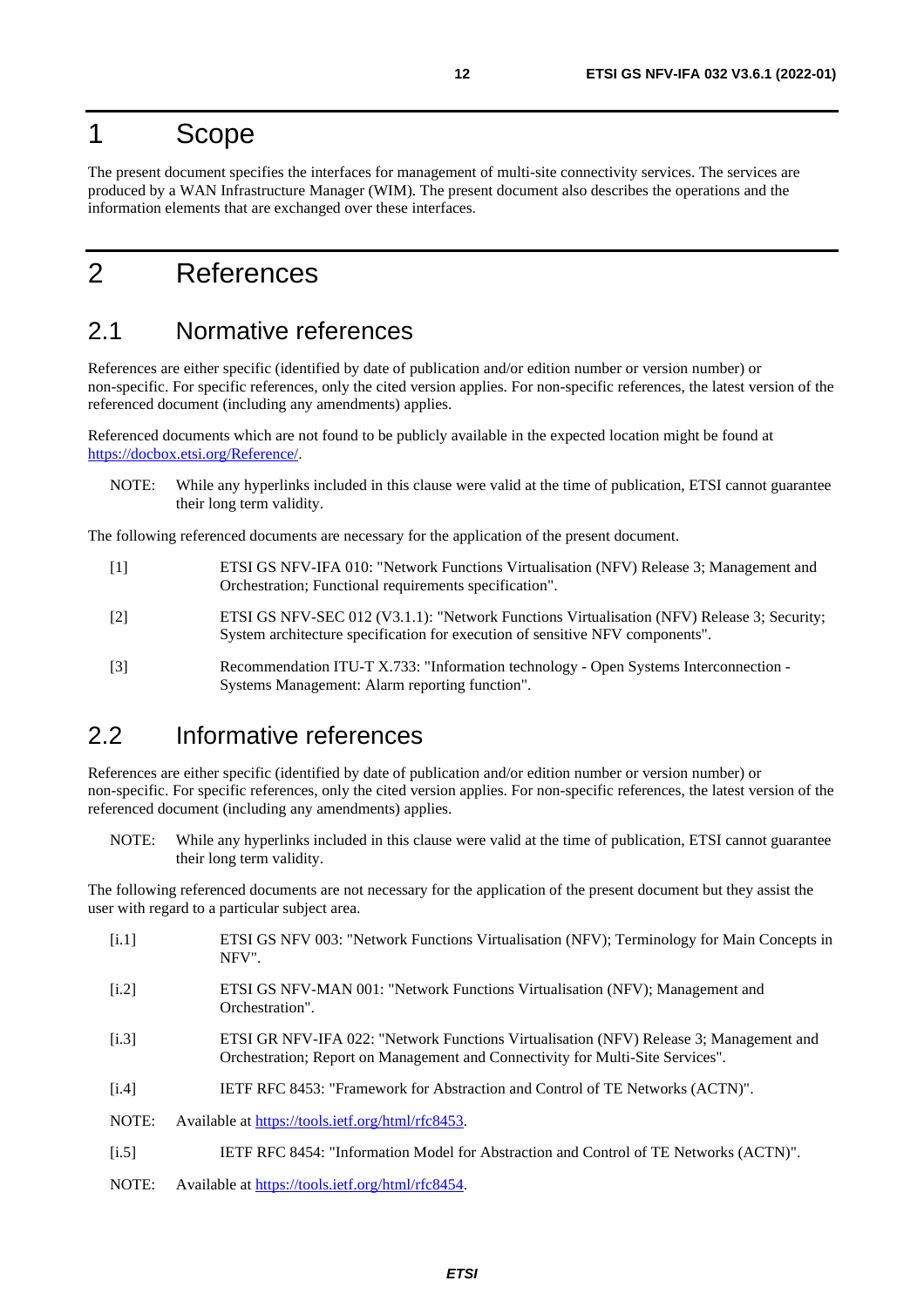- <span id="page-12-0"></span>[i.7] ETSI GS NFV-SEC 014 (V3.1.1): "Network Functions Virtualisation (NFV) Release 3; NFV Security; Security Specification for MANO Components and Reference Points".
- [i.8] ETSI GS NFV-IFA 031 (V3.2.1): "Network Functions Virtualisation (NFV) Release 3; Management and Orchestration; Requirements and interfaces specification for management of NFV-MANO".
- [i.9] ETSI GS NFV-IFA 005 (V3.2.1): "Network Functions Virtualisation (NFV) Release 3; Management and Orchestration; Or-Vi reference point - Interface and Information Model Specification".
- [i.10] ISO/IEC 9646-7: "Information technology -- Open Systems Interconnection -- Conformance testing methodology and framework -- Part 7: Implementation Conformance Statements".

# 3 Definition of terms, symbols and abbreviations

# 3.1 Terms

For the purposes of the present document, the terms given in ETSI GS NFV 003 [[i.1](#page-11-0)] and the following apply:

NOTE: A term defined in the present document takes precedence over the definition of the same term, if any, in ETSI GS NFV 003 [\[i.1\]](#page-11-0).

**Multi-Site Connectivity Service (MSCS):** connectivity service abstracting the details of information regarding the connections between two or more NFVI-PoP (site) network endpoints

**Multi-Site Network Connection (MSNC):** provisioned multi-site network connectivity enabling the data forwarding between two or more network edge points

NOTE: In the present document, the network edge points represent the ingress/egress ports of the network(s) in between the NFVI-PoPs (sites).

**Multi-Site Network Service (MSNS):** network service whose constituent Network Functions/Network Services are deployed in more than one site

**site:** NFVI Point of Presence (NFVI-PoP), as defined in ETSI GS NFV 003 [\[i.1\]](#page-11-0)

# 3.2 Symbols

Void.

# 3.3 Abbreviations

For the purposes of the present document, the abbreviations given in ETSI GS NFV 003 [\[i.1\]](#page-11-0) and the following apply:

- NOTE: An abbreviation defined in the present document takes precedence over the definition of the same abbreviation, if any, in ETSI GS NFV 003 [[i.1](#page-11-0)].
- MSCS Multi-Site Connectivity Service MSNC Multi-Site Network Connection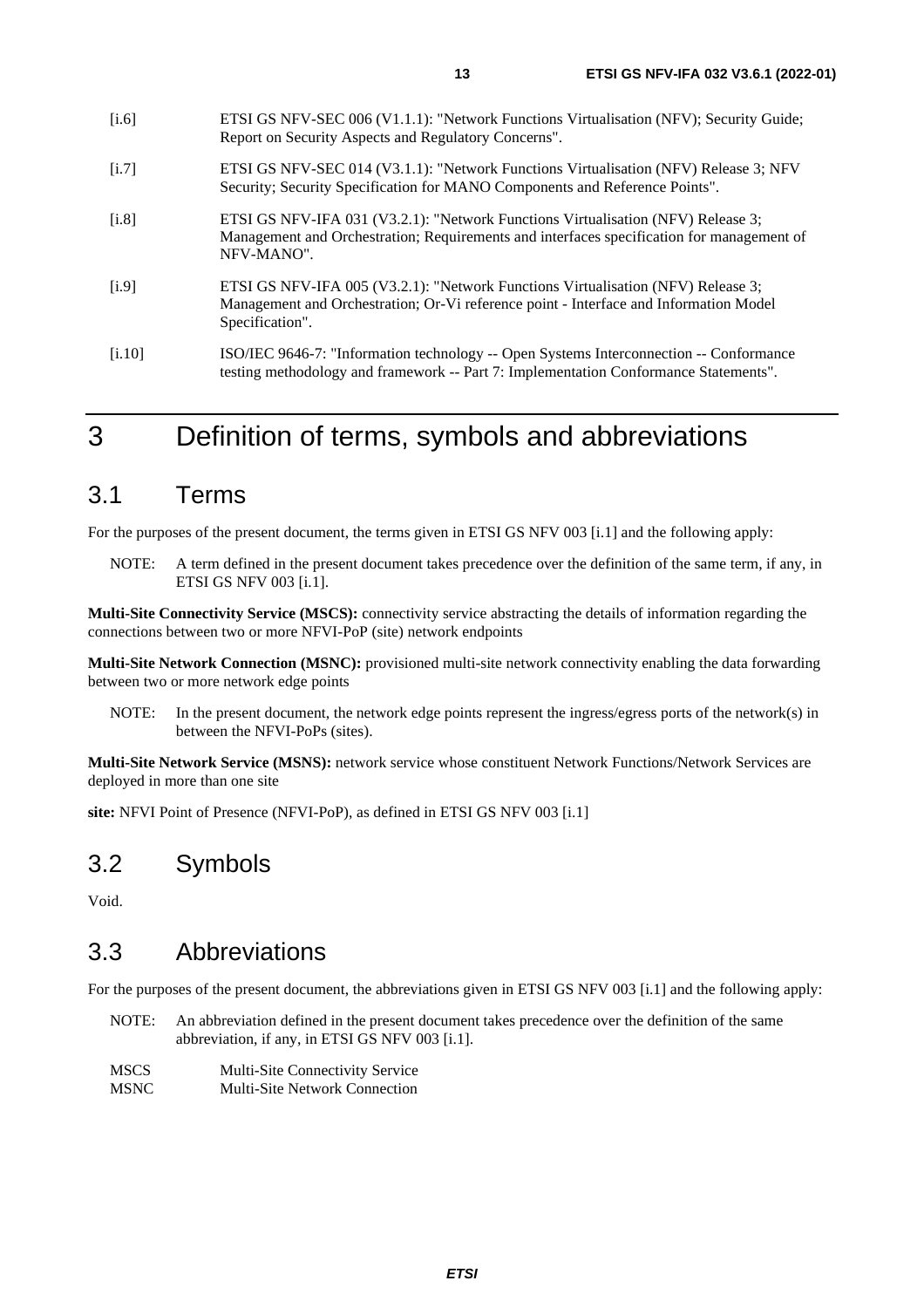# <span id="page-13-0"></span>4 Overview of interfaces and information elements for multi-site connectivity services

# 4.1 Introduction

This clause provides an overview of interfaces and information elements exposed or consumed by the WIM.

Clause 5.2 of ETSI GR NFV-IFA 022 [[i.3](#page-11-0)] introduces the concept of multi-site service spanning a Wide Area Network (WAN).

Figure 4.1-1 illustrates an example of such multi-site service, composed of 2 VNFs, each one located in a different NFVI-PoP. The NS VL connecting those 2 VNFs is made of a virtual network in each NFVI-PoP and a Multi-Site Connectivity Service (MSCS) provided by the WIM that enables connecting virtualised network resources in each NFVI-PoP to create an overall multi-site Virtual Link.



**Figure 4.1-1: Connectivity example for enabling Network Service** 

As mentioned in ETSI GR NFV-IFA 022 [\[i.3](#page-11-0)], clause 5.4.3 of ETSI GS NFV-MAN 001 [\[i.2\]](#page-11-0) introduces the concept of WAN Infrastructure Manager (WIM) which is typically used to establish connectivity between endpoints in different NFVI-PoPs. Clause 5.6 of ETSI GS NFV-MAN 001 [\[i.2](#page-11-0)] shows a "hybrid network environment example illustrating the goal of NFV to have fully programmatic open interfaces for service and Resource Orchestration within and across NFVI-PoPs". It further describes establishing an end-to-end connectivity across virtualised networks in the NFVI-PoPs and the WAN, under the control of the NFVI-PoP's VIMs and WAN's WIMs.

The WIM offers the following interfaces:

- MSCS Management interface.
- Capacity Management interface.
- Fault Management interface.
- Performance Management interface.

The information elements exchanged via the interfaces above are part of the present document and are described in subsequent clauses.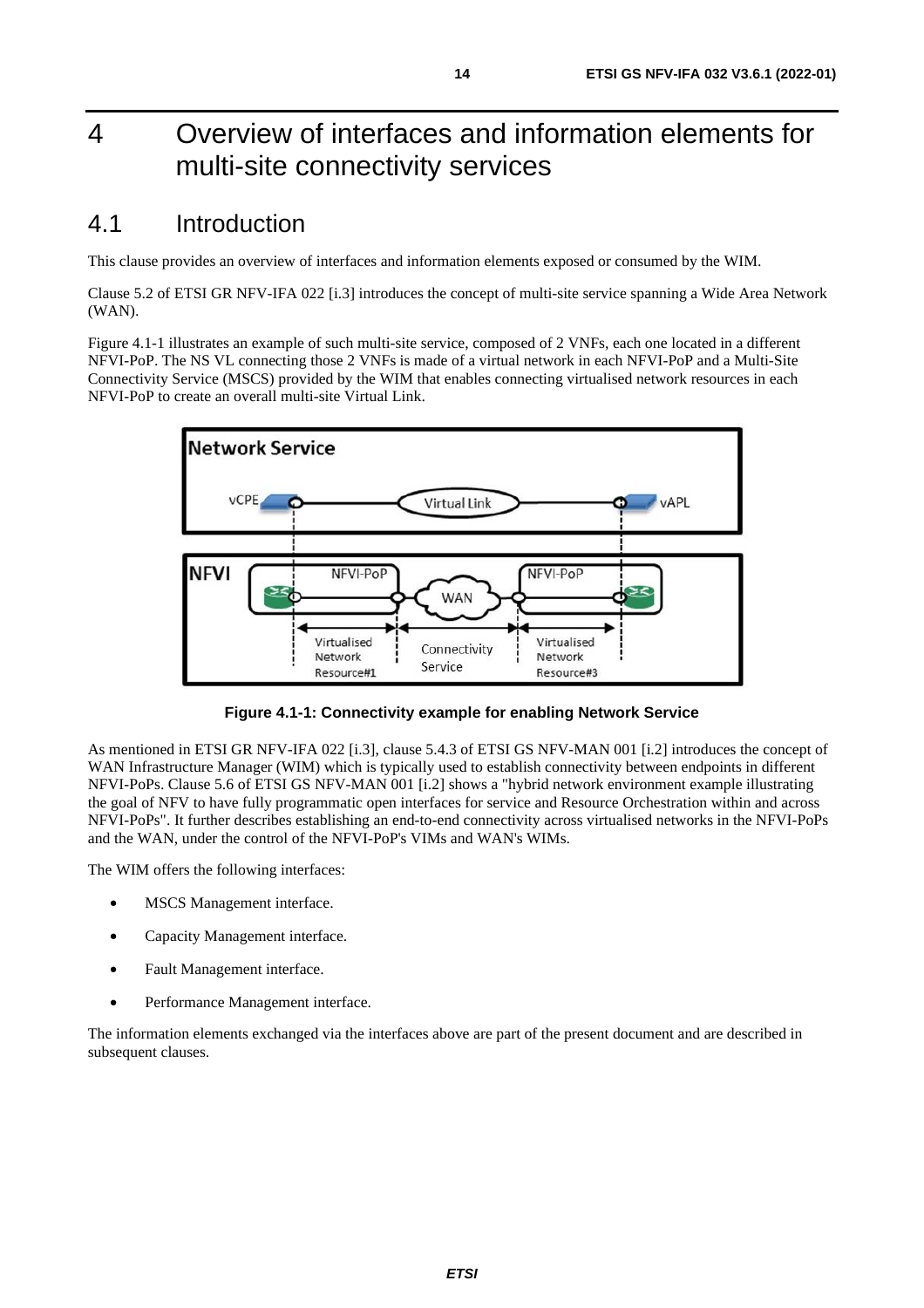# <span id="page-14-0"></span>4.2 Concepts of multi-site connectivity management

The present document specifies interfaces offered by the WIM that enable a consumer (e.g. an NFVO) to request the establishment of network connectivity in between different endpoints at different NFVI-PoPs.

For the establishment of the network connectivity, the WIM may rely on network controllers that handle the fulfilment of the connectivity at a lower level, potentially making use of different network technologies and protocols. The WIM offers to the consumers an abstraction of such network connectivity to ease the provisioning and monitoring of it.

Two types of managed objects are exposed by the WIM concerning network connectivity:

- Multi-Site Connectivity Service (MSCS).
- Multi-Site Network Connection (MSNC).

A MSNC represents the provisioned connectivity enabling the data forwarding between two or more network edge points of the network(s) in between different NFVI-PoPs. MSNCs can be established via diverse network protocols and at different network layers.

A MSCS abstracts the details of network connectivity that is realized by one or more MSNCs. At the same time, the MSCS represents the service agreement in between the consumer and the producer (the WIM) for the required connectivity to be established to connect a set of endpoints.

The following interactions are enabled via the specified interfaces in the present document (not an exhaustive list):

- A consumer can request the creation of a MSCS. The MSCS is fulfilled by the WIM via one or more MSNCs.
- A consumer can retrieve information about a MSCS and the MSNCs that fulfil such a MSCS.
- A consumer can retrieve information about the endpoints among which network connectivity can be provided.
- A consumer can request updating a MSCS, e.g. adding new MSCS endpoints, removing or updating existing MSCS endpoints or modifying the MSCS profile.
- A consumer can monitor a MSCS and receive performance and fault monitoring information about the MSNCs that have been provisioned as part of the MSCS.

The MSCS and MSNC are the managed objects by the WIM, which are referred otherwise as "virtualised network resources" in the functional requirements for management of connectivity of Multi-Site services in clauses 6.18 and 11.2 of ETSI GS NFV-IFA 010 [\[1](#page-11-0)].

# 4.3 Multi-site connectivity network framework and resources

The provisioning and lifecycle of MSCSs is supported by the resources of the network(s) interconnecting the different sites. Figure 4.3-1 illustrates an example of a network interconnecting a single domain multi-site environment and the concepts and type of resources supporting the creation of connectivity.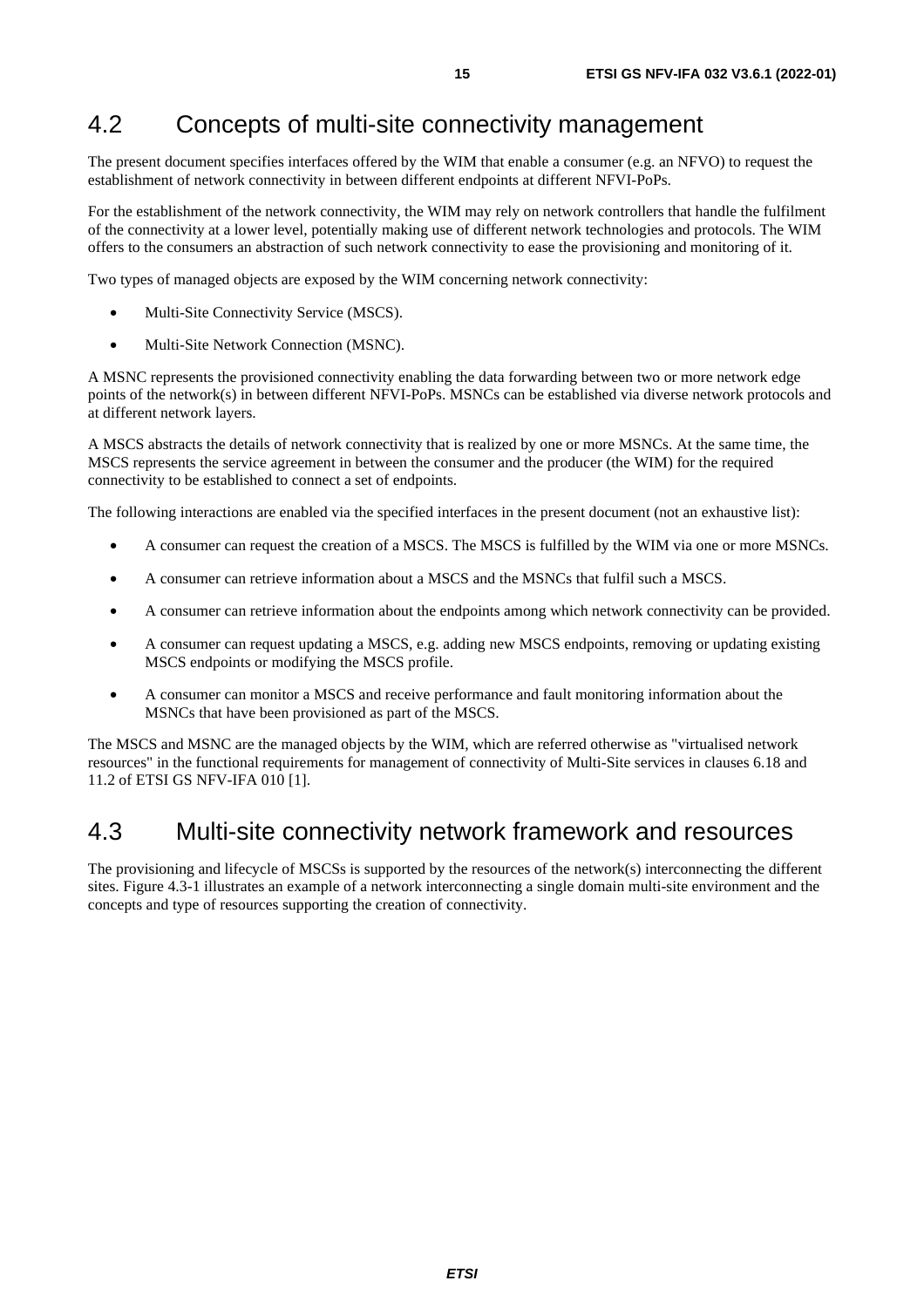

**Figure 4.3-1: Multi-site connectivity network framework and concepts** 

The resources involved in enabling the multi-site connectivity are:

#### **1) Network node**

These are the nodes (physical or virtual) enabling the forwarding of data. A node can be internal to the WAN or at the edge of a WAN, exposing network edge points of connectivity for the NFVI-PoPs.

EXAMPLE 1: An example of an internal node is a "Provider" (P) router, and an example of edge node is "Provider Edge" (PE) router.

#### **2) Network link**

The network links interconnect and represent the adjacency in between the network nodes of the WAN, and in between the edge network nodes of the WAN and the endpoint nodes in the NFVI-PoP, such as the NFVI-PoP network gateway.

#### **3) Network edge point**

The network edge points represent the ingress/egress ports of the (WAN) network(s) in between the NFVI-PoPs (sites). These ports are part of the network edge nodes.

#### **4) Connectivity service endpoint**

The connectivity service endpoint is associated to a termination point of the NFVI-PoP (site), which in can be used as an endpoint of the connectivity fulfilled by the MSCS.

The connectivity service endpoint also represents the User Network Interface (UNI) between the NFVI-PoP and the external network that interconnects the multiple sites. In this sense, the connectivity service endpoint represents the shared context information of the network edge link (a.k.a, access link) connecting the NFVI-PoP and the external network (refer also to the VIM's managed object ConnectivityServiceEndpoint defined in clause 8.10.4 of ETSI GS NFV-IFA 005 [[i.9](#page-12-0)]).

EXAMPLE 2: An example of a node providing ports/interfaces as connectivity service endpoint is a "Customer Edge" (CE) router.

#### **5) Network topology**

The network topology is a representation of interconnectivity of a particular set of network resources described in terms of network nodes and network links, wherein the forwarding of data among the particular set of network resources is enabled.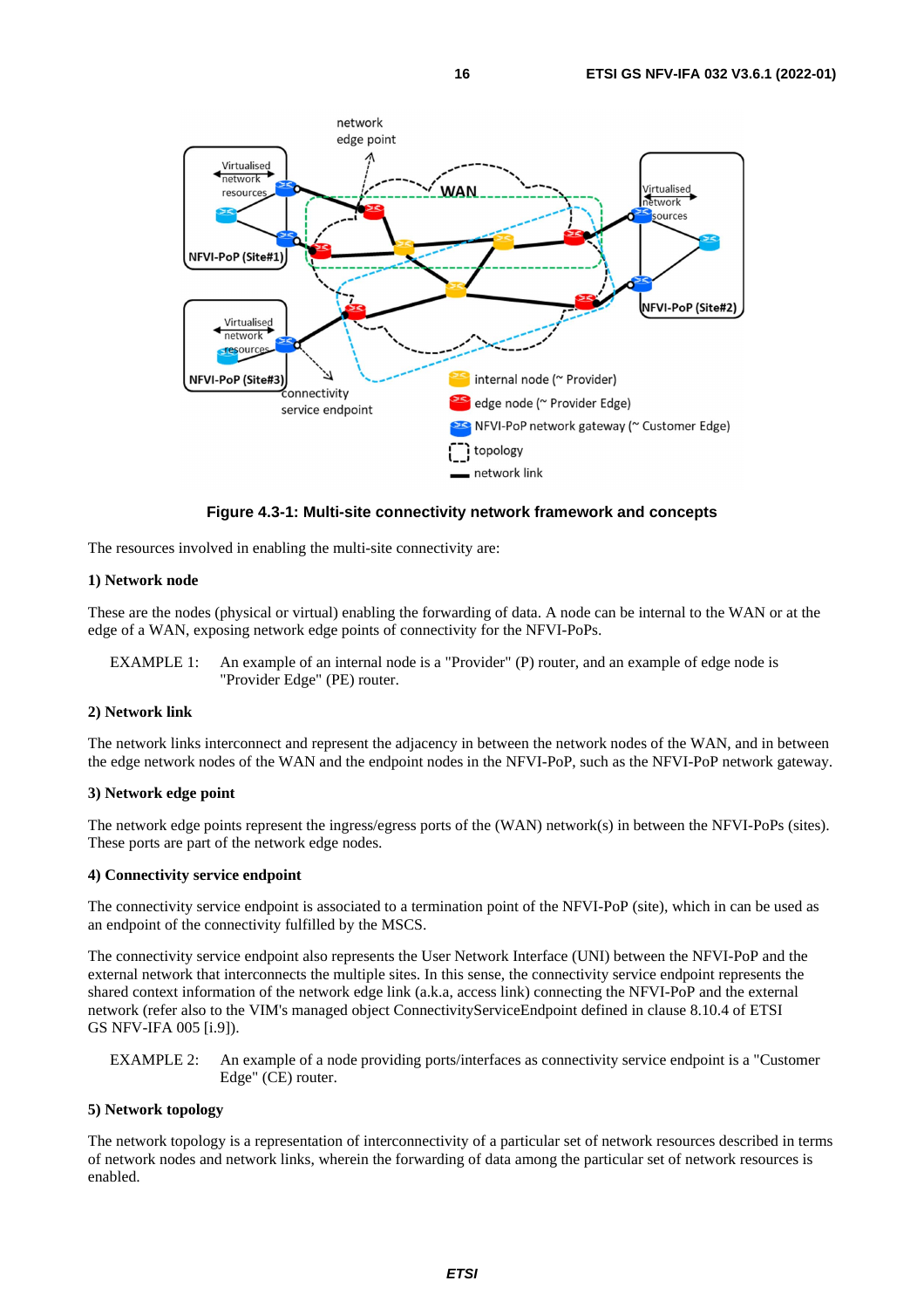<span id="page-16-0"></span>A multi-site WAN network has a 1:N relationship with network topology, i.e. one or more network topologies can be represented on top of the network node and link resources. Figure 4.3-1 illustrates an example with two network topologies represented over the WAN.

# 4.4 Multi-site connectivity network framework and relationship to Network Service

The provisioning and lifecycle of MSCSs is supported by the resources of the WAN interconnecting the different sites. In turn, the MSCS(s) are part of the "resources" forming the NS Virtual Link(s), as also introduced in clause 4.1. Figure 4.4-1 illustrates the relationship between the multi-site connectivity network resources and the multi-site NS.



**Figure 4.4-1: Multi-site connectivity network framework and relationship to Network Service** 

In the example of figure 4.4-1, the two VNF instances, vCPE and vAPL, have corresponding CP instances to connect to the NS Virtual Link. The CP instances are realized via network interface resources from the NFVI-PoP and attached to the link ports exposed on virtual network resources also from the NFVI-PoP. The NS Virtual Link is realized with the virtualised network resources from the NFVI-PoPs and the MSCS on the WAN. The MSCS is established in between two connectivity service endpoints, each one associated to ports/interfaces on the corresponding NFVI-PoP network gateways.

# 4.5 Relation to other NFV Group Specifications

The present document is referencing information from the following NFV Group Specifications and Group Reports:

- Management and Orchestration Report on Management and Connectivity for Multi-Site Services ETSI GR NFV-IFA 022 [\[i.3\]](#page-11-0):
	- ETSI GR NFV-IFA 022 [[i.3](#page-11-0)] provides use cases and recommendations related to multi-site services over WAN.
- Management and Orchestration Functional requirements specification ETSI GS NFV-IFA 010 [\[1](#page-11-0)]:
	- Interfaces exposed and consumed by the WIM are based on the functional requirements specified in ETSI GS NFV-IFA 010 [[1](#page-11-0)] for the WIM FB.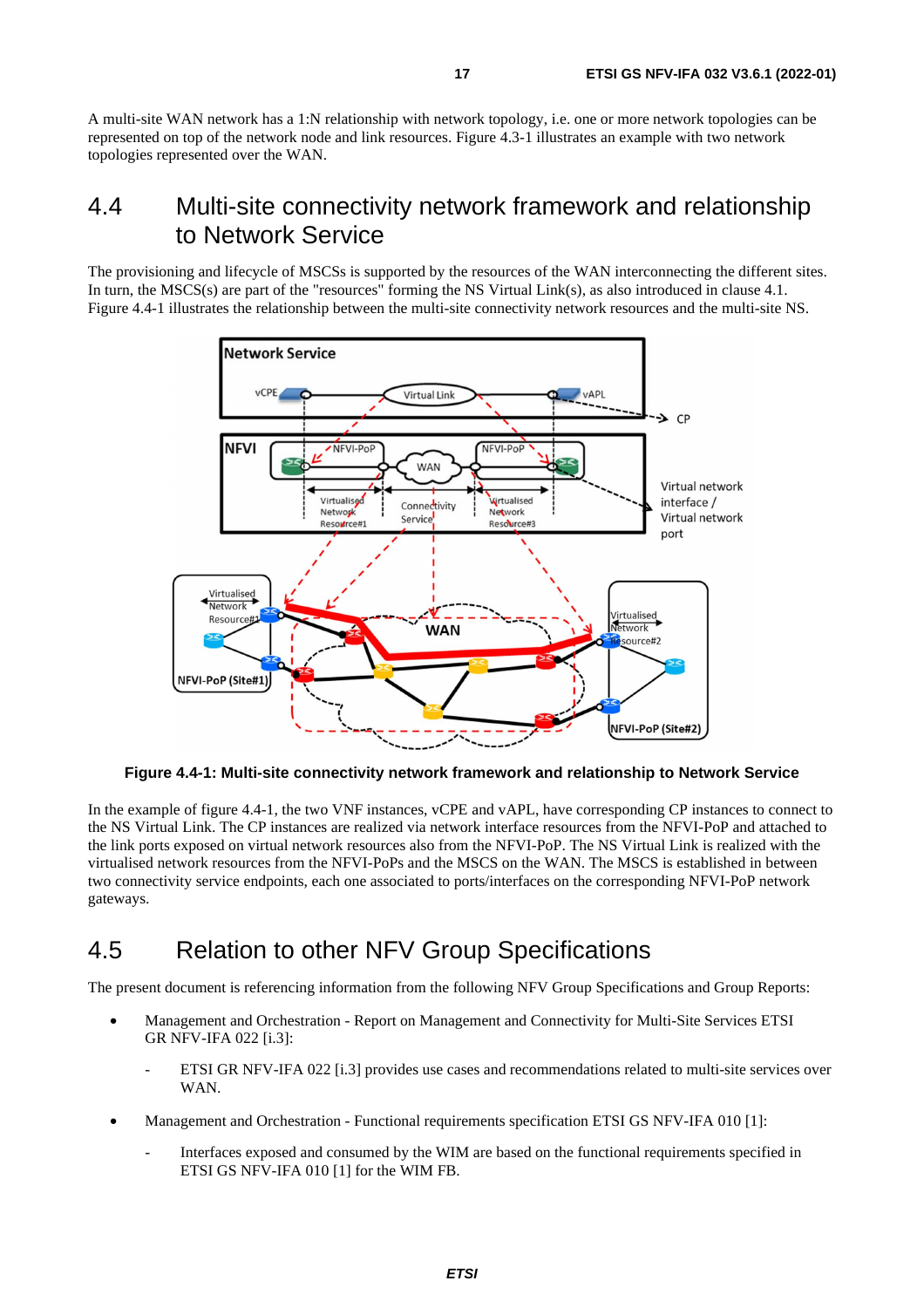# <span id="page-17-0"></span>5 Requirements

# 5.1 Introduction and conventions

# 5.1.1 Overview

This clause defines or references requirements applicable to interfaces exposed by the WIM.

# 5.1.2 Conventions

The following notations, defined in ISO/IEC 9646-7 [\[i.10\]](#page-12-0), are used for the qualifier column of interface information elements:

- M mandatory the capability is required to be supported.
- O optional the capability may be supported or not.
- N/A not applicable in the given context, it is impossible to use the capability.
- CM conditional mandatory the capability is required to be supported and is conditional on the support of some condition. This condition shall be specified in the Description column.
- CO conditional optional the capability may be supported or not and is conditional on the support of some condition. This condition shall be specified in the Description column.

The following notation is used for parameters that represent identifiers, and for attributes that represent identifiers in information elements and notifications:

- If parameters are referring to an identifier of an actual object, their type is "Identifier".
- If an object (information element or notification) contains an attribute that identifies the object, the type of that attribute is "Identifier" and the description states that the attribute is the identifier of that particular notification or information element.
- EXAMPLE: Identifier "resourceId" of the "NetworkSubnet information element" has type "Identifier" and description "Identifier of this NetworkSubnet information element".

# 5.2 WIM interface requirements

Table 5.2-1 specifies requirements applicable to the interfaces exposed by the WIM.

| <b>Number</b> | <b>Functional requirement description</b>                 |  |
|---------------|-----------------------------------------------------------|--|
| Wimlf.001     | The WIM shall provide a MSCS Management interface.        |  |
| Wimlf.002     | The WIM shall provide a Capacity Management interface.    |  |
| Wimlf.003     | The WIM shall provide a Fault Management interface.       |  |
| Wimlf.004     | The WIM shall provide a Performance Management interface. |  |

#### **Table 5.2-1: WIM interface requirements**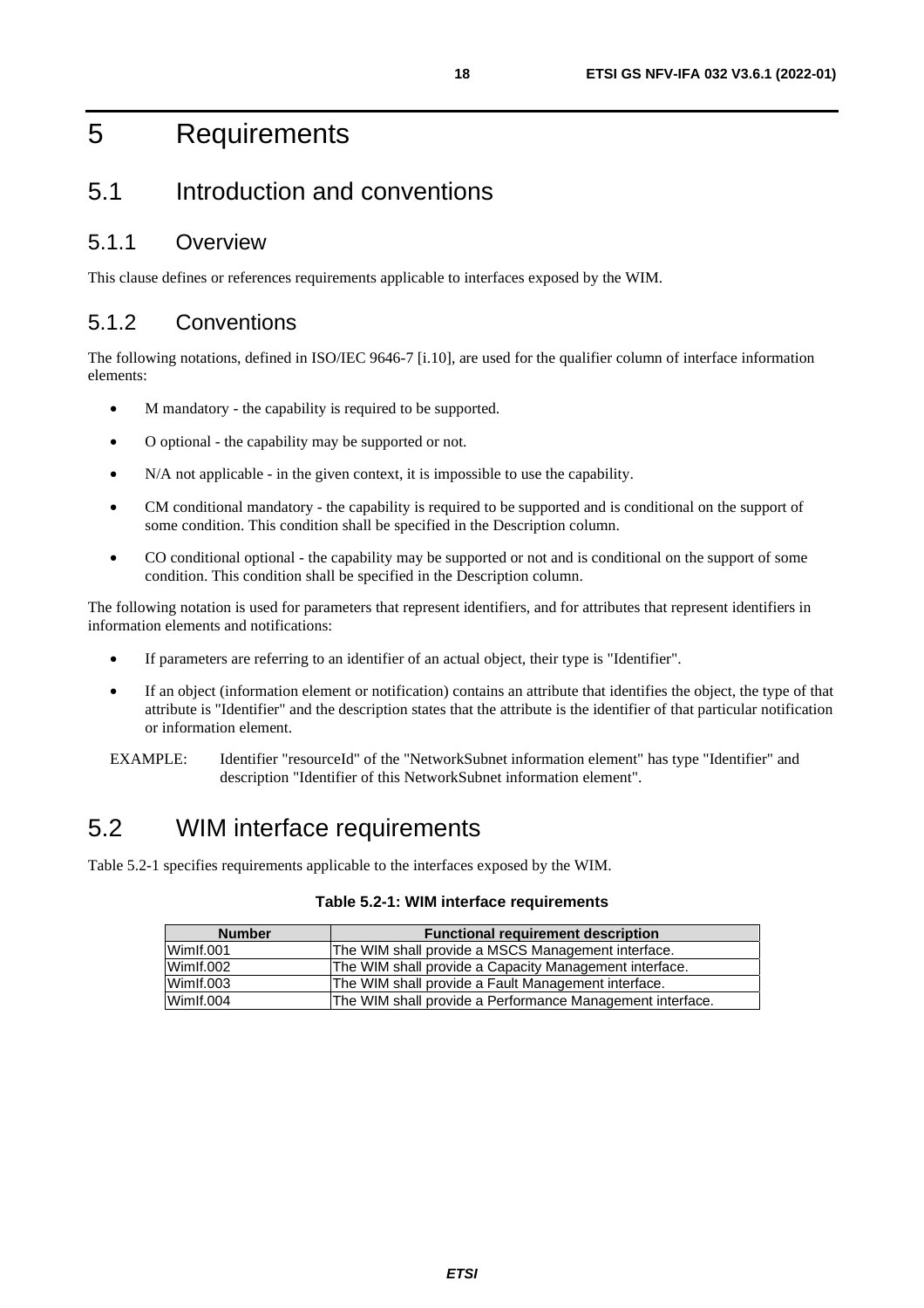# <span id="page-18-0"></span>5.3 Interface requirements

# 5.3.1 MSCS Management interface requirements

Table 5.3.1-1 specifies requirements applicable to the MSCS Management interface produced by the WIM.

|  | Table 5.3.1-1: MSCS Management interface requirements |  |
|--|-------------------------------------------------------|--|
|--|-------------------------------------------------------|--|

| <b>Numbering</b> | <b>Functional requirements description</b>                                                                                  |
|------------------|-----------------------------------------------------------------------------------------------------------------------------|
| Wimlf.Csm.001    | The MSCS Management interface produced by the WIM shall support requesting the creation of a<br>MSCS.                       |
| Wimlf.Csm.002    | The MSCS Management interface produced by the WIM shall support querying information about<br>MSCSs.                        |
| Wimlf.Csm.003    | The MSCS Management interface produced by the WIM shall support updating a MSCS.                                            |
| Wimlf.Csm.004    | The MSCS Management interface produced by the WIM shall support deleting a MSCS.                                            |
| Wimlf.Csm.005    | The MSCS Management interface produced by the WIM shall support providing state change<br>notifications about MSCSs.        |
| Wimlf.Csm.006    | The MSCS Management interface produced by the WIM shall support creating MSCS reservations.                                 |
| Wimlf.Csm.007    | The MSCS Management interface produced by the WIM shall support querying information about<br><b>MSCS</b> reservations.     |
| Wimlf.Csm.008    | The MSCS Management interface produced by the WIM shall support updating MSCS reservations.                                 |
| Wimlf.Csm.009    | The MSCS Management interface produced by the WIM shall support terminating MSCS<br>reservations.                           |
| Wimlf.Csm.010    | The MSCS Management interface produced by the WIM shall support notification of changes related<br>to the MSCS reservation. |

# 5.3.2 Capacity Management interface requirements

Table 5.3.2-1 specifies requirements applicable to the Capacity Management interface produced by the WIM.

| Table 5.3.2-1: Capacity Management interface requirements |  |
|-----------------------------------------------------------|--|
|-----------------------------------------------------------|--|

| <b>Numbering</b> | <b>Functional requirements description</b>                                                                                                                                                   |
|------------------|----------------------------------------------------------------------------------------------------------------------------------------------------------------------------------------------|
| Wimlf.Cm.001     | The Capacity Management interface produced by the WIM shall support querying the capacity, in<br>terms of:                                                                                   |
|                  | the amount of available resources (of a certain type and characteristics); and<br>$\bullet$                                                                                                  |
|                  | the total amount of resources (of a certain type and characteristics) based on input filter<br>$\bullet$<br>criteria.                                                                        |
| Wimlf.Cm.002     | The Capacity Management interface produced by the WIM shall support notifications to the<br>consumer of changes in the available and total capacity.                                         |
| Wimlf.Cm.003     | The Capacity Management interface produced by the WIM shall support the guery of information<br>about topology (logical topologies, network nodes, links) within the WAN managed by the WIM. |
| Wimlf.Cm.004     | The Capacity Management interface produced by the WIM shall support querying information about<br>network edge points offered by the WAN and associated connectivity service endpoints.      |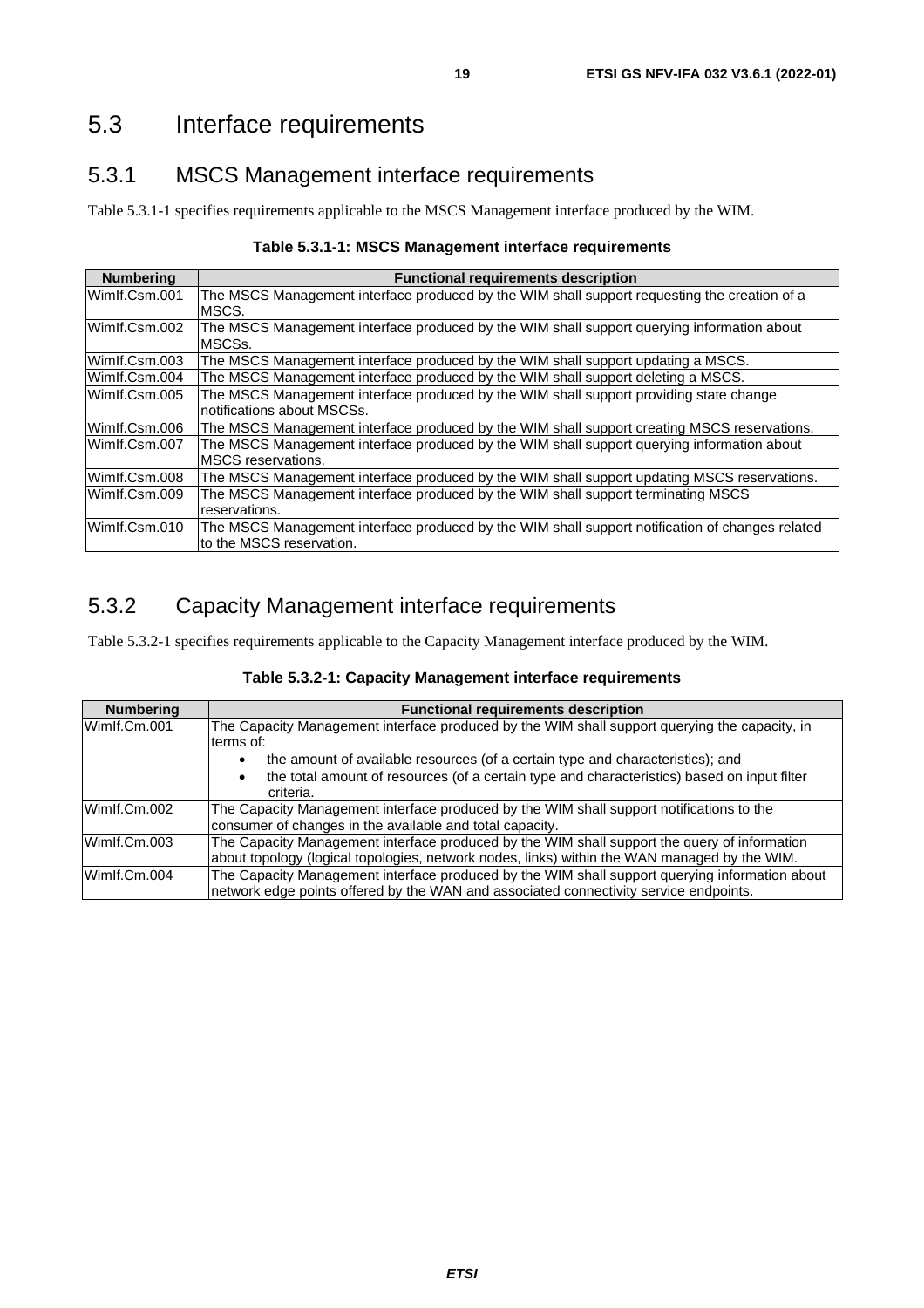# <span id="page-19-0"></span>5.3.3 Fault Management interface requirements

Table 5.3.3-1 specifies requirements applicable to the Fault Management interface produced by the WIM.

| <b>Numbering</b> | <b>Functional requirements description</b>                                                                                                       |
|------------------|--------------------------------------------------------------------------------------------------------------------------------------------------|
| Wimlf.Fm.001     | The Fault Management interface produced by the WIM shall enable collecting fault information about<br>MSCS <sub>s</sub> .                        |
| Wimlf.Fm.002     | The Fault Management interface produced by the WIM shall support providing alarm notifications<br>related to faults on MSCSs.                    |
| Wimlf.Fm.003     | The Fault Management interface produced by the WIM shall support providing notification when<br>there is a change in alarm information on MSCSs. |
| Wimlf.Fm.004     | The Fault Management interface produced by the WIM shall support the sending of notification when<br>an alarm has been created.                  |
| Wimlf.Fm.005     | The Fault Management interface produced by the WIM shall support the sending of notification when<br>an alarm has been cleared.                  |
| Wimlf.Fm.006     | The Fault Management interface produced by the WIM shall allow unambiguous identification of the<br>alarm.                                       |
| Wimlf.Fm.007     | The Fault Management interface produced by the WIM shall allow unambiguous identification of the<br>MSCS causing the alarm.                      |
| Wimlf.Fm.008     | The Fault Management interface produced by the WIM point shall allow unambiguous identification<br>of the alarm cause.                           |

| Table 5.3.3-1: Fault Management interface requirements |
|--------------------------------------------------------|
|--------------------------------------------------------|

# 5.3.4 Performance Management interface requirements

Table 5.3.4-1 specifies requirements applicable to the Performance Management interface produced by the WIM.

| <b>Numbering</b> | <b>Functional requirements description</b>                                                        |
|------------------|---------------------------------------------------------------------------------------------------|
| Wimlf.Pm.001     | The Performance Management interface produced by the WIM shall enable controlling the collection  |
|                  | and reporting of performance information for MSCS(s) and MSNC(s).                                 |
| Wimlf.Pm.002     | The Performance Management interface produced by the WIM shall support the capability to notify   |
|                  | the availability of performance information.                                                      |
| Wimlf.Pm.003     | The Performance Management interface produced by the WIM shall expose the type of network         |
|                  | resources for which the WIM collects the performance information in the WAN domain.               |
| Wimlf.Pm.004     | The Performance Management interface produced by the WIM shall expose the type of performance     |
|                  | information that the WIM can collect for the monitored MSCS(s) and MSNC(s).                       |
| Wimlf.Pm.005     | The Performance Management interface produced by the WIM shall enable creating a PM job           |
|                  | specifying the type of resource(s) and performance information that are required.                 |
| Wimlf.Pm.006     | The Performance Management interface produced by the WIM shall enable creating a PM job           |
|                  | specifying the granularity for collection and reporting of performance information from specified |
|                  | $MSCS(s)$ and $MSNC(s)$ .                                                                         |
| Wimlf.Pm.007     | The Performance Management interface produced by the WIM shall enable deleting a PM job.          |
| Wimlf.Pm.008     | The Performance Management interface produced by the WIM shall enable issuing notifications of    |
|                  | data availability for a PM job.                                                                   |
| Wimlf.Pm.009     | The Performance Management interface produced by the WIM shall support PM jobs for periodic       |
|                  | collection of performance information (bounded or unbounded).                                     |
| Wimlf.Pm.010     | The Performance Management interface produced by the WIM shall support the grouping of            |
|                  | measurements. See note.                                                                           |
| Wimlf.Pm.011     | The Performance Management interface produced by the WIM shall support the setting of threshold   |
|                  | conditions on the performance information collected by the VIM for specified MSCS(s) and          |
|                  | $MSNC(s)$ .                                                                                       |
| Wimlf.Pm.012     | The Performance Management interface produced by the WIM shall support the deletion of            |
|                  | threshold conditions on the performance information collected by the WIM for specified MSCS(s)    |
|                  | and MSNC(s).                                                                                      |
| Wimlf.Pm.013     | The Performance Management interface produced by the WIM shall support the capability to notify   |
|                  | about a threshold defined for a specified metric of a MSCS or MSNC being crossed.                 |
| Wimlf.Pm.014     | The Performance Management interface produced by the WIM shall enable issuing notifications       |
|                  | related to threshold crossing.                                                                    |
| Wimlf.Pm.015     | The Performance Management interface produced by the WIM shall support querying the list of       |
|                  | active PM jobs and defined threshold conditions by the consumer entity that created them.         |

### **Table 5.3.4-1: Performance Management interface requirements**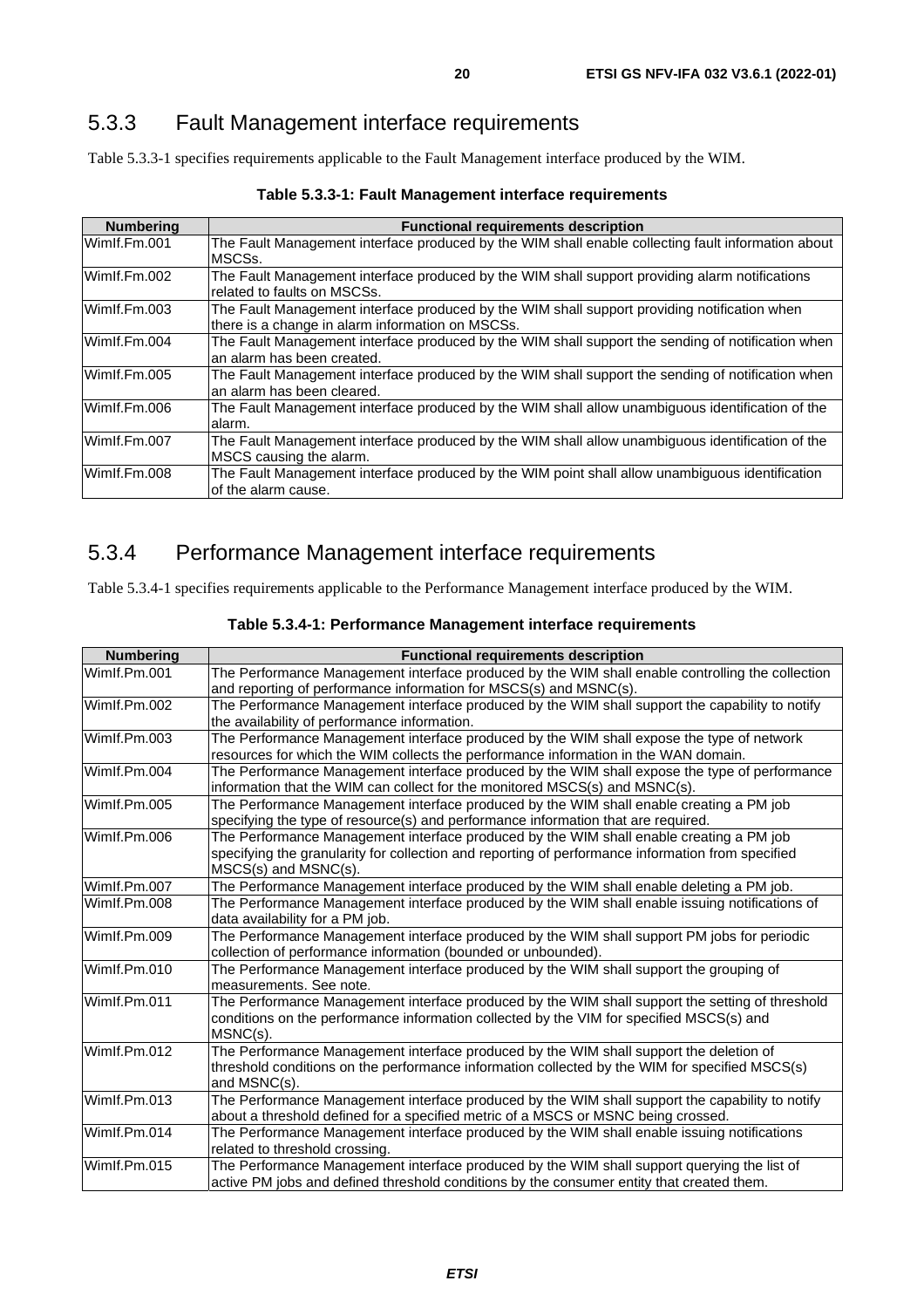<span id="page-20-0"></span>

| <b>Numbering</b> | <b>Functional requirements description</b>                                                             |
|------------------|--------------------------------------------------------------------------------------------------------|
| NOTE:            | The measurement group does not imply any modification/aggregation of performance measurements data and |
|                  | may be viewed as an alias for a pre-defined list of measurements.                                      |

6 Interfaces exposed by WIM

# 6.1 Introduction

Clause 5.8.2 of ETSI GS NFV-MAN 001 [[i.2\]](#page-11-0) introduces the producer-consumer paradigm, *"Interfaces represent a published contract offered by a producer functional block, exposing externally the functions produced. They can be consumed by any other consumer functional block that is authenticated and authorized to access and consume the functions offered"*.

For all the interfaces in this clause, the producer exposing the interfaces is the WIM.

# 6.2 MSCS Management Interface

# 6.2.1 Description

This interface allows an authorized consumer to perform operations related to MSCS. The following operations are defined for this interface:

- Create MSCS.
- Query MSCS.
- Update MSCS.
- Terminate MSCS.
- Subscribe.
- Notify.
- Query Subscription Info.
- Terminate Subscription.
- Create MSCS Reservation.
- Query MSCS Reservation.
- Update MSCS Reservation.
- Terminate MSCS Reservation.

# 6.2.2 Create MSCS operation

### 6.2.2.1 Description

This operation allows an authorized consumer to request the creation of a MSCS from the WIM.

Table 6.2.2.1-1 lists the information flow exchanged between the consumer and the WIM.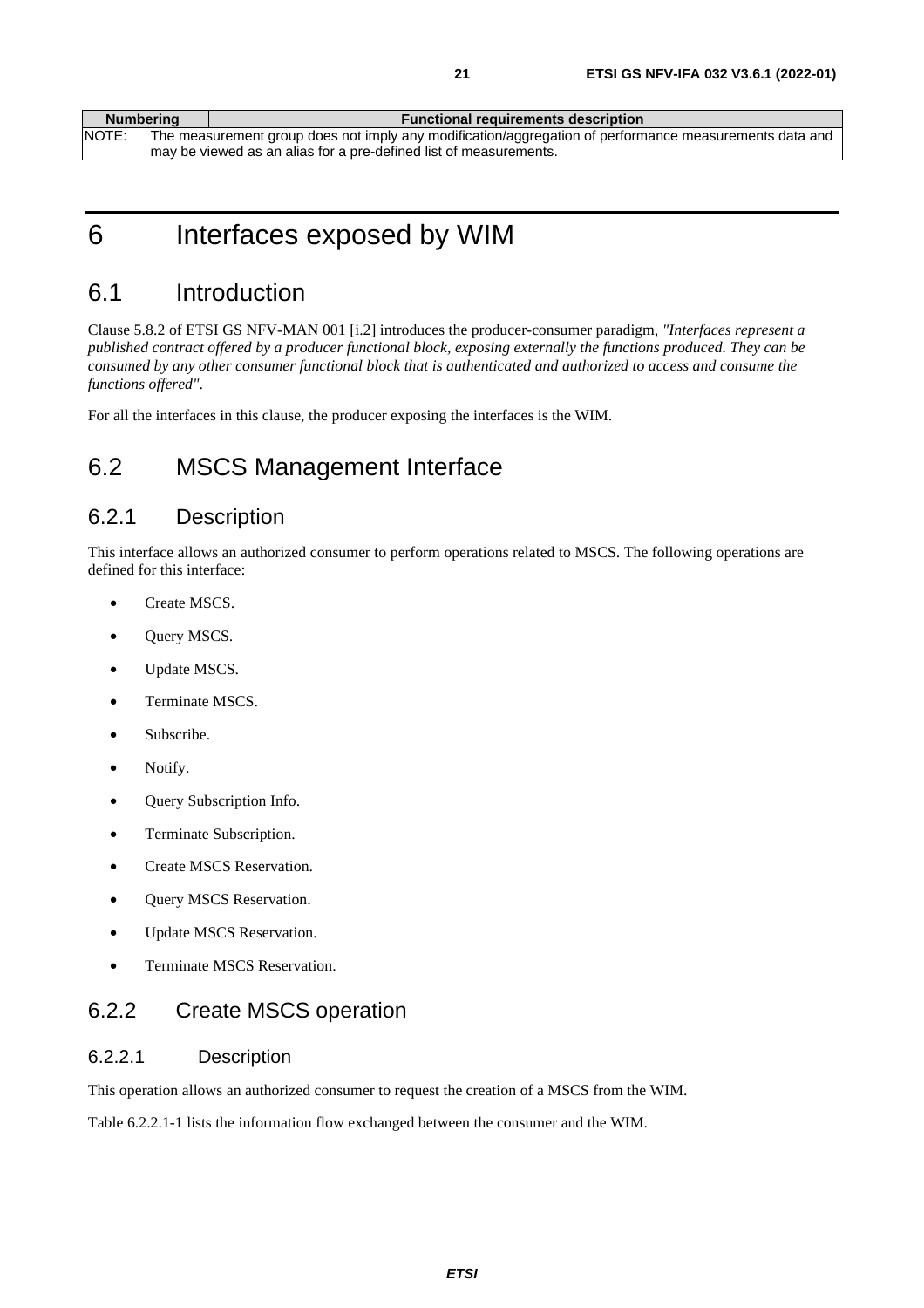| Table 6.2.2.1-1: Create MSCS operation |  |  |
|----------------------------------------|--|--|
|----------------------------------------|--|--|

<span id="page-21-0"></span>

| <b>Message</b>            | Requirement       | <b>Direction</b>           |
|---------------------------|-------------------|----------------------------|
| CreateMscsRequest         | <b>IMandatorv</b> | Consumer $\rightarrow$ WIM |
| <b>CreateMscsResponse</b> | Mandatory         | $WIM \rightarrow Consumer$ |

### 6.2.2.2 Input Parameters

The parameters sent when invoking the operation shall follow the indications provided in table 6.2.2.2-1.

| <b>Parameter</b> | <b>Qualifier</b> | Cardinality | <b>Content</b>    | <b>Description</b>                                              |
|------------------|------------------|-------------|-------------------|-----------------------------------------------------------------|
| reservationId    | M                | 01          | <b>Identifier</b> | Ildentifier of the resource reservation applicable to this MSCS |
|                  |                  |             |                   | Imanagement operation.                                          |
| mscsData         | M                |             | <b>MscsData</b>   | The MSCS data provides information about the particular         |
|                  |                  |             |                   | MSCS to be created.                                             |

### 6.2.2.3 Output Parameters

The parameters returned by the operation shall follow the indications provided in table 6.2.2.3-1.

#### **Table 6.2.2.3-1: Create MSCS operation output parameters**

| Parameter | <b>Qualifier</b> | <b>Cardinality</b> | I Content   | <b>Description</b>                                                |
|-----------|------------------|--------------------|-------------|-------------------------------------------------------------------|
| mscs      | м                |                    | <b>Mscs</b> | If MSCS type is created satisfactorily, it shall contain the data |
|           |                  |                    |             | Irelative to the instantiated MSCS. See clause 8.2.2.5.           |

### 6.2.2.4 Operation results

As a result of this operation, the producer (WIM) shall indicate to the consumer whether or not the MSCS was successfully created. If the operation was not successful, the WIM shall return to the consumer appropriate error information.

# 6.2.3 Query MSCS operation

#### 6.2.3.1 Description

This operation allows querying information about instantiated MSCSs from the WIM.

Table 6.2.3.1-1 lists the information flow exchanged between the consumer and the WIM.

**Table 6.2.3.1-1: Query MSCS operation** 

| <b>Direction</b>               |
|--------------------------------|
| Consumer $\rightarrow$ WIM     |
| $l$ WIM $\rightarrow$ Consumer |
|                                |

### 6.2.3.2 Input Parameters

The parameters sent when invoking the operation shall follow the indications provided in table 6.2.3.2-1.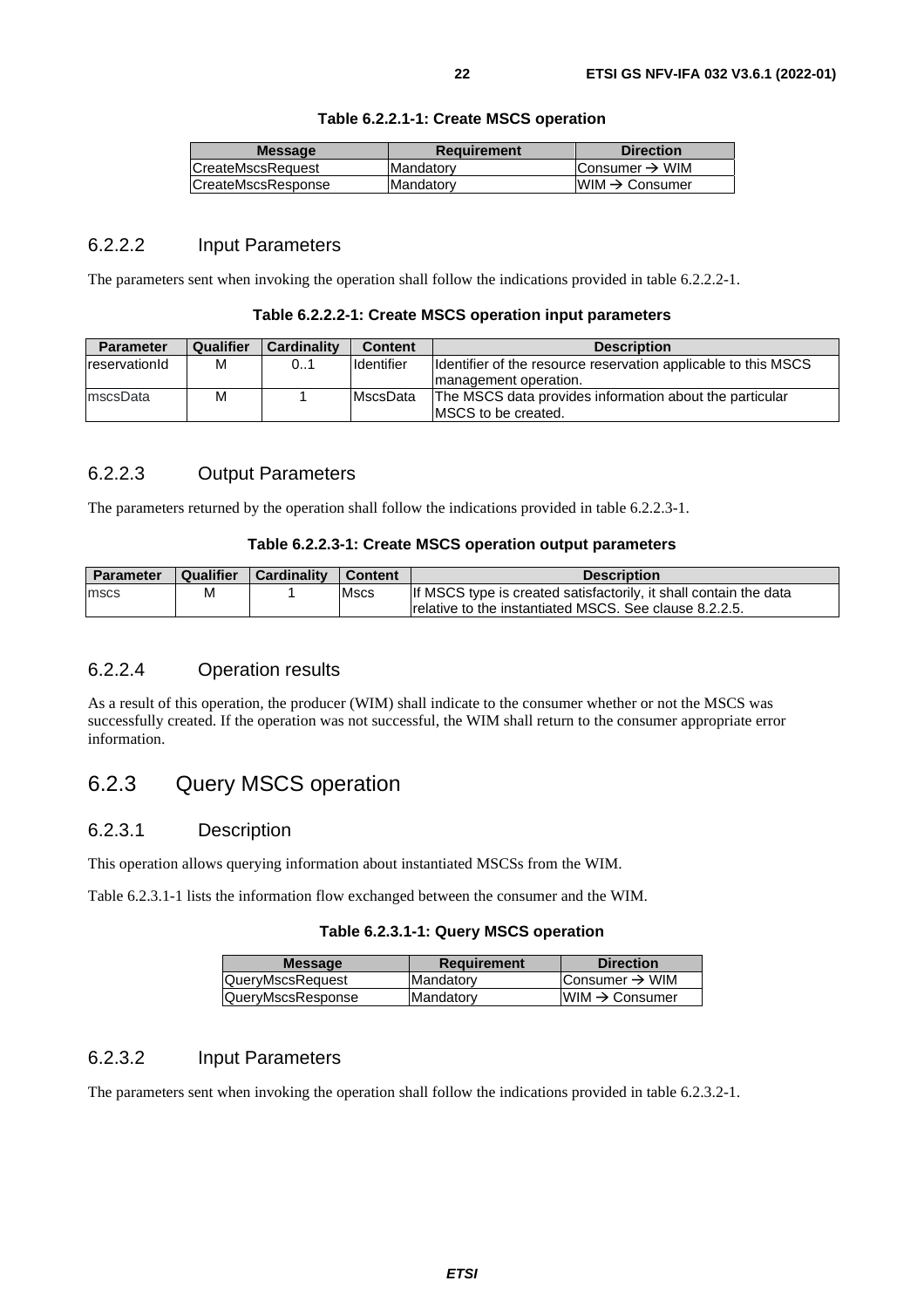<span id="page-22-0"></span>

| <b>Parameter</b>  | Qualifier | <b>Cardinality</b> | <b>Content</b> | <b>Description</b>                                                                                                                                                                                                                                    |
|-------------------|-----------|--------------------|----------------|-------------------------------------------------------------------------------------------------------------------------------------------------------------------------------------------------------------------------------------------------------|
| filter            | М         |                    | Filter         | Query filter based on e.g. name, identifier, meta-data<br>information or status information, expressing the type of<br>information to be retrieved. It can also be used to specify one<br>or more MSCSs to be queried by providing their identifiers. |
| attributeSelector | м         | 0.N                | String         | It provides a list of attribute names of MSCS. If present, only<br>these attributes shall be returned for the MSCS matching the<br>filter. If absent, the information of the complete MSCS shall be<br>returned.                                      |

**Table 6.2.3.2-1: Query MSCS operation input parameters** 

# 6.2.3.3 Output Parameters

The parameters returned by the operation shall follow the indications provided in table 6.2.3.3-1.

| Table 6.2.3.3-1: Query MSCS operation output parameters |  |  |  |  |
|---------------------------------------------------------|--|--|--|--|
|---------------------------------------------------------|--|--|--|--|

| Parameter   | Qualifier | <b>Cardinality</b> | Content     | <b>Description</b>                                                                                                                                                                                              |
|-------------|-----------|--------------------|-------------|-----------------------------------------------------------------------------------------------------------------------------------------------------------------------------------------------------------------|
| queryResult | м         | 0.N                | <b>Mscs</b> | Details of the MSCS information available and matching the input<br>filter. If attribute Selector is present, only the attributes listed in<br>lattribute Selector shall be returned for the selected entities. |

### 6.2.3.4 Operation results

As a result of this operation, the producer (WIM) shall indicate to the consumer whether or not it was possible to process the query. If the operation was not successful, the WIM shall return to the consumer appropriate error information.

# 6.2.4 Update MSCS operation

### 6.2.4.1 Description

This operation allows updating the information of an instantiated MSCS, e.g. name and description, as well as properties of the instantiated MSCS, such as adding/removing MSCS endpoints or changing the MSCS profile.

Table 6.2.4.1-1 lists the information flow exchanged between the consumer and the WIM.

| Table 6.2.4.1-1: Update MSCS operation |  |  |  |
|----------------------------------------|--|--|--|
|----------------------------------------|--|--|--|

| <b>Message</b>     | <b>Requirement</b> | <b>Direction</b>           |
|--------------------|--------------------|----------------------------|
| UpdateMscsRequest  | Mandatory          | Consumer $\rightarrow$ WIM |
| UpdateMscsResponse | Mandatory          | $WWW \rightarrow$ Consumer |

### 6.2.4.2 Input Parameters

The parameters sent when invoking the operation shall follow the indications provided in table 6.2.4.2-1.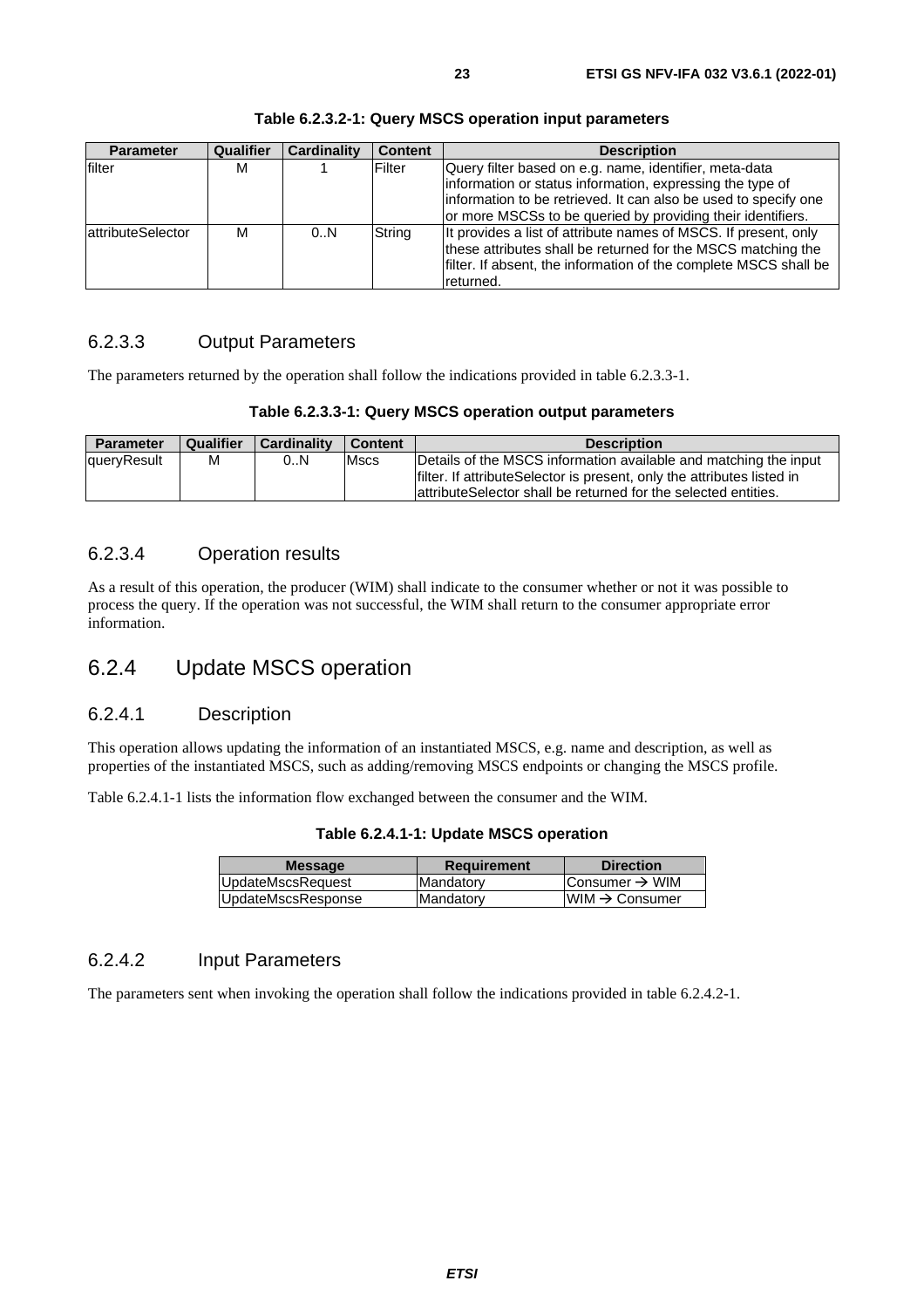<span id="page-23-0"></span>

| <b>Parameter</b>       | Qualifier | <b>Cardinality</b> | <b>Content</b>     | <b>Description</b>                                                                                                  |
|------------------------|-----------|--------------------|--------------------|---------------------------------------------------------------------------------------------------------------------|
| connectivityServiceId  | М         |                    | <b>Identifier</b>  | Identifier of the MSCS to be updated.                                                                               |
| addMscsEndpoint        | M         | 0.N                | MscsEndpointData   | Information about the MSCS endpoints to add to                                                                      |
|                        |           |                    |                    | lthe MSCS.                                                                                                          |
| removeMscsEndpoint     | M         | 0.N                | Ildentifier        | Identifier of the MSCS Endpoints to remove from                                                                     |
|                        |           |                    | (Reference to      | the MSCS.                                                                                                           |
|                        |           |                    | MscsEndpointInfo)  |                                                                                                                     |
| modifyMscsEndpoint     | M         | 0.N                | MscsEndpointInfo   | Properties of an existing MSCS endpoint of the                                                                      |
|                        |           |                    |                    | MSCS to change. The mscsEndpointId of the                                                                           |
|                        |           |                    |                    | MscsEndpointInfo to change shall refer to an                                                                        |
|                        |           |                    |                    | existing MSCS endpoint in the MSCS.                                                                                 |
| modifyMscsProfile      | M         | 0.1                | <b>MscsProfile</b> | New properties of the MSCS profile to change.                                                                       |
| mscsName               | M         | 0.1                | String             | New human readable name for the MSCS.                                                                               |
| <b>mscsDescription</b> | M         | 0.1                | String             | New human readable description for the MSCS.                                                                        |
| NOTE:                  |           |                    |                    | In the multiple input parameters, cardinality zero supports the case of not requesting to update such an attribute. |

#### **Table 6.2.4.2-1: Update MSCS operation input parameters**

# 6.2.4.3 Output Parameters

The parameters returned by the operation shall follow the indications provided in table 6.2.4.3-1.

#### **Table 6.2.4.3-1: Update MSCS operation output parameters**

| <b>Parameter</b> | Qualifier | <b>Cardinality</b> | <b>Content</b> | <b>Description</b>                                              |
|------------------|-----------|--------------------|----------------|-----------------------------------------------------------------|
| mscs             | M         | <b>U.I</b>         | Mscs           | It contains the data relative to the MSCS updated successfully. |
|                  |           |                    |                | ISee clause 8.2.2.5.                                            |

# 6.2.4.4 Operation results

As a result of this operation, the producer (WIM) shall indicate to the consumer whether or not the MSCS was successfully updated. If the operation was not successful, the WIM shall return to the consumer appropriate error information.

As part of the update, changes in the existing set of MSNC supporting the MSCS can be performed. For instance, a new MSNC can be created to address changes in the MSCS connectivity profile, due to the addition/removal/update of MSCS endpoints.

# 6.2.5 Terminate MSCS operation

### 6.2.5.1 Description

This operation allows terminating one instantiated MSCS. Table 6.2.5.1-1 lists the information flow exchanged between the consumer and the WIM.

| Table 6.2.5.1-1: Terminate MSCS operation |  |  |  |
|-------------------------------------------|--|--|--|
|-------------------------------------------|--|--|--|

| <b>Message</b>               | <b>Requirement</b> | <b>Direction</b>           |
|------------------------------|--------------------|----------------------------|
| <b>TerminateMscsRequest</b>  | <b>Mandatory</b>   | Consumer $\rightarrow$ WIM |
| <b>TerminateMscsResponse</b> | <b>Mandatory</b>   | $WIM \rightarrow$ Consumer |
|                              |                    |                            |

### 6.2.5.2 Input Parameters

The parameters sent when invoking the operation shall follow the indications provided in table 6.2.5.2-1.

#### **Table 6.2.5.2-1: Terminate MSCS operation input parameters**

| <b>Parameter</b>      | Qualifier | <b>Cardinality</b> | <b>Content</b>     | <b>Description</b>                        |
|-----------------------|-----------|--------------------|--------------------|-------------------------------------------|
| connectivityServiceId | ΙVΙ       |                    | <b>Ildentifier</b> | Ildentifier of the MSCS to be terminated. |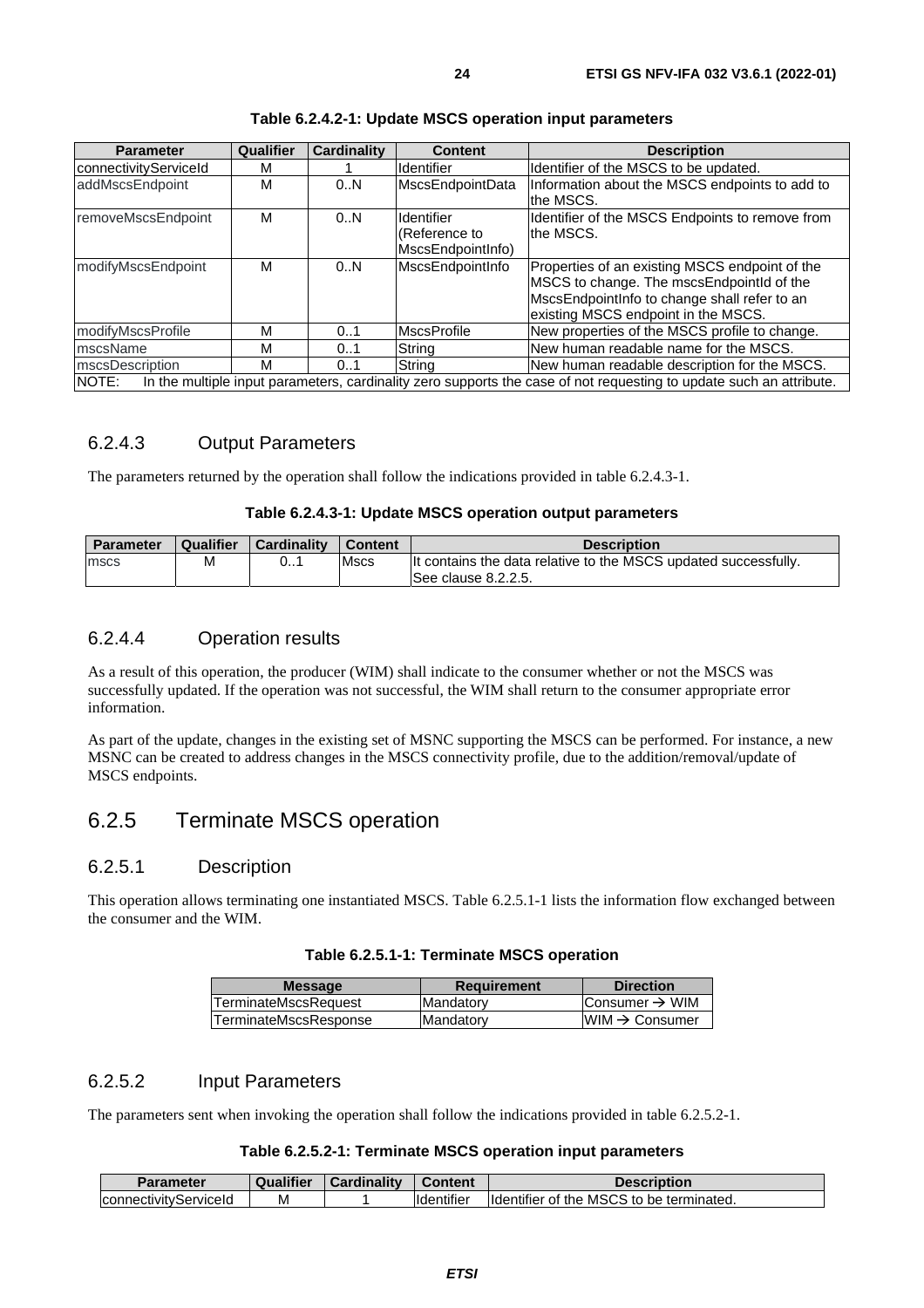### <span id="page-24-0"></span>6.2.5.3 Output Parameters

The parameters returned by the operation shall follow the indications provided in table 6.2.5.3-1.

| <b>Parameter</b>      | Qualifier | <b>Cardinality</b> | <b>Content</b>    | <b>Description</b>                        |
|-----------------------|-----------|--------------------|-------------------|-------------------------------------------|
| connectivityServiceId | Μ         |                    | <b>Identifier</b> | Identifier of the MSCS that is terminated |
|                       |           |                    |                   | successfully.                             |

#### **Table 6.2.5.3-1: Terminate MSCS operation output parameters**

### 6.2.5.4 Operation results

As a result of this operation, the producer (WIM) shall indicate to the consumer whether or not the MSCS was successfully terminated. If the operation was not successful, the WIM shall return to the consumer appropriate error information.

# 6.2.6 Subscribe operation

### 6.2.6.1 Description

This operation enables an authorized consumer to subscribe with a filter in order to receive notifications sent by the WIM which are related to MSCS changes or MSCS reservation changes. Table 6.2.6.1-1 lists the information flow exchanged between the consumer and the WIM.

#### **Table 6.2.6.1-1: Subscribe operation**

| <b>Message</b>    | Requirement       | <b>Direction</b>            |
|-------------------|-------------------|-----------------------------|
| SubscribeRequest  | <b>IMandatory</b> | Consumer $\rightarrow$ WIM  |
| SubscribeResponse | Mandatory         | IWIM $\rightarrow$ Consumer |
|                   |                   |                             |

### 6.2.6.2 Input Parameters

The parameters sent when invoking the operation shall follow the indications provided in table 6.2.6.2-1.

#### **Table 6.2.6.2-1: Subscribe operation input parameters**

| Parameter | Qualifier | <b>Cardinality</b> | Content | <b>Description</b>                                                                                                                                                                                 |
|-----------|-----------|--------------------|---------|----------------------------------------------------------------------------------------------------------------------------------------------------------------------------------------------------|
| filter    | м         |                    | Filter  | Input filter for selecting notifications to subscribe to changes related<br>to MSCS or MSCS reservation. The filter can be on resource, type<br>lof notification or attribute of the notification. |

### 6.2.6.3 Output Parameters

The parameters returned by the operation shall follow the indications provided in table 6.2.6.3-1.

#### **Table 6.2.6.3-1: Subscribe operation output parameters**

| Parameter              | Qualifier | Cardinality | Content            | <b>Description</b>                                     |
|------------------------|-----------|-------------|--------------------|--------------------------------------------------------|
| <b>IsubscriptionId</b> | М         |             | <b>Ildentifier</b> | subscription realized.<br>of the<br><b>Ildentifier</b> |

#### 6.2.6.4 Operation results

After successful subscription, the consumer is registered to receive notifications sent by the WIM which are related to MSCS changes or MSCS reservation changes. The result of the operation shall indicate if the subscription has been successful or not with a standard success/error result. For a particular subscription, only notifications matching the filter will be delivered to the consumer.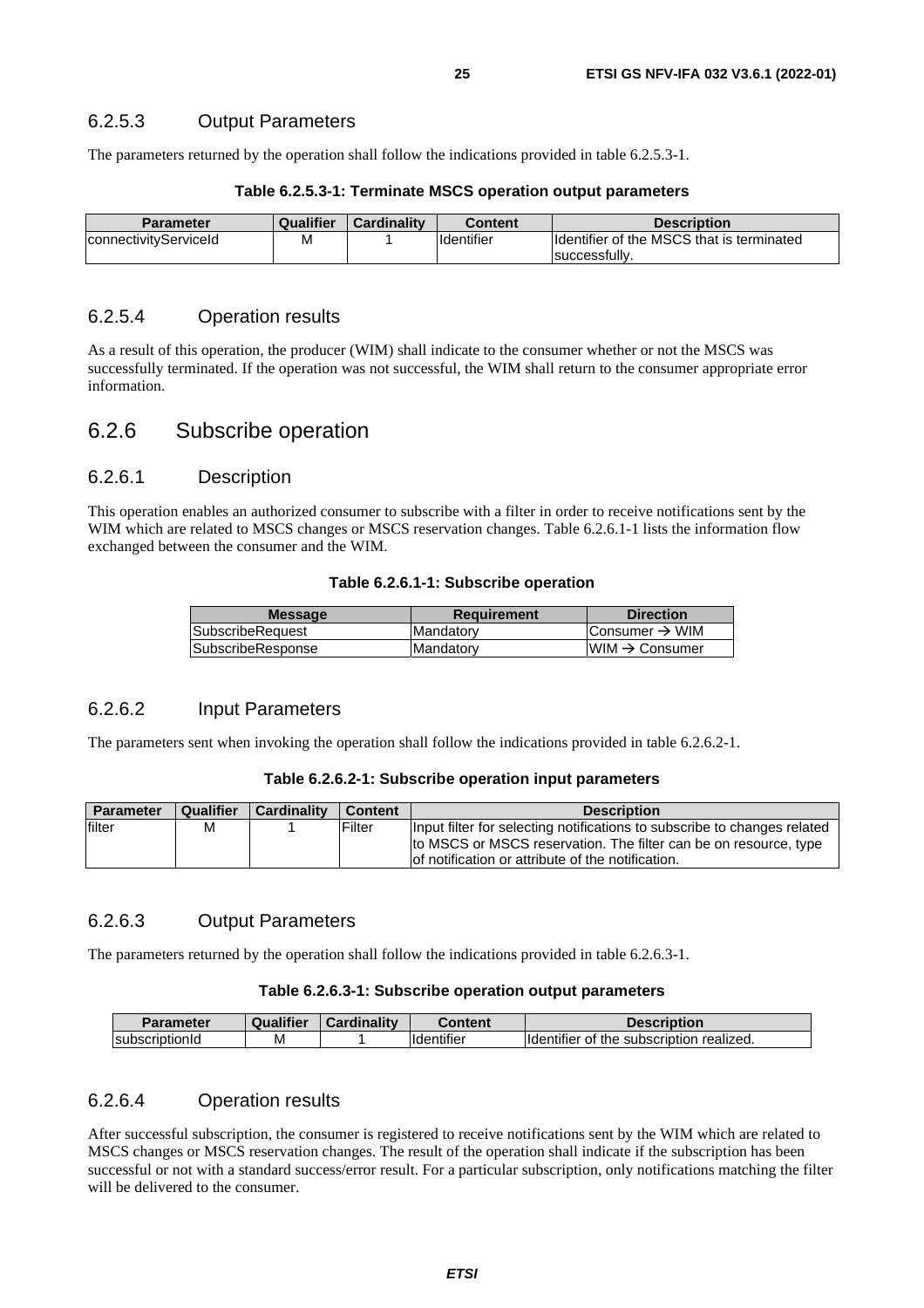# <span id="page-25-0"></span>6.2.7 Notify operation

# 6.2.7.1 Description

This operation distributes notifications to subscribers. It is a one-way operation issued by the WIM that cannot be invoked as an operation by the consumer. In order to receive notifications, the consumer shall have a subscription. Table 6.2.7.1-1 lists the information flow exchanged between the consumer and the WIM.

#### **Table 6.2.7.1-1: Notify operation**

| <b>Message</b> | Requirement | <b>Direction</b>           |
|----------------|-------------|----------------------------|
| <b>Notify</b>  | Mandatory   | WIM $\rightarrow$ Consumer |
|                |             |                            |

The following notifications can be notified/sent by this operation:

- MscsChangeNotification. See clause 8.2.4.
- MscsReservationChangeNotification. See clause 8.2.5.

# 6.2.8 Query Subscription Info operation

#### 6.2.8.1 Description

This operation enables the consumer to query information about subscriptions table 6.2.8.1-1 lists the information flow exchanged between the consumer and the WIM.

#### **Table 6.2.8.1-1: Query Subscription Info operation**

| <b>Message</b>                       | <b>Requirement</b> | <b>Direction</b>           |
|--------------------------------------|--------------------|----------------------------|
| <b>QuerySubscriptionInfoRequest</b>  | <b>Mandatory</b>   | Consumer $\rightarrow$ WIM |
| <b>QuerySubscriptionInfoResponse</b> | <b>Mandatory</b>   | $WM \rightarrow Consumer$  |
|                                      |                    |                            |

### 6.2.8.2 Input Parameters

The parameters sent when invoking the operation shall follow the indications provided in table 6.2.8.2-1.

#### **Table 6.2.8.2-1: Query Subscription Info operation input parameters**

| <b>Parameter</b>                                         | Qualifier<br><b>Cardinality</b><br><b>Content</b><br><b>Description</b> |  |        |                                                                          |  |  |
|----------------------------------------------------------|-------------------------------------------------------------------------|--|--------|--------------------------------------------------------------------------|--|--|
| filter                                                   | М                                                                       |  | Filter | Filtering criteria to select one or a set of subscriptions.<br>See note. |  |  |
| NOTE:<br>Details are left for the protocol design stage. |                                                                         |  |        |                                                                          |  |  |

### 6.2.8.3 Output Parameters

The parameters returned by the operation shall follow the indications provided in table 6.2.8.3-1.

#### **Table 6.2.8.3-1: Query Subscription Info operation output parameters**

| <b>Parameter</b>                                                                                                          | Qualifier<br><b>Cardinality</b><br><b>Description</b><br><b>Content</b> |  |  |  |  |  |
|---------------------------------------------------------------------------------------------------------------------------|-------------------------------------------------------------------------|--|--|--|--|--|
| <b>Not Specified</b><br>Information about the subscription(s) matching the<br>M<br>0N<br>queryResult<br>lauery. See note. |                                                                         |  |  |  |  |  |
| <b>NOTE:</b><br>Details are left for the protocol design stage.                                                           |                                                                         |  |  |  |  |  |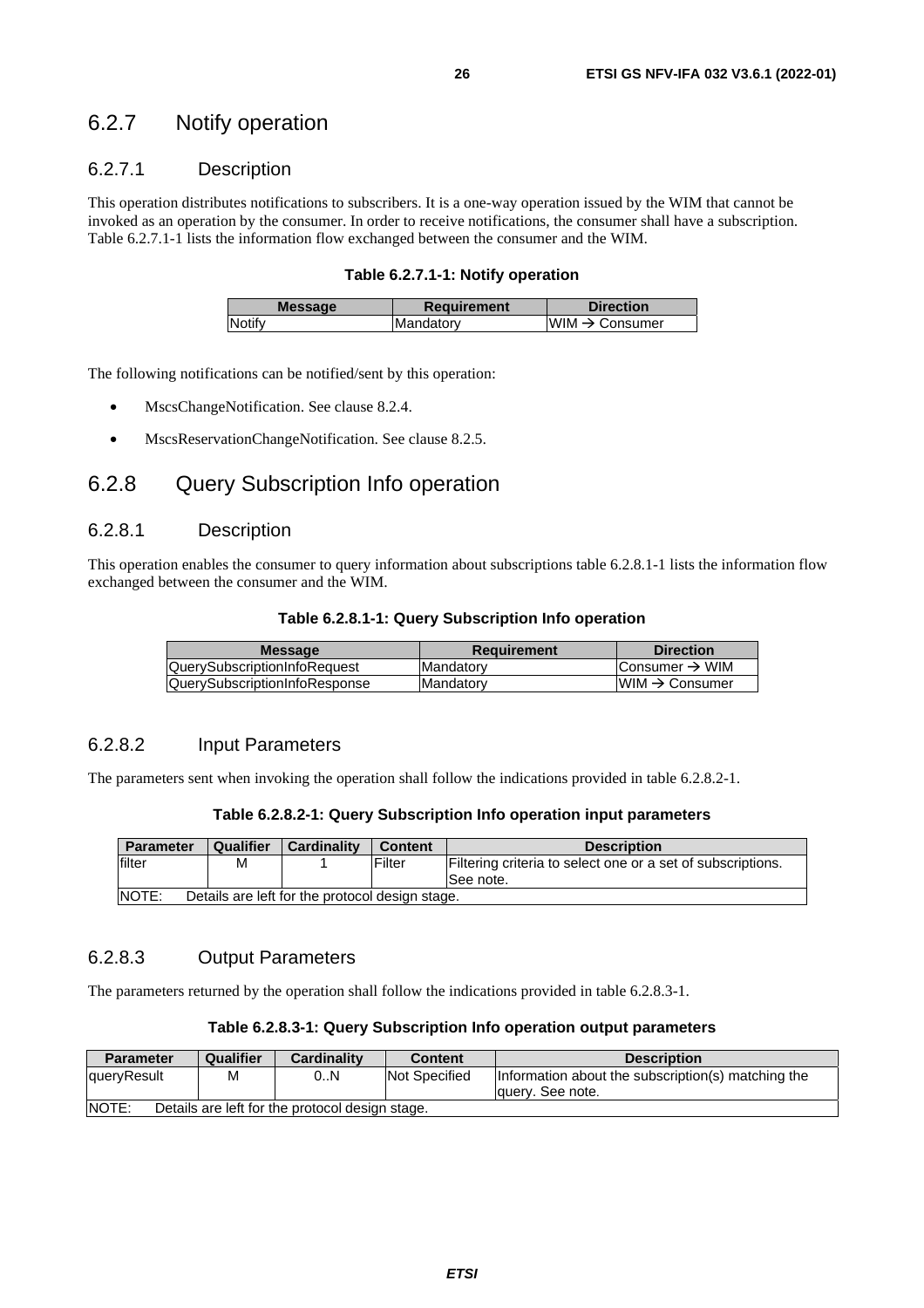#### <span id="page-26-0"></span>6.2.8.4 Operation results

After successful operation, the WIM has queried the internal subscription objects. The result of the operation indicates if it has been successful or not with a standard success/error result. For a particular query, information about the subscriptions to notifications that are matching the filter shall be returned.

# 6.2.9 Terminate Subscription operation

### 6.2.9.1 Description

This operation enables the consumer to terminate a particular subscription.

Table 6.2.9.1-1 lists the information flow exchanged between the consumer and the WIM.

| Table 6.2.9.1-1: Terminate Subscription operation |  |  |
|---------------------------------------------------|--|--|
|---------------------------------------------------|--|--|

| lTerminateSubscriptionRequest<br><b>Mandatory</b> | <b>Message</b>                       | Requirement | <b>Direction</b>           |
|---------------------------------------------------|--------------------------------------|-------------|----------------------------|
|                                                   |                                      |             | IConsumer → WIM            |
|                                                   | <b>TerminateSubscriptionResponse</b> | Mandatory   | $IWM \rightarrow Consumer$ |

#### 6.2.9.2 Input Parameters

The parameters sent when invoking the operation shall follow the indications provided in table 6.2.9.2-1.

#### **Table 6.2.9.2-1: Terminate Subscription operation input parameters**

| <b>Parameter</b>       | Qualifier | Cardinalitv | <b>Content</b> | <b>Description</b>                               |
|------------------------|-----------|-------------|----------------|--------------------------------------------------|
| <b>IsubscriptionId</b> | M         |             | Identifier     | Identifier of the subscription to be terminated. |

#### 6.2.9.3 Output Parameters

No output parameter.

### 6.2.9.4 Operation results

After successful termination of a subscription, the identified subscription does not exist anymore, and the consumer will not receive notifications related to that subscription any longer. The result of the operation shall indicate if the subscription termination has been successful or not with a standard success/error result.

# 6.2.10 Create MSCS Reservation operation

### 6.2.10.1 Description

This operation allows an authorized consumer to request the reservation of MSCS from the WIM.

Table 6.2.10.1-1 lists the information flow exchanged between the consumer and the WIM.

| <b>Message</b>                       | <b>Requirement</b> | <b>Direction</b>           |
|--------------------------------------|--------------------|----------------------------|
| <b>CreateMscsReservationRequest</b>  | <b>IMandatory</b>  | Consumer $\rightarrow$ WIM |
| <b>CreateMscsReservationResponse</b> | <b>IMandatory</b>  | $IWM \rightarrow Consumer$ |
|                                      |                    |                            |

### 6.2.10.2 Input Parameters

The parameters sent when invoking the operation shall follow the indications provided in table 6.2.10.2-1.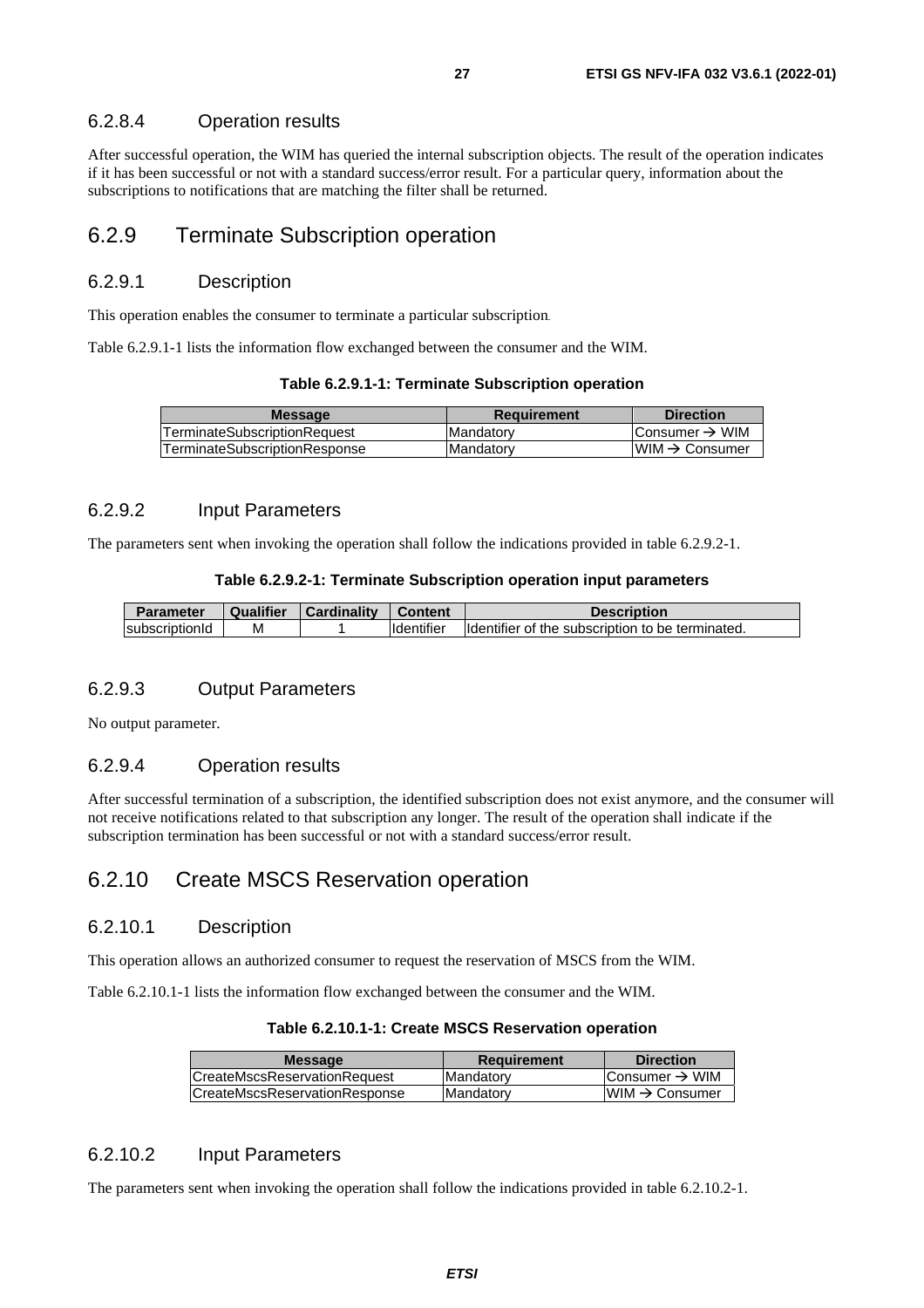<span id="page-27-0"></span>

| <b>Parameter</b> | Qualifier | <b>Cardinality</b> | <b>Content</b>      | <b>Description</b>                                        |
|------------------|-----------|--------------------|---------------------|-----------------------------------------------------------|
| ImscsReservation | м         |                    | <b>IMscsReserva</b> | The properties that characterize the MSCS that needs to   |
|                  |           |                    | tionData            | be reserved.                                              |
|                  |           |                    |                     | See clause 8.2.3.2.                                       |
| IstartTime       | M         |                    | <b>DateTime</b>     | Indicates the earliest time to start the use of the MSCS. |
|                  |           |                    |                     | A value of 0 indicates that the MSCS is reserved for      |
|                  |           |                    |                     | limmediate use.                                           |
| lendTime         | м         | 0.1                | <b>DateTime</b>     | Indicates the end time of the MSCS reservation and is     |
|                  |           |                    |                     | used by the WIM to schedule the reservation. If not       |
|                  |           |                    |                     | present, the MSCS is reserved for unlimited time.         |
| expiryTime       | M         | 0.1                | DateTime            | Indicates the time the WIM can release the reservation in |
|                  |           |                    |                     | case no allocation request against this reservation was   |
|                  |           |                    |                     | made.                                                     |

### **Table 6.2.10.2-1: Create MSCS Reservation operation input parameters**

### 6.2.10.3 Output Parameters

The parameters returned by the operation shall follow the indications provided in table 6.2.10.3-1.

#### **Table 6.2.10.3-1: Create MSCS Reservation operation output parameters**

| <b>Parameter</b>        | Qualifier | <b>Cardinality</b> | <b>Content</b> | <b>Description</b>                                                                 |
|-------------------------|-----------|--------------------|----------------|------------------------------------------------------------------------------------|
| <b>IreservationData</b> | M         |                    | ReservedMscs   | Element containing information about the reserved<br>IMSCS.<br>See clause 8.2.3.3. |

### 6.2.10.4 Operation results

After successful operation, the WIM has created the internal management objects for the MSCS reservation and updated the information about the MSCS capacity according to the newly reservations. In addition, the WIM shall return to the consumer information on the newly created reservation plus any additional information about the create reservation request operation. The WIM may also return intermediate status reports during the reservation process.

If the operation was not successful, the WIM shall return to the consumer appropriate error information.

# 6.2.11 Query MSCS Reservation operation

### 6.2.11.1 Description

This operation allows querying information about reserved MSCS that the consumer has access to.

Table 6.2.11.1-1 lists the information flow exchanged between the consumer and the WIM.

| Table 6.2.11.1-1: Query MSCS Reservation operation |  |
|----------------------------------------------------|--|
|----------------------------------------------------|--|

| <b>Message</b>                     | Requirement      | <b>Direction</b>           |
|------------------------------------|------------------|----------------------------|
| <b>QueryMscsReservationRequest</b> | <b>Mandatory</b> | IConsumer → WIM            |
| QueryMscsReservationResponse       | <b>Mandatory</b> | $IWM \rightarrow Consumer$ |
|                                    |                  |                            |

# 6.2.11.2 Input parameters

The parameters sent when invoking the operation shall follow the indications provided in table 6.2.11.2-1.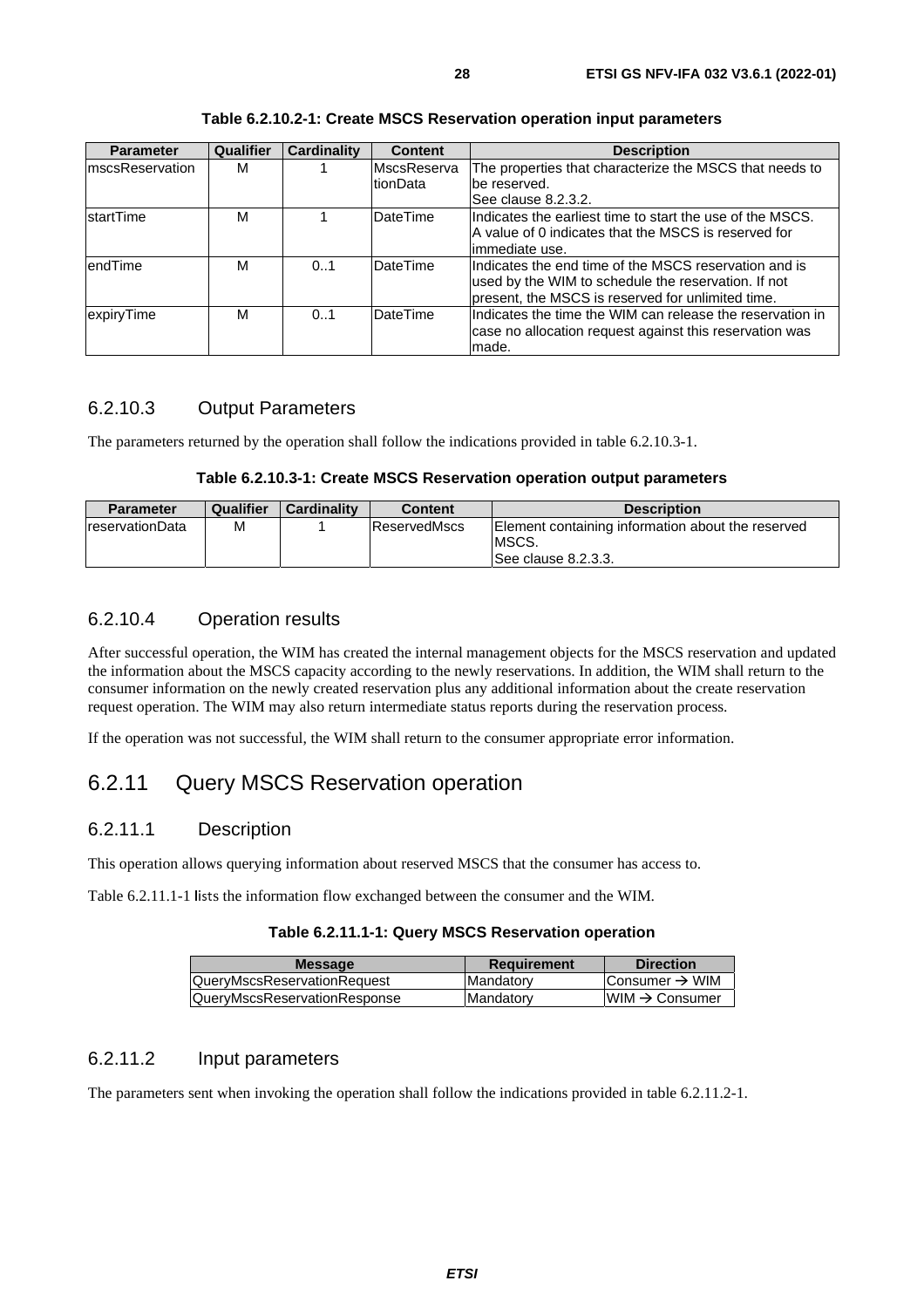<span id="page-28-0"></span>

| <b>Parameter</b>       | Qualifier | <b>Cardinality</b> | <b>Content</b> | <b>Description</b>                                       |
|------------------------|-----------|--------------------|----------------|----------------------------------------------------------|
| queryReservationFilter | М         |                    | <b>IFilter</b> | Query filter based on e.g. layer protocol or reservation |
|                        |           |                    |                | Istatus.                                                 |
|                        |           |                    |                | It can also be used to specify one or more reservations  |
|                        |           |                    |                | to be queried by providing their identifiers.            |
| attributeSelector      | м         | 0N                 | String         | It provides a list of attributes names of ReservedMscs.  |
|                        |           |                    |                | If present, only these attributes are returned for the   |
|                        |           |                    |                | reserved MSCS matching the filter. If absent, the        |
|                        |           |                    |                | complete information of the reserved MSCS is returned.   |

**Table 6.2.11.2-1: Query MSCS Reservation operation input parameters** 

# 6.2.11.3 Output parameters

The parameters returned by the operation shall follow the indications provided in table 6.2.11.3-1.

**Table 6.2.11.3-1: Query MSCS Reservation operation output parameters** 

| <b>Parameter</b> | Qualifier | Cardinality | <b>Content</b> | <b>Description</b>                                                                                                                                                                                                                                                                                           |
|------------------|-----------|-------------|----------------|--------------------------------------------------------------------------------------------------------------------------------------------------------------------------------------------------------------------------------------------------------------------------------------------------------------|
| queryResult      | м         | 0N          | ReservedMscs   | Element containing information about the reserved MSCS<br>matching the input filter. If attributeSelector is present, only<br>the attributes listed in attribute Selector are returned for the<br>selected entities. The cardinality can be 0 if no matching<br>Ireservation exists.<br>lSee clause 8.2.3.3. |

### 6.2.11.4 Operation results

After successful operation, the WIM has queried the internal management objects for the MSCS reservations. The result of the query shall indicate with a standard success/error result if the query has been processed correctly. For a particular query, information about the MSCS reservations that the consumer has access to and that are matching the filter shall be returned.

# 6.2.12 Update MSCS Reservation operation

# 6.2.12.1 Description

This operation allows updating MSCS reservations, such as the timing schedule (start, end and expiry time), adding/removing MSCS endpoints to the reserved set or changing the MSCS profile of the reserved MSCS.

Table 6.2.12.1-1 lists the information flow exchanged between the consumer and the WIM.

| <b>Message</b>                | <b>Requirement</b> | <b>Direction</b>           |
|-------------------------------|--------------------|----------------------------|
| UpdateMscsReservationRequest  | Mandatory          | Consumer $\rightarrow$ WIM |
| UpdateMscsReservationResponse | <b>Mandatory</b>   | $WIM \rightarrow$ Consumer |

#### 6.2.12.2 Input parameters

The parameters sent when invoking the operation shall follow the indications provided in table 6.2.12.2-1.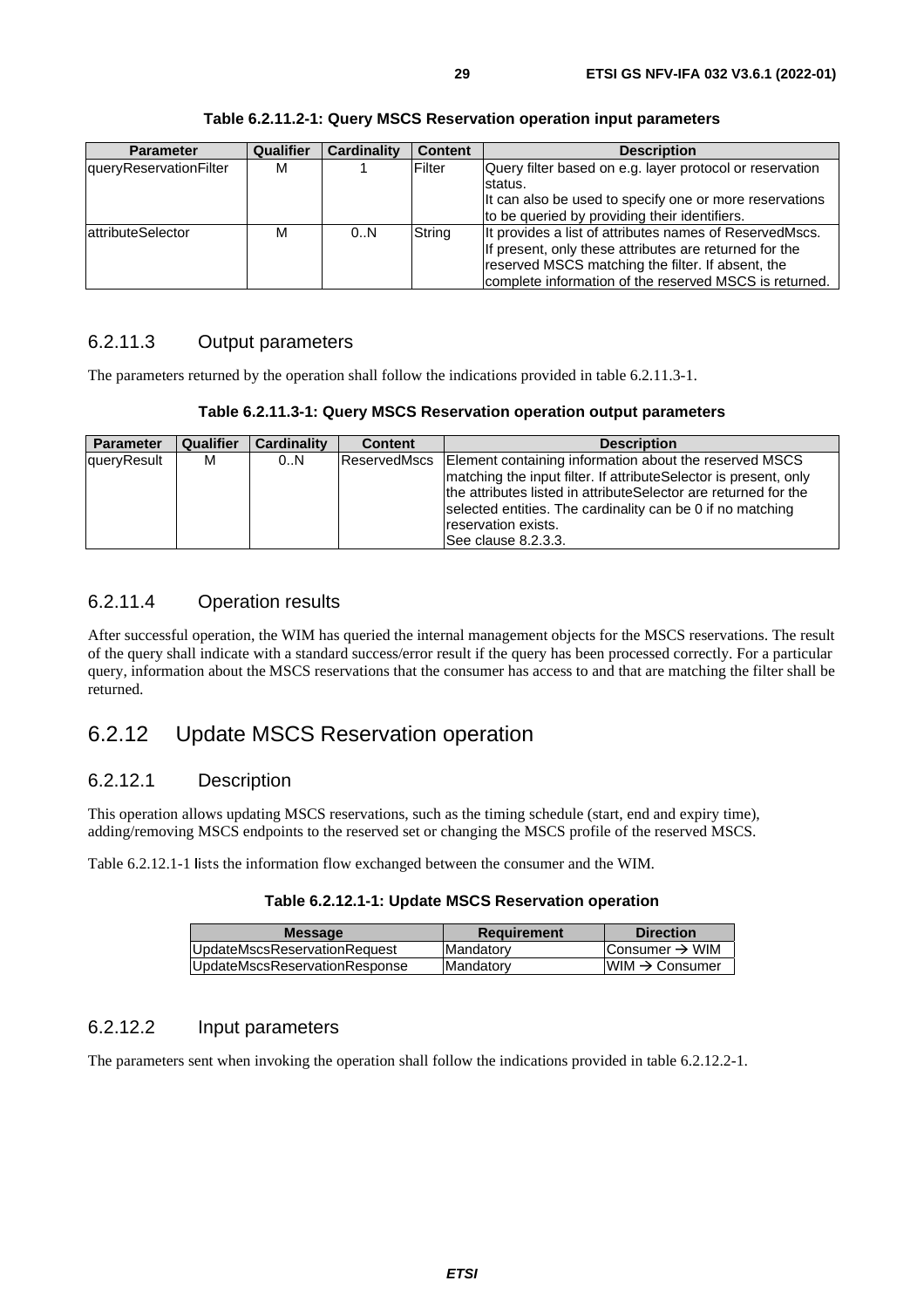<span id="page-29-0"></span>

| <b>Parameter</b>  | Qualifier | <b>Cardinality</b> | <b>Content</b>                                                                   | <b>Description</b>                                                                                                                                                                                                                                    |
|-------------------|-----------|--------------------|----------------------------------------------------------------------------------|-------------------------------------------------------------------------------------------------------------------------------------------------------------------------------------------------------------------------------------------------------|
| reservationId     | м         |                    | <b>Identifier</b>                                                                | Identifier of the existing reservation to be updated.                                                                                                                                                                                                 |
| addEndpoint       | M         | 0.N                | <b>Identifier</b><br>(Reference<br>to<br>ConnectiviyS<br>erviceEndpoi<br>ntlnfo) | Identifier of the connectivity service endpoints to be<br>added to the reserved MSCS.                                                                                                                                                                 |
| removeEndpoint    | M         | 0.N                | Identifier<br>(Reference<br>tο<br>Connectivity<br>ServiceEndp<br>ointlnfo)       | Identifier of the connectivity service endpoint to remove<br>lfrom the reserved MSCS.                                                                                                                                                                 |
| modifyMscsProfile | M         | 0.1                | <b>MscsProfile</b>                                                               | New properties of the MSCS profile to change for the<br>reserved MSCS.                                                                                                                                                                                |
| startTime         | M         | 0.1                | <b>DateTime</b>                                                                  | Indicates the earliest time to start the use of the MSCS.<br>If not present, the original setting will not be changed. If<br>present and the time value is 0, the MSCS is reserved<br>for immediate use.                                              |
| endTime           | M         | 0.1                | <b>DateTime</b>                                                                  | Indicates the end time of the reservation (when the<br>issuer of the request expects that the MSCS will no<br>longer be needed) and used by the WIM to schedule<br>the reservation. If not present, the MSCS is reserved for<br>unlimited usage time. |
| expiryTime        | M         | 0.1                | <b>DateTime</b>                                                                  | Indicates the time the WIM can release the reservation<br>in case no allocation request against this reservation<br>was made.                                                                                                                         |

**Table 6.2.12.2-1: Update MSCS Reservation operation input parameters** 

### 6.2.12.3 Output parameters

The parameters returned by the operation shall follow the indications provided in table 6.2.12.3-1.

#### **Table 6.2.12.3-1: Update MSCS Reservation operation output parameters**

| <b>Parameter</b>        | Qualifier | <b>Cardinality</b> | <b>Content</b> | <b>Description</b>                                                                        |
|-------------------------|-----------|--------------------|----------------|-------------------------------------------------------------------------------------------|
| <b>IreservationData</b> | M         |                    | ReservedMscs   | Element containing information about the<br>updated reserved MSCS.<br>See clause 8.2.3.3. |

#### 6.2.12.4 Operation results

After successful operation, the WIM has updated the internal management objects for the MSCS reservation and updated the information about the MSCS capacity according to the updated reserved capacity. In addition, the WIM shall return to the consumer information on the updated reservation plus any additional information about the update request operation.

If the operation was not successful, the WIM shall return to the consumer appropriate error information.

# 6.2.13 Terminate MSCS Reservation operation

#### 6.2.13.1 Description

This operation allows an authorized consumer to request the termination of MSCS reservations.

Table 6.2.13.1-1 lists the information flow exchanged between the consumer and the WIM.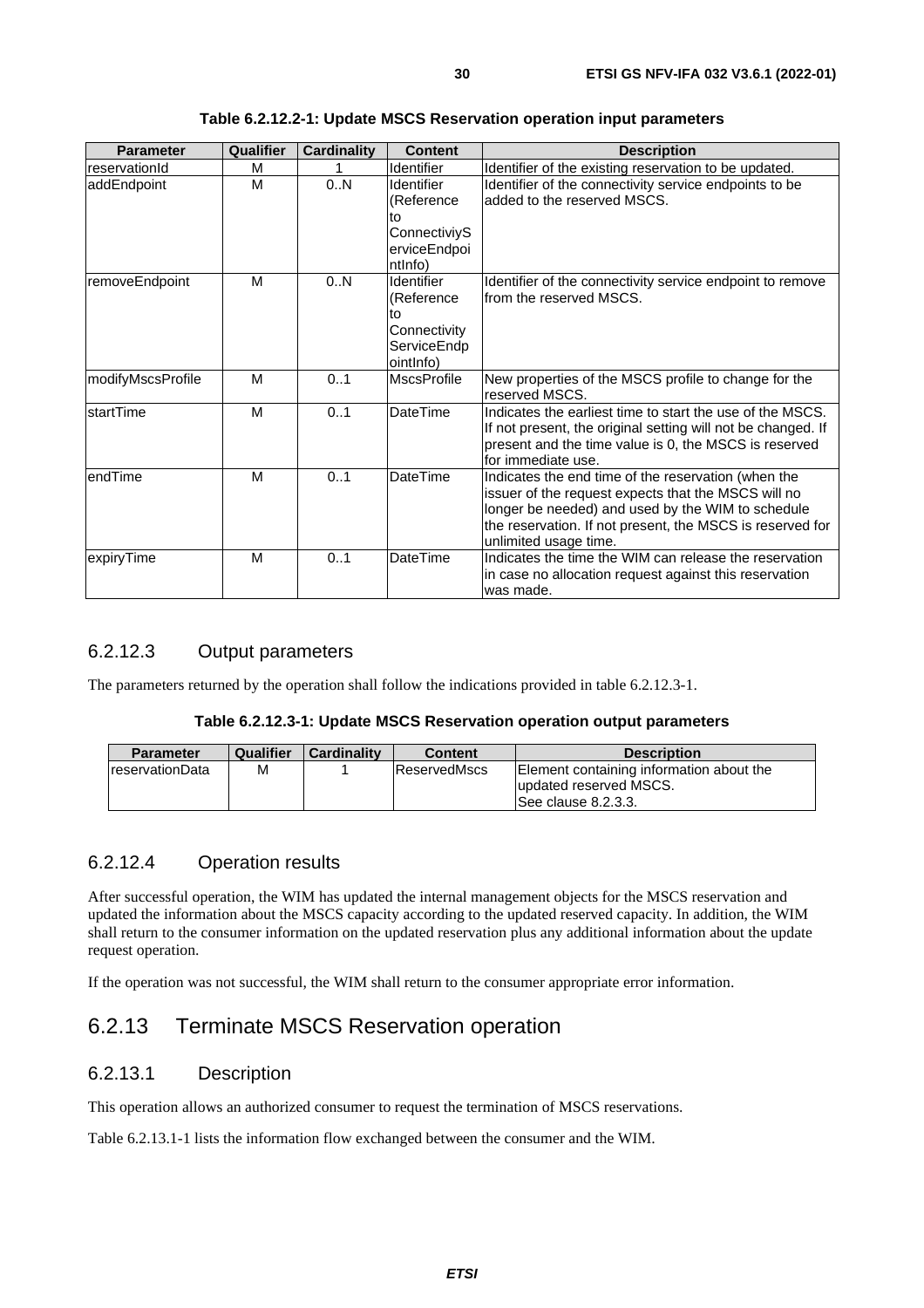<span id="page-30-0"></span>

| <b>Message</b>                   | <b>Requirement</b> | <b>Direction</b>               |
|----------------------------------|--------------------|--------------------------------|
| TerminateMscsReservationRequest  | Mandatory          | Consumer $\rightarrow$ WIM     |
| TerminateMscsReservationResponse | <b>IMandatory</b>  | $l$ WIM $\rightarrow$ Consumer |
|                                  |                    |                                |

### 6.2.13.2 Input Parameters

The parameters sent when invoking the operation shall follow the indications provided in table 6.2.13.2-1.

#### **Table 6.2.13.2-1: Terminate MSCS Reservation operation input parameters**

| <b>Parameter</b>     | Qualifier | <b>Cardinality</b> | <b>Content</b> | <b>Description</b>                             |
|----------------------|-----------|--------------------|----------------|------------------------------------------------|
| <b>reservationId</b> | M         | . N                | Identifier     | Identifier(s) of the MSCS reservation(s) to be |
|                      |           |                    |                | terminated.                                    |

#### 6.2.13.3 Output Parameters

The parameters returned by the operation shall follow the indications provided in table 6.2.13.3-1.

#### **Table 6.2.13.3-1: Terminate MSCS Reservation operation output parameters**

| <b>Parameter</b> | Qualifier | <b>Cardinality</b> | <b>Content</b>     | <b>Description</b>                       |
|------------------|-----------|--------------------|--------------------|------------------------------------------|
| reservationId    | М         | . N                | <b>I</b> dentifier | Identifier(s) of the MSCS reservation(s) |
|                  |           |                    |                    | Isuccessfully terminated.                |

### 6.2.13.4 Operation results

After successful operation, the WIM has terminated the MSCS reservations and removed the internal management objects for those reservations and updated the information about the MSCS capacity according to the terminated reservations. In addition, the WIM shall return to the consumer information on the terminated reservations plus any additional information about the terminate request operation.

If the operation was not successful, the WIM shall return to the consumer appropriate error information.

# 6.3 Capacity Management interface

# 6.3.1 Description

This interface allows providing to the Consumer information about the resources capacity (e.g. bandwidth, virtual network identifiers, etc.), topology, and network edge points of the network in between different NFVI-PoPs. As such, the interface offers operations to the Consumer to get information about the network edge points for the MSCS endpoints of the NFVI-PoPs (from the perspective of the WAN). It also provides information about the consumed and available capacity on the underlying network resources supporting the establishment of the MSCSs. The WIM, as producer of the interface, shall support the capacity measurements specified in clause B.2.

The interface also provides the necessary operations to handle the management of subscriptions to notifications, and the issuing of such notifications carrying information about changes in the capacity and/or topology.

The following operations are defined for this interface which will be consumed by the Consumer:

- Query Capacity operation.
- Create Capacity Threshold operation.
- Query Topology Information operation.
- Query Node Information operation.

**Table 6.2.13.1-1: Terminate MSCS Reservation operation**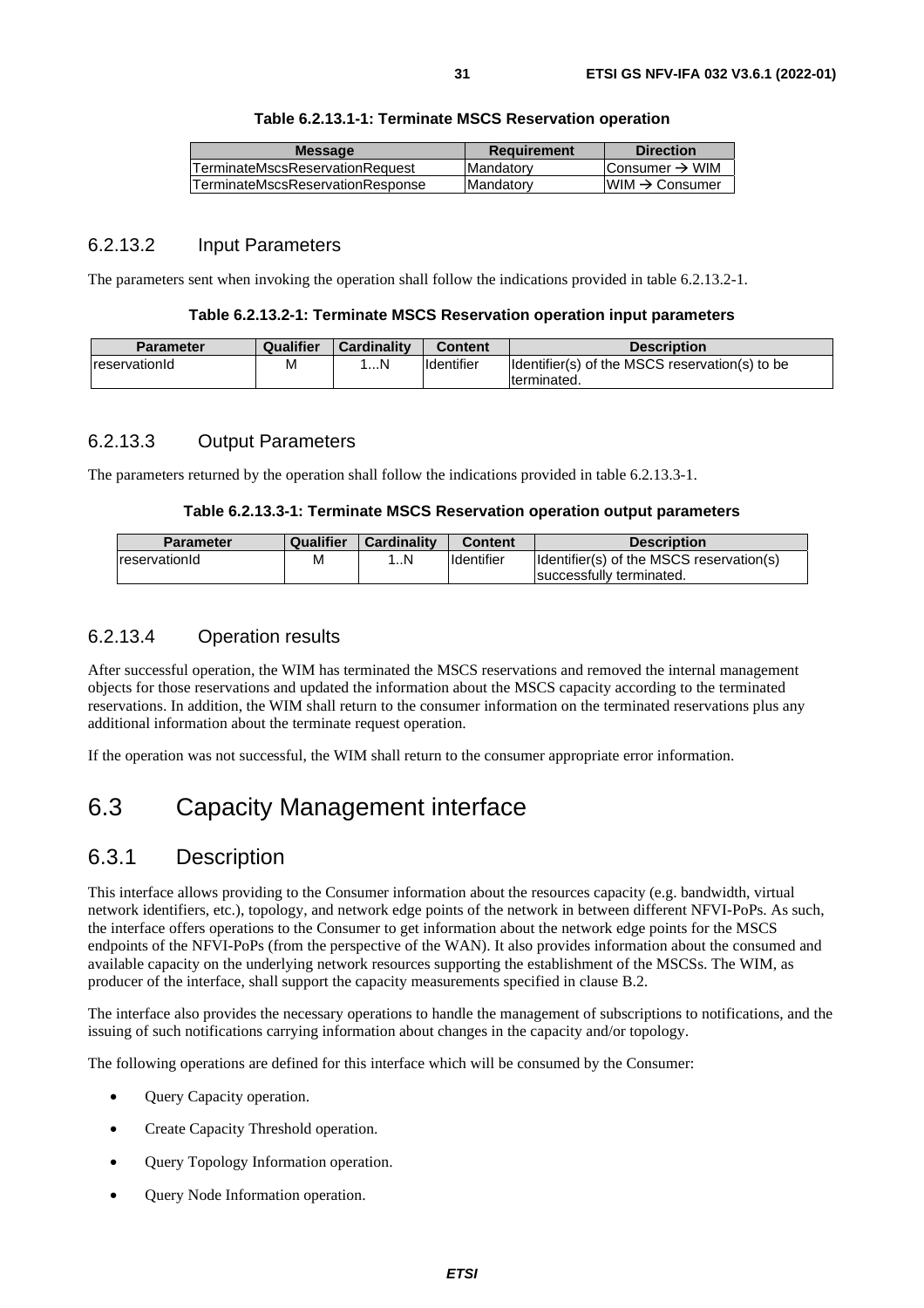- <span id="page-31-0"></span>• Query Link Information operation.
- Query Network Edge Point Information operation.
- Subscribe operation.
- Notify operation.
- Terminate Subscription operation.
- Query Subscription Information operation.

# 6.3.2 Query Capacity operation

### 6.3.2.1 Description

This operation enables a Consumer to retrieve information about the capacity of the network in between the NFVI-PoPs. Such information can then be used for capacity and network connectivity planning.

The operation allows retrieval of information about the available, allocated, reserved and total capacity of the network resources managed by the WIM.

Table 6.3.2.1-1 lists the information flow exchanged between the Consumer and the WIM.

#### **Table 6.3.2.1-1: Query Capacity operation**

| <b>Message</b>              | <b>Requirement</b> | <b>Direction</b>            |
|-----------------------------|--------------------|-----------------------------|
| <b>QueryCapacityRequest</b> | <b>Mandatory</b>   | Consumer $\rightarrow$ WIM  |
| QueryCapacityResponse       | Mandatory          | $IWHM \rightarrow$ Consumer |
|                             |                    |                             |

# 6.3.2.2 Input parameters

The input parameters sent when invoking the operation shall follow the indications provided in table 6.3.2.2-1.

#### **Table 6.3.2.2-1: Query Capacity operation input parameters**

| <b>Parameter</b>   | Qualifier | <b>Cardinality</b> | <b>Content</b>        | <b>Description</b>                                                                                                                                                                                                                                                                                                   |
|--------------------|-----------|--------------------|-----------------------|----------------------------------------------------------------------------------------------------------------------------------------------------------------------------------------------------------------------------------------------------------------------------------------------------------------------|
| filter             | м         |                    | Filter                | Filter to select the capacity information. It can<br>be a single identifier, multiple identifiers or a<br>wildcard. The filter shall support queries that<br>filter by different resource criteria:<br>all network;<br>all network topologies, or a specific<br>subset:<br>by network node; and<br>by network links. |
| attributeSelector  | м         | 0N                 | String                | Provides a list of attribute names. If present,<br>only these attributes ( <i>i.e.</i> available, total,<br>reserved and/or allocated capacity) shall be<br>returned for the capacity information. If absent,<br>the complete information about capacity shall<br>be returned.                                       |
| <b>ItimePeriod</b> | м         | 0.1                | TimePeriodInformation | The time interval for which capacity is queried.<br>When omitted, an interval starting "now" shall<br>be used. The time interval can be specified<br>since reservation of MSCSs can be made for a<br>specified time interval.                                                                                        |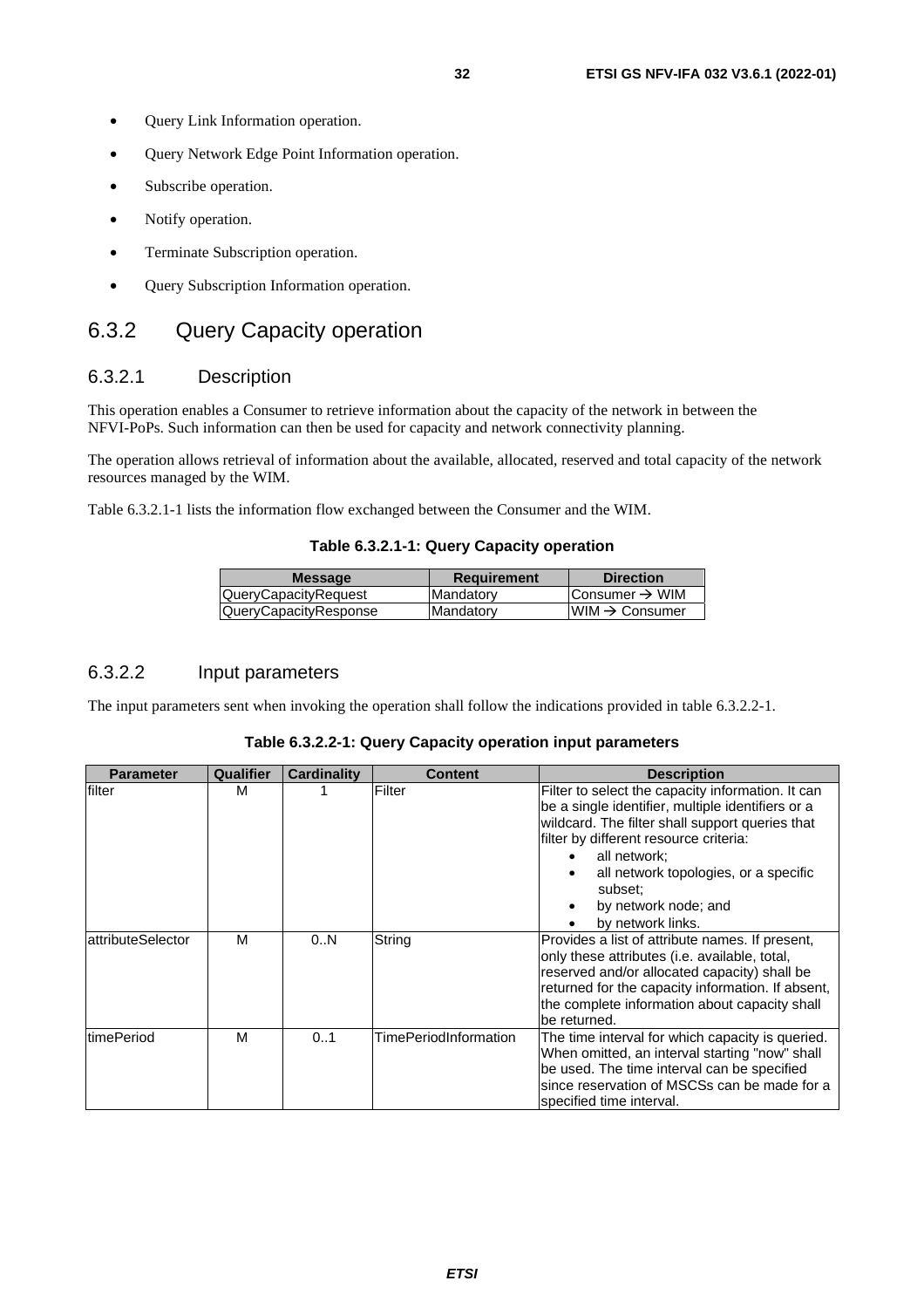<span id="page-32-0"></span>The parameters returned by the operation shall follow the indications provided in table 6.3.2.3-1.

| <b>Parameter</b> | Qualifier | <b>Cardinality</b> | <b>Content</b> | <b>Description</b>                                                                                                                        |
|------------------|-----------|--------------------|----------------|-------------------------------------------------------------------------------------------------------------------------------------------|
| lcapacitvInfo    | М         | 1N                 | ICapacitvInfo  | The capacity information according to the input request. The<br>linformation items correspond to those specified in the<br>ICapacityInfo. |

**Table 6.3.2.3-1: Query Capacity operation output parameters**

# 6.3.2.4 Operation results

In case of success, the WIM has queried the capacity information for the various types of resources according to the input filter. If attributeSelector is present, only the sub-counter values of the capacityValue in the CapacityValueEntry listed in attributeSelector shall be returned for the filtered capacity information. The result of the query shall indicate with a standard success/error result if the query has been processed correctly.

# 6.3.3 Create Capacity Threshold operation

### 6.3.3.1 Description

This operation enables a Consumer to create a threshold and specify threshold levels on the capacity of the network resources managed by the WIM. Notifications will be generated when crossed. Table 6.3.3.1-1 lists the information flow exchange between the Consumer and the WIM.

| Table 6.3.3.1-1: Create Capacity Threshold operation |
|------------------------------------------------------|
|------------------------------------------------------|

| <b>Message</b>                  | <b>Requirement</b> | <b>Direction</b>           |
|---------------------------------|--------------------|----------------------------|
| CreateCapacityThresholdRequest  | <b>Mandatory</b>   | IConsumer → WIM            |
|                                 | Mandatory          | $WIM \rightarrow Consumer$ |
| CreateCapacityThresholdResponse |                    |                            |

# 6.3.3.2 Input parameters

The input parameters sent when invoking the operation shall follow the indications provided in table 6.3.3.2-1.

| Table 6.3.3.2-1: Create Capacity Threshold operation input parameters |  |  |  |
|-----------------------------------------------------------------------|--|--|--|
|-----------------------------------------------------------------------|--|--|--|

| <b>Parameter</b>  | <b>Qualifier</b> | <b>Cardinality</b> | Content                                                                    | <b>Description</b>                                                                                                                                                                                                                                                                                                               |
|-------------------|------------------|--------------------|----------------------------------------------------------------------------|----------------------------------------------------------------------------------------------------------------------------------------------------------------------------------------------------------------------------------------------------------------------------------------------------------------------------------|
| objectInstanceId  | M                | 1N                 | Identifier (Reference to NetworkInfo,<br>TopologyInfo, NodeInfo, LinkInfo) | Identifiers of the measured network<br>resource object instance for which<br>lthe threshold will be defined.                                                                                                                                                                                                                     |
| thresholdType     | M                |                    | Enum                                                                       | Defines the type of threshold. The<br>list of possible values is left for the<br>protocol design stage and shall<br>minimally include: single/multi<br>valued threshold, static/dynamic<br>threshold, and template-based<br>threshold.<br>VALUES:<br>SIMPLE: single-valued<br>$\bullet$<br>static threshold<br>Etc.<br>$\bullet$ |
| lthresholdDetails | M                |                    | Not specified                                                              | Details of the threshold: value to be<br>crossed, direction in which it is<br>crossed, details on the notification<br>to be generated, etc.                                                                                                                                                                                      |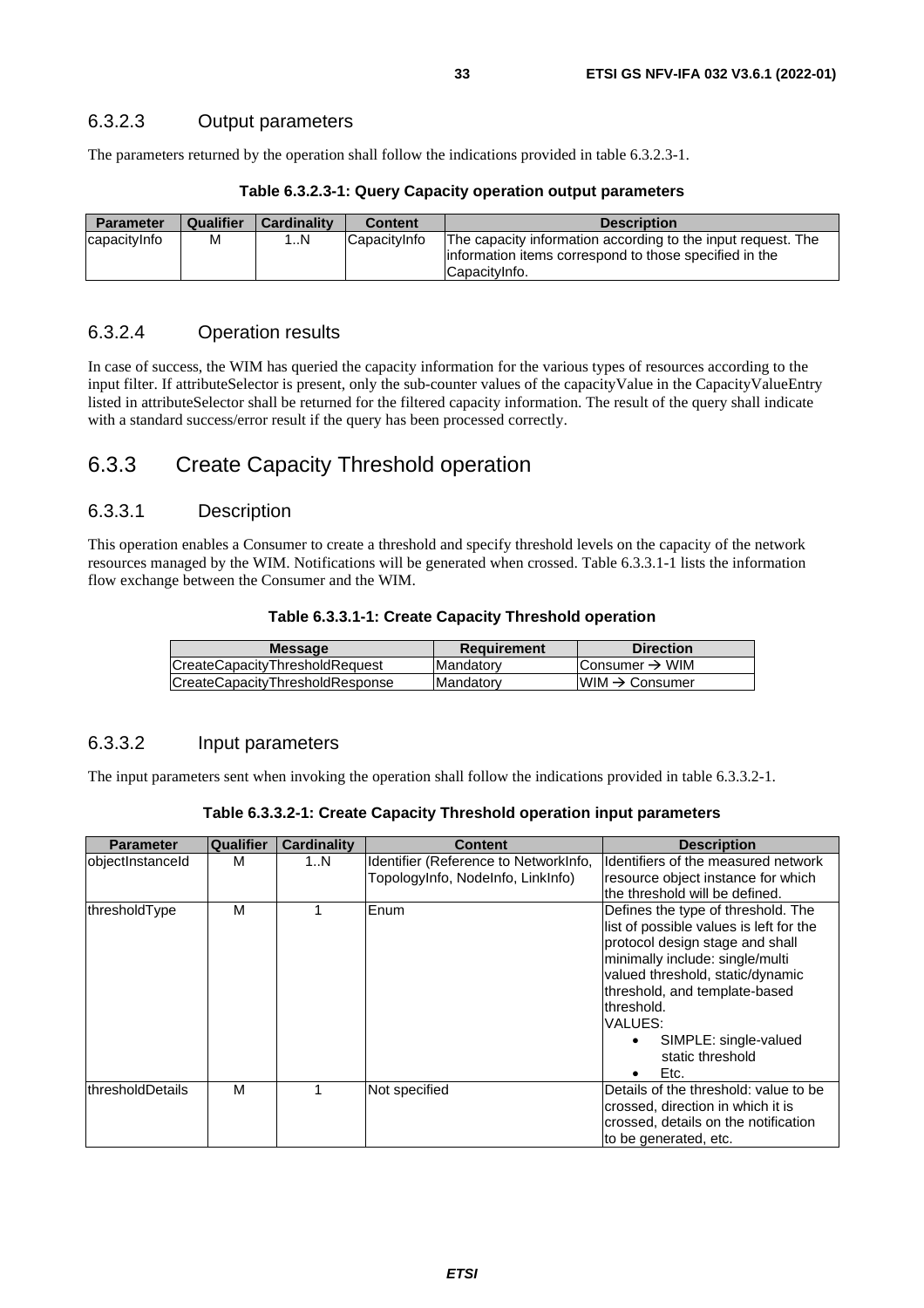#### <span id="page-33-0"></span>6.3.3.3 Output parameters

The output parameters returned by the operation shall follow the indications provided in table 6.3.3.3-1.

| <b>Parameter</b> | Qualifier | <b>Cardinality</b> | Content                                    | <b>Description</b>                    |
|------------------|-----------|--------------------|--------------------------------------------|---------------------------------------|
| thresholdId      | м         |                    | $\cdot \cdot \cdot$<br><b>I</b> ldentifier | Ildentifier of the created threshold. |

# **Table 6.3.3.3-1: Create Threshold operation output parameters**

#### 6.3.3.4 Operation results

The result of the operation indicates if it has been successful or not with a standard success/error result. The thresholdId shall only be returned when the operation has been successful.

# 6.3.4 Delete Capacity Thresholds operation

#### 6.3.4.1 Description

This operation enables a Consumer to delete one or more existing threshold(s) managed by the WIM about capacity management.

NOTE: It is up to the protocol design stage to determine whether this operation should be modelled as a "bulk" operation that allows deleting multiple Thresholds in one request, or as a series of requests that delete one Threshold at a time.

Table 6.3.4.1-1 lists the information flow exchange between the NFV-MANO functional entity and the Consumer.

**Table 6.3.4.1-1: Delete Capacity Thresholds operation** 

| <b>Message</b>                   | Requirement       | <b>Direction</b>          |
|----------------------------------|-------------------|---------------------------|
| DeleteCapacityThresholdsRequest  | <b>Mandatory</b>  | Consumer → WIM            |
| DeleteCapacityThresholdsResponse | <b>IMandatory</b> | $WM \rightarrow Consumer$ |
|                                  |                   |                           |

### 6.3.4.2 Input parameters

The input parameters sent when invoking the operation shall follow the indications provided in table 6.3.4.2-1.

#### **Table 6.3.4.2-1: Delete Capacity Thresholds operation input parameters**

|                        | <b>Prodifier</b> | inality<br>. агон |                                | Description                                                               |
|------------------------|------------------|-------------------|--------------------------------|---------------------------------------------------------------------------|
| .<br>lthresh<br>. זוכי | ΙVΙ              | . N               | $\cdots$<br><b>Ildentifier</b> | .<br><b>Ildentifiers</b><br>≅deleted.<br>thresholds<br>the<br>to be<br>0t |

#### 6.3.4.3 Output parameters

The output parameters returned by the operation shall follow the indications provided in table 6.3.4.3-1.

#### **Table 6.3.4.3-1: Delete Capacity Thresholds operation output parameters**

| <b>Parameter</b>           | Qualifier | Cardinality | <b>Content</b>     | <b>Description</b>                                    |
|----------------------------|-----------|-------------|--------------------|-------------------------------------------------------|
| <b>IdeletedThresholdId</b> | M         | N           | <b>I</b> dentifier | Ildentifiers of the thresholds that have been deleted |
|                            |           |             |                    | successfully.                                         |

### 6.3.4.4 Operation results

The result of the operation indicates if it has been successful or not with a standard success/error result.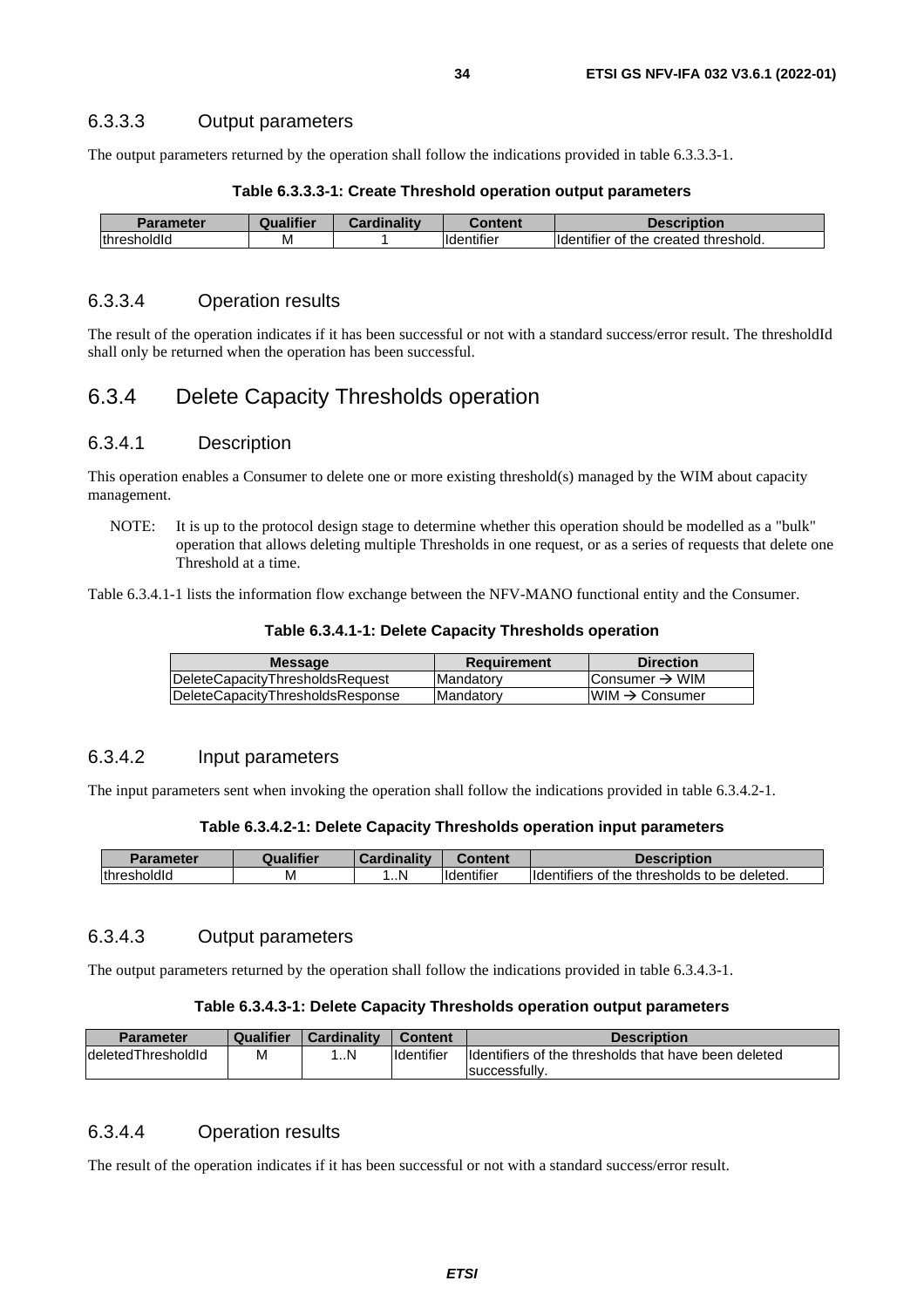# <span id="page-34-0"></span>6.3.5 Query Capacity Threshold operation

### 6.3.5.1 Description

This operation enables a Consumer to query the details of one or more existing capacity thresholds on the WIM. Table 6.3.5.1-1 lists the information flow exchange between the Consumer and the WIM.

#### **Table 6.3.5.1-1: Query Capacity Threshold operation**

| <b>Message</b>                        | Requirement | <b>Direction</b>           |
|---------------------------------------|-------------|----------------------------|
| <b>QueryCapacityThresholdRequest</b>  | Mandatory   | Consumer $\rightarrow$ WIM |
| <b>QueryCapacityThresholdResponse</b> | Mandatory   | $WM \rightarrow Consumer$  |
|                                       |             |                            |

#### 6.3.5.2 Input parameters

The input parameters sent when invoking the operation shall follow the indications provided in table 6.3.5.2-1.

#### **Table 6.3.5.2-1: Query Capacity Threshold operation input parameters**

| <b>Parameter</b> | Qualifier | <b>Cardinality</b> | $\blacksquare$ Content | <b>Description</b>                                                                                                               |
|------------------|-----------|--------------------|------------------------|----------------------------------------------------------------------------------------------------------------------------------|
| filter           | М         |                    | Filter                 | Filter defining the thresholds on which the query applies. It can be<br>a single identifier, multiple identifiers or a wildcard. |

#### 6.3.5.3 Output parameters

The output parameters returned by the operation shall follow the indications provided in table 6.3.5.3-1.

#### **Table 6.3.5.3-1: Query Capacity Threshold operation output parameters**

| <b>Parameter</b>         | <b>Qualifier</b> | Cardinality | Content                  | <b>Description</b>                       |
|--------------------------|------------------|-------------|--------------------------|------------------------------------------|
| <b>IthresholdDetails</b> | м                | 0N          | NetworkCapacityThreshold | Details of thresholds matching the input |
|                          |                  |             |                          | filter.                                  |

### 6.3.5.4 Operation results

The result of the operation indicates if it has been successful or not with a standard success/error result.

# 6.3.6 Query Topology Information operation

#### 6.3.6.1 Description

This operation enables a Consumer to query information about the one or more topologies of the network in between the NFVI-PoPs. Table 6.3.6.1-1 lists the information flow exchanged between the Consumer and the WIM.

#### **Table 6.3.6.1-1: Query Topology Information operation**

| <b>Message</b>                  | <b>Requirement</b> | <b>Direction</b>            |
|---------------------------------|--------------------|-----------------------------|
| <b>QueryTopologyInfoRequest</b> | Mandatory          | Consumer $\rightarrow$ WIM  |
| QueryTopologyInfoResponse       | <b>Mandatory</b>   | $ WIM \rightarrow$ Consumer |

### 6.3.6.2 Input parameters

The input parameters sent when invoking the operation shall follow the indications provided in table 6.3.6.2-1.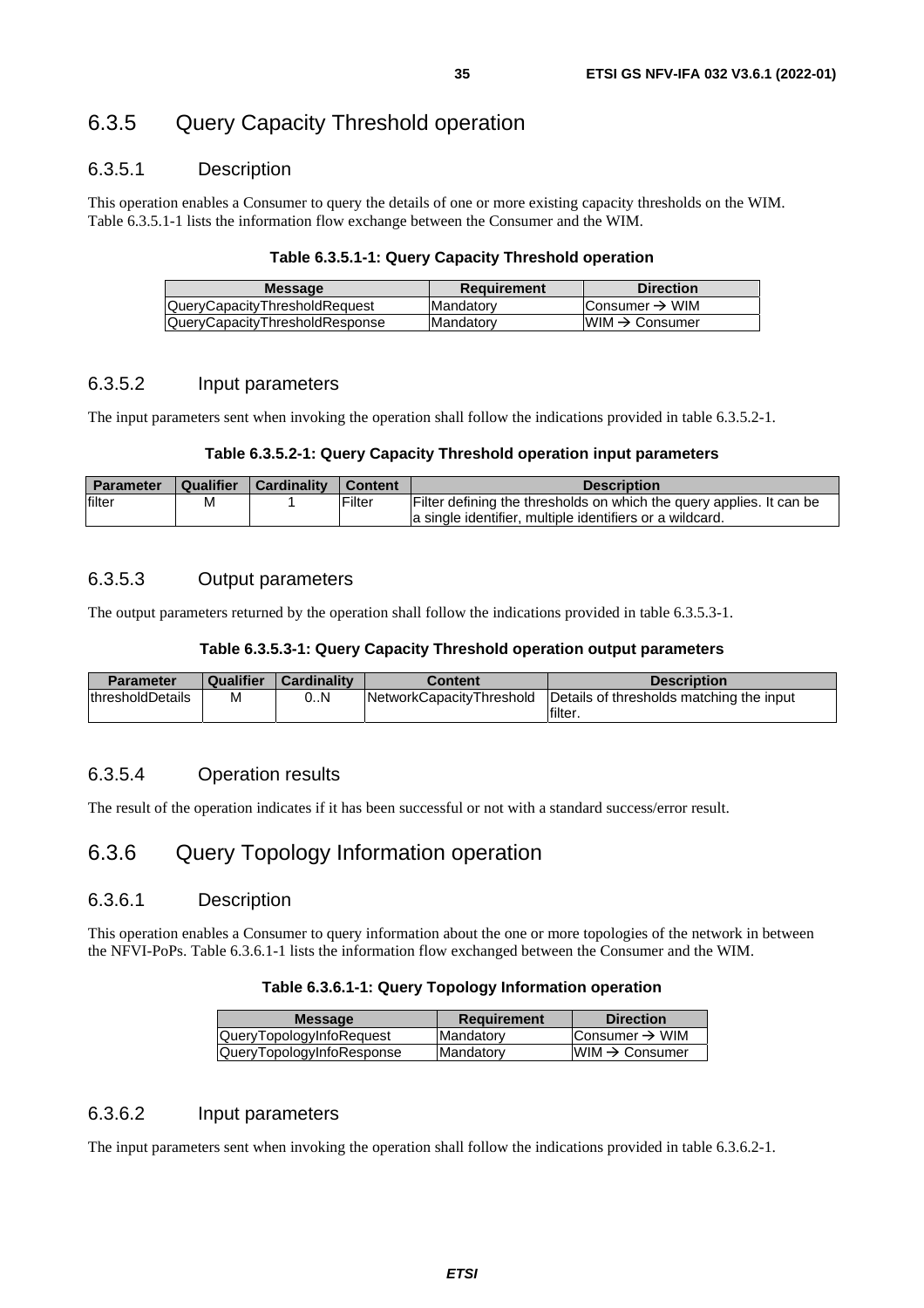<span id="page-35-0"></span>

| <b>Parameter</b>  | <b>Qualifier</b> | <b>Cardinality</b> | <b>Content</b> | <b>Description</b>                                                                                                                                                                                               |
|-------------------|------------------|--------------------|----------------|------------------------------------------------------------------------------------------------------------------------------------------------------------------------------------------------------------------|
| filter            | м                |                    | Filter         | Filter to select the topology information. It can be a single<br>identifier, multiple identifiers or a wildcard. The filter shall also<br>support queries that apply to all topologies, or a particular<br>lone. |
| attributeSelector | м                | 0.N                | String         | Provides a list of attribute names. If present, only these<br>attributes shall be returned for the topology information. If<br>absent, the complete information of the topology shall be<br>returned.            |

**Table 6.3.6.2-1: Query Topology Information operation input parameters** 

# 6.3.6.3 Output parameters

The parameters returned by the operation shall follow the indications provided in table 6.3.6.3-1.

#### **Table 6.3.6.3-1: Query Topology Information operation output parameters**

| <b>Parameter</b> | <b>Qualifier</b> | Cardinality    | <b>Content</b> | <b>Description</b>                                                                                                                         |
|------------------|------------------|----------------|----------------|--------------------------------------------------------------------------------------------------------------------------------------------|
| topologyInfo     | м                | $\mathbb{R}^n$ | TopologyInfo   | The information items about the topology that are returned.<br>The information items correspond to those specified in the<br>Topologylnfo. |

### 6.3.6.4 Operation results

In case of success, the topology information shall be returned. In case of failure, appropriate error information shall be returned. If attributeSelector is present, only the attributes of TopologyInfo listed in attributeSelector shall be returned for the filtered topology information.

# 6.3.7 Query Node Information operation

### 6.3.7.1 Description

This operation enables a Consumer to query information about a node participating in a topology of the network in between the NFVI-PoPs. Table 6.3.7.1-1 lists the information flow exchanged between the Consumer and the WIM.

| Table 6.3.7.1-1: Query Node Information operation |  |  |
|---------------------------------------------------|--|--|
|---------------------------------------------------|--|--|

| <b>Message</b>              | <b>Requirement</b> | <b>Direction</b>           |  |
|-----------------------------|--------------------|----------------------------|--|
| <b>QueryNodeInfoRequest</b> | <b>Mandatory</b>   | Consumer $\rightarrow$ WIM |  |
| QueryNodeInfoResponse       | <b>Mandatory</b>   | $WIM \rightarrow$ Consumer |  |
|                             |                    |                            |  |

### 6.3.7.2 Input parameters

The input parameters sent when invoking the operation shall follow the indications provided in table 6.3.7.2-1.

|  | Table 6.3.7.2-1: Query Node Information operation input parameters |  |  |
|--|--------------------------------------------------------------------|--|--|
|--|--------------------------------------------------------------------|--|--|

| <b>Parameter</b>          | Qualifier | <b>Cardinality</b> | <b>Content</b> | <b>Description</b>                                                                                                                                                                                               |
|---------------------------|-----------|--------------------|----------------|------------------------------------------------------------------------------------------------------------------------------------------------------------------------------------------------------------------|
| filter                    | м         |                    | Filter         | Filter to select the node information. It can be a single<br>lidentifier, multiple identifiers or a wildcard. The filter shall also<br>support queries that apply to all network nodes, or a particular<br>lone. |
| <b>lattributeSelector</b> | м         | 0N                 | String         | Provides a list of attribute names. If present, only these<br>attributes shall be returned for the node information. If absent,<br>the complete information of the node shall be returned.                       |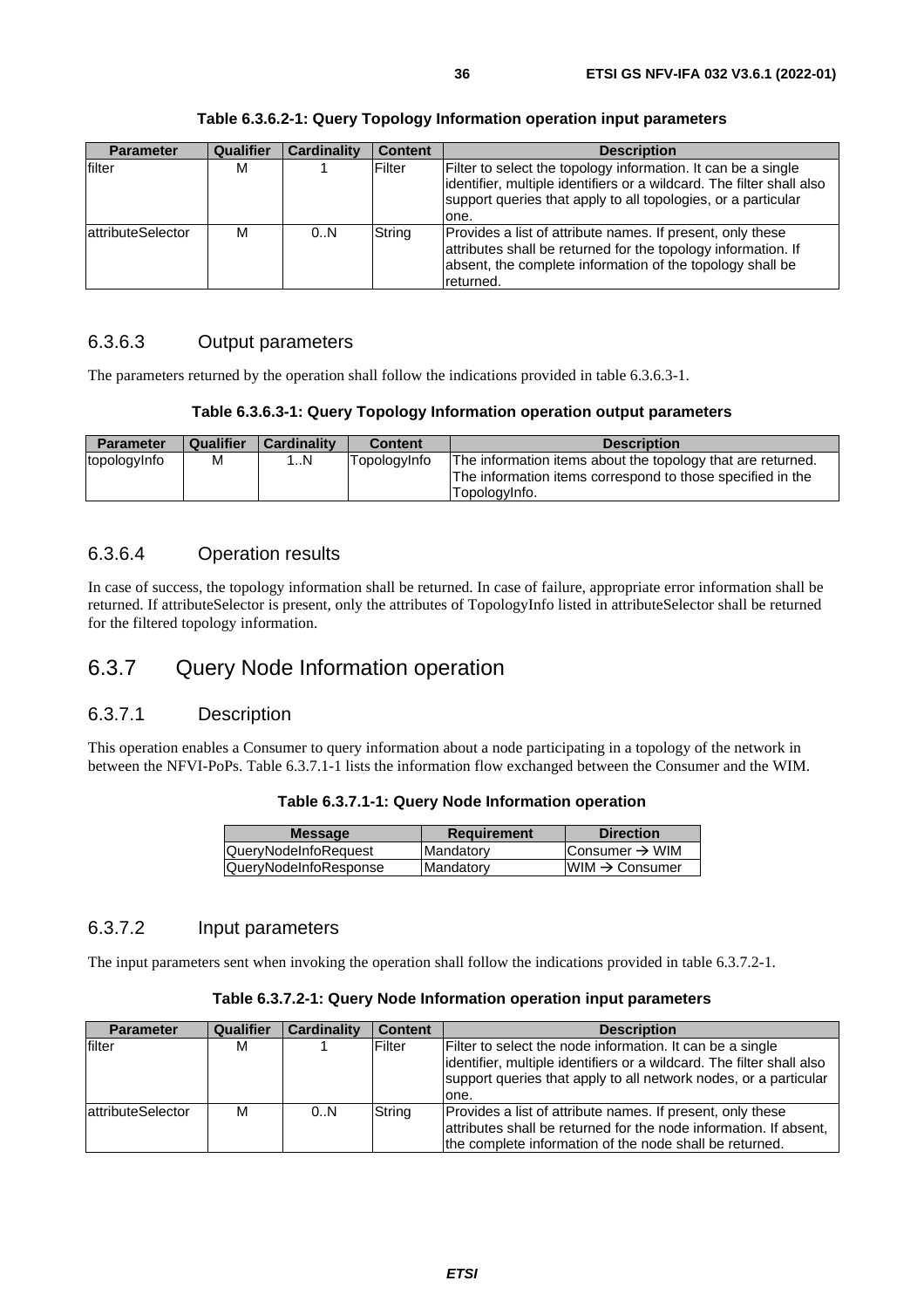## 6.3.7.3 Output parameters

The parameters returned by the operation shall follow the indications provided in table 6.3.7.3-1.

| <b>Parameter</b> | Qualifier | Cardinality | Content          | <b>Description</b>                                                |
|------------------|-----------|-------------|------------------|-------------------------------------------------------------------|
| nodelnfo         | Μ         | N           | <b>INodelnfo</b> | The information items about the node that are returned. The       |
|                  |           |             |                  | linformation items correspond to those specified in the Nodelnfo. |

## 6.3.7.4 Operation results

In case of success, the topology information shall be returned. In case of failure, appropriate error information shall be returned. If attributeSelector is present, only the attributes of NodeInfo listed in attributeSelector shall be returned for the filtered node information.

## 6.3.8 Query Link Information operation

## 6.3.8.1 Description

This operation enables a Consumer to query information about a link participating in a topology of the network in between the NFVI-PoPs. Table 6.3.8.1-1 lists the information flow exchanged between the Consumer and the WIM.

#### **Table 6.3.8.1-1: Query Link Information operation**

| <b>Message</b>        | <b>Requirement</b> | <b>Direction</b>           |
|-----------------------|--------------------|----------------------------|
| QueryLinkInfoRequest  | Mandatory          | Consumer $\rightarrow$ WIM |
| QueryLinkInfoResponse | Mandatory          | $WM \rightarrow Consumer$  |
|                       |                    |                            |

## 6.3.8.2 Input parameters

The input parameters sent when invoking the operation shall follow the indications provided in table 6.3.8.2-1.

#### **Table 6.3.8.2-1: Query Link Information operation input parameters**

| <b>Parameter</b>         | Qualifier | <b>Cardinality</b> | <b>Content</b> | <b>Description</b>                                                                                                                                                                                               |
|--------------------------|-----------|--------------------|----------------|------------------------------------------------------------------------------------------------------------------------------------------------------------------------------------------------------------------|
| filter                   | М         |                    | Filter         | Filter to select the node information. It can be a single<br>lidentifier, multiple identifiers or a wildcard. The filter shall also<br>support queries that apply to all network links, or a particular<br>lone. |
| <b>attributeSelector</b> | М         | 0.N                | String         | Provides a list of attribute names. If present, only these<br>attributes shall be returned for the link information. If absent,<br>the complete information of the link shall be returned.                       |

## 6.3.8.3 Output parameters

The parameters returned by the operation shall follow the indications provided in table 6.3.8.3-1.

### **Table 6.3.8.3-1: Query Link Information operation output parameters**

| <b>Parameter</b> | <b>Qualifier</b> | <b>Cardinality</b> | <b>Content</b> | Description                                                       |
|------------------|------------------|--------------------|----------------|-------------------------------------------------------------------|
| linkInfo         | м                | N                  | '_inkInfo      | The information items about the link that are returned. The       |
|                  |                  |                    |                | linformation items correspond to those specified in the Linklnfo. |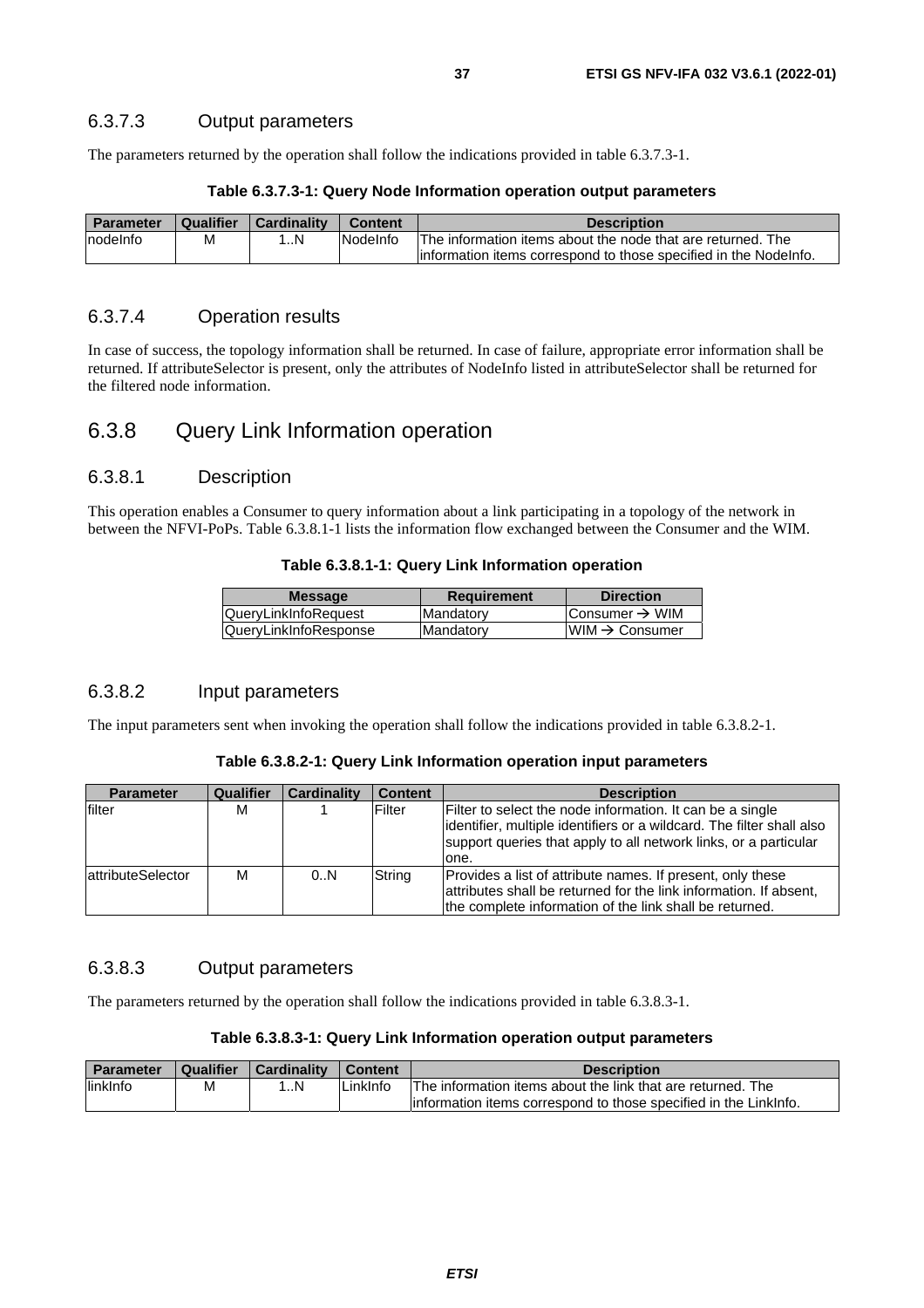### 6.3.8.4 Operation results

In case of success, the topology information shall be returned. In case of failure, appropriate error information shall be returned. If attributeSelector is present, only the attributes of LinkInfo listed in attributeSelector shall be returned for the link information.

## 6.3.9 Query Network Edge Point Information operation

### 6.3.9.1 Description

This operation enables a Consumer to query information about network edge points of the network between the NFVI-PoPs. Table 6.3.9.1-1 lists the information flow exchanged between the Consumer and the WIM.

#### **Table 6.3.9.1-1: Query Network Edge Point Information operation**

| <b>Message</b>                    | <b>Requirement</b> | <b>Direction</b>           |
|-----------------------------------|--------------------|----------------------------|
| QueryNetworkEdgePointInfoRequest  | <b>IMandatory</b>  | Consumer $\rightarrow$ WIM |
| QueryNetworkEdgePointInfoResponse | <b>IMandatory</b>  | $IWM \rightarrow Consumer$ |
|                                   |                    |                            |

## 6.3.9.2 Input parameters

The input parameters sent when invoking the operation shall follow the indications provided in table 6.3.9.2-1.

#### **Table 6.3.9.2-1: Query Network Edge Point Information operation input parameters**

| <b>Parameter</b>          | Qualifier | <b>Cardinality</b> | <b>Content</b> | <b>Description</b>                                                                                                                                                                                                |
|---------------------------|-----------|--------------------|----------------|-------------------------------------------------------------------------------------------------------------------------------------------------------------------------------------------------------------------|
| filter                    | м         |                    | Filter         | Filter to select the node information. It can be a single<br>identifier, multiple identifiers or a wildcard. The filter shall also<br>support queries that apply to all node edge points, or a<br>particular one. |
| <b>lattributeSelector</b> | м         | 0N                 | String         | Provides a list of attribute names. If present, only these<br>attributes shall be returned for the link information. If absent,<br>the complete information of the link shall be returned.                        |

## 6.3.9.3 Output parameters

The parameters returned by the operation shall follow the indications provided in table 6.3.9.3-1.

#### **Table 6.3.9.3-1: Query Edge Point Information operation output parameters**

| <b>Parameter</b> | Qualifier | <b>Cardinality</b> | Content              | <b>Description</b>                                                                                   |
|------------------|-----------|--------------------|----------------------|------------------------------------------------------------------------------------------------------|
| edgePointInfo    | M         | $\mathsf{N}$       | NetworkEdgePointInfo | The information items about the edge point that<br>are returned. The information items correspond to |
|                  |           |                    |                      | those specified in the NetworkEdgePointInfo.                                                         |

## 6.3.9.4 Operation results

In case of success, the topology information shall be returned. In case of failure, appropriate error information shall be returned. If attributeSelector is present, only the attributes of NetworkEdgePointInfo listed in attributeSelector shall be returned for the filtered edge point information.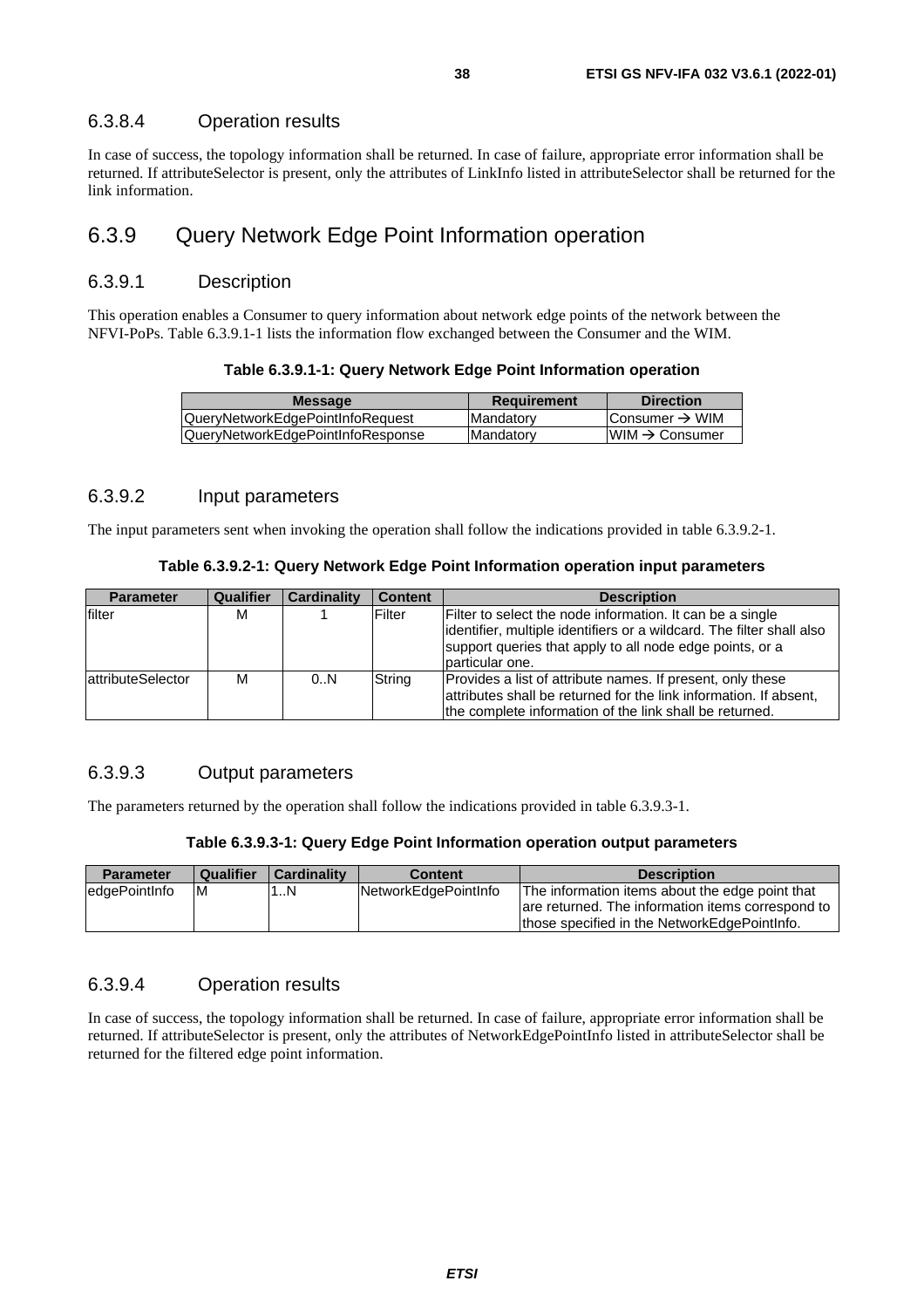## 6.3.10 Subscribe operation

## 6.3.10.1 Description

This operation enables the Consumer to subscribe with a filter for the notifications related to capacity and topology changes sent by the WIM.

NOTE: Specification of the filtering mechanism is left for the protocol design stage.

Table 6.3.10.1-1 lists the information flow exchanged between the Consumer and the WIM.

#### **Table 6.3.10.1-1: Subscribe operation**

| <b>Message</b>           | <b>Requirement</b> | <b>Direction</b>               |
|--------------------------|--------------------|--------------------------------|
| <b>ISubscribeRequest</b> | Mandatory          | Consumer $\rightarrow$ WIM     |
| SubscribeResponse        | Mandatory          | $l$ WIM $\rightarrow$ Consumer |
|                          |                    |                                |

#### 6.3.10.2 Input parameters

The input parameters sent when invoking the operation shall follow the indications provided in table 6.3.10.2-1.

#### **Table 6.3.10.2-1: Subscribe operation input parameters**

| <b>Parameter</b> | Qualifier | <b>Cardinality</b> | I Content     | <b>Description</b>                                                                                      |
|------------------|-----------|--------------------|---------------|---------------------------------------------------------------------------------------------------------|
| filter           | M         |                    | <b>Filter</b> | Input filter for selecting capacity and topology information for which<br>Inotifications are requested. |

## 6.3.10.3 Output parameters

The output parameters returned by the operation shall follow the indications provided in table 6.3.10.3-1.

#### **Table 6.3.10.3-1: Subscribe operation output parameters**

| <b>Parameter</b> | Qualifier | Cardinality | Content            | <b>Description</b>                        |
|------------------|-----------|-------------|--------------------|-------------------------------------------|
| subscriptionId   | м         |             | <b>I</b> dentifier | Ildentifier of the subscription realized. |

#### 6.3.10.4 Operation results

As a result of this operation, the WIM shall indicate to the Consumer in the SubscribeResponse message whether the subscription was successful or not. For a particular subscription, only notifications matching the filter shall be delivered to the Consumer.

## 6.3.11 Notify operation

## 6.3.11.1 Description

This operation distributes notifications to subscribers. It is a one-way operation issued by the WIM and cannot be invoked as an operation by the Consumer.

In order to receive notifications, the Consumer shall have a subscription.

Table 6.3.11.1-1 lists the information flow exchanged between the Consumer and the WIM.

#### **Table 6.3.11.1-1: Notify operation**

| <b>Message</b> | <b>Requirement</b> | <b>Direction</b>          |
|----------------|--------------------|---------------------------|
| <b>Notify</b>  | <b>IMandatory</b>  | $WM \rightarrow Consumer$ |
|                |                    |                           |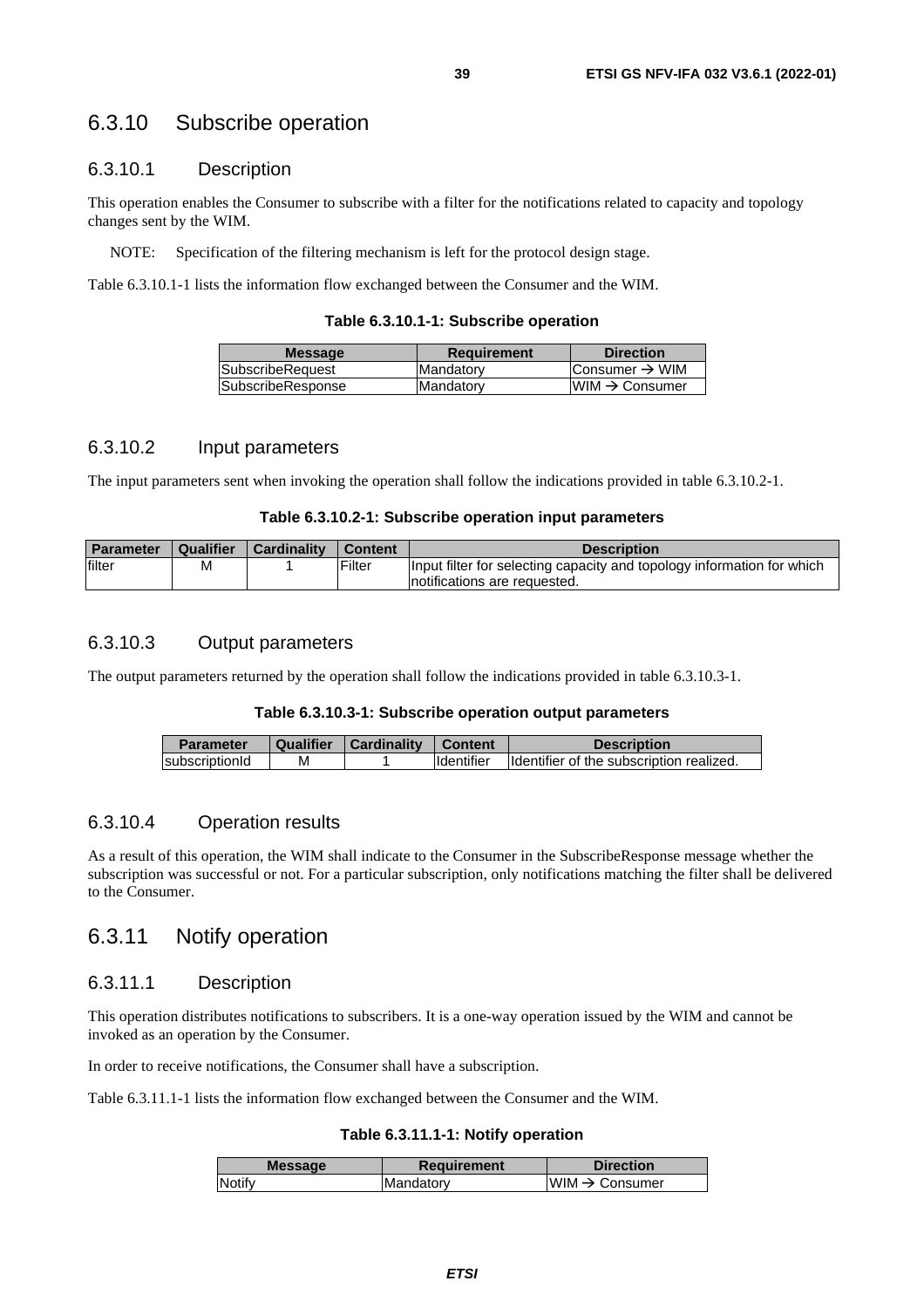The following notifications can be notified/sent by this operation:

- NetworkCapacityChangeNotification. See clause 8.3.6.
- TopologyChangeNotification. See clause 8.3.13.

## 6.3.12 Terminate Subscription operation

### 6.3.12.1 Description

This operation enables the Consumer to terminate a particular subscription. Table 6.3.12.1-1 lists the information flow exchanged between the Consumer and the WIM.

#### **Table 6.3.12.1-1: Terminate Subscription operation**

| <b>Message</b>                       | <b>Requirement</b> | <b>Direction</b>               |
|--------------------------------------|--------------------|--------------------------------|
| <b>TerminateSubscriptionRequest</b>  | <b>Mandatory</b>   | Consumer $\rightarrow$ WIM     |
| <b>TerminateSubscriptionResponse</b> | <b>Mandatory</b>   | $l$ WIM $\rightarrow$ Consumer |
|                                      |                    |                                |

### 6.3.12.2 Input parameters

The input parameters sent when invoking the operation shall follow the indications provided in table 6.3.12.2-1.

#### **Table 6.3.12.2-1: Terminate Subscription operation input parameters**

| Parameter              | <br>Qualitier | $\sim$ ardinality | Content            | <b>Description</b>                                            |
|------------------------|---------------|-------------------|--------------------|---------------------------------------------------------------|
| <b>IsubscriptionId</b> | M             |                   | <b>Ildentifier</b> | $\tau$ of the subscription to be terminated.<br>lldentifier ( |

## 6.3.12.3 Output parameters

No output parameter.

### 6.3.12.4 Operation results

After successful termination of a subscription, the identified subscription does not exist anymore, and the Consumer will not receive notifications related that subscription any longer. The result of the operation shall indicate if the subscription termination has been successful or not with a standard success/error result.

## 6.3.13 Query Subscription Info operation

## 6.3.13.1 Description

This operation enables the Consumer to query information about subscriptions. Table 6.3.13.1-1 lists the information flow exchanged between the Consumer and the WIM.

#### **Table 6.3.13.1-1: Query Subscription operation**

| Consumer → WIM             |
|----------------------------|
| $IWM \rightarrow Consumer$ |
|                            |

### 6.3.13.2 Input parameters

The input parameters sent when invoking the operation shall follow the indications provided in table 6.3.13.2-1.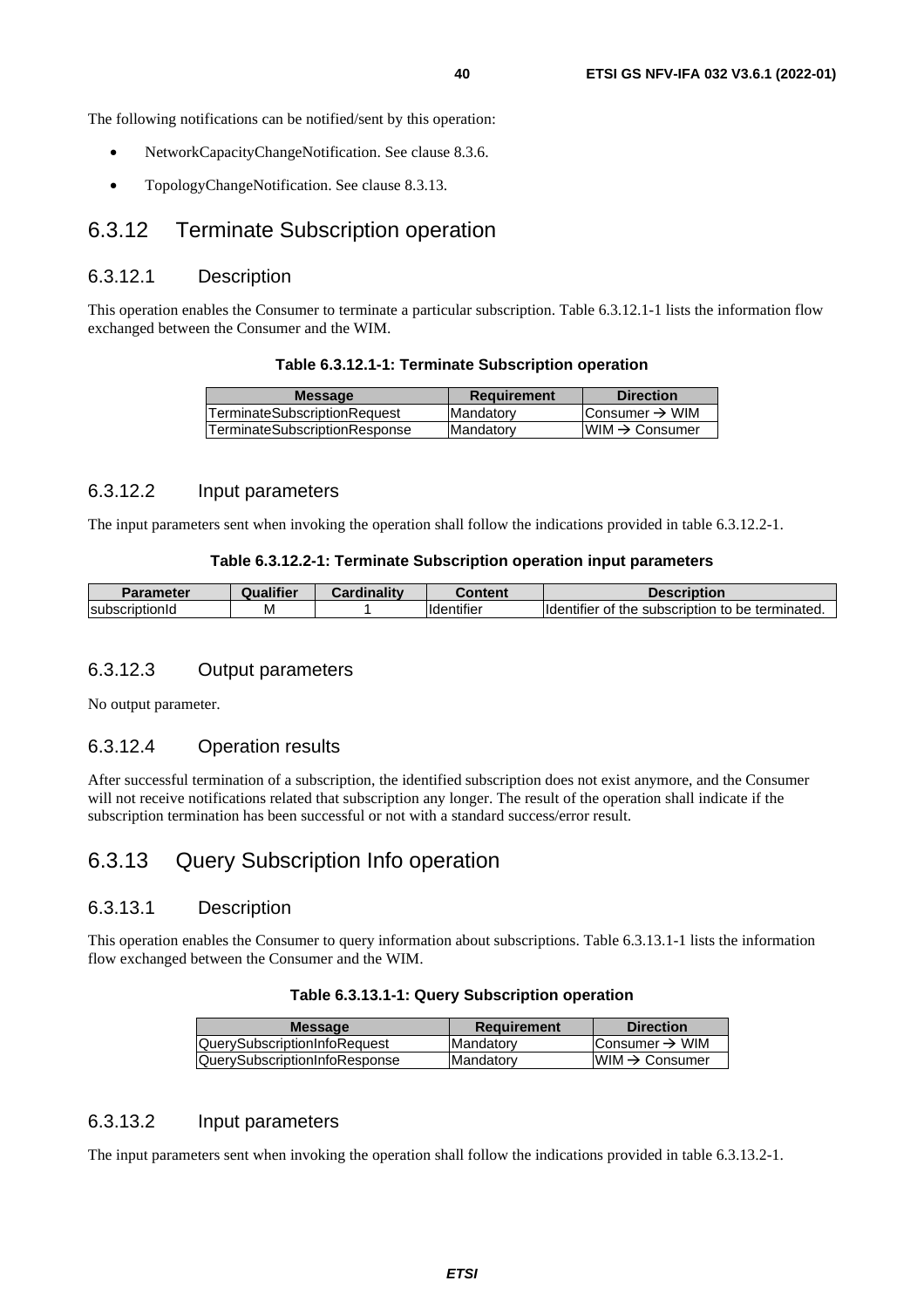| <b>Parameter</b>                                                 | Qualifier | <b>Cardinality</b> | <b>Content</b> | <b>Description</b>                                                       |  |
|------------------------------------------------------------------|-----------|--------------------|----------------|--------------------------------------------------------------------------|--|
| filter                                                           | м         |                    | Filter         | Filtering criteria to select one or a set of subscriptions.<br>See note. |  |
| <b>INOTE:</b><br>Details are left for the protocol design stage. |           |                    |                |                                                                          |  |

#### **Table 6.3.13.2-1: Query Subscription Info operation input parameters**

## 6.3.13.3 Output parameters

The output parameters returned by the operation shall follow the indications provided in table 6.3.13.3-1.

#### **Table 6.3.13.3-1: Query Subscription Info operation output parameters**

| <b>Parameter</b>                                                | Qualifier | <b>Cardinality</b> | <b>Content</b> | <b>Description</b>                    |  |
|-----------------------------------------------------------------|-----------|--------------------|----------------|---------------------------------------|--|
| <b>J</b> queryResult                                            | М         | 0N                 | Not specified  | Information about the subscription(s) |  |
|                                                                 |           |                    |                | Imatching the query. See note.        |  |
| <b>NOTE:</b><br>Details are left for the protocol design stage. |           |                    |                |                                       |  |

## 6.3.13.4 Operation results

After successful operation, the WIM has queried the internal subscription objects. The result of the operation indicates if it has been successful or not with a standard success/error result. For a particular query, information about the subscriptions to notifications related to capacity and topology that the Consumer has access to and that are matching the filter shall be returned.

## 6.4 Fault Management interface

## 6.4.1 Description

This interface shall allow the WIM to provide alarms related to the MSCSs visible to the consumer.

The fault management interface shall support the following operations:

- Subscribe operation: Subscription of consumers with the WIM for the notifications related to the alarms.
- Notify operation: Notifications of alarms or alarm state change from to consumer.
- Terminate Subscription operation: Terminating a particular subscription in the WIM.
- Query Subscription Info operation: Querying subscription information from the WIM.
- Get alarm list operation: Accessing active alarms from the WIM.
- Acknowledge Alarms operation: Acknowledging alarms by the consumer.

## 6.4.2 Subscribe operation

## 6.4.2.1 Description

This operation enables the consumer to subscribe with a filter for the notifications related to MSCS alarms sent by the WIM.

NOTE: Specification of the filtering mechanism is left for the protocol design stage.

Table 6.4.2.1-1 lists the information flow exchanged between the consumer and the WIM.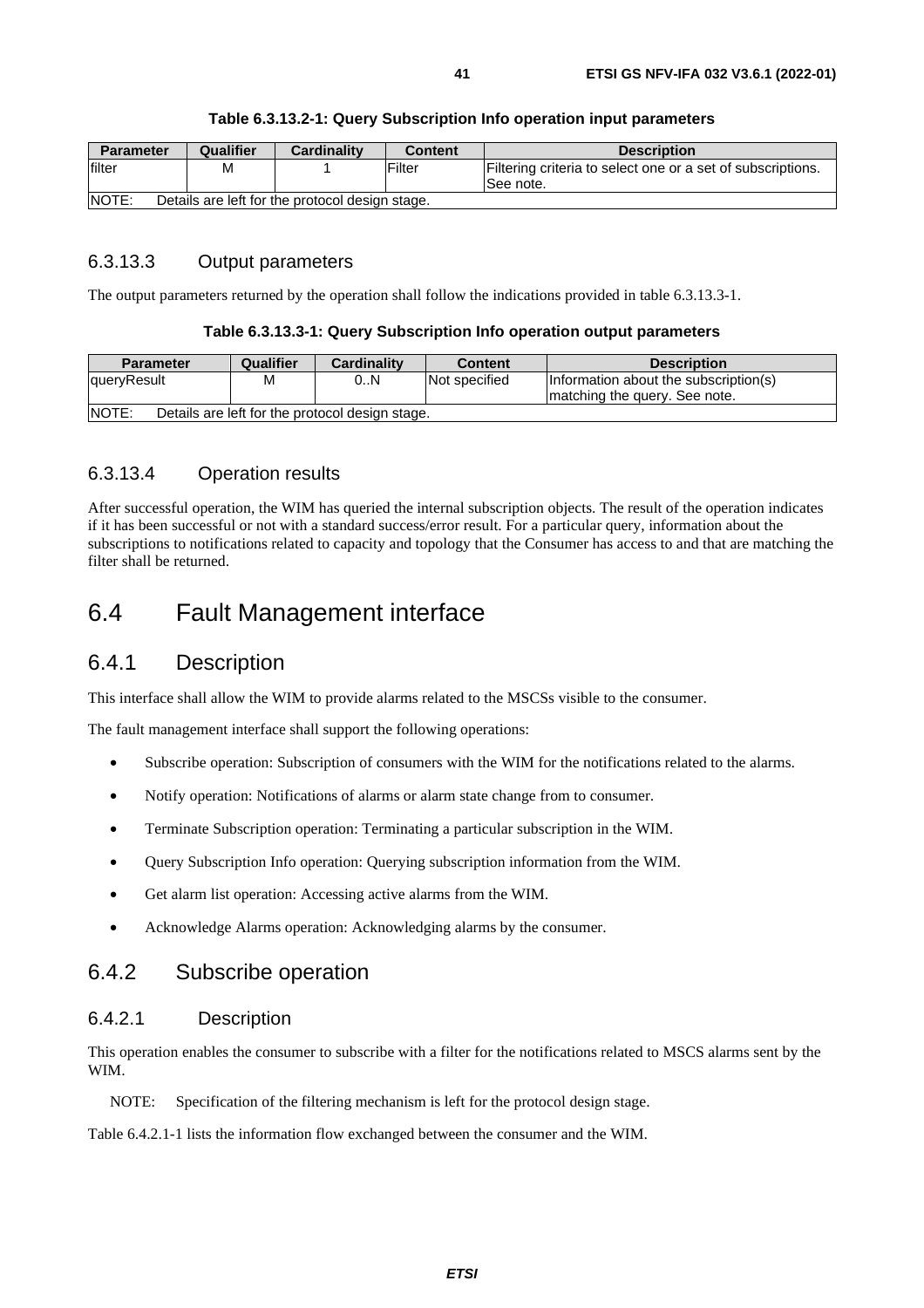|  |  | Table 6.4.2.1-1: Subscribe operation |  |
|--|--|--------------------------------------|--|
|--|--|--------------------------------------|--|

|                          |           | <b>Direction</b>           |
|--------------------------|-----------|----------------------------|
| <b>ISubscribeRequest</b> | Mandatory | Consumer $\rightarrow$ WIM |
| SubscribeResponse        | Mandatory | $WWW \rightarrow$ Consumer |

## 6.4.2.2 Input parameters

The input parameters sent when invoking the operation shall follow the indications provided in table 6.4.2.2-1.

| <b>Parameter</b> | Qualifier | <b>Cardinality</b> | <sup>1</sup> Content | <b>Description</b>                                                                                                              |
|------------------|-----------|--------------------|----------------------|---------------------------------------------------------------------------------------------------------------------------------|
| filter           | M         |                    | Filter               | Input filter for selecting MSCSs and related alarms. This can<br>contain the MSCS information, severity and cause of the alarm. |

## 6.4.2.3 Output parameters

The output parameters returned by the operation shall follow the indications provided in table 6.4.2.3-1.

#### **Table 6.4.2.3-1: Subscribe operation output parameters**

| <b>Parameter</b>       | <br>alitier | .<br><br>Cardinality | ∶ontent                             | Description                                        |
|------------------------|-------------|----------------------|-------------------------------------|----------------------------------------------------|
| <b>IsubscriptionId</b> | M           |                      | $\cdots$<br>lidentifie <sup>r</sup> | subscription.<br>realized<br>ld<br>me<br><b>UI</b> |

## 6.4.2.4 Operation results

As a result of this operation, the WIM shall indicate to the consumer in the SubscribeResponse message whether the subscription was successful or not. For a particular subscription, only notifications matching the filter shall be delivered to the consumer.

## 6.4.3 Notify operation

### 6.4.3.1 Description

This operation distributes notifications to subscribers. It is a one-way operation issued by the WIM and cannot be invoked as an operation by the consumer.

In order to receive notifications, the consumer shall have a subscription.

Table 6.4.3.1-1 lists the information flow exchanged between the consumer and the WIM.

#### **Table 6.4.3.1-1: Notify operation**

| <b>Message</b> | <b>Requirement</b> | <b>Direction</b>           |
|----------------|--------------------|----------------------------|
| Notify         | IMandatorv         | WIM $\rightarrow$ Consumer |
|                |                    |                            |

The following notifications can be notified/sent by this operation:

- AlarmNotification. See clause 8.4.3.
- AlarmClearedNotification. See clause 8.4.4.
- AlarmListRebuiltNotification. See clause 8.4.5.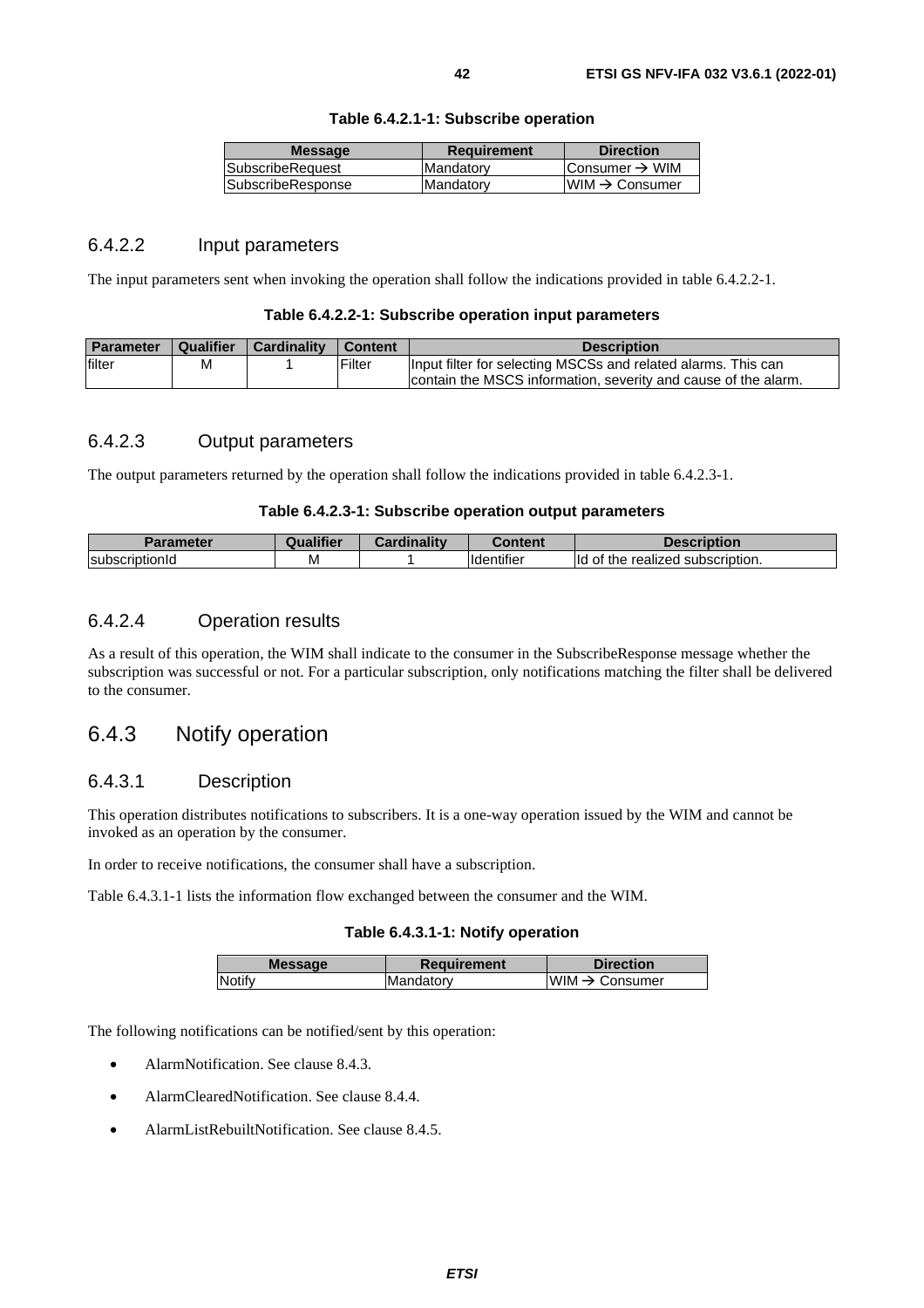## 6.4.4 Terminate Subscription operation

## 6.4.4.1 Description

This operation enables the consumer to terminate a particular subscription. Table 6.4.4.1-1 lists the information flow exchanged between the consumer and the WIM.

#### **Table 6.4.4.1-1: Terminate Subscription operation**

| <b>Message</b>                      | <b>Requirement</b> | <b>Direction</b>           |
|-------------------------------------|--------------------|----------------------------|
| <b>TerminateSubscriptionRequest</b> | <b>Mandatory</b>   | Consumer $\rightarrow$ WIM |
| TerminateSubscriptionResponse       | Mandatory          | $IWM \rightarrow Consumer$ |

## 6.4.4.2 Input parameters

The input parameters sent when invoking the operation shall follow the indications provided in table 6.4.4.2-1.

#### **Table 6.4.4.2-1: Terminate Subscription operation input parameters**

| <b>Parameter</b> | <b>Qualifier</b> | <b>Cardinality</b> | <b>Content</b> | <b>Description</b>                               |
|------------------|------------------|--------------------|----------------|--------------------------------------------------|
| subscriptionId   | м                |                    | Identifier     | Identifier of the subscription to be terminated. |

## 6.4.4.3 Output parameters

No output parameter.

## 6.4.4.4 Operation results

After successful termination of a subscription, the identified subscription does not exist anymore, and the consumer will not receive notifications related that subscription any longer. The result of the operation shall indicate if the subscription termination has been successful or not with a standard success/error result.

## 6.4.5 Query Subscription Info operation

## 6.4.5.1 Description

This operation enables the consumer to query information about subscriptions.

Table 6.4.5.1-1 lists the information flow exchanged between the consumer and the WIM.

**Table 6.4.5.1-1: Query Subscription operation** 

| <b>Message</b>                       | <b>Requirement</b> | <b>Direction</b>           |
|--------------------------------------|--------------------|----------------------------|
| <b>QuerySubscriptionInfoRequest</b>  | <b>IMandatory</b>  | Consumer $\rightarrow$ WIM |
| <b>QuerySubscriptionInfoResponse</b> | <b>IMandatory</b>  | $IWM \rightarrow Consumer$ |
|                                      |                    |                            |

## 6.4.5.2 Input parameters

The input parameters sent when invoking the operation shall follow the indications provided in table 6.4.5.2-1.

#### **Table 6.4.5.2-1: Query Subscription Info operation input parameters**

| <b>Parameter</b>                                                 | Qualifier | <b>Cardinality</b> | <b>Content</b> | <b>Description</b>                                                       |  |  |
|------------------------------------------------------------------|-----------|--------------------|----------------|--------------------------------------------------------------------------|--|--|
| lfilter                                                          | М         |                    | Filter         | Filtering criteria to select one or a set of subscriptions.<br>See note. |  |  |
| <b>INOTE:</b><br>Details are left for the protocol design stage. |           |                    |                |                                                                          |  |  |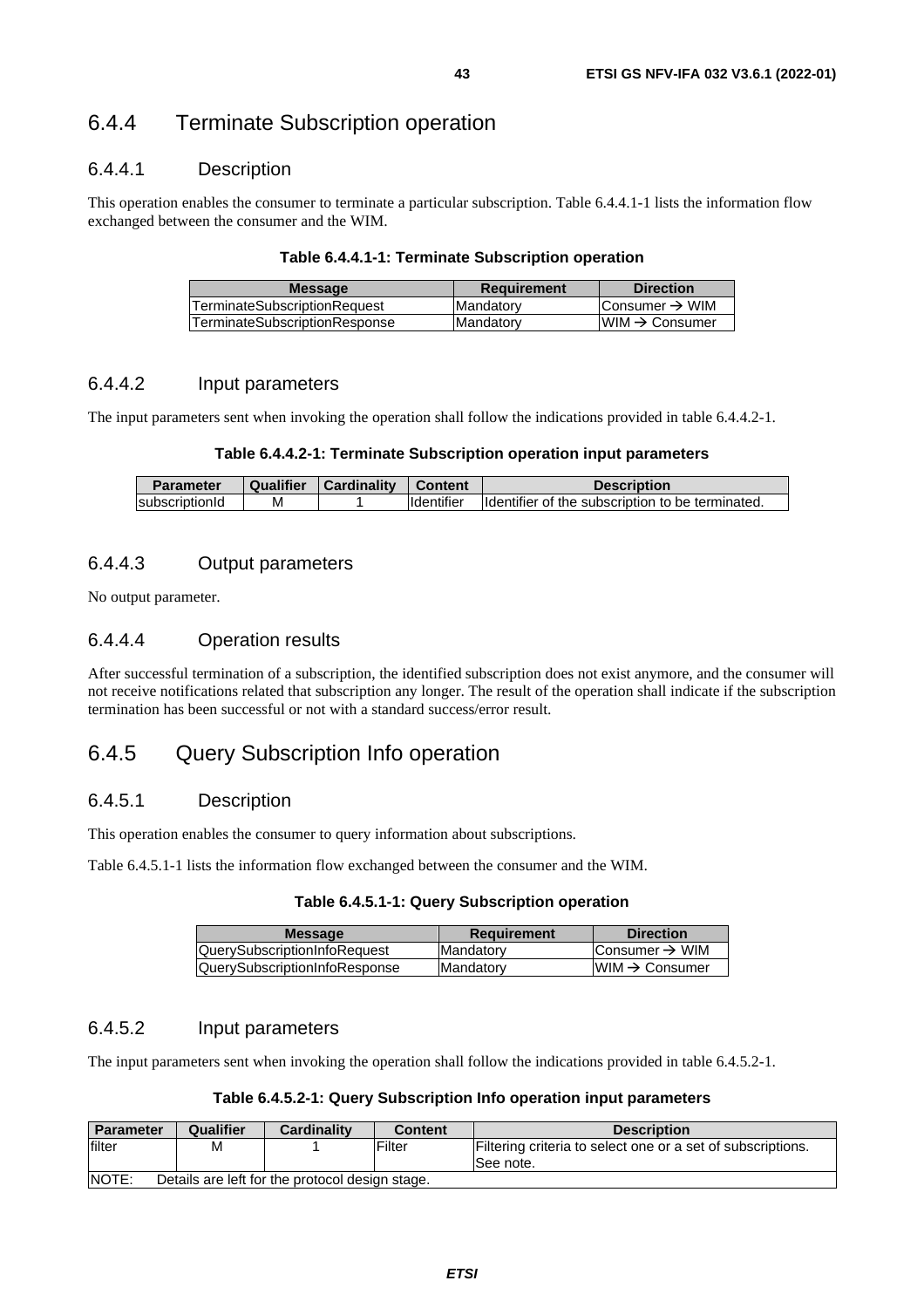## 6.4.5.3 Output parameters

The output parameters returned by the operation shall follow the indications provided in table 6.4.5.3-1.

| <b>Parameter</b>                                                | Qualifier | <b>Cardinality</b> | <b>Content</b> | <b>Description</b>                    |  |
|-----------------------------------------------------------------|-----------|--------------------|----------------|---------------------------------------|--|
| queryResult                                                     | M         | 0N                 | Not specified  | Information about the subscription(s) |  |
|                                                                 |           |                    |                | Imatching the query. See note.        |  |
| <b>NOTE:</b><br>Details are left for the protocol design stage. |           |                    |                |                                       |  |

#### **Table 6.4.5.3-1: Query Subscription Info operation output parameters**

## 6.4.5.4 Operation results

After successful operation, the WIM has queried the internal subscription objects. The result of the operation indicates if it has been successful or not with a standard success/error result. For a particular query, information about the subscriptions to notifications related to MSCS fault management that the consumer has access to and that are matching the filter shall be returned.

## 6.4.6 Get Alarm List operation

## 6.4.6.1 Description

This operation enables the consumers to query the active alarms from the WIM. Table 6.4.6.1-1 lists the information flow exchanged between the consumer and the WIM.

|  |  |  |  |  | Table 6.4.6.1-1: Get Alarm List operation |
|--|--|--|--|--|-------------------------------------------|
|--|--|--|--|--|-------------------------------------------|

| <b>Message</b>              | <b>Requirement</b> | <b>Direction</b>           |
|-----------------------------|--------------------|----------------------------|
| <b>GetAlarmListRequest</b>  | Mandatory          | Consumer $\rightarrow$ WIM |
| <b>GetAlarmListResponse</b> | Mandatory          | $WIM \rightarrow$ Consumer |
|                             |                    |                            |

### 6.4.6.2 Input parameters

The input parameters sent when invoking the operation shall follow the indications provided in table 6.4.6.2-1.

#### **Table 6.4.6.2-1: Get Alarm List operation input parameters**

| <b>Parameter</b> | Qualifier | Cardinality | <b>Content</b> | <b>Description</b>                                                  |
|------------------|-----------|-------------|----------------|---------------------------------------------------------------------|
| filter           | м         |             | Filter         | Input filter for selecting alarms. This can contain the list of the |
|                  |           |             |                | MSCS identifiers, severity and cause.                               |

## 6.4.6.3 Output parameters

The output parameters returned by the operation shall follow the indications provided in table 6.4.6.3-1.

#### **Table 6.4.6.3-1: Get Alarm List operation output parameters**

| <b>Parameter</b> | Qualifier | <b>Cardinality</b> | <b>Content</b> | <b>Description</b>                                                                                                                                                                                                                 |
|------------------|-----------|--------------------|----------------|------------------------------------------------------------------------------------------------------------------------------------------------------------------------------------------------------------------------------------|
| lalarm           | М         | 0N                 | Alarm          | Information about an alarm including Alarmid, affected MSCS Id,<br>and FaultDetails. The cardinality can be "0" to indicate that no<br>Alarm could be retrieved based on the input filter information<br>(e.g. no matching alarm). |

## 6.4.6.4 Operation results

The result of the operation indicates if it has been successful or not with a standard success/error result. For a particular request, only alarms matching the filter shall be delivered to the consumer.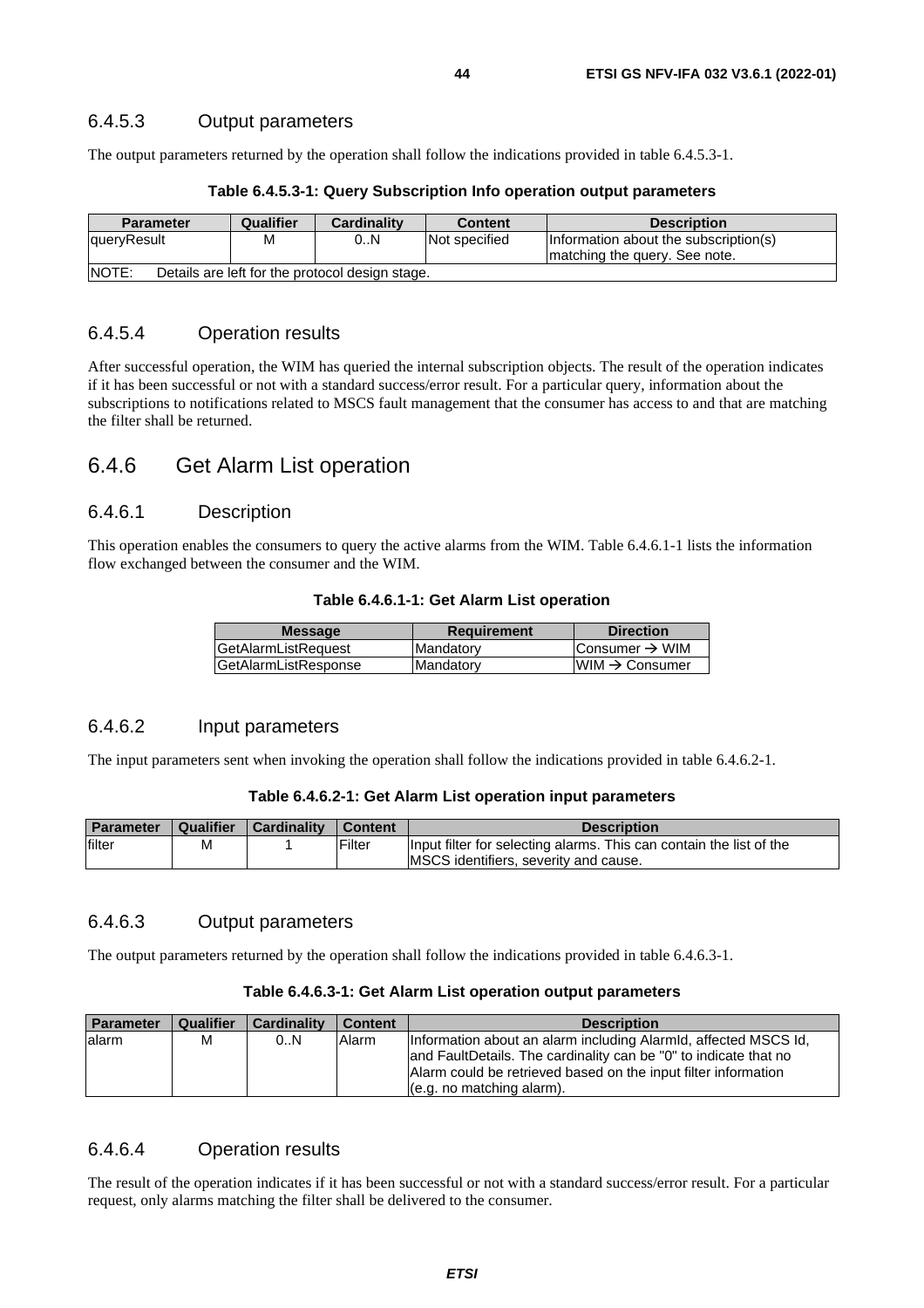## 6.4.7 Acknowledge Alarms operation

## 6.4.7.1 Description

This operation enables the consumer to acknowledge alarms at WIM. Table 6.4.7.1-1 lists the information flow exchanged between the consumer and the WIM.

#### **Table 6.4.7.1-1: Acknowledge alarms operation**

| <b>Message</b>            | <b>Requirement</b> | <b>Direction</b>           |
|---------------------------|--------------------|----------------------------|
| AcknowledgeAlarmsRequest  | Mandatory          | Consumer $\rightarrow$ WIM |
| AcknowledgeAlarmsResponse | <b>Mandatory</b>   | $IWM \rightarrow Consumer$ |

### 6.4.7.2 Input parameters

The input parameters sent when invoking the operation shall follow the indications provided in table 6.4.7.2-1.

| Table 6.4.7.2-1: Acknowledge alarms operation input parameters |  |  |  |  |
|----------------------------------------------------------------|--|--|--|--|
|----------------------------------------------------------------|--|--|--|--|

| <b>Parameter</b> |                                                                                                   | Qualifier | <b>Cardinality</b><br><b>Content</b> |                   | <b>Description</b>                                                                                     |  |
|------------------|---------------------------------------------------------------------------------------------------|-----------|--------------------------------------|-------------------|--------------------------------------------------------------------------------------------------------|--|
| lalarmid         |                                                                                                   | м         | 1N                                   | <b>Identifier</b> | Identifier of an individual alarm to be acknowledged, or                                               |  |
|                  |                                                                                                   |           |                                      | (Reference to     | multiple identifiers of the alarms to be acknowledged.                                                 |  |
|                  |                                                                                                   |           |                                      | Alarm)            | See note.                                                                                              |  |
| NOTE:            |                                                                                                   |           |                                      |                   | It is up to the protocol design stage to determine whether this operation will be modelled as a "bulk" |  |
|                  | operation that allows acknowledge multiple alarms in one request, or as a series of requests that |           |                                      |                   |                                                                                                        |  |
|                  |                                                                                                   |           | acknowledge one alarm at a time.     |                   |                                                                                                        |  |

## 6.4.7.3 Output parameters

The output parameters returned by the operation shall follow the indications provided in table 6.4.7.3-1.

#### **Table 6.4.7.3-1: Acknowledge alarms operation output parameters**

| <b>Parameter</b> | <b>Qualifier</b>                                                                                       | Cardinality | <b>Content</b>     | <b>Description</b>                                  |  |
|------------------|--------------------------------------------------------------------------------------------------------|-------------|--------------------|-----------------------------------------------------|--|
| acknowledgedAla  | м                                                                                                      | 1N          | <b>I</b> dentifier | Ildentifier of an individual alarm that is          |  |
| rmld             |                                                                                                        |             | (Reference to      | acknowledged, or multiple identifiers of the alarms |  |
|                  |                                                                                                        |             | Alarm)             | that are acknowledged. See note.                    |  |
| <b>NOTE:</b>     | It is up to the protocol design stage to determine whether this operation will be modelled as a "bulk" |             |                    |                                                     |  |
|                  | operation that allows acknowledge multiple alarms in one request, or as a series of requests that      |             |                    |                                                     |  |
|                  | acknowledge one alarm at a time.                                                                       |             |                    |                                                     |  |

## 6.4.7.4 Operation results

The result of the operation indicates if it has been successful or not with a standard success/error result.

# 6.5 Performance Management interface

## 6.5.1 Description

This interface allows providing of performance information (measurement results collection and notifications) related to MSCSs. Collection and reporting of performance information is controlled by a PM job that groups details of performance collection and reporting information. The WIM, as producer of the interface, shall support the performance measurements specified in clause B.1.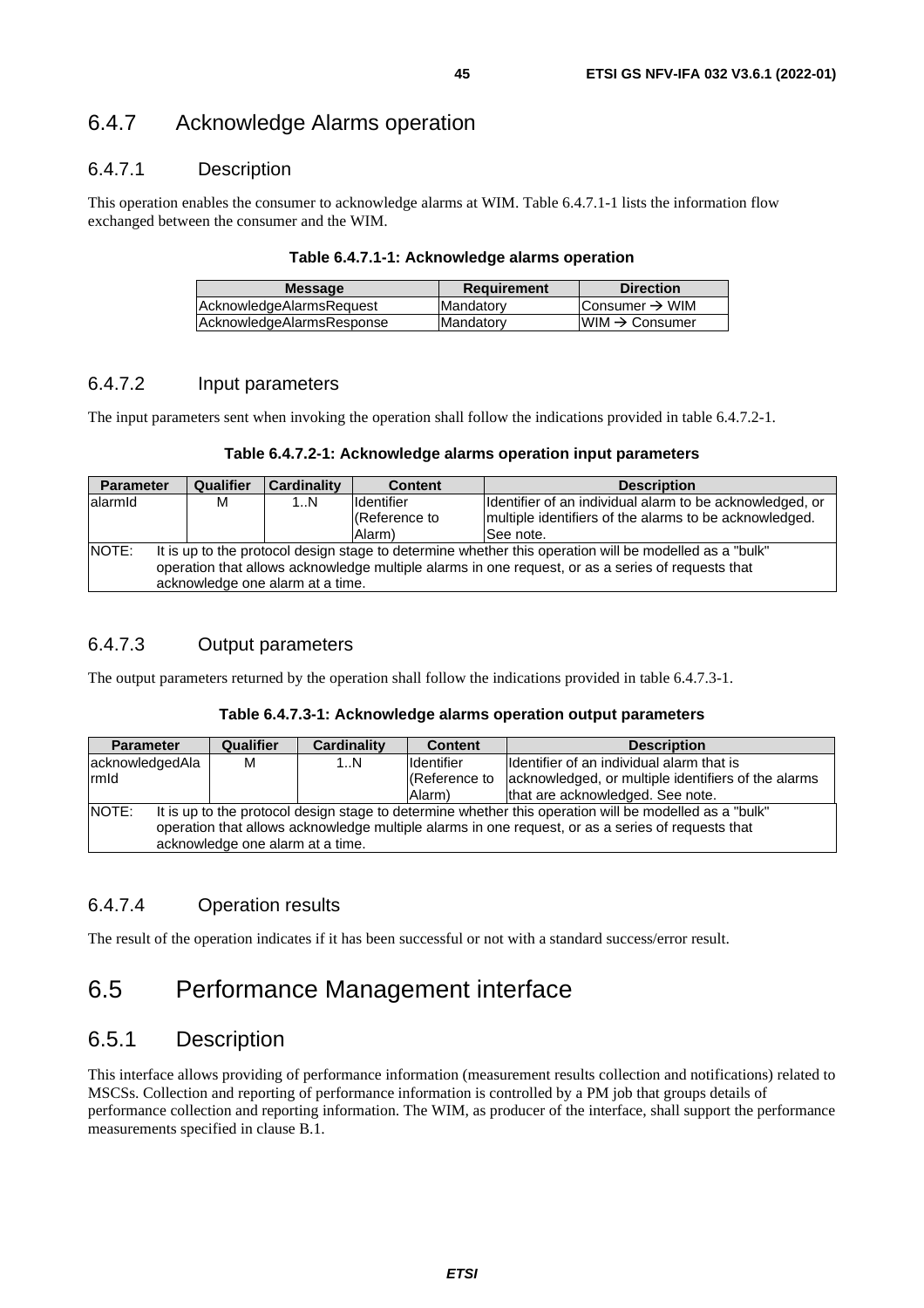When new performance information is available, the consumer is notified using the notification PerformanceInformationAvailableNotification (see clause 8.5.8). The details of the performance measurements are provided using the PerformanceReport information element (see clause 8.5.5). Delivery mechanism for the performance reports is left for later specification.

The following operations are defined for this interface which will be consumed by the consumer:

- Create PM Job operation.
- Delete PM Jobs operation.
- Query PM Job operation.
- Create Threshold operation.
- Delete Thresholds operation.
- **Query Threshold operation.**
- Subscribe operation.
- Notify operation.
- Terminate Subscription operation.
- Query Subscription operation.

## 6.5.2 Create PM Job operation

## 6.5.2.1 Description

This operation creates a PM job, enabling a consumer to specify a MSCS/MSNC or set of MSCS/MSNCs, that the WIM is managing, for which it wants to receive performance information. This allows the requesting consumer to specify its performance information requirements with the WIM.

The consumer shall issue a Subscribe request for PerformanceInformationAvailable notifications in order to know when new collected performance information is available.

Table 6.5.2.1-1 lists the information flow exchanged between the consumer and the WIM.

| Table 6.5.2.1-1: Create PM Job operation |  |  |  |
|------------------------------------------|--|--|--|
|------------------------------------------|--|--|--|

| <b>Message</b>      | <b>Requirement</b> | <b>Direction</b>           |
|---------------------|--------------------|----------------------------|
| CreatePmJobRequest  | <b>Mandatory</b>   | Consumer $\rightarrow$ WIM |
| CreatePmJobResponse | Mandatory          | $WIM \rightarrow$ Consumer |

## 6.5.2.2 Input parameters

The input parameters sent when invoking the operation shall follow the indications provided in table 6.5.2.2-1.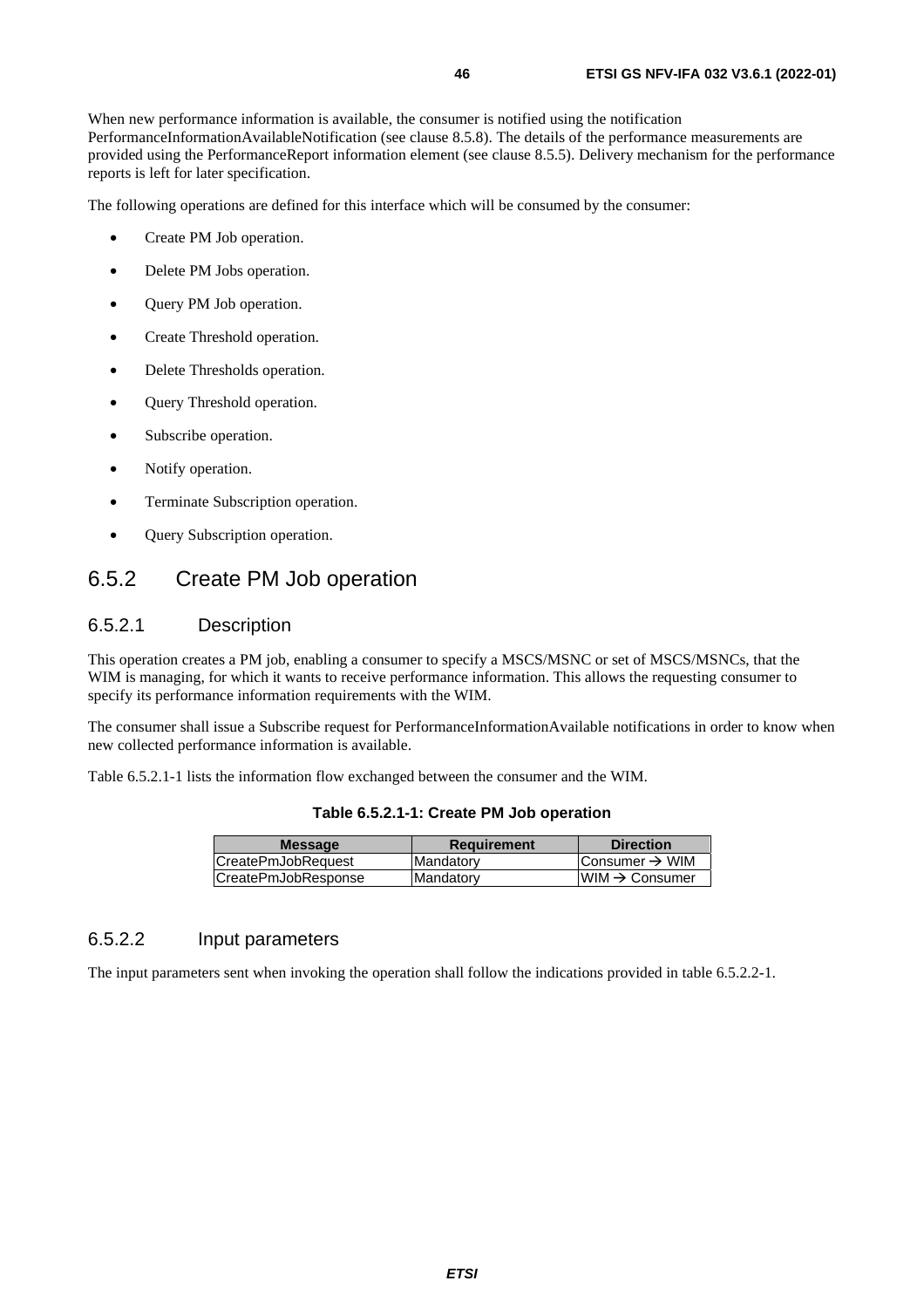| <b>Parameter</b>       | Qualifier | <b>Cardinality</b> | <b>Content</b>                                                                 | <b>Description</b>                                                                                                                                                                                                                                                                                                                                                                                                                                                   |
|------------------------|-----------|--------------------|--------------------------------------------------------------------------------|----------------------------------------------------------------------------------------------------------------------------------------------------------------------------------------------------------------------------------------------------------------------------------------------------------------------------------------------------------------------------------------------------------------------------------------------------------------------|
| selector               | М         |                    | ObjectSelection                                                                | Defines the MSCS/MSNCs for which<br>performance information is to be collected.                                                                                                                                                                                                                                                                                                                                                                                      |
| performanceMetric      | M         | 0N                 | String                                                                         | This defines the type of performance<br>metric(s) for the specified MSCS/MSNCs.<br>At least one of the two attributes<br>(performance metric or metricGroup) shall be<br>present.                                                                                                                                                                                                                                                                                    |
| performanceMetricGroup | M         | 0.N                | String                                                                         | Group of performance metrics. A metric group<br>is a pre-defined list of metrics, known to the<br>producer that it can decompose to individual<br>metrics.<br>At least one of the two attributes<br>(performance metric or metricGroup) shall be<br>present.                                                                                                                                                                                                         |
| collectionPeriod       | M         |                    | Not specified                                                                  | Specifies the periodicity at which the WIM will<br>collect performance information. See note.                                                                                                                                                                                                                                                                                                                                                                        |
| reportingPeriod        | M         | 1                  | Not specified                                                                  | Specifies the periodicity at which the WIM will<br>report to the consumer about performance<br>information. See note.                                                                                                                                                                                                                                                                                                                                                |
| reportingBoundary      | O         | 0.1                | Not specified                                                                  | Identifies a boundary after which the reporting<br>will stop.<br>The boundary shall allow a single reporting as<br>well as periodic reporting up to the boundary.                                                                                                                                                                                                                                                                                                    |
| NOTE:                  |           |                    | the collection periods within one reporting period would be reported together. | At the end of each reportingPeriod, the WIM shall inform the consumer about availability of the performance<br>data collected for each completed collection period during this reportingPeriod. While the exact definition of<br>the types for collectionPeriod and reportingPeriod is left for further specification, it is recommended that the<br>reportingPeriod be equal to or a multiple of the collectionPeriod. In the latter case, the performance data for |

| Table 6.5.2.2-1: Create PM Job operation input parameters |  |
|-----------------------------------------------------------|--|
|-----------------------------------------------------------|--|

## 6.5.2.3 Output parameters

The parameters returned by the operation shall follow the indications provided in table 6.5.2.3-1.

#### **Table 6.5.2.3-1: Create PM Job operation output parameters**

| <b>Parameter   Qualifier   Cardinality   Content</b> |   |                   | <b>Description</b>                |
|------------------------------------------------------|---|-------------------|-----------------------------------|
| pmJobld                                              | м | <b>Identifier</b> | Identifier of the created PM job. |

## 6.5.2.4 Operation results

The result of the operation indicates if it has been successful or not with a standard success/error result.

The pmJobId shall only be returned when the operation has been successful.

## 6.5.3 Delete PM Jobs operation

## 6.5.3.1 Description

This operation deletes one or more PM job(s). Table 6.5.3.1-1 lists the information flow exchanged between the consumer and the WIM.

|  |  |  |  |  | Table 6.5.3.1-1: Delete PM Jobs operation |
|--|--|--|--|--|-------------------------------------------|
|--|--|--|--|--|-------------------------------------------|

| DeletePmJobsRequest<br><b>Mandatory</b>  | Consumer $\rightarrow$ WIM  |
|------------------------------------------|-----------------------------|
| DeletePmJobsResponse<br><b>Mandatory</b> | $IWHM \rightarrow$ Consumer |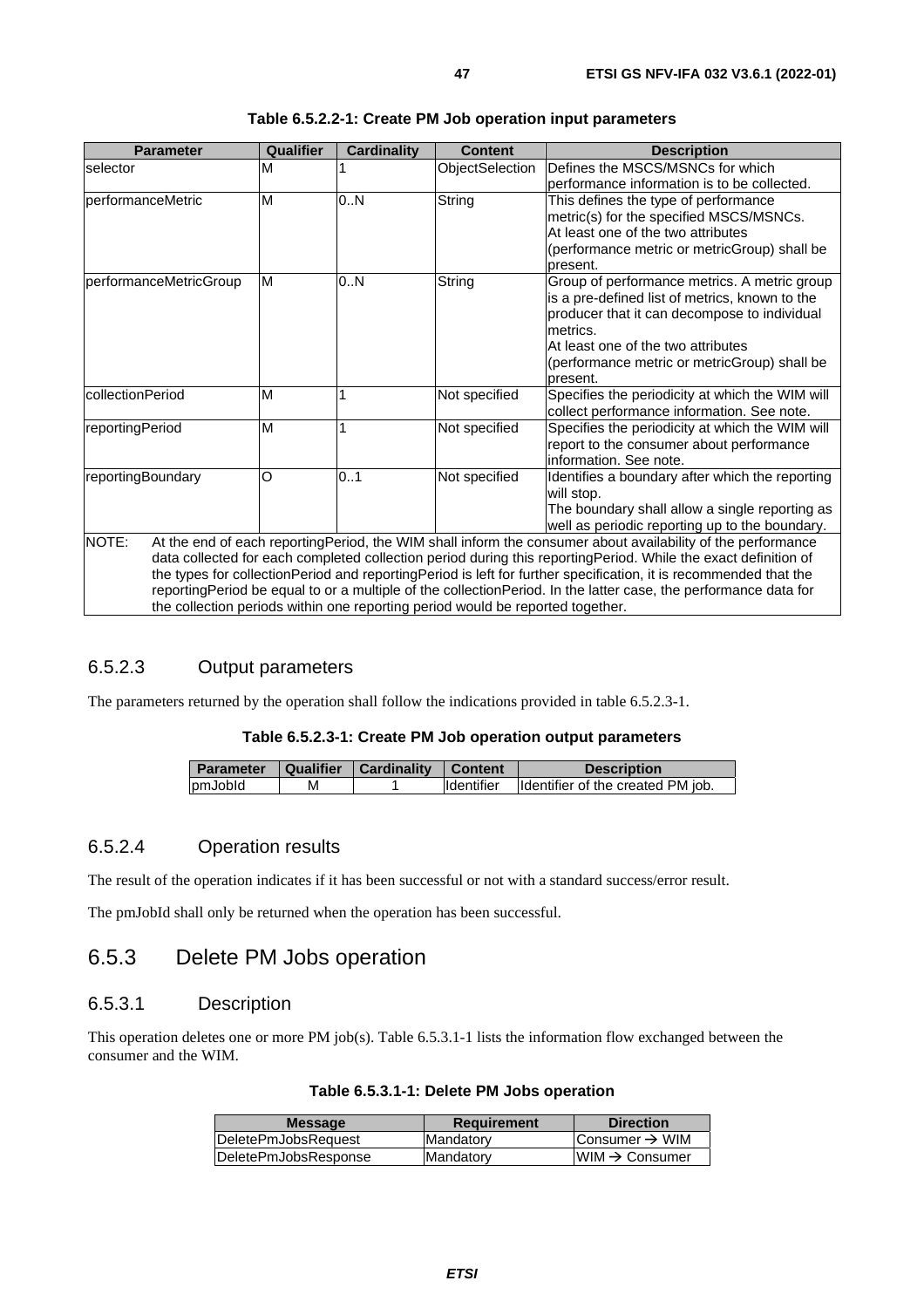#### 6.5.3.2 Input parameters

The input parameters sent when invoking the operation shall follow the indications provided in table 6.5.3.2-1.

| <b>Parameter</b> | Qualifier | Cardinality | Content           | <b>Description</b>                        |
|------------------|-----------|-------------|-------------------|-------------------------------------------|
| pmJobId          | М         | N           | <b>Identifier</b> | Identifiers of the PM jobs to be deleted. |

**Table 6.5.3.2-1: Delete PM Jobs operation input parameters** 

### 6.5.3.3 Output parameters

The output parameters returned by the operation shall follow the indications provided in table 6.5.3.3-1.

|  | Table 6.5.3.3-1: Delete PM Jobs operation output parameters |
|--|-------------------------------------------------------------|
|--|-------------------------------------------------------------|

| <b>Parameter</b> | Qualifier | <b>Cardinality</b> | <b>Content</b>    | <b>Description</b>                                |
|------------------|-----------|--------------------|-------------------|---------------------------------------------------|
| IdeletedPmJobId  | м         | N                  | <b>Identifier</b> | Identifiers of the PM Jobs that have been deleted |
|                  |           |                    |                   | successfully                                      |

### 6.5.3.4 Operation results

The result of the operation indicates if it has been successful or not with a standard success/error result.

## 6.5.4 Query PM Job operation

## 6.5.4.1 Description

This operation enables the consumer to solicit from the WIM the details of one or more PM job(s). This operation does not return performance reports. Table 6.5.4.1-1 lists the information flow exchanged between the consumer and the WIM.

#### **Table 6.5.4.1-1: Query PM Job operation**

| QueryPmJobRequest<br>Mandatory          |                             |
|-----------------------------------------|-----------------------------|
|                                         | Consumer $\rightarrow$ WIM  |
| QueryPmJobResponse<br><b>IMandatorv</b> | IWIM $\rightarrow$ Consumer |

## 6.5.4.2 Input parameters

The input parameters sent when invoking the operation shall follow the indications provided in table 6.5.4.2-1.

#### **Table 6.5.4.2-1: Query PM Job operation input parameters**

| <b>Parameter</b> |   | Qualifier   Cardinality | <b>Content</b> | <b>Description</b>                                                  |
|------------------|---|-------------------------|----------------|---------------------------------------------------------------------|
| filter           | M |                         | Filter         | Filter defining the PM Jobs on which the query applies. It can be a |
|                  |   |                         |                | single identifier, multiple identifiers or a wildcard.              |

### 6.5.4.3 Output parameters

The output parameters returned by the operation shall follow the indications provided in table 6.5.4.3-1.

**Table 6.5.4.3-1: Query PM Job operation output parameters** 

| <b>Parameter</b> | Qualifier | Cardinality | Content | <b>Description</b>                            |
|------------------|-----------|-------------|---------|-----------------------------------------------|
| pmJobDetails     | М         | N           | IPmJob  | Details of PM jobs matching the input filter. |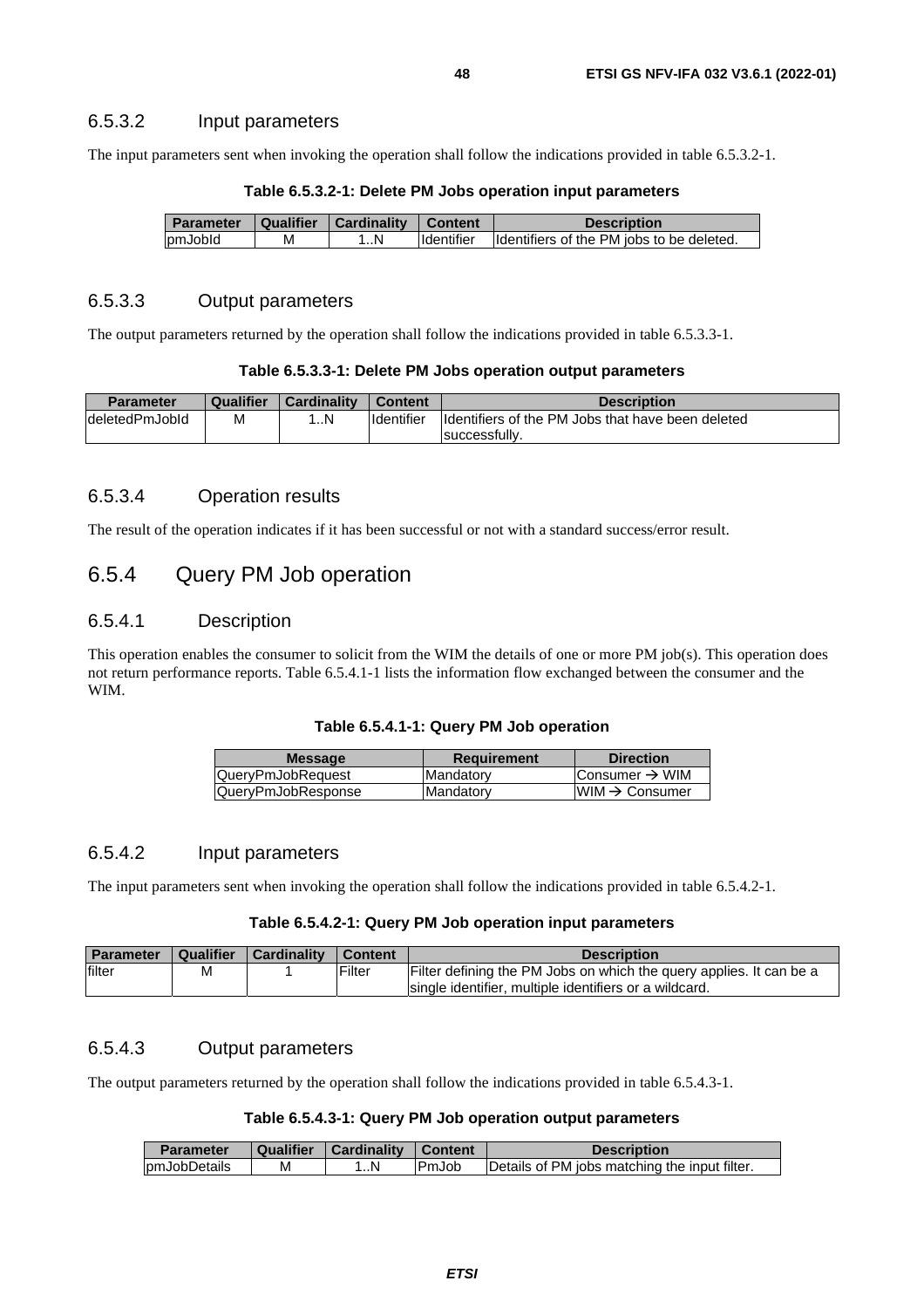The result of the operation indicates if it has been successful or not with a standard success/error result.

## 6.5.5 Create Threshold operation

### 6.5.5.1 Description

This operation allows the consumer to create a threshold and specify threshold levels on specified performance metric (for MSCS/MSNC(s)) for which notifications will be generated when crossed. Creating a threshold does not trigger collection of metrics. In order for the threshold to be active, there needs to be a PM job collecting the needed metric for the selected entities.

Table 6.5.5.1-1 lists the information flow exchanged between the consumer and the WIM.

| <b>Message</b>          | <b>Requirement</b> | <b>Direction</b>           |
|-------------------------|--------------------|----------------------------|
| ICreateThresholdRequest | Mandatory          | Consumer $\rightarrow$ WIM |
| CreateThresholdResponse | <b>Mandatory</b>   | $WIM \rightarrow$ Consumer |
|                         |                    |                            |

## 6.5.5.2 Input parameters

The input parameters sent when invoking the operation shall follow the indications provided in table 6.5.5.2-1.

| <b>Parameter</b>         | Qualifier | <b>Cardinality</b> | <b>Content</b>         | <b>Description</b>                                     |
|--------------------------|-----------|--------------------|------------------------|--------------------------------------------------------|
| selector                 | м         |                    | <b>ObjectSelection</b> | Defines the MSCS/MSNC instances for which the          |
|                          |           |                    |                        | threshold will be defined.                             |
| <b>performanceMetric</b> | M         |                    | String                 | Defines the performance metric on which the            |
|                          |           |                    |                        | threshold will be defined.                             |
| thresholdType            | M         |                    | Enum                   | Defines the type of threshold. The list of possible    |
|                          |           |                    |                        | values is left for the protocol design stage and might |
|                          |           |                    |                        | include: single/multi valued threshold, static/dynamic |
|                          |           |                    |                        | threshold, template-based threshold, etc.              |
|                          |           |                    |                        | VALUES:                                                |
|                          |           |                    |                        | SIMPLE: single-valued static threshold                 |
|                          |           |                    |                        | Etc.<br>٠                                              |
| thresholdDetails         | M         |                    | Not specified          | Details of the threshold: value to be crossed,         |
|                          |           |                    |                        | direction in which it is crossed, details on the       |
|                          |           |                    |                        | notification to be generated, etc.                     |

**Table 6.5.5.2-1: Create Threshold operation input parameters** 

### 6.5.5.3 Output parameters

The parameters returned by the operation shall follow the indications provided in table 6.5.5.3-1.

#### **Table 6.5.5.3-1: Create Threshold operation output parameters**

| <b>Parameter</b>    |   | Qualifier   Cardinality | <b>Content</b>     | <b>Description</b>               |
|---------------------|---|-------------------------|--------------------|----------------------------------|
| <b>IthresholdId</b> | М |                         | <b>I</b> dentifier | Identifier of created threshold. |

## 6.5.5.4 Operation results

The result of the operation indicates if it has been successful or not with a standard success/error result. The thresholdId shall only be returned when the operation has been successful.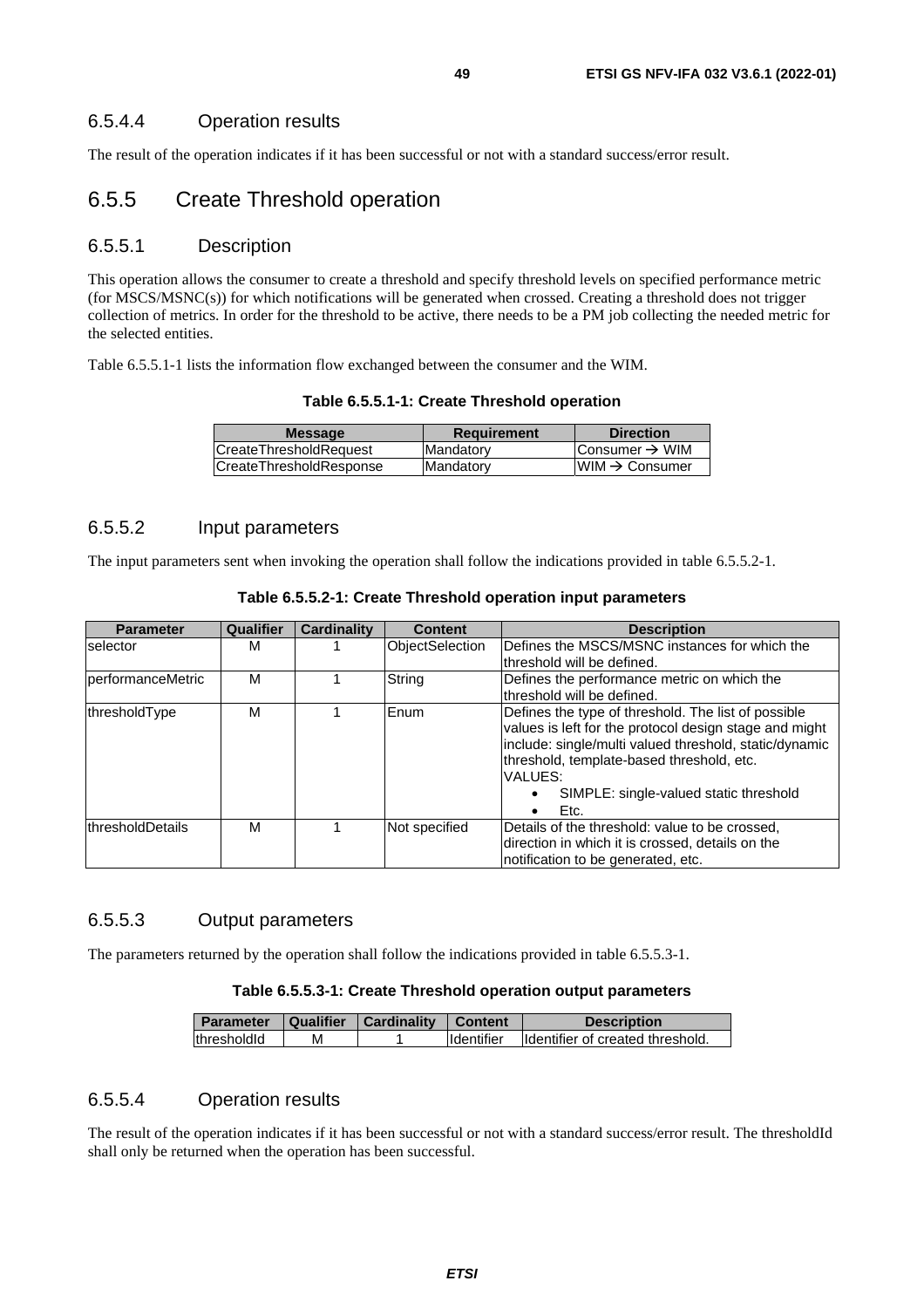## 6.5.6 Delete Thresholds operation

## 6.5.6.1 Description

This operation allows the consumer to delete one or more existing threshold(s). Table 6.5.6.1-1 lists the information flow exchanged between the consumer and the WIM.

#### **Table 6.5.6.1-1: Delete Thresholds operation**

| <b>Direction</b>            | <b>Requirement</b> | <b>Message</b>                   |  |
|-----------------------------|--------------------|----------------------------------|--|
| lConsumer → WIM             | <b>IMandatory</b>  | <b>IDeleteThresholdsRequest</b>  |  |
| $ WIM \rightarrow Consumer$ | <b>IMandatory</b>  | <b>IDeleteThresholdsResponse</b> |  |
|                             |                    |                                  |  |

## 6.5.6.2 Input parameters

The input parameters sent when invoking the operation shall follow the indications provided in table 6.5.6.2-1.

#### **Table 6.5.6.2-1: Delete Thresholds operation input parameters**

| <b>Parameter</b> |   | Qualifier   Cardinality   Content |                   | <b>Description</b>                            |
|------------------|---|-----------------------------------|-------------------|-----------------------------------------------|
| thresholdid      | М |                                   | <b>Identifier</b> | Ildentifiers of the thresholds to be deleted. |

### 6.5.6.3 Output parameters

The parameters returned by the operation shall follow the indications provided in table 6.5.6.3-1.

#### **Table 6.5.6.3-1: Delete Thresholds operation output parameters**

| Parameter           | Qualifier | <b>Cardinality</b> | Content           | <b>Description</b>                                   |
|---------------------|-----------|--------------------|-------------------|------------------------------------------------------|
| ldeletedThresholdId | M         | N                  | <b>Identifier</b> | Identifiers of the thresholds that have been deleted |
|                     |           |                    |                   | successfully.                                        |

## 6.5.6.4 Operation results

The result of the operation indicates if it has been successful or not with a standard success/error result.

## 6.5.7 Query Threshold operation

## 6.5.7.1 Description

This operation allows the consumer to query the details of an existing threshold. Table 6.5.7.1-1 lists the information flow exchanged between the consumer and the WIM.

#### **Table 6.5.7.1-1: QueryThreshold operation**

| <b>Message</b>        | Requirement       | <b>Direction</b>           |
|-----------------------|-------------------|----------------------------|
| QueryThresholdRequest | <b>IMandatory</b> | Consumer $\rightarrow$ WIM |
| QueyThresholdResponse | Mandatory         | $WIM \rightarrow Consumer$ |
|                       |                   |                            |

## 6.5.7.2 Input parameters

The input parameters sent when invoking the operation shall follow the indications provided in table 6.5.7.2-1.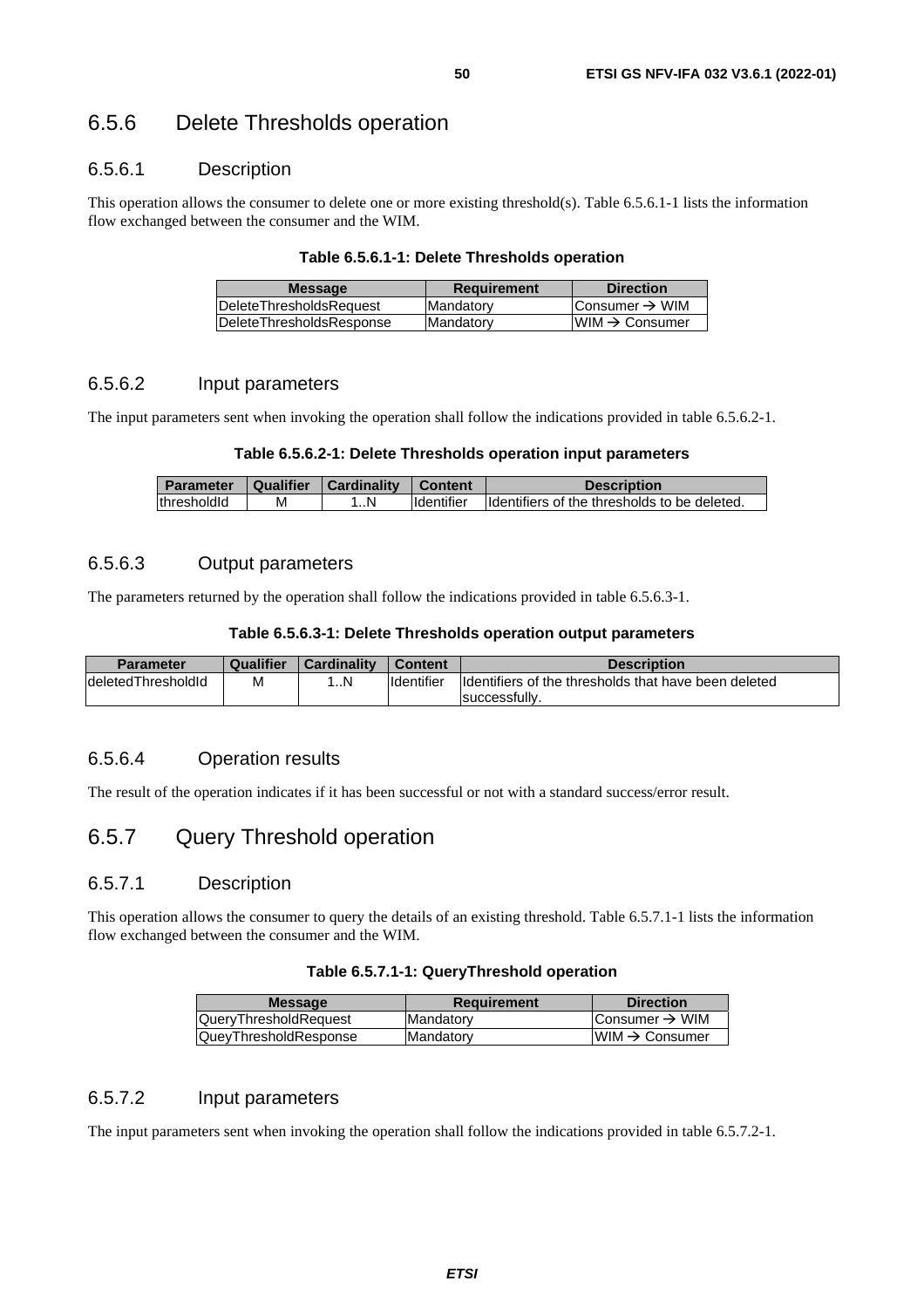| Parameter | ∣ Qualifier | <b>∣Cardinality</b> | Content | <b>Description</b>                                                                                                                |
|-----------|-------------|---------------------|---------|-----------------------------------------------------------------------------------------------------------------------------------|
| filter    | М           |                     | Filter  | Filter defining the thresholds on which the query applies. It can be a<br>Isingle identifier, multiple identifiers or a wildcard. |

## 6.5.7.3 Output parameters

The parameters returned by the operation shall follow the indications provided in table 6.5.7.3-1.

#### **Table 6.5.7.3-1: QueryThreshold operation output parameters**

| <b>Parameter</b>         | Qualifier | Cardinality | Content   | <b>Description</b>                                   |
|--------------------------|-----------|-------------|-----------|------------------------------------------------------|
| <b>IthresholdDetails</b> | М         | …N.         | Threshold | List of threshold details matching the input filter. |

## 6.5.7.4 Operation results

The result of the operation indicates if it has been successful or not with a standard success/error result.

## 6.5.8 Subscribe operation

## 6.5.8.1 Description

This operation enables the consumers to subscribe with a filter for the notifications related to performance information with the WIM.

NOTE: Specification of the filtering mechanism is left for the protocol design stage.

Table 6.5.8.1-1 lists the information flow exchanged between the consumer and the WIM.

#### **Table 6.5.8.1-1: Subscribe operation**

| <b>Message</b>          | <b>Requirement</b> | <b>Direction</b>           |
|-------------------------|--------------------|----------------------------|
| <b>SubscribeRequest</b> | Mandatory          | Consumer $\rightarrow$ WIM |
| SubscribeResponse       | Mandatory          | $WIM \rightarrow$ Consumer |
|                         |                    |                            |

### 6.5.8.2 Input parameters

The input parameters sent when invoking the operation shall follow the indications provided in table 6.5.8.2-1.

#### **Table 6.5.8.2-1: Subscribe operation input parameters**

| <b>Parameter</b> | <b>Qualifier</b> | Cardinality | Content        | <b>Description</b>                                                   |
|------------------|------------------|-------------|----------------|----------------------------------------------------------------------|
| filter           | М                |             | <b>IFilter</b> | Input filter for selecting notifications. The filter can be on MSCS, |
|                  |                  |             |                | MSNC, type of notification or attribute of the notification.         |

### 6.5.8.3 Output parameters

The output parameters returned by the operation shall follow the indications provided in table 6.5.8.3-1.

#### **Table 6.5.8.3-1: Subscribe operation output parameters**

| <b>Parameter</b> | Qualifier | <b>Cardinality Content</b> |                   | <b>Description</b>                       |
|------------------|-----------|----------------------------|-------------------|------------------------------------------|
| subscriptionId   | М         |                            | <b>Identifier</b> | Identifier of the realized subscription. |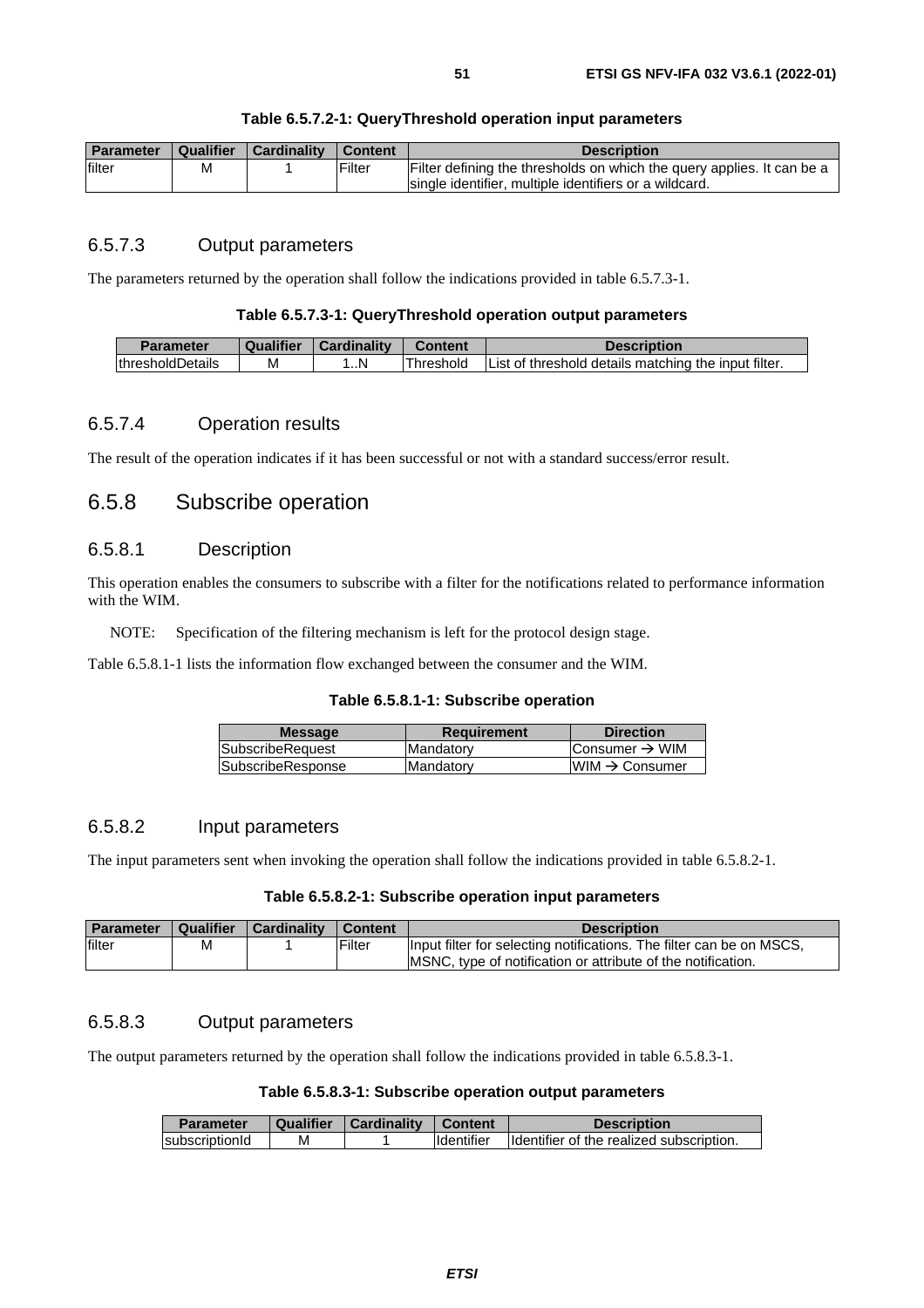### 6.5.8.4 Operation results

As a result of this operation, the WIM shall indicate to the consumer in the SubscribeResponse message whether the subscription was successful or not. For a particular subscription, only notifications matching the filter shall be delivered to the consumer.

## 6.5.9 Notify operation

## 6.5.9.1 Description

This operation distributes notifications to subscribers. It is a one-way operation issued by the WIM that cannot be invoked as an operation by the consumer. In order to receive notifications, the consumer shall have a subscription. Table 6.5.9.1-1 lists the information flow exchanged between the consumer and the WIM.

**Table 6.5.9.1-1: Notify operation** 

| <b>Message</b> | Requirement       | <b>Direction</b>           |
|----------------|-------------------|----------------------------|
| Notify         | <b>IMandatory</b> | WIM $\rightarrow$ Consumer |
|                |                   |                            |

The following notifications can be notified/sent by this operation:

- PerformanceInformationAvailableNotification. See clause 8.5.8.
- ThresholdCrossedNotification. See clause 8.5.9.

## 6.5.10 Terminate Subscription operation

## 6.5.10.1 Description

This operation enables the consumer to terminate a particular subscription. Table 6.5.10.1-1 lists the information flow exchanged between the consumer and the WIM.

|  | Table 6.5.10.1-1: Terminate Subscription operation |  |
|--|----------------------------------------------------|--|
|--|----------------------------------------------------|--|

| <b>Message</b>                      | <b>Requirement</b> | <b>Direction</b>           |
|-------------------------------------|--------------------|----------------------------|
| <b>TerminateSubscriptionRequest</b> | <b>Mandatory</b>   | Consumer $\rightarrow$ WIM |
| lTerminateSubscriptionResponse      | <b>Mandatory</b>   | $WIM \rightarrow$ Consumer |
|                                     |                    |                            |

#### 6.5.10.2 Input parameters

The input parameters sent when invoking the operation shall follow the indications provided in table 6.5.10.2-1.

#### **Table 6.5.10.2-1: Terminate Subscription operation input parameters**

| Parameter      | Qualifier | <b>Cardinality</b> | <b>Content</b>    | <b>Description</b>                                |
|----------------|-----------|--------------------|-------------------|---------------------------------------------------|
| subscriptionId | м         |                    | <b>Identifier</b> | Ildentifier of the subscription to be terminated. |

## 6.5.10.3 Output parameters

No output parameter.

## 6.5.10.4 Operation results

After successful termination of a subscription, the identified subscription does not exist anymore, and the consumer will not receive notifications related that subscription any longer. The result of the operation shall indicate if the subscription termination has been successful or not with a standard success/error result.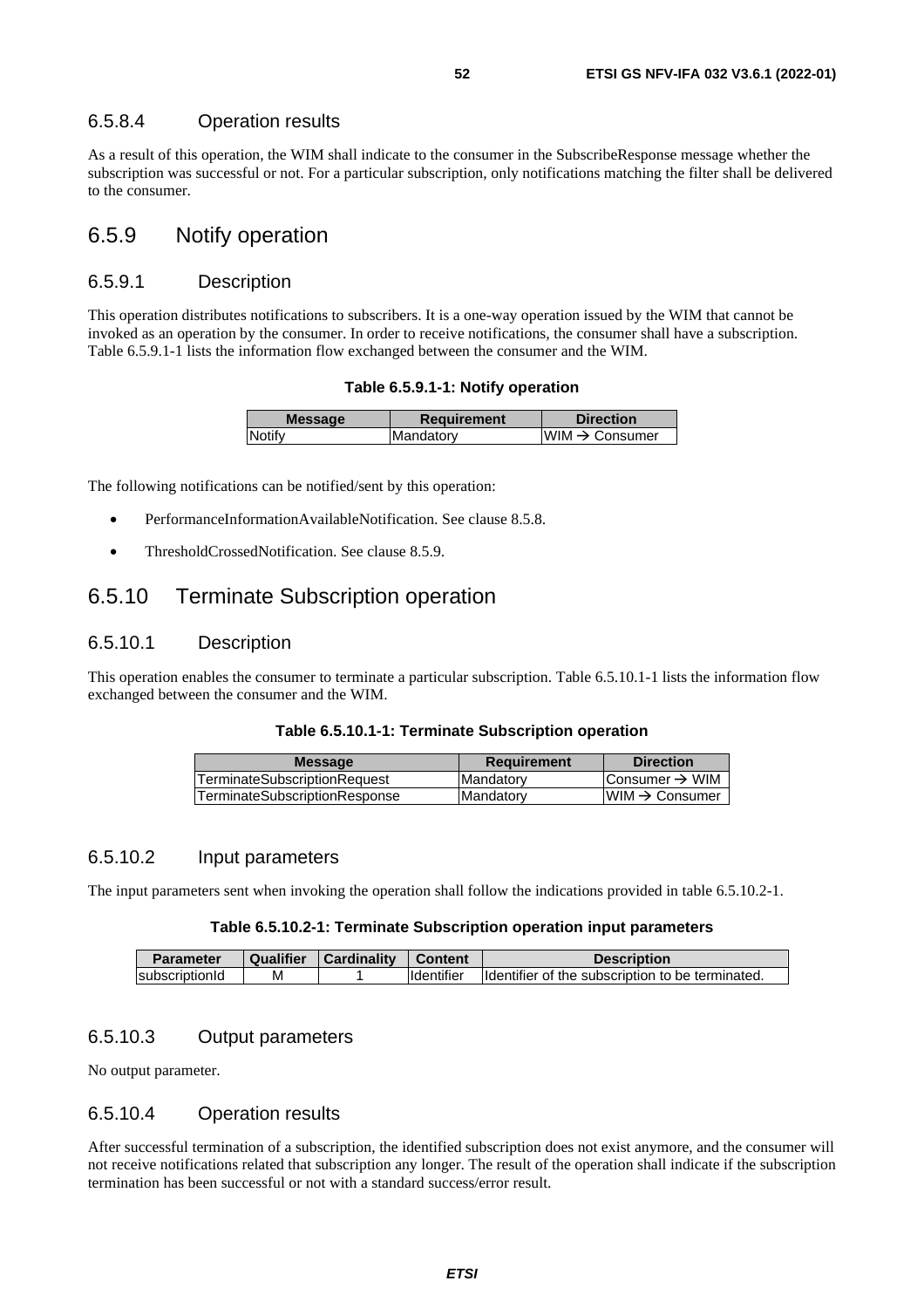## 6.5.11 Query Subscription Info operation

## 6.5.11.1 Description

This operation enables the consumer to query information about subscriptions. Table 6.5.11.1-1 lists the information flow exchanged between the consumer and the WIM.

#### **Table 6.5.11.1-1: Query Subscription operation**

| Consumer $\rightarrow$ WIM                     |
|------------------------------------------------|
| $\textsf{I}\textsf{WIM} \to \textsf{Consumer}$ |
|                                                |

## 6.5.11.2 Input parameters

The input parameters sent when invoking the operation shall follow the indications provided in table 6.5.11.2-1.

#### **Table 6.5.11.2-1: Query Subscription Info operation input parameters**

| <b>Parameter</b> | Qualifier | <b>Cardinality</b> | Content | <b>Description</b>                                                                                             |
|------------------|-----------|--------------------|---------|----------------------------------------------------------------------------------------------------------------|
| filter           | м         |                    | Filter  | Filtering criteria to select one or a set of subscriptions. Details are<br>left for the protocol design stage. |

### 6.5.11.3 Output parameters

The output parameters returned by the operation shall follow the indications provided in table 6.5.11.3-1.

#### **Table 6.5.11.3-1: Query Subscription Info operation output parameters**

| <b>Parameter</b> | <b>Qualifier</b> | <b>Cardinality</b> | <b>Content</b> | <b>Description</b>                                        |
|------------------|------------------|--------------------|----------------|-----------------------------------------------------------|
| queryResult      | М                | 0N                 | Not specified  | Information about the subscription(s) matching the query. |
|                  |                  |                    |                | Details are left for the protocol design stage.           |

# 7 Interfaces consumed by WIM

There are no interfaces identified from the consumer side that are consumed by the WIM.

# 8 Information elements exchanged

## 8.1 Introduction

This clause defines, or references, definitions of information elements used in the interfaces defined in the present document.

# 8.2 Information elements and notifications related to MSCS Management

## 8.2.1 Introduction

The clauses below define information elements and notifications related to MSCS management.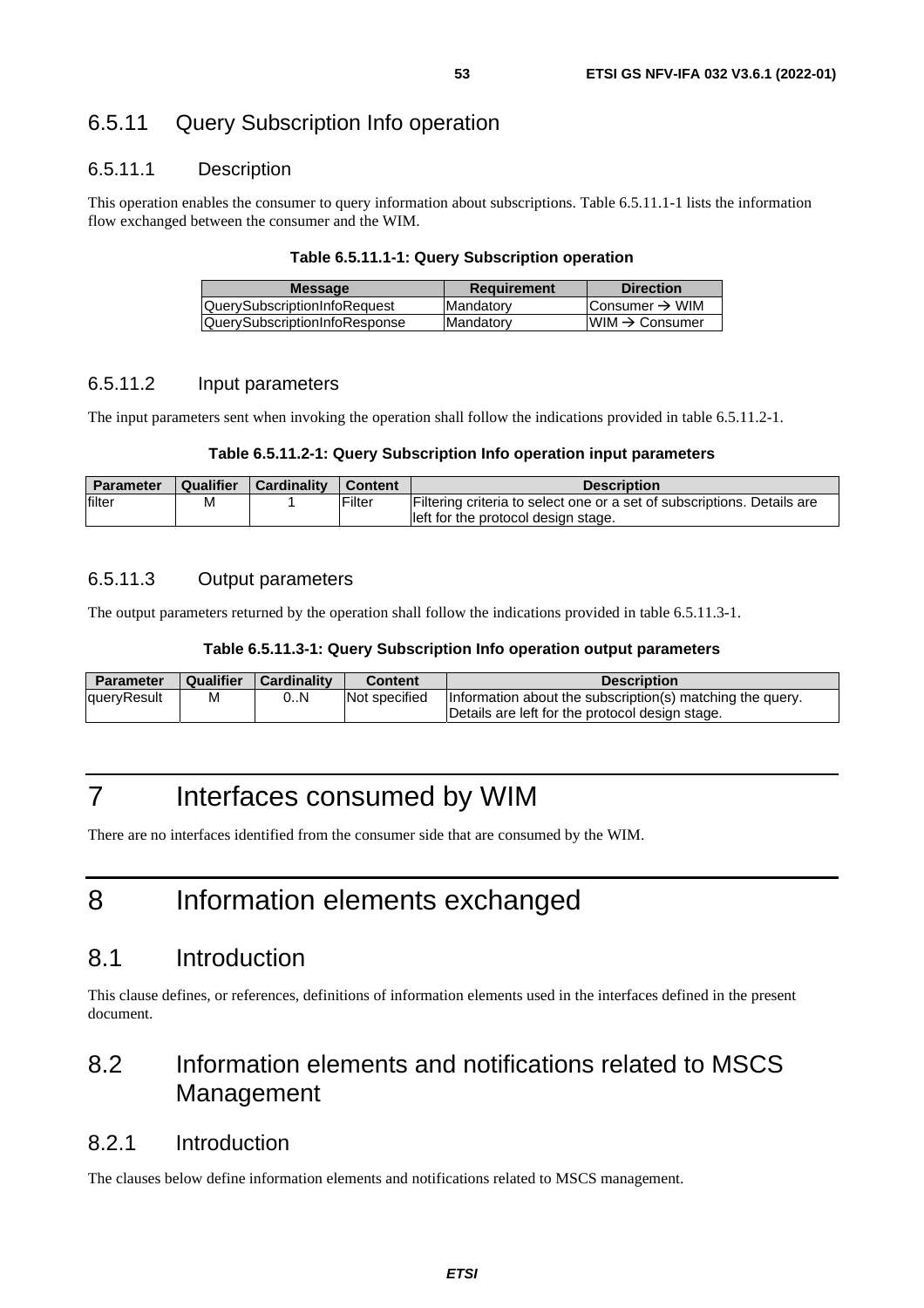## 8.2.2 Information elements related to MSCS

## 8.2.2.1 Introduction

The information elements in this group encapsulate information related to MSCS.

## 8.2.2.2 MscsData Information element

## 8.2.2.2.1 Description

The MscsData information element encapsulates information needed for creating or updating a MSCS.

## 8.2.2.2.2 Attributes

The MscsData information element shall follow the indications provided in table 8.2.2.2.2-1.

## **Table 8.2.2.2.2-1: Attributes of the MscsData information element**

| Qualifier | <b>Cardinality</b> | <b>Content</b>     | <b>Description</b>                                                                                                                                                                                                                                                                                                                      |
|-----------|--------------------|--------------------|-----------------------------------------------------------------------------------------------------------------------------------------------------------------------------------------------------------------------------------------------------------------------------------------------------------------------------------------|
| М         | 01                 | String             | Human readable name for the MSCS.                                                                                                                                                                                                                                                                                                       |
| М         | 01                 | String             | Human readable description for the MSCS.                                                                                                                                                                                                                                                                                                |
| М         | 2N                 | MscsEndpointData   | MSCS endpoints for establishing the MSCS.                                                                                                                                                                                                                                                                                               |
| М         |                    | <b>MscsProfile</b> | Profile of the MSCS determining connectivity<br>constraints and requirements.                                                                                                                                                                                                                                                           |
| М         |                    | Not specified      | Protocol aspects for particular layer determining<br>the type of MSNCs to be established realizing the<br>MSCS, e.g. I2vpn, I3vpn with specific protocol<br>technologies such as EVPN, VPLS, VPWS,<br>IBGP/MPLS IP VPN.<br>The attribute allows the specification of identifiers<br>of the virtual private network segments, associated |
|           |                    |                    |                                                                                                                                                                                                                                                                                                                                         |

## 8.2.2.3 MscsEndpointData information element

## 8.2.2.3.1 Description

The MscsEndpointData information element encapsulates information about the MSCS endpoint and the network configuration necessary to setup the connectivity to/from MSCS endpoint to the multi-site (WAN) network edge point.

### 8.2.2.3.2 Attributes

The MscsEndpointData information element shall follow the indications provided in table 8.2.2.3.2-1.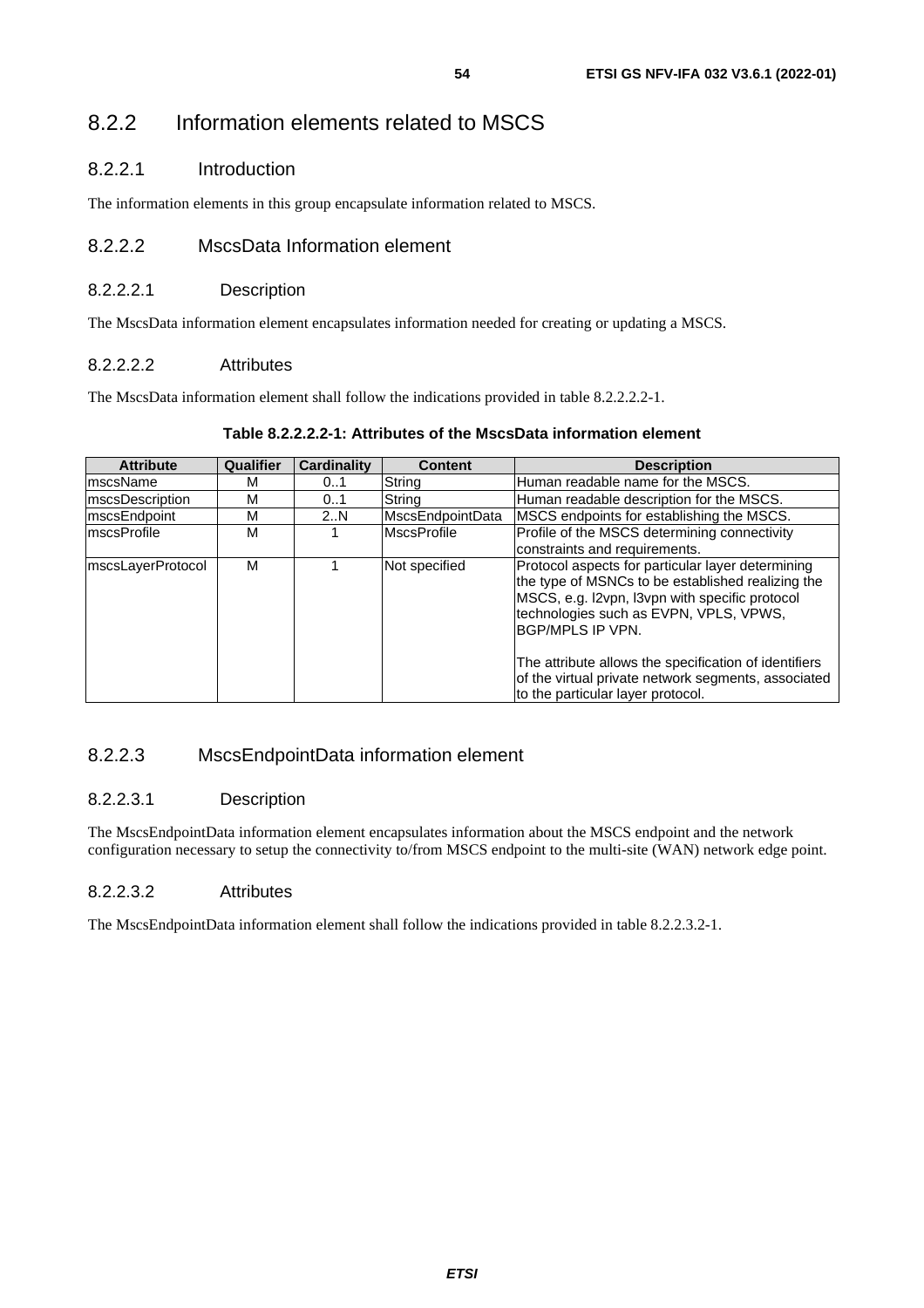| <b>Attribute</b>                  | Qualifier | <b>Cardinality</b> | <b>Content</b>                                                   | <b>Description</b>                                                                                                                                                                                     |
|-----------------------------------|-----------|--------------------|------------------------------------------------------------------|--------------------------------------------------------------------------------------------------------------------------------------------------------------------------------------------------------|
| connectivityService<br>EndpointId | м         |                    | Identifier (Reference to<br>ConnectivityServiceEn<br>dpointlnfo) | References a connectivity service endpoint<br>that acts as MSCS endpoint of the MSCS.                                                                                                                  |
| directionality                    | м         |                    | Enum                                                             | Directionality of the data traffic in the context<br>of the terminating MSCS endpoint. Allowed<br>values are:<br>VALUES:<br>INBOUND (into the endpoint)<br>OUTBOUND (from the endpoint)<br><b>BOTH</b> |
| networkAddressing                 | м         |                    | Not specified                                                    | Information about the network addressing<br>configuration applicable in between the MSCS<br>endpoint and the network edge point.                                                                       |
| lag                               | м         | 0.1                | Not specified                                                    | Link aggregation configuration for the link in<br>between the MSCS endpoint and the WAN<br>network edge point.                                                                                         |

#### **Table 8.2.2.3.2-1: Attributes of the MscsEndpointData information element**

## 8.2.2.4 MscsProfile information element

## 8.2.2.4.1 Description

The MscsProfile information element encapsulates information determining the connectivity constraints and requirements for the MSCS.

## 8.2.2.4.2 Attributes

The MscsProfile information element shall follow the indications provided in table 8.2.2.4.2-1.

#### **Table 8.2.2.4.2-1: Attributes of the MscsProfile information element**

| <b>Attribute</b>         | Qualifier | <b>Cardinality</b> | <b>Content</b> | <b>Description</b>                                      |
|--------------------------|-----------|--------------------|----------------|---------------------------------------------------------|
| <b>IbandwidthIn</b>      | м         |                    | Number         | Incoming bandwidth (in Mbps).                           |
| <b>bandwidthOut</b>      | M         | 0.1                | <b>Number</b>  | Outgoing bandwidth (in Mbps). If value is not provided, |
|                          |           |                    |                | symmetric traffic bandwidth, i.e. same value as         |
|                          |           |                    |                | bandwidthIn shall be assumed.                           |
| qosMetric                | M         | 0.N                | Not specified  | Set of QoS related metrics such as cost, delay, delay   |
|                          |           |                    |                | variation and latency. Time-based values shall be       |
|                          |           |                    |                | expressed in milliseconds.                              |
| directionality           | M         | $\mathbf{1}$       | Enum           | Directionality of the data traffic. Allowed values are: |
|                          |           |                    |                | VALUES:                                                 |
|                          |           |                    |                | <b>UNIDIRECTIONAL</b>                                   |
|                          |           |                    |                | <b>BIDIRECTIONAL</b>                                    |
| mtu                      | M         | 1                  | <b>Number</b>  | Maximum transmission unit value determining the         |
|                          |           |                    |                | largest PDU size that can be transmitted.               |
| <b>IprotectionScheme</b> | M         | 01                 | Enum           | Describes the resiliency requirements. The value is     |
|                          |           |                    |                | used to determine the capabilities and number of        |
|                          |           |                    |                | MSNCs needed to fulfil certain availability. Allowed    |
|                          |           |                    |                | values are:                                             |
|                          |           |                    |                | VALUES:                                                 |
|                          |           |                    |                | <b>UNPROTECTED</b>                                      |
|                          |           |                    |                | < 0:1                                                   |
|                          |           |                    |                | 1:1>                                                    |
|                          |           |                    |                | $<1+1>$                                                 |
|                          |           |                    |                | <1:N>                                                   |
|                          |           |                    |                | $ M:N\rangle$                                           |
| connectivityMode         | M         | 1                  | Enum           | The type of connectivity to be enabled. Allowed values  |
|                          |           |                    |                | are:                                                    |
|                          |           |                    |                | VALUES:                                                 |
|                          |           |                    |                | P2P (point-to-point)                                    |
|                          |           |                    |                | MP (multipoint)<br>$\bullet$                            |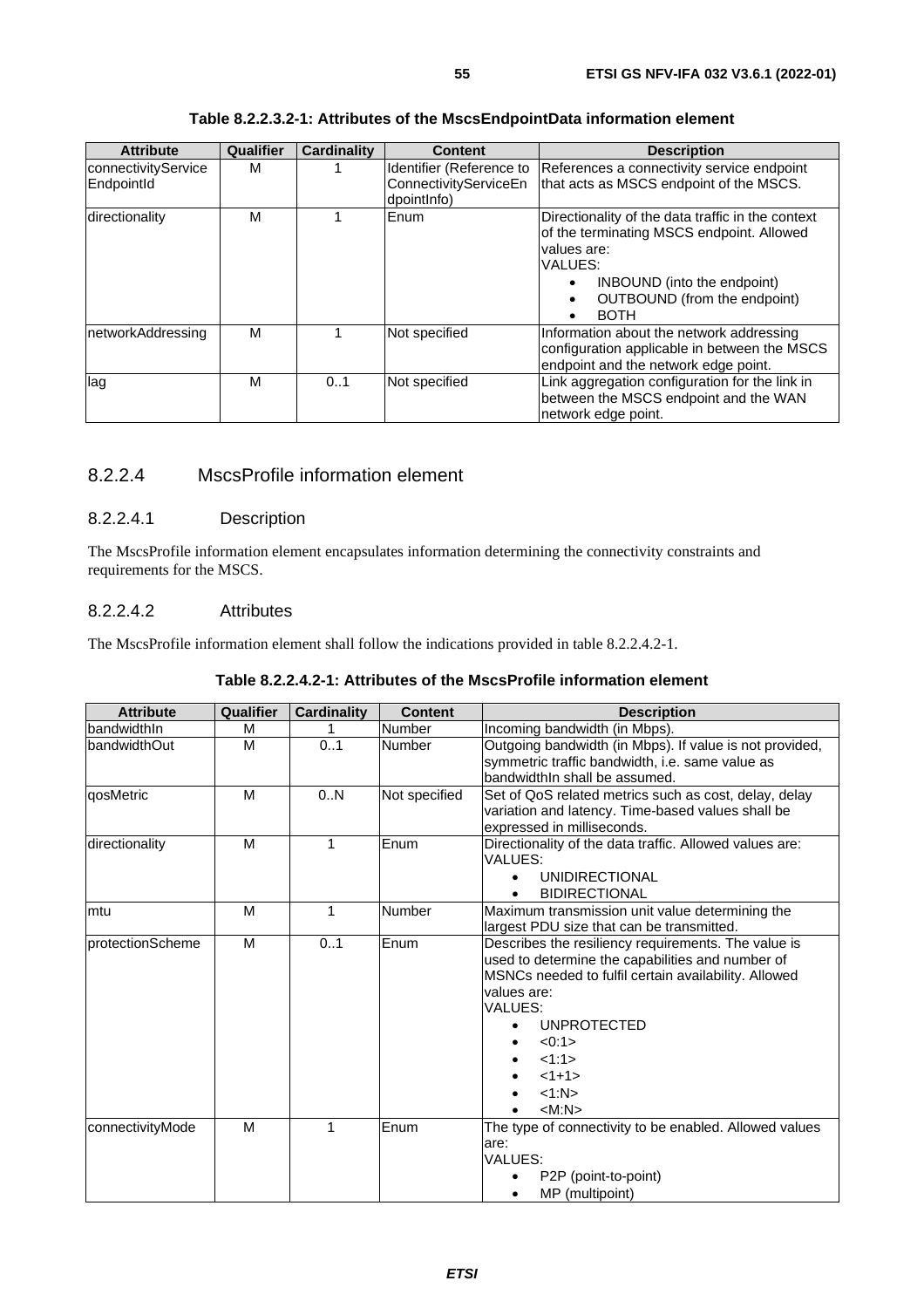| <b>Attribute</b> | Qualifier | Cardinality | <b>Content</b>     | <b>Description</b>                                                                                                                      |
|------------------|-----------|-------------|--------------------|-----------------------------------------------------------------------------------------------------------------------------------------|
| numSegment       | M         |             | <b>Number</b>      | Number of virtual private network segments (to be)<br>enabled.                                                                          |
| segmentId        | м         | 0.N         | <b>I</b> dentifier | Identifiers of the virtual private network segments,<br>e.g. the Virtual Network Identifier (VNI), Routing<br>Distinguishers (RD), etc. |

## 8.2.2.5 Mscs Information element

### 8.2.2.5.1 Description

The Mscs information element encapsulates information about an established MSCS.

### 8.2.2.5.2 Attributes

The Mscs information element shall follow the indications provided in table 8.2.2.5.2-1.

|  |                                                               | $\sim$ $\sim$ $\sim$ $\sim$ $\sim$ $\sim$ |  |  |  |  |  |  |  |
|--|---------------------------------------------------------------|-------------------------------------------|--|--|--|--|--|--|--|
|  | Table 8.2.2.5.2-1: Attributes of the Mscs information element |                                           |  |  |  |  |  |  |  |

| <b>Attribute</b>        | Qualifier | <b>Cardinality</b> | <b>Content</b>     | <b>Description</b>                                                                                                                                       |  |
|-------------------------|-----------|--------------------|--------------------|----------------------------------------------------------------------------------------------------------------------------------------------------------|--|
| mscsld                  | м         |                    | Identifier         | Ildentifier of the MSCS.                                                                                                                                 |  |
| ImscsName               | М         | 0.1                | String             | Human readable name of the MSCS.                                                                                                                         |  |
| <b>ImscsDescription</b> | м         | 0.1                | String             | Human readable description of the MSCS.                                                                                                                  |  |
| mscsEndpoint            | м         | 2N                 | MscsEndpointInfo   | MSCS endpoints on the established MSCS.                                                                                                                  |  |
| <b>ImscsProfile</b>     | м         |                    | <b>MscsProfile</b> | Profile of the MSCS determining connectivity                                                                                                             |  |
|                         |           |                    |                    | constraints and requirements.                                                                                                                            |  |
| msnc                    | м         | 0N                 | Msnc               | The attribute represents the data related to the<br>instantiated MSNC realizing the MSCS. Cardinality<br>Ican be zero if a MSNC has not been established |  |
|                         |           |                    |                    | vet.                                                                                                                                                     |  |

## 8.2.2.6 Msnc information element

### 8.2.2.6.1 Description

The Msnc information element encapsulates information about an established MSNC on the multi-site network, partly or fully, realizing the MSCS.

### 8.2.2.6.2 Attributes

The MSNC information element shall follow the indications provided in table 8.2.2.6.2-1.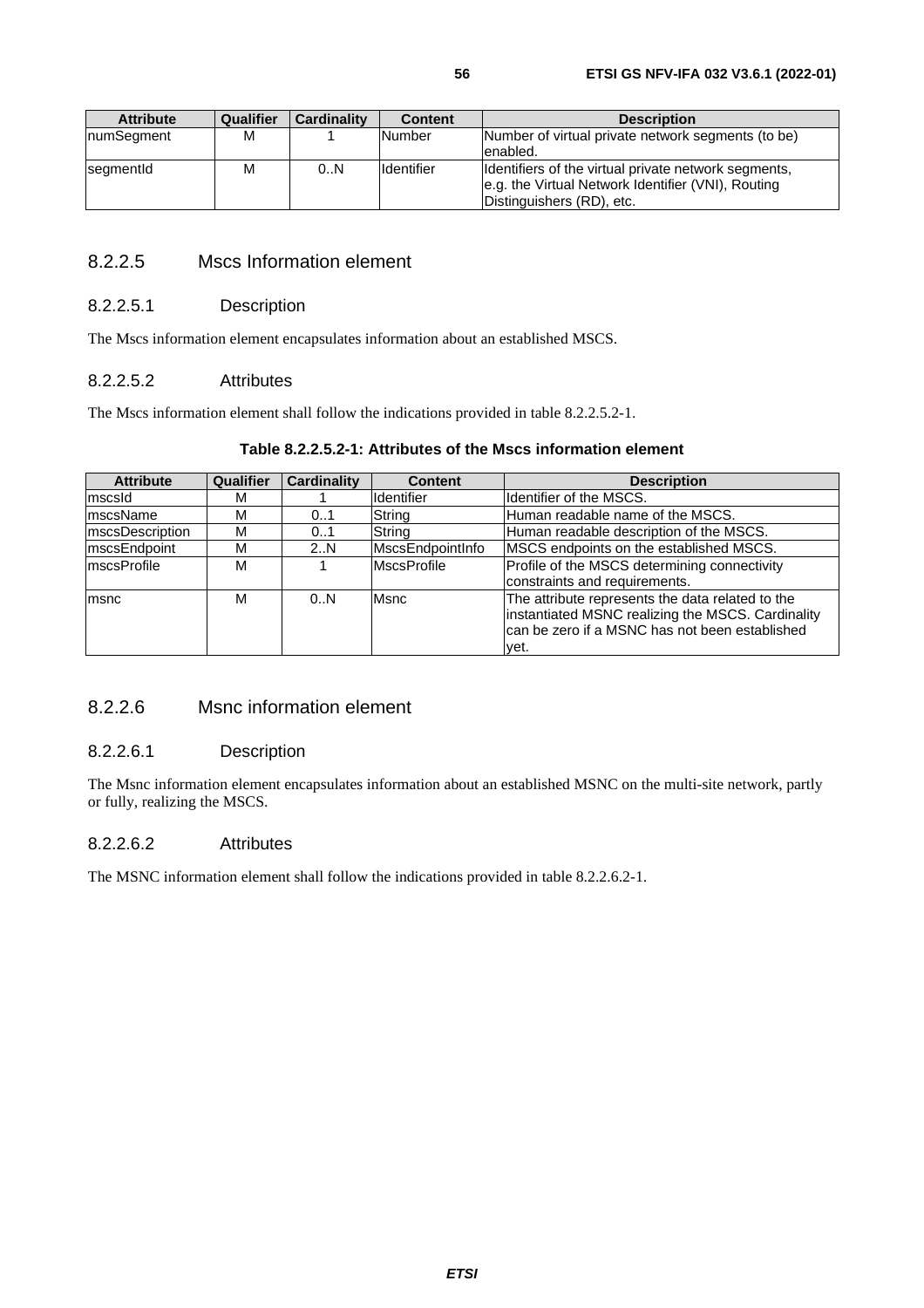| <b>Attribute</b>       | Qualifier | Cardinality | <b>Content</b>                                    | <b>Description</b>                                                                                                                                                                                                                                                                                                                                                                                                                          |
|------------------------|-----------|-------------|---------------------------------------------------|---------------------------------------------------------------------------------------------------------------------------------------------------------------------------------------------------------------------------------------------------------------------------------------------------------------------------------------------------------------------------------------------------------------------------------------------|
| msncld                 | м         |             | <b>Identifier</b>                                 | Identifier of the MSNC.                                                                                                                                                                                                                                                                                                                                                                                                                     |
| <b>ImsncEndpointId</b> | M         | 2.N         | Identifier (Reference to<br>NetworkEdgePointInfo) | The multi-site network edge points across<br>which the MSNC is established.                                                                                                                                                                                                                                                                                                                                                                 |
| path                   | M         | 1N          | Identifier (Reference to<br>Nodelnfo)             | The path of the MSNC through the network<br>nodes in the underlying network topology.                                                                                                                                                                                                                                                                                                                                                       |
| <b>ImsncProfile</b>    | M         | 1           | <b>MsncProfile</b>                                | Information of the MSNC with connectivity<br>constrains and requirements applicable to<br>the individual MSNC realizing a MSCS.                                                                                                                                                                                                                                                                                                             |
| msncLayerProtocol      | M         |             | Not specified                                     | A structure describing:<br>Protocol aspects for particular layer<br>of the established MSNC realizing<br>the MSCS, e.g. I2vpn, I3vpn with<br>specific protocol technologies such<br>as EVPN, VPLS, VPWS,<br>BGP/MPLS IP VPN.<br>Identifiers of the virtual private<br>$\bullet$<br>network segments, e.g. the Virtual<br>Network Identifier (VNI),<br>Routing Distinguishers (RD), etc.,<br>associated to the particular layer<br>protocol. |

| Table 8.2.2.6.2-1: Attributes of the Msnc information element |  |  |
|---------------------------------------------------------------|--|--|
|---------------------------------------------------------------|--|--|

## 8.2.2.7 MsncProfile information element

#### 8.2.2.7.1 Description

The MsncProfile information element encapsulates information about the connectivity constraints and requirements of a particular MSNC realizing the MSCS.

## 8.2.2.7.2 Attributes

The MsncProfile information element shall follow the indications provided in table 8.2.2.7.2-1.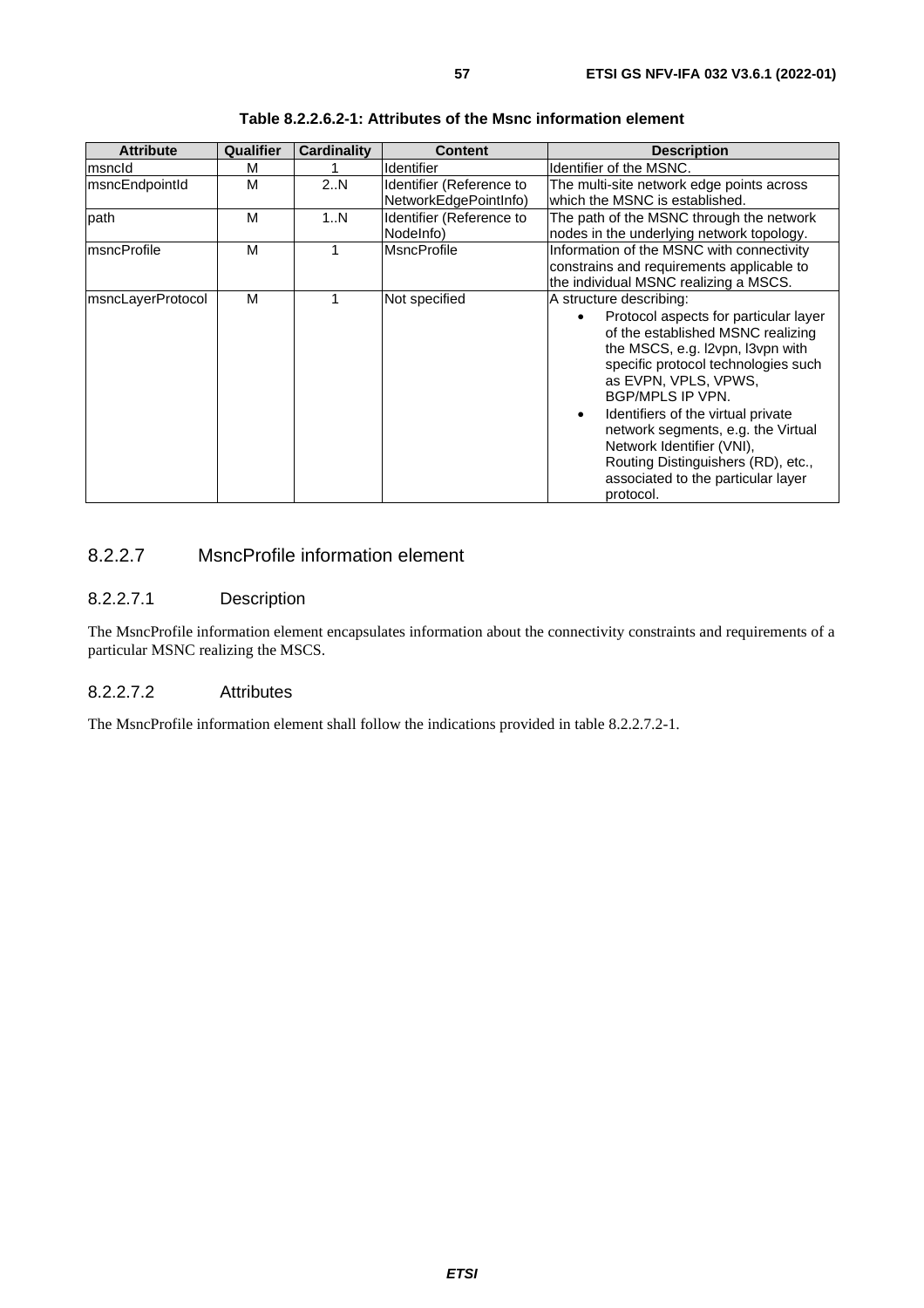| <b>Attribute</b> | Qualifier | <b>Cardinality</b> | <b>Content</b> | <b>Description</b>                                |
|------------------|-----------|--------------------|----------------|---------------------------------------------------|
| IbandwidthIn     | м         |                    | Number         | Incoming bandwidth (in Mbps).                     |
| bandwidthOut     | М         |                    | <b>Number</b>  | Outgoing bandwidth (in Mbps).                     |
| qosMetric        | M         | 0N                 | Not specified  | Set of QoS related metrics such as cost, delay,   |
|                  |           |                    |                | delay variation and latency. Time-based values    |
|                  |           |                    |                | shall be expressed in milliseconds.               |
| directionality   | M         | 1                  | Enum           | Directionality of the data traffic on the enabled |
|                  |           |                    |                | MSNC. Allowed values are:                         |
|                  |           |                    |                | <b>VALUES:</b>                                    |
|                  |           |                    |                | <b>UNIDIRECTIONAL</b>                             |
|                  |           |                    |                | <b>BIDIRECTIONAL</b>                              |
| mtu              | M         | 1                  | Number         | Maximum transmission unit value determining the   |
|                  |           |                    |                | largest PDU size that can be transmitted.         |
| protectionScheme | M         | 0.1                | Enum           | Describes the resiliency requirements of the      |
|                  |           |                    |                | particular MSNC. Allowed values are:              |
|                  |           |                    |                | VALUES:                                           |
|                  |           |                    |                | <b>UNPROTECTED</b>                                |
|                  |           |                    |                | < 0.1<br>٠                                        |
|                  |           |                    |                | <1:1>                                             |
|                  |           |                    |                | $<1+1>$                                           |
|                  |           |                    |                | <1:N>                                             |
|                  |           |                    |                | $ M:N\rangle$                                     |
| IconnectionMode  | M         | 1                  | Enum           | The type of enabled connection. Allowed values    |
|                  |           |                    |                | are:                                              |
|                  |           |                    |                | <b>VALUES:</b>                                    |
|                  |           |                    |                | P2P (point-to-point)                              |
|                  |           |                    |                | MP (multipoint)                                   |

**Table 8.2.2.7.2-1: Attributes of the MsncProfile information element** 

## 8.2.2.8 MscsEndpointInfo information element

## 8.2.2.8.1 Description

The MscsEndpointInfo information element encapsulates information about network configuration of the MSCS endpoint of an MSCS. The MSCS Endpoint relates a connectivity service endpoint with the MSCS.

### 8.2.2.8.2 Attributes

The MscsEndpointInfo information element shall follow the indications provided in table 8.2.2.8.2-1.

| <b>Attribute</b>                  | Qualifier | Cardinality | <b>Content</b>                                                      | <b>Description</b>                                                                                                                                                                                                                |
|-----------------------------------|-----------|-------------|---------------------------------------------------------------------|-----------------------------------------------------------------------------------------------------------------------------------------------------------------------------------------------------------------------------------|
| mscsEndpointId                    | м         |             | <b>Identifier</b>                                                   | Identifier of the MSCS Endpoint.                                                                                                                                                                                                  |
| connectivityService<br>EndpointId | м         |             | Identifier (Reference<br>to<br>ConnectivityServiceE<br>ndpointInfo) | References the connectivity service endpoint<br>that acts as MSCS endpoint for the MSCS.                                                                                                                                          |
| directionality                    | M         |             | Enum                                                                | Directionality of the data traffic in the context of<br>the terminating MSCS endpoint. Allowed values<br>lare:<br>VALUES:<br>INBOUND (into the endpoint)<br>$\bullet$<br>OUTBOUND (from the endpoint)<br>$\bullet$<br><b>BOTH</b> |
| networkAddressing                 | M         |             | Not specified                                                       | Information about the network addressing<br>configuration applicable in between the MSCS<br>endpoint and the network edge point.                                                                                                  |
| lag                               | М         | 0.1         | Not specified                                                       | Link aggregation configuration for the link in<br>between the MSCS endpoint and the WAN<br>network edge point.                                                                                                                    |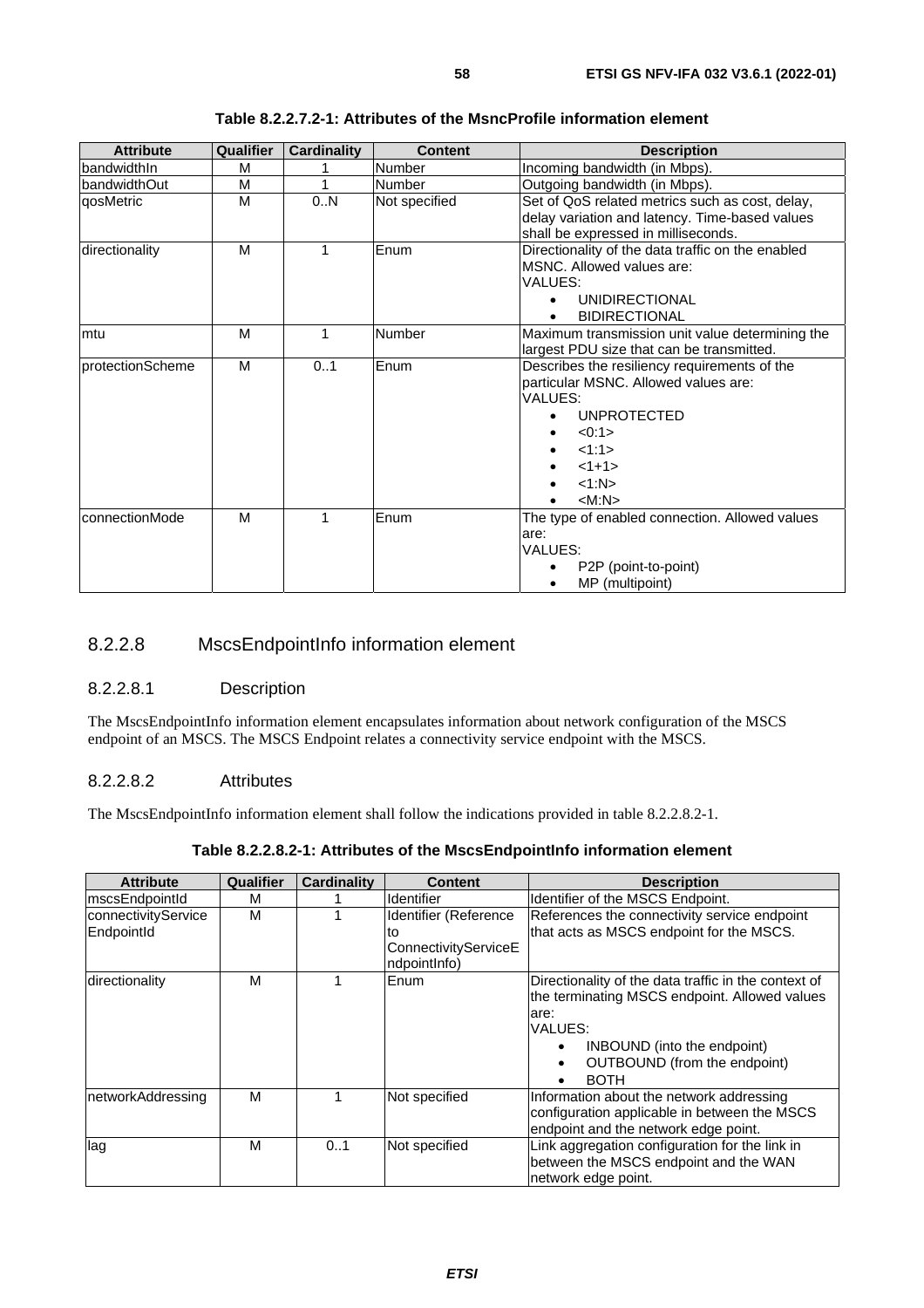## 8.2.3 Information elements related to MSCS Reservation

## 8.2.3.1 Introduction

The information elements in this group encapsulate information related to MSCS reservation.

## 8.2.3.2 MscsReservationData information element

## 8.2.3.2.1 Description

The MscsReservationData information element encapsulates information needed for creating a MSCS reservation.

## 8.2.3.2.2 Attributes

The attributes of the MscsReservationData information element shall follow the indications provided in table 8.2.3.2.2-1.

### **Table 8.2.3.2.2-1: Attributes of the MscsReservationData information element**

| <b>Attribute</b>         | <b>Qualifier</b> | <b>Cardinality</b> | <b>Content</b>     | <b>Description</b>                                                                                  |
|--------------------------|------------------|--------------------|--------------------|-----------------------------------------------------------------------------------------------------|
| mscsLayerProtocol        | M                | 0.1                | <b>Not</b>         | Protocol aspects for particular layer determining the                                               |
|                          |                  |                    | specified          | type of MSNCs to be reserved realizing the MSCS,                                                    |
|                          |                  |                    |                    | e.g. I2vpn, I3vpn with specific protocol technologies<br>such as EVPN, VPLS, VPWS, BGP/MPLS IP VPN. |
| connectivityServiceEndpo | M                | 0.N                | <b>Identifier</b>  | Identifiers of the connectivity service endpoints of                                                |
| lintld                   |                  |                    | (Reference         | the MSCS to be reserved.                                                                            |
|                          |                  |                    | tΟ                 |                                                                                                     |
|                          |                  |                    | Connectivity       |                                                                                                     |
|                          |                  |                    | ServiceEnd         |                                                                                                     |
|                          |                  |                    | point nfo)         |                                                                                                     |
| mscsProfile              | M                | 0.1                | <b>MscsProfile</b> | The profile determining the connectivity                                                            |
|                          |                  |                    |                    | information, constraints and requirements for the                                                   |
|                          |                  |                    |                    | IMSCS to be reserved.                                                                               |

## 8.2.3.3 ReservedMscs information element

## 8.2.3.3.1 Description

This clause describes the attributes for the ReservedMscs information element. A ReservedMscs provides information about the properties of a reserved MSCS including references to the MSCS endpoints, profile, protocol layer information, etc.

## 8.2.3.3.2 Attributes

The ReservedMscs information element shall follow the indications provided in table 8.2.3.3.2-1.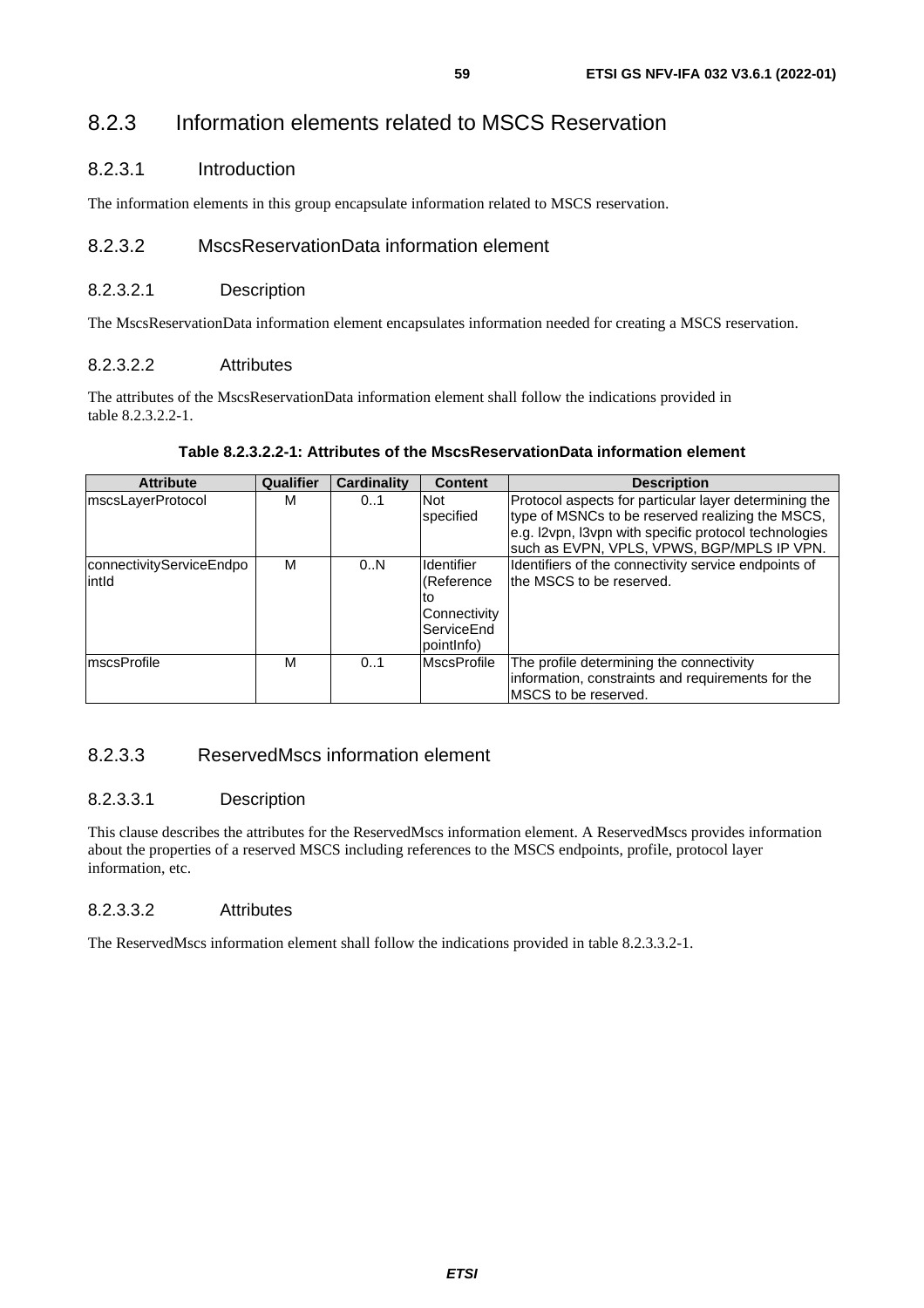| <b>Attribute</b>                   | Qualifier | <b>Cardinality</b> | <b>Content</b>                                                             | <b>Description</b>                                                                                                                                                                                                                 |
|------------------------------------|-----------|--------------------|----------------------------------------------------------------------------|------------------------------------------------------------------------------------------------------------------------------------------------------------------------------------------------------------------------------------|
| reservationId                      | M         |                    | Identifier                                                                 | Identifier of the MSCS reservation.                                                                                                                                                                                                |
| mscsLayerProtocol                  | M         | 1                  | <b>Not</b><br>specified                                                    | Protocol aspects for particular layer determining<br>the type of MSNCs that has been reserved, e.g.<br>12vpn, 13vpn with specific protocol technologies<br>such as EVPN, VPLS, VPWS, BGP/MPLS IP<br>VPN.                           |
| connectivityServiceEndp<br>lointId | M         | 0.N                | Identifier<br>(Reference<br>to<br>Connectivit<br>yServiceEn<br>dpointlnfo) | Identifiers of the service connectivity endpoints of<br>the MSCS that has been reserved.<br>See clause 8.3.12.                                                                                                                     |
| mscsProfile                        | M         | 0.1                | <b>MscsProfile</b>                                                         | Information specifying additional attributes of the<br>MSCS that has been reserved.<br>See clause 8.2.2.4.                                                                                                                         |
| IreservationStatus                 | M         | 1                  | <b>Not</b><br>specified                                                    | Status of the MSCS reservation, e.g. to indicate if<br>a reservation is being used, if a reservation has<br>been created but not in use yet.                                                                                       |
| <b>IstartTime</b>                  | M         | 0.1                | DateTime                                                                   | Indicates the time to start the consumption of the<br>MSCS. If the time value is 0, the MSCS is<br>reserved for immediate use.                                                                                                     |
| lendTime                           | M         | 0.1                | DateTime                                                                   | Indicates the end time of the reservation (when it<br>is expected that the MSCS will no longer be<br>needed) and used by the WIM to schedule the<br>reservation. If not present, the MSCS is reserved<br>for unlimited usage time. |
| expiryTime                         | M         | 0.1                | DateTime                                                                   | Indicates the time the WIM can release the<br>reservation in case no allocation request against<br>lthis reservation was made.                                                                                                     |

#### **Table 8.2.3.3.2-1: Attributes of the ReservedMscs information element**

## 8.2.4 MscsChangeNotification

## 8.2.4.1 Description

This notification informs the receiver of changes related to the MSCSs managed by the WIM. The support of the notification is mandatory.

## 8.2.4.2 Trigger conditions

This notification is produced when the MSCS is changed due to updating the MSCS, or due to changes in the MSNC realizing the MSCS, or due to changes in the underlying supporting resources performed due to maintenance and operation, such as:

- Change of network path, e.g. to avoid network congestion or achieve load balance, etc.
- Change of network QoS, e.g. to adjust bandwidth, etc.
- Operation and management of WAN resources, e.g. to share WAN connectivity resource, etc.
- Update the MSCS, e.g. adding new MSNCs, terminating or updating existing MSNCs, etc.

## 8.2.4.3 Attributes

The MscsChangeNotification shall follow the indications provided in table 8.2.4.3-1.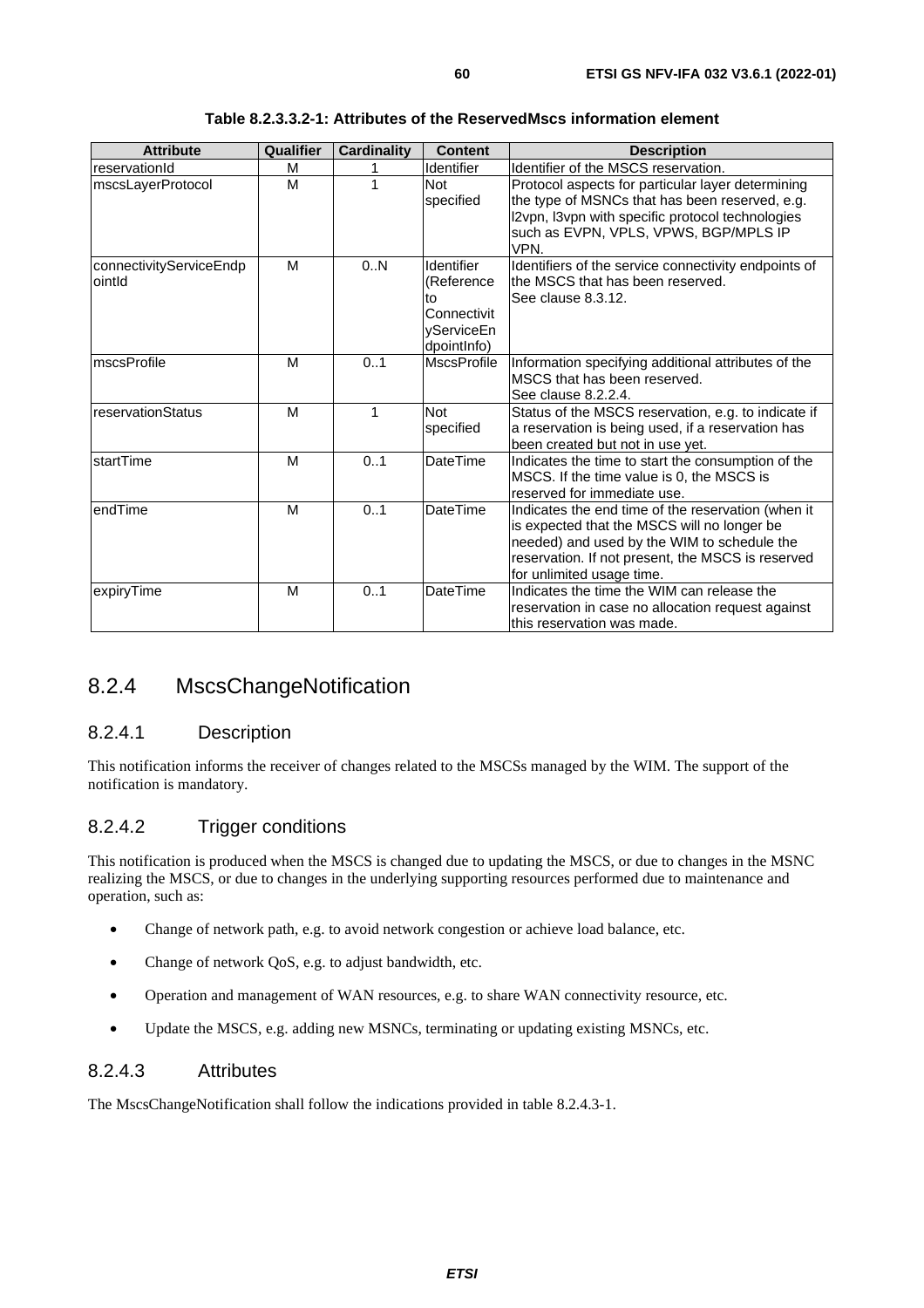| <b>Attribute</b>   | Qualifier                                | <b>Cardinality</b> | <b>Content</b>                                                                                                                                                                                                                                                                                                                                                                                                                                                                                                                                                                                                           | <b>Description</b>                                                                                                                                                                                     |  |  |  |
|--------------------|------------------------------------------|--------------------|--------------------------------------------------------------------------------------------------------------------------------------------------------------------------------------------------------------------------------------------------------------------------------------------------------------------------------------------------------------------------------------------------------------------------------------------------------------------------------------------------------------------------------------------------------------------------------------------------------------------------|--------------------------------------------------------------------------------------------------------------------------------------------------------------------------------------------------------|--|--|--|
| mscsId             | м                                        |                    | Identifier                                                                                                                                                                                                                                                                                                                                                                                                                                                                                                                                                                                                               | Identifier of the MSCS for which the change<br>notification is issued.                                                                                                                                 |  |  |  |
| changedMscsProfile | M                                        | 0.1                | Not specified                                                                                                                                                                                                                                                                                                                                                                                                                                                                                                                                                                                                            | Details of the changes regarding the profile of<br>the MSCS. It shall be present when the<br>notification refers to changes on the profile,<br>and it shall include the data that has been<br>changed. |  |  |  |
| affectedComponent  | м                                        | 0.N                | Not specified<br>Identification and information about<br>components or sub-objects of the MSCS that<br>were affected in the change. The applicable<br>components of the MSCS shall be MSCS<br>Endpoints and MSNCs The attribute shall<br>enable providing information about:<br>the type of change, such as addition,<br>removal, modification;<br>the identification of the resource<br>concerning the change with a<br>reference to the corresponding<br>sub-components of the MSCS; and<br>any additional data about the change<br>if the change concerns to a<br>modification.<br>See example in the present clause. |                                                                                                                                                                                                        |  |  |  |
| NOTE:              |                                          |                    |                                                                                                                                                                                                                                                                                                                                                                                                                                                                                                                                                                                                                          | It is up to protocol stage design to determine whether additional attributes are needed in the notification                                                                                            |  |  |  |
|                    |                                          |                    |                                                                                                                                                                                                                                                                                                                                                                                                                                                                                                                                                                                                                          | to categorize the types of changes that concern to the MSCS according to the information provided by                                                                                                   |  |  |  |
|                    | the notification and trigger conditions. |                    |                                                                                                                                                                                                                                                                                                                                                                                                                                                                                                                                                                                                                          |                                                                                                                                                                                                        |  |  |  |

#### **Table 8.2.4.3-1: Attributes of MscsChangeNotification**

EXAMPLE: An example when adding new MSCS Endpoint to an existing MSCS follows:

```
networkId: "wan-eu-de-zone1-nfvi-pops_1_2", 
changedMscsProfile: "", 
affectedComponent: [ 
   {"addition", "mscs-endpoint-99", ""}, 
]
```
## 8.2.5 MscsReservationChangeNotification

## 8.2.5.1 Description

This notification informs the receiver of changes related to the MSCS reservations managed by the WIM. The support of the notification is mandatory.

## 8.2.5.2 Trigger conditions

This notification shall be produced when:

- A MSCS reservation has been updated, e.g. the profile, or schedule.
- A MSCS reservation changed due to changes in the underlying supporting resources that are part of this reservation (e.g. this can include pre-reserved connections, network links, etc.).
- The status of the MSCS reservation changes.

## 8.2.5.3 Attributes

The MscsReservationChangeNotification shall follow the indications provided in table 8.2.5.3-1.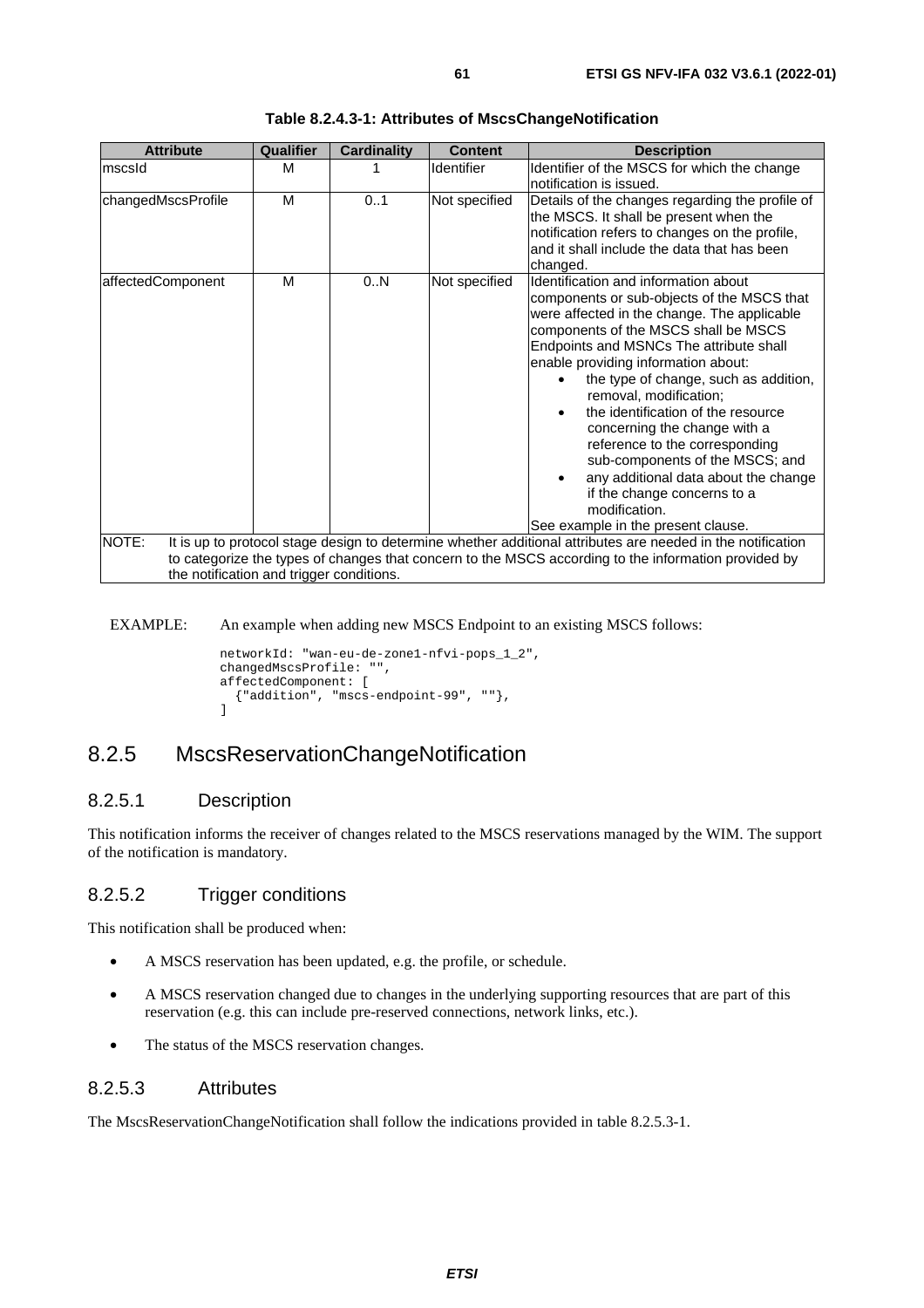| <b>Attribute</b>                                     | <b>Qualifier</b> | <b>Cardinality</b> | <b>Content</b>      | <b>Description</b>                                                                                                                                                                                                                                                                                                                                                                                                                                                                                                                                                                                                                                                                                            |
|------------------------------------------------------|------------------|--------------------|---------------------|---------------------------------------------------------------------------------------------------------------------------------------------------------------------------------------------------------------------------------------------------------------------------------------------------------------------------------------------------------------------------------------------------------------------------------------------------------------------------------------------------------------------------------------------------------------------------------------------------------------------------------------------------------------------------------------------------------------|
| reservationId                                        | M                | 1                  | Identifier          | Identifier of the MSCS reservation for<br>which the change notification is issued.                                                                                                                                                                                                                                                                                                                                                                                                                                                                                                                                                                                                                            |
| changedMscsProfile                                   | M                | 01                 | Not specified       | Details of the changes regarding the<br>profile of the MSCS reservation. It shall<br>be present when the notification refers to<br>changes on the profile, and it shall<br>include the data that has been changed.                                                                                                                                                                                                                                                                                                                                                                                                                                                                                            |
| affectedComponent                                    | M                | 0.N                | Not specified       | Identification and information about<br>reserved components or sub-objects of<br>the reserved MSCS that were affected in<br>the change. It shall be present when the<br>notification refers to changes in<br>components. The applicable components<br>of the MSCS shall be connectivity<br>service endpoints that had been<br>associated to the reservation. The<br>attribute shall enable providing<br>information about:<br>the type of change, such as<br>$\bullet$<br>addition, removal, modification;<br>the identification of the resource<br>concerning the change with a<br>reference to the corresponding<br>sub-components of the<br>reserved MSCS; and<br>any additional data about the<br>change. |
| changedTime                                          | M                | 0N                 | <b>KeyValuePair</b> | The time (startTime, endTime or<br>expiryTime) that has changed and new<br>value.                                                                                                                                                                                                                                                                                                                                                                                                                                                                                                                                                                                                                             |
| reservationStatus                                    | M                | 0.1                | Not specified       | New status of the MSCS reservation,<br>e.g. to indicate when a reservation has<br>started to be used.                                                                                                                                                                                                                                                                                                                                                                                                                                                                                                                                                                                                         |
| NOTE:<br>by the notification and trigger conditions. |                  |                    |                     | It is up to protocol stage design to determine whether additional attributes are needed in the notification to<br>categorize the types of changes that concern to the MSCS reservation according to the information provided                                                                                                                                                                                                                                                                                                                                                                                                                                                                                  |

#### **Table 8.2.5.3-1: Attributes of MscsReservationChangeNotification**

# 8.3 Information elements and notifications related to capacity and topology management

## 8.3.1 Introduction

The clauses below define information elements and notifications related to capacity and topology management.

## 8.3.2 CapacityInfo information element

## 8.3.2.1 Description

The CapacityInfo information element encapsulates information about capacity of the network in between the NFVI-PoPs (sites). Capacity information can be held on a variety of key performance indicators (KPI) such as bandwidth, logical network identifiers (e.g. VNI), etc.

## 8.3.2.2 Attributes

The attributes of the CapacityInfo information element shall follow the indications provided in table 8.3.2.2-1.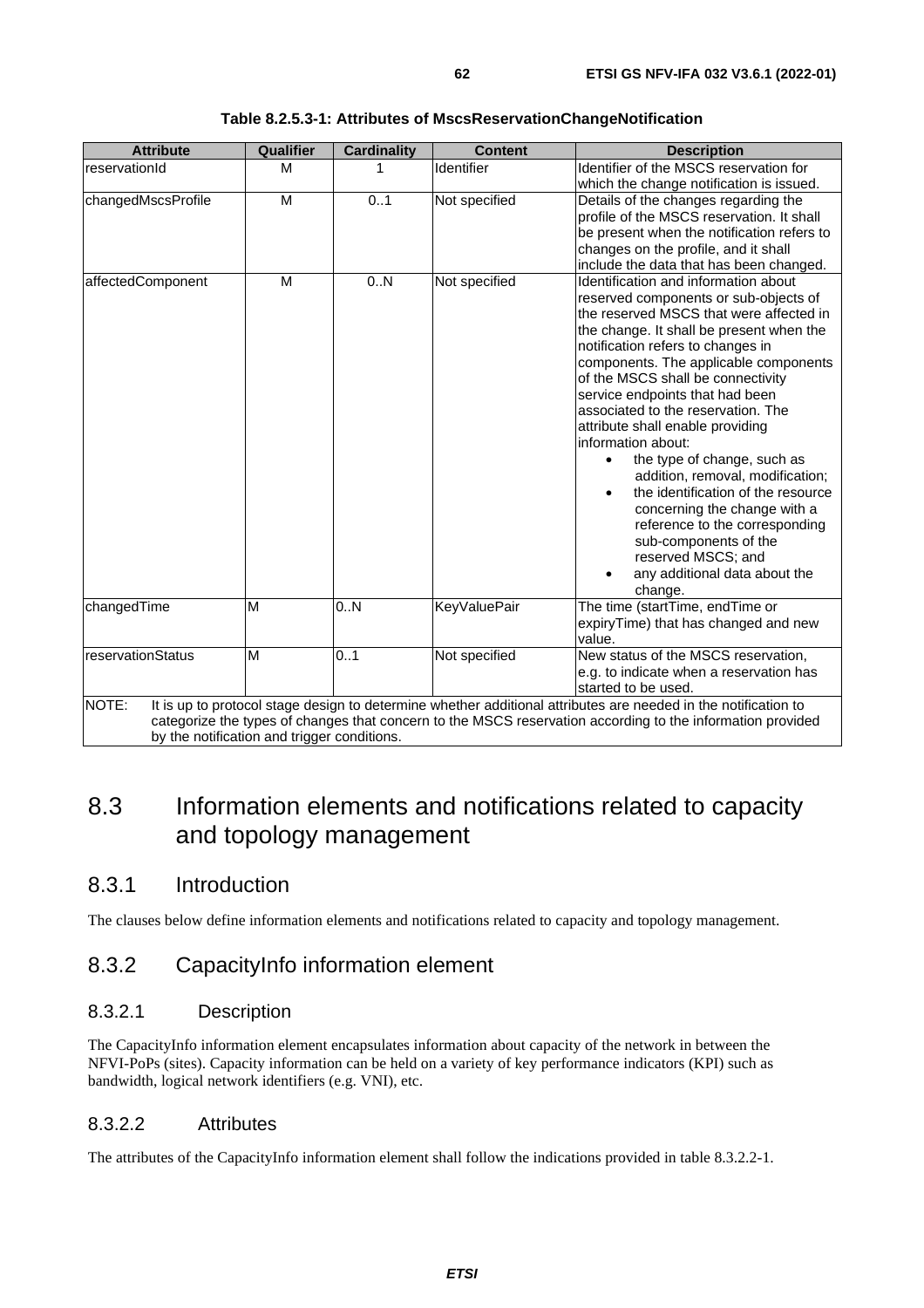| <b>Attribute</b> | Qualifier | <b>Cardinality</b> | <b>Content</b>                                                                      | <b>Description</b>                                                                                                                                                                                                                     |
|------------------|-----------|--------------------|-------------------------------------------------------------------------------------|----------------------------------------------------------------------------------------------------------------------------------------------------------------------------------------------------------------------------------------|
| objectType       | м         |                    | Enum                                                                                | Type of measured object (i.e. resource) in the<br>network to which the capacity information is<br>related. Allowed values are:<br>VALUES:<br><b>NODE</b><br><b>LINK</b><br>$\bullet$<br><b>TOPOLOGY</b><br><b>NETWORK</b><br>$\bullet$ |
| objectInstanceId | M         |                    | Identifier (Reference to<br>Nodelnfo, LinkInfo,<br>Topologylnfo, or<br>NetworkInfo) | Identifies the measured object ( <i>i.e.</i> resource) of<br>the network.                                                                                                                                                              |
| capacityValue    | M         | 1N                 | CapacityValueEntry                                                                  | Value of the capacity associated to the<br>resource.                                                                                                                                                                                   |

#### **Table 8.3.2.2-1: Attributes of the CapacityInfo information element**

# 8.3.3 CapacityValueEntry information element

## 8.3.3.1 Description

The CapacityValueEntry information element encapsulates values about a capacity metric. Capacity values include total, allocated, reserved and available capacity, which can be expressed via sub-counters.

## 8.3.3.2 Attributes

The attributes of the CapacityValueEntry information element shall follow the indications provided in table 8.3.3.2-1.

| <b>Attribute</b>   | Qualifier | <b>Cardinality</b> | <b>Content</b> | <b>Description</b>                                                                                                                                                      |
|--------------------|-----------|--------------------|----------------|-------------------------------------------------------------------------------------------------------------------------------------------------------------------------|
| capacityMetricName | м         |                    | String         | Name of the capacity metric. This attribute shall contain<br>the "Measurement Name" value of the related capacity<br>Imeasurement as defined in clause B.2.             |
| capacityValue      | М         |                    | Value          | Value of the capacity metric. The type of this attribute<br>shall correspond to the "Measurement Unit" of the related<br>capacity measurement as defined in clause B.2. |

## 8.3.4 TimePeriodInformation information element

## 8.3.4.1 Description

The TimePeriodInformation information element specifies a time period for which capacity is queried.

## 8.3.4.2 Attributes

The attributes of the TimePeriodInformation information element shall follow the indications provided in table 8.3.4.2-1.

| <b>Attribute</b>  | Qualifier | Cardinality | <b>Content</b>   | <b>Description</b>                                |
|-------------------|-----------|-------------|------------------|---------------------------------------------------|
| <b>IstartTime</b> | м         |             | <b>IDateTime</b> | Indication when the capacity query period starts. |
| lendTime          | М         |             | DateTime         | Indication when the capacity query period ends.   |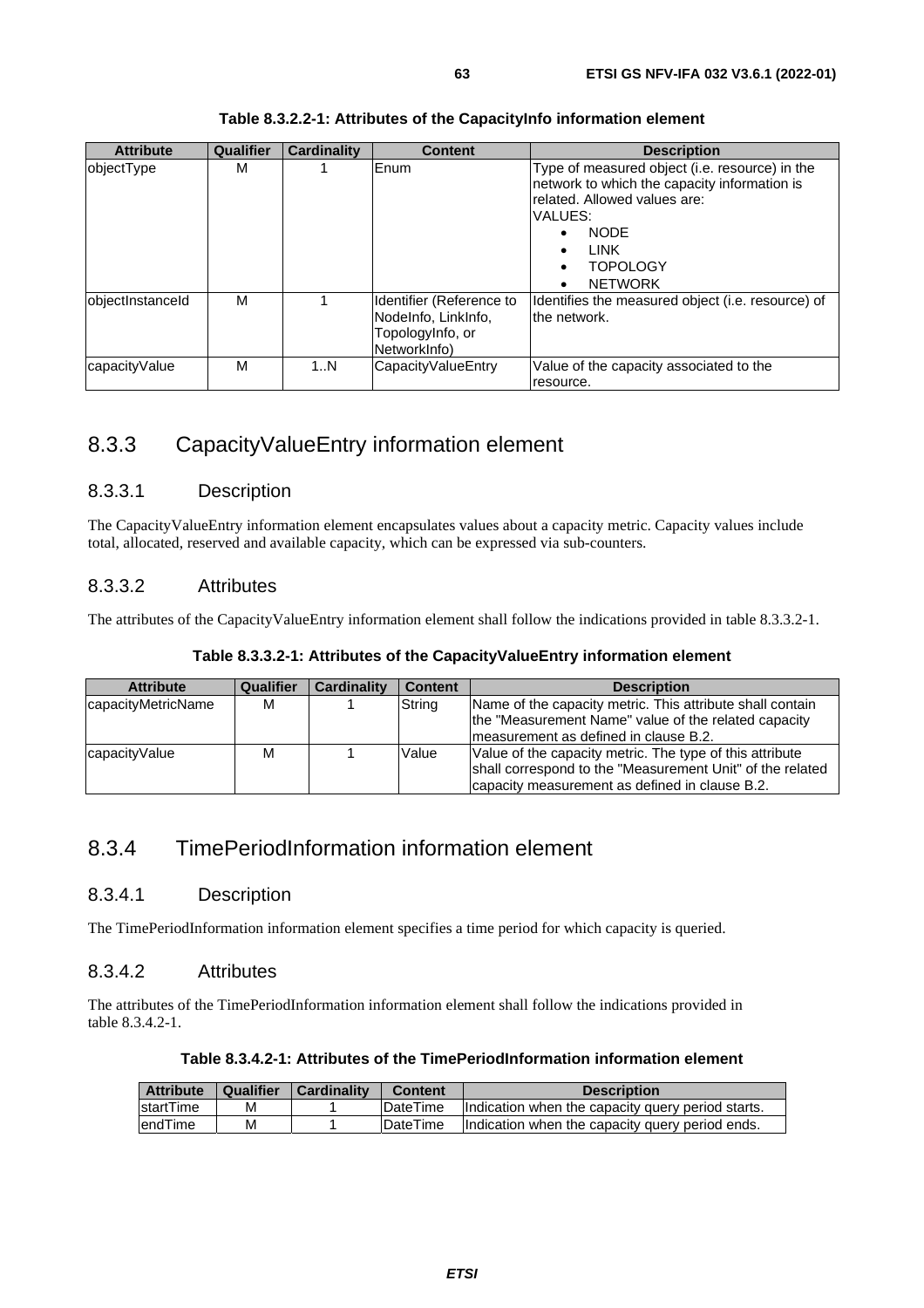# 8.3.5 NetworkCapacityThreshold information element

## 8.3.5.1 Description

The NetworkCapacityThreshold information element defines threshold for triggering capacity change notifications.

## 8.3.5.2 Attributes

The attributes of the NetworkCapacityThreshold information element shall follow the indications provided in table 8.3.5.2-1.

| <b>Attribute</b> | Qualifier | <b>Cardinality</b> | <b>Content</b>                                                                     | <b>Description</b>                                                                                                                                                                                                                                                                 |
|------------------|-----------|--------------------|------------------------------------------------------------------------------------|------------------------------------------------------------------------------------------------------------------------------------------------------------------------------------------------------------------------------------------------------------------------------------|
| thresholdid      | М         |                    | <b>Identifier</b>                                                                  | Identifier of this Capacity Threshold information<br>element.                                                                                                                                                                                                                      |
| objectInstanceId | M         |                    | Identifier (Reference to<br>NetworkInfo,<br>TopologyInfo,<br>NodeInfo or LinkInfo) | Ildentifier of the measured network resource<br>object instance for which the threshold is<br>defined.                                                                                                                                                                             |
| thresholdType    | М         |                    | Enum                                                                               | Type of threshold. The list of possible values is<br>left for the protocol design stage, but it shall<br>minimally include: single/multi valued threshold,<br>static/dynamic threshold, template-based<br>lthreshold.<br>VALUES:<br>SIMPLE: single-valued static threshold<br>Etc. |
| thresholdDetails | M         |                    | Not specified                                                                      | Details of the threshold: value to be crossed and<br>direction in which it is crossed and capacity<br>information to which it applies (available, total,<br>reserved, allocated).                                                                                                  |

**Table 8.3.5.2-1: Attributes of the NetworkCapacityThreshold information element** 

# 8.3.6 NetworkCapacityChangeNotification

## 8.3.6.1 Description

This notification informs the receiver of changes in the capacity of the network in between the NFVI-PoPs managed by the WIM. The object instances for this information element shall be networks, topologies, nodes and links.

The support of this notification is mandatory.

## 8.3.6.2 Trigger Conditions

The notification shall be produced when:

- Allocation/termination/updating of Connections and Multi-site Connectivity Services affecting the available, reserved, and/or allocated capacity.
- Addition/removal/upgrading of network nodes and links affecting the available and total capacity.
- Faults and repair of network infrastructure affecting the available and total capacity.

## 8.3.6.3 Attributes

The attributes of the NetworkCapacityChangeNotification shall follow the indications provided in table 8.3.6.3-1.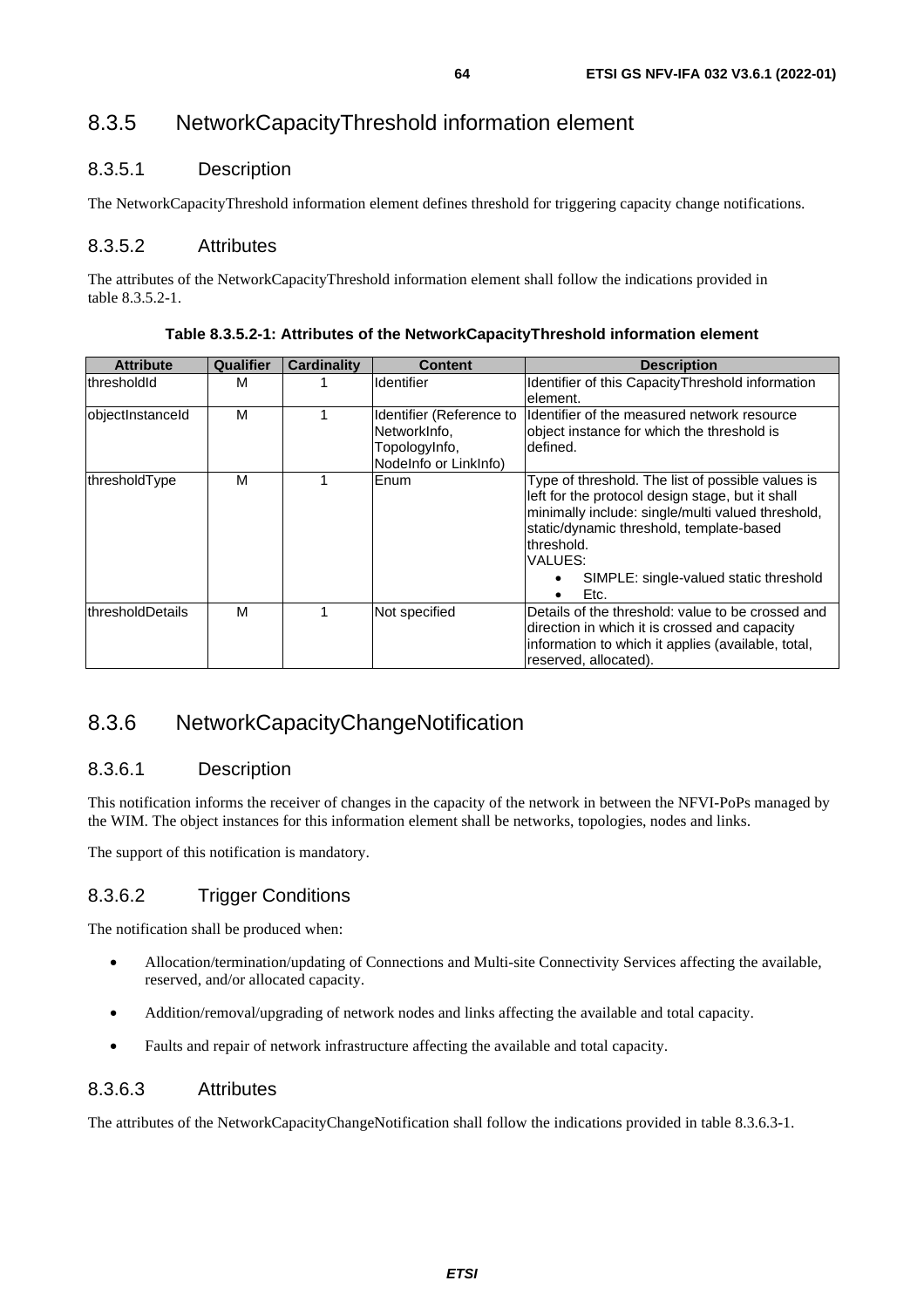| <b>Attribute</b>                                                                                                                                                                                                                                                       | Qualifier | <b>Cardinality</b> | <b>Content</b>                                                                      | <b>Description</b>                                                                                                                            |  |  |
|------------------------------------------------------------------------------------------------------------------------------------------------------------------------------------------------------------------------------------------------------------------------|-----------|--------------------|-------------------------------------------------------------------------------------|-----------------------------------------------------------------------------------------------------------------------------------------------|--|--|
| thresholdId                                                                                                                                                                                                                                                            | м         |                    | Identifier (Reference<br>lto<br>NetworkCapacityThre<br>shold)                       | Threshold which has been crossed.                                                                                                             |  |  |
| crossingDirection                                                                                                                                                                                                                                                      | M         |                    | Enum                                                                                | An indication of whether the threshold<br>was crossed in upward or downward<br>direction. Allowed values are:<br>VALUES:<br>UP<br><b>DOWN</b> |  |  |
| objectInstanceId                                                                                                                                                                                                                                                       | М         |                    | Identifier (Reference<br>to NetworkInfo,<br>TopologyInfo,<br>Nodelnfo, or LinkInfo) | Object (network resource) instance for<br>which the threshold has been defined<br>and the threshold has been crossed.                         |  |  |
| capacityValueEntry                                                                                                                                                                                                                                                     | M         | 1N                 | CapacityValueEntry                                                                  | Capacity information related to the<br>capacity change. See note.                                                                             |  |  |
| NOTE:<br>The NetworkCapacityChangeNotification uses the CapacityValueEntry information element. In the present<br>notification, only the values of CapacityValueEntry that have been requested as part of the creation of the<br>capacity threshold shall be returned. |           |                    |                                                                                     |                                                                                                                                               |  |  |

### **Table 8.3.6.3-1: Attributes of the NetworkCapacityChangeNotification**

# 8.3.7 NetworkInfo information element

## 8.3.7.1 Description

The NetworkInfo information element encapsulates information about a network in between the NFVI-PoPs (sites).

The relationship in between the information elements specified in the present clause is depicted in figure 8.3.7.1-1, which illustrates the information model of network resources and topology for multi-site connectivity.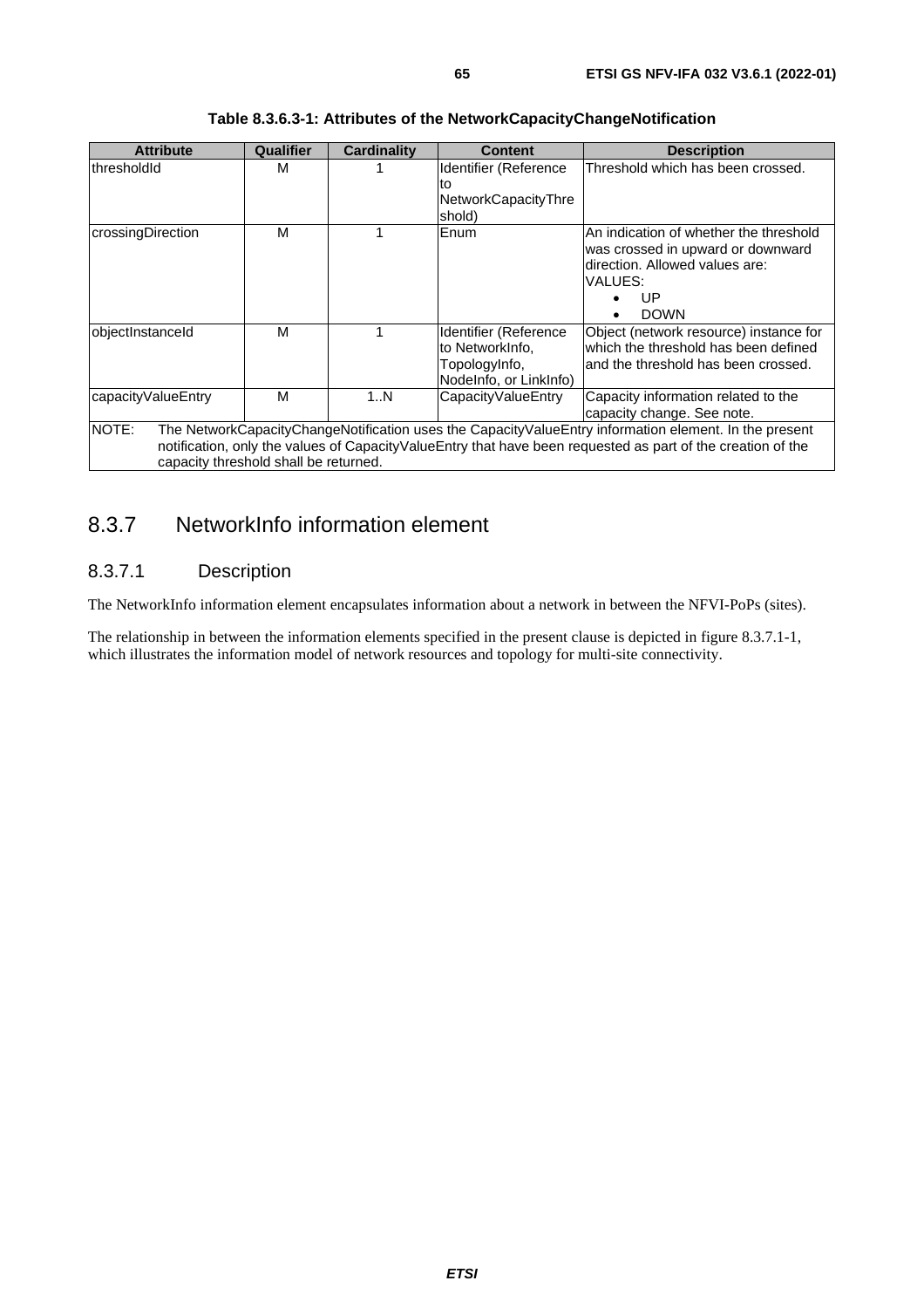

### **Figure 8.3.7.1-1: Network resources and topology modelling for multi-site connectivity**

### 8.3.7.2 Attributes

The attributes of the NetworkInfo information element shall follow the indications provided in table 8.3.7.2-1.

| Table 8.3.7.2-1: Attributes of the NetworkInfo information element_ |  |  |
|---------------------------------------------------------------------|--|--|
|---------------------------------------------------------------------|--|--|

| <b>Attribute</b> | Qualifier                                                                                                                                                                                                         | <b>Cardinality</b> | <b>Content</b>    | <b>Description</b>                                                         |  |  |
|------------------|-------------------------------------------------------------------------------------------------------------------------------------------------------------------------------------------------------------------|--------------------|-------------------|----------------------------------------------------------------------------|--|--|
| InetworkId       | м                                                                                                                                                                                                                 |                    | <b>Identifier</b> | Identifies the network node.                                               |  |  |
| topology         | м                                                                                                                                                                                                                 | 1N                 | TopologyInfo      | Describes a network topology built with the nodes/links of<br>the network. |  |  |
| node             | м                                                                                                                                                                                                                 | 1N                 | <b>INodeInfo</b>  | Describes a node which is part of the network.                             |  |  |
| link             | М                                                                                                                                                                                                                 | 0.N                | LinkInfo          | Describes a link which is part of the network.                             |  |  |
| NOTE:            | Cardinality can be zero to support the use case that a single node can interconnect the multiple sites. It also<br>supports the use case of having higher level network abstractions represented by single nodes. |                    |                   |                                                                            |  |  |

## 8.3.8 TopologyInfo information element

## 8.3.8.1 Description

The TopologyInfo information element encapsulates information about a topology of the network in between the NFVI-PoPs (sites).

## 8.3.8.2 Attributes

The attributes of the TopologyInfo information element shall follow the indications provided in table 8.3.8.2-1.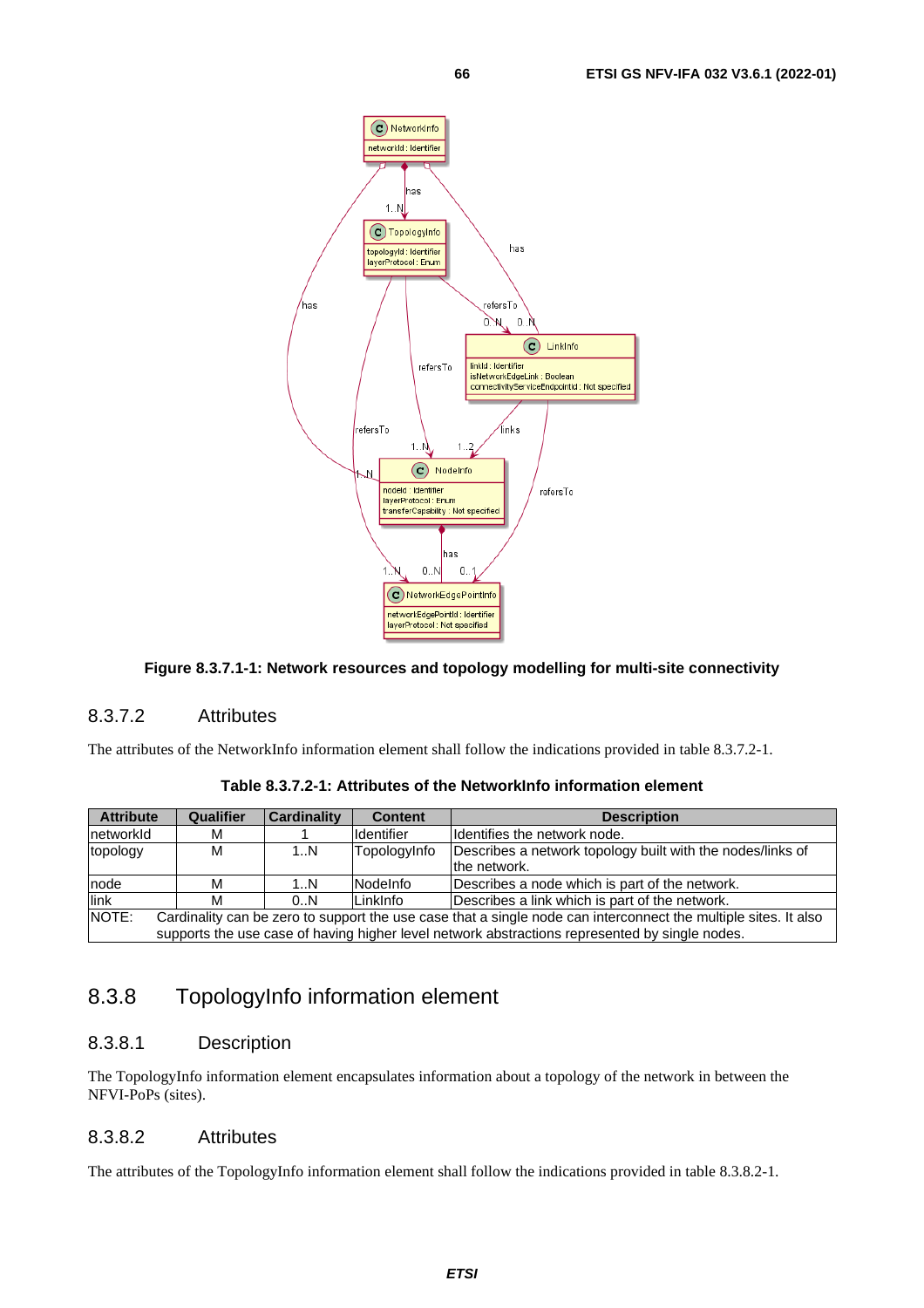| <b>Attribute</b>   | Qualifier | <b>Cardinality</b> | Content                  | <b>Description</b>                                                                                               |
|--------------------|-----------|--------------------|--------------------------|------------------------------------------------------------------------------------------------------------------|
| topologyId         | м         |                    | <b>Identifier</b>        | Identifies the topology information element.                                                                     |
| layerProtocol      | M         |                    | Enum                     | The protocol for particular layer used for                                                                       |
|                    |           |                    |                          | creating the topology. Examples of values                                                                        |
|                    |           |                    |                          | are:                                                                                                             |
|                    |           |                    |                          | VALUES:                                                                                                          |
|                    |           |                    |                          | <b>MPLS-TE</b>                                                                                                   |
|                    |           |                    |                          | <b>ODU: Optical Data Unit</b>                                                                                    |
|                    |           |                    |                          | ETH: Ethernet                                                                                                    |
|                    |           |                    |                          | OCH: Optical Channel                                                                                             |
| nodeld             | M         | 1N                 | Identifier (Reference to | References to a node which is part of this                                                                       |
|                    |           |                    | Nodelnfo)                | network topology.                                                                                                |
| linkld             | M         | 0.N                | Identifier (Reference to | References to a link which is part of this                                                                       |
|                    |           |                    | LinkInfo)                | network topology.                                                                                                |
|                    |           |                    |                          | See note.                                                                                                        |
| networkEdgePointId | М         | 1N                 | Identifier (Reference to | References to the network edge points of                                                                         |
|                    |           |                    | NetworkEdgePointInfo)    | the topology.                                                                                                    |
| NOTE:              |           |                    |                          | Cardinality can be zero to support the use case that a single physical node can interconnect the multiple sites. |
|                    |           |                    |                          | It also supports the use case of having higher level network abstractions represented by single nodes.           |

#### **Table 8.3.8.2-1: Attributes of the TopologyInfo information element**

## 8.3.9 NodeInfo information element

### 8.3.9.1 Description

The NodeInfo information element encapsulates information about a node of the network in between the NFVI-PoPs (sites).

#### 8.3.9.2 Attributes

The attributes of the NodeInfo information element shall follow the indications provided in table 8.3.9.2-1.

| <b>Attribute</b>                                                                                                                                                         | Qualifier | <b>Cardinality</b> | <b>Content</b>       | <b>Description</b>                                                                                                                           |  |  |
|--------------------------------------------------------------------------------------------------------------------------------------------------------------------------|-----------|--------------------|----------------------|----------------------------------------------------------------------------------------------------------------------------------------------|--|--|
| Inodeld                                                                                                                                                                  | м         |                    | Identifier           | Identifies the network node.                                                                                                                 |  |  |
| layerProtocol                                                                                                                                                            | М         | 1N                 | Enum                 | Supported protocols for particular layers.                                                                                                   |  |  |
| transferCapability                                                                                                                                                       | М         | 1N                 | Not specified        | Information about the data transfer<br>capabilities of the network node,<br>e.g. switching, routing capabilities.                            |  |  |
| networkEdgePointId                                                                                                                                                       | М         | 0.N                | NetworkEdgePointInfo | Describes a network edge point of the<br>network which is mapped to a node point<br>(an actual port (or interface)) of this<br>network node. |  |  |
| NOTE:<br>Cardinality can be zero to support the case of the network node participating in the network as a "core or<br>internal network node" (e.g. a -P- network node). |           |                    |                      |                                                                                                                                              |  |  |

#### **Table 8.3.9.2-1: Attributes of the NodeInfo information element**

## 8.3.10 LinkInfo information element

## 8.3.10.1 Description

The LinkInfo information element encapsulates information about a point to point link in between two nodes of the network in between the NFVI-PoPs (sites), or a point to point link at the edge of the network enabling the connectivity between the connectivity service endpoint of the NFVI-PoP and the WAN.

NOTE: The links in the network are assumed to be bidirectional, and therefore the set of network nodes and links create an undirected graph.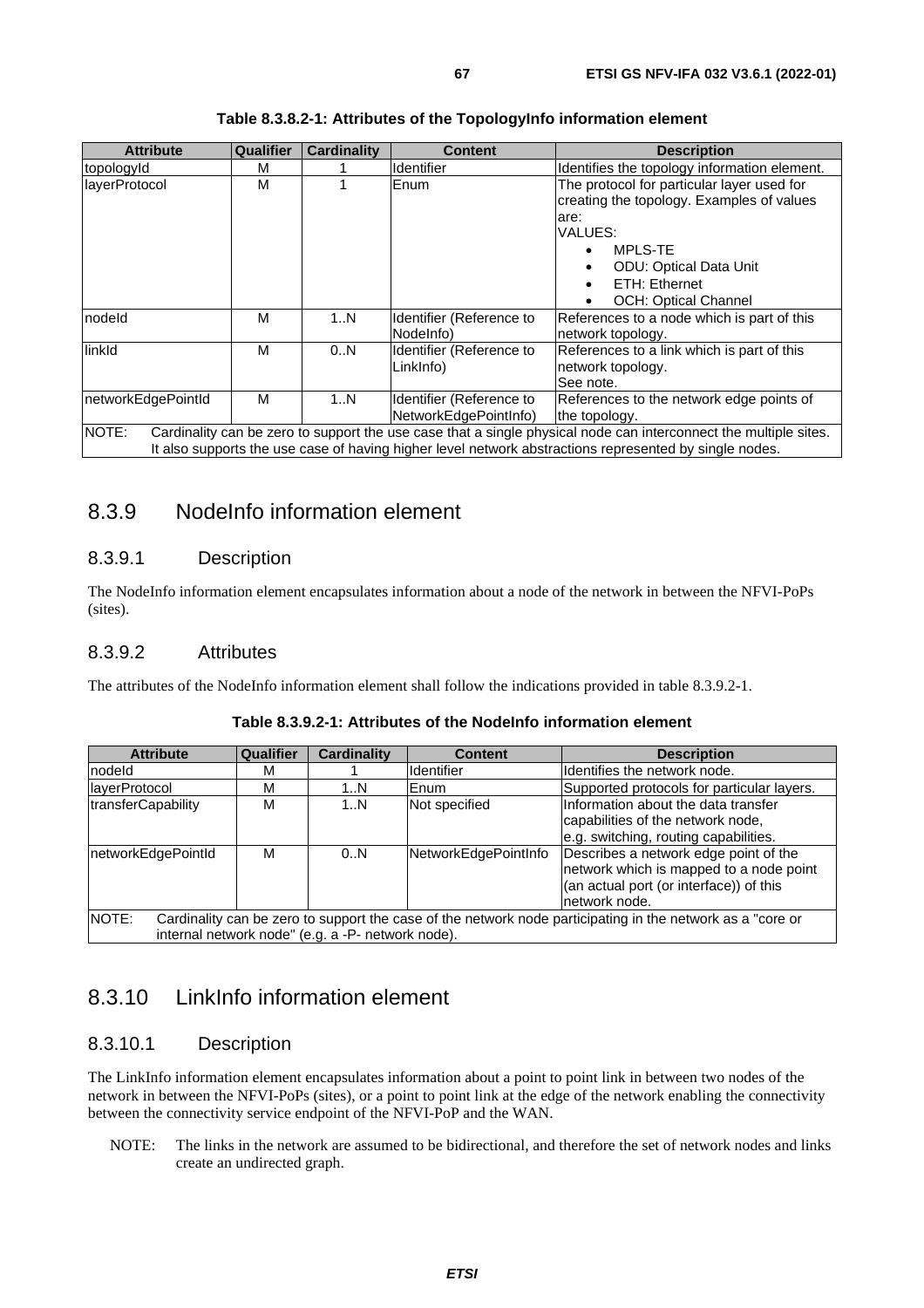## 8.3.10.2 Attributes

The attributes of the LinkInfo information element shall follow the indications provided in table 8.3.10.2-1.

| <b>Attribute</b>                                                                                                                                                                                                                                 | Qualifier | Cardinality | <b>Content</b>                                                   | <b>Description</b>                                                                                                                                                                                                                           |  |
|--------------------------------------------------------------------------------------------------------------------------------------------------------------------------------------------------------------------------------------------------|-----------|-------------|------------------------------------------------------------------|----------------------------------------------------------------------------------------------------------------------------------------------------------------------------------------------------------------------------------------------|--|
| linkld                                                                                                                                                                                                                                           | м         |             | Identifier                                                       | Identifies the network link.                                                                                                                                                                                                                 |  |
| nodeld                                                                                                                                                                                                                                           | М         | 12          | Identifier (Reference to<br>Nodelnfo)                            | IReference to the nodes<br>terminating the link.<br>See note.                                                                                                                                                                                |  |
| isNetworkEdgeLink                                                                                                                                                                                                                                | м         | 1           | <b>Boolean</b>                                                   | Defines whether this is a link at<br>the edge of the network, and thus<br>enabling the connectivity to a<br>connectivity service endpoint of<br>the NFVI-PoP. It shall be set to<br>True if this is a network edge link,<br>false otherwise. |  |
| networkEdgePointId                                                                                                                                                                                                                               | м         | 0.1         | Identifier (Reference to<br>NetworkEdgePointInfo)                | References a network edge point<br>corresponding to a node edge<br>point (port or interface) of one of<br>the nodes terminating the link.<br>A reference shall be provided if<br>"isNetworkEdgeLink" equals true.                            |  |
| connectivityServiceEndpointId                                                                                                                                                                                                                    | М         | 0.1         | Identifier (Reference to<br>ConnectivityServiceEn<br>dpointlnfo) | References a connectivity service<br>endpoint of the NFVI-PoP which<br>is reachable via this link.                                                                                                                                           |  |
| NOTE:<br>Cardinality can be one to support the case of the network link participating in the network as a network edge<br>link, hence being one of the terminating points not identifiable as a node of the network in between the<br>NFVI-PoPs. |           |             |                                                                  |                                                                                                                                                                                                                                              |  |

## 8.3.11 NetworkEdgePointInfo information element

## 8.3.11.1 Description

The NetworkEdgePointInfo information element encapsulates information about a network edge point of the network in between the NFVI-PoPs (sites). The network edge points represent the ingress/egress ports of the network in between the NFVI-PoPs.

## 8.3.11.2 Attributes

The attributes of the NetworkEdgePointInfo information element shall follow the indications provided in table 8.3.11.2-1.

| <b>Attribute</b>   | Qualifier | <b>Cardinality</b> | <b>Content</b>    | <b>Description</b>                                                                     |
|--------------------|-----------|--------------------|-------------------|----------------------------------------------------------------------------------------|
| networkEdgePointId | М         |                    | <b>Identifier</b> | Identifies the network edge point.                                                     |
| layerProtocol      | М         | . N                | Not specified     | Provides information about the supported protocols<br>supported for particular layers. |

## 8.3.12 ConnectivityServiceEndpointInfo information element

## 8.3.12.1 Description

The ConnectivityServiceEndpointInfo information element encapsulates information about a connectivity service endpoint of an NFVI-PoP on which a MSCS can be terminated. The WIM's managed object ConnectivityServiceEndpointInfo relates one to one with the VIM's managed object ConnectivityServiceEndpoint (refer to clause  $8.10.4$  of ETSI GS NFV-IFA 005 [\[i.9](#page-12-0)]).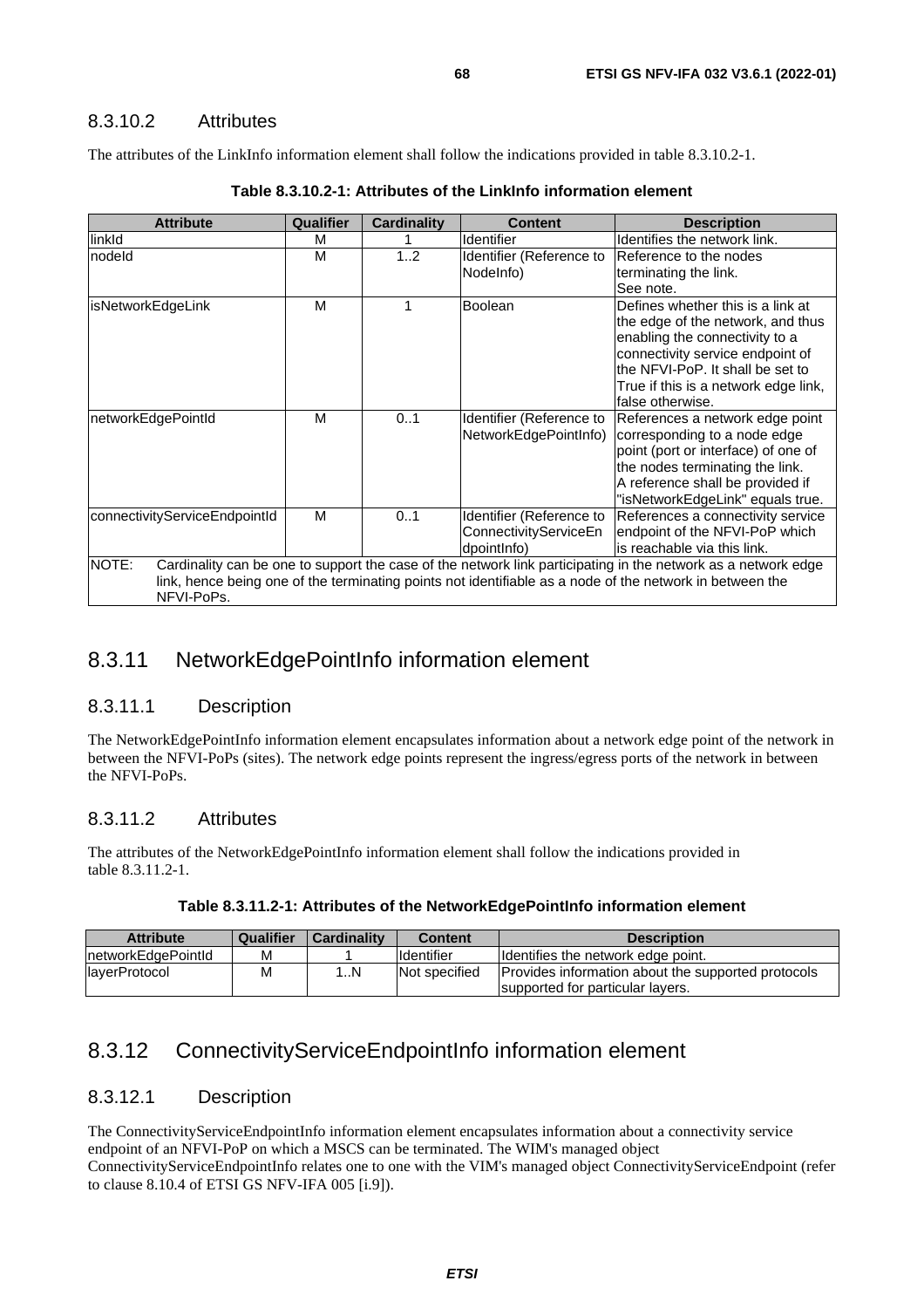NOTE: The setup of a concrete instance of ConnectivityServiceEndpointInfo (e.g. its creation and maintenance) is not specified in the present document.

### 8.3.12.2 Attributes

The attributes of the ConnectivityServiceEndpointInfo information element shall follow the indications provided in table 8.3.12.2-1.

**Table 8.3.12.2-1: Attributes of the ConnectivityServiceEndpointInfo information element** 

| <b>Attribute</b>              | Qualifier | <b>Cardinality</b> | <b>Content</b>                        | <b>Description</b>                                                                             |
|-------------------------------|-----------|--------------------|---------------------------------------|------------------------------------------------------------------------------------------------|
| connectivityServiceEndpointId | м         |                    | Identifier                            | Identifies the connectivity service<br>endpoint.                                               |
| layerProtocol                 | м         | 1N                 | Not specified                         | Provides information about the<br>protocols supported on the<br>connectivity service endpoint. |
| linkld                        | M         |                    | Identifier (Reference to<br>LinkInfo) | References the network link over<br>which the connectivity service<br>lendpoint is reachable.  |

## 8.3.13 TopologyChangeNotification

## 8.3.13.1 Description

This notification informs the receiver of changes in the network in between the NFVI-PoPs managed by the WIM in terms of topology, nodes, and/or links. The object instances for this information element shall be networks, topologies, nodes and links.

The support of this notification is mandatory.

## 8.3.13.2 Trigger Conditions

The notification shall be produced when:

- Adding and removing a network node from a network topology.
- Modifying the characteristics of a network node.
- Adding and removing a network link from a network topology.
- Modifying the characteristics of a network link.
- Making a new topology available, modifying an existing topology (e.g. addition or removing of referred network nodes and network links), or removing a topology from the network.
- Adding and removing a network edge point from a network topology.
- Modifying the characteristics of a network edge point.

### 8.3.13.3 Attributes

The attributes of the TopologyChangeNotification shall follow the indications provided in table 8.3.13.3-1.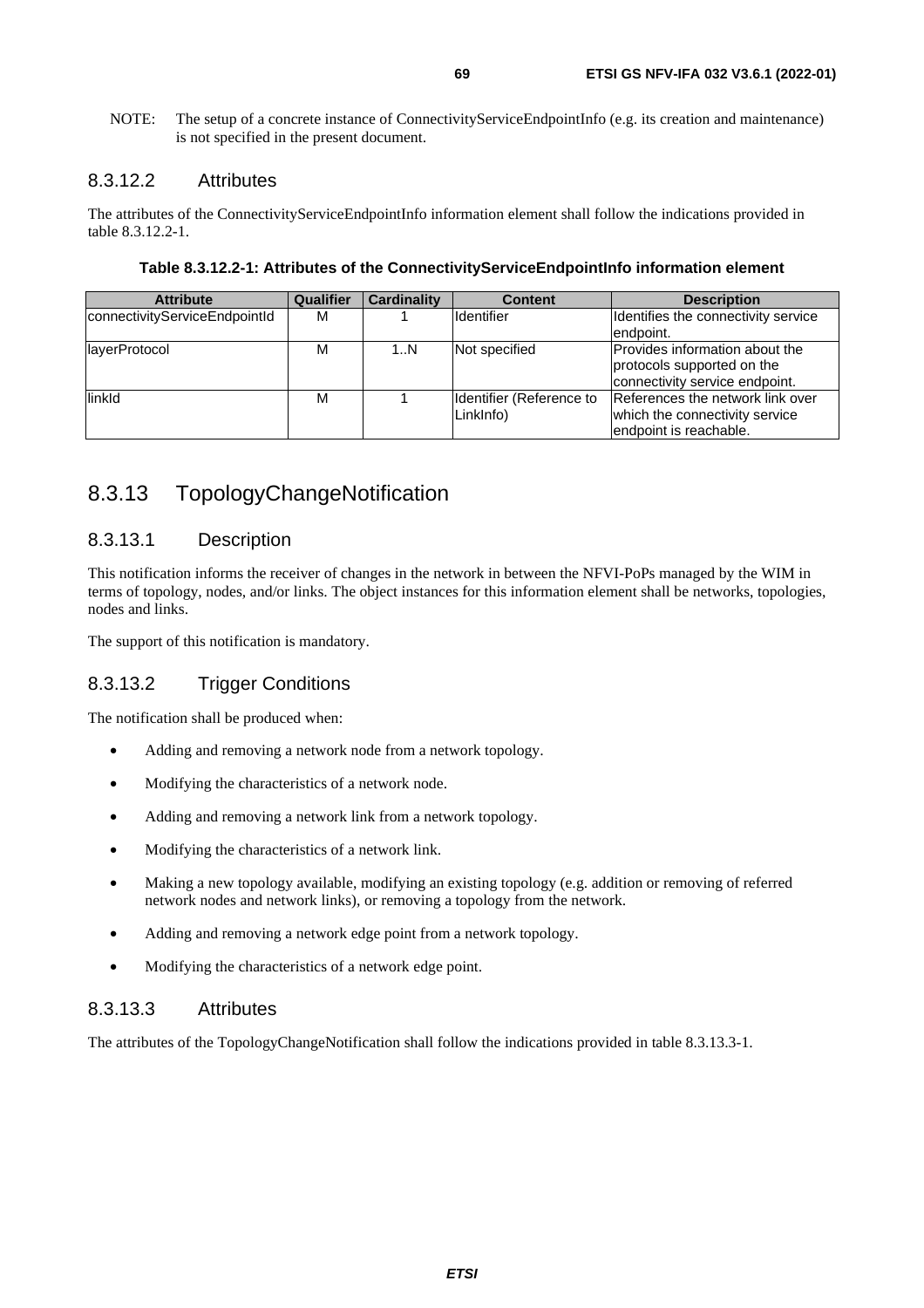| <b>Attribute</b> | Qualifier | <b>Cardinality</b>                       | <b>Content</b>                           | <b>Description</b>                                                                                                                                                                                                                                                                                                                                                                                                                                                                                 |  |
|------------------|-----------|------------------------------------------|------------------------------------------|----------------------------------------------------------------------------------------------------------------------------------------------------------------------------------------------------------------------------------------------------------------------------------------------------------------------------------------------------------------------------------------------------------------------------------------------------------------------------------------------------|--|
| InetworkId       | м         | 01                                       | Identifier (Reference<br>to NetworkInfo) | Identifies the network that has changed. It shall be<br>present when changes occur on an existing network.<br>See note 1.                                                                                                                                                                                                                                                                                                                                                                          |  |
| changedInfo      | M         | 0.N                                      | Not specified                            | Information about the characteristics that have<br>changed (added, removed, updated). The attribute<br>shall enable providing information about:<br>the type of change, such as addition,<br>removal, modification;<br>the identification of the resource concerning<br>the change with a reference to the<br>corresponding TopologyInfo, NodeInfo or<br>LinkInfo; and<br>any additional data about the change if the<br>change concerns to a modification.<br>See examples in the present clause. |  |
| NOTE 1:          |           |                                          |                                          | If the notification concerns to the addition or removal of a network, the information about the change shall be                                                                                                                                                                                                                                                                                                                                                                                    |  |
|                  |           | provided as part of the changed nfo.     |                                          |                                                                                                                                                                                                                                                                                                                                                                                                                                                                                                    |  |
| NOTE 2:          |           |                                          |                                          | It is up to protocol stage design to determine whether additional attributes are needed in the notification to                                                                                                                                                                                                                                                                                                                                                                                     |  |
|                  |           |                                          |                                          | categorize the types of changes that concern to the network topology according to the information provided by                                                                                                                                                                                                                                                                                                                                                                                      |  |
|                  |           | the notification and trigger conditions. |                                          |                                                                                                                                                                                                                                                                                                                                                                                                                                                                                                    |  |

EXAMPLE 1: An example when adding new network nodes to an existing network follows:

```
networkId: "wan-eu-de-zone1", 
changedInfo: [ 
 {"addition", "node2-zone1", ""}, 
 {"addition", "node3-zone1", ""}, 
 {"removal", "node1-zone1", ""}, 
 {"modification", "node0-zone1", [{sub-change1}, {sub-change2}]} 
\overline{1}
```


```
networkId: "" 
changedInfo: [ 
   {"addition"; "wan-eu-de-zone2"; ""} 
\overline{1}
```
# 8.4 Information elements and notifications related to Fault management

## 8.4.1 Introduction

The clauses below define information elements and notifications related to fault management.

## 8.4.2 Alarm information element

### 8.4.2.1 Description

The Alarm information element encapsulates information about an alarm.

### 8.4.2.2 Attributes

The attributes of the Alarm information element shall follow the indications provided in table 8.4.2.2-1.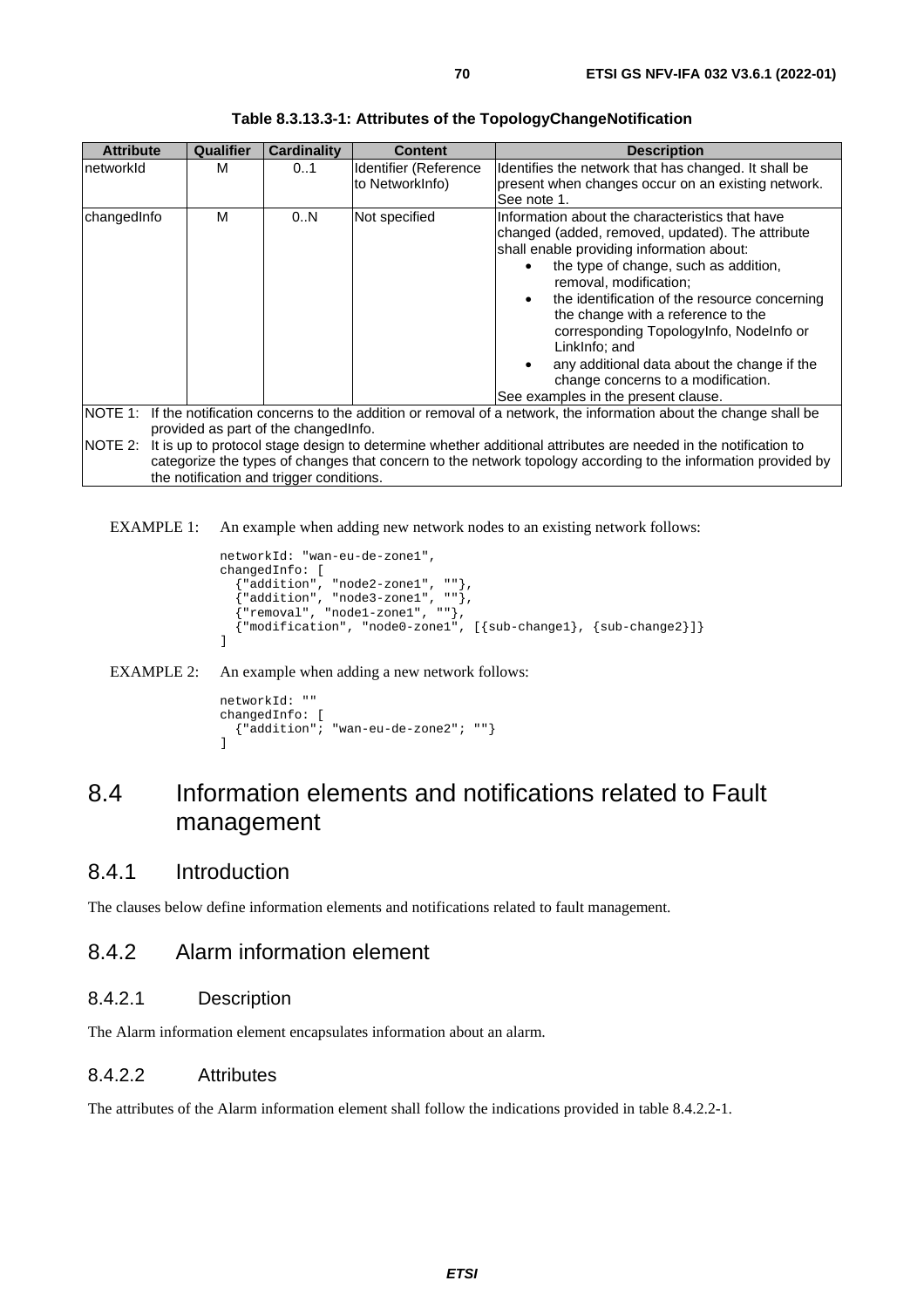| <b>Attribute</b>          | Qualifier               | <b>Cardinality</b> | <b>Content</b>                        | <b>Description</b>                                                                                                                                                                                                                                                                                         |
|---------------------------|-------------------------|--------------------|---------------------------------------|------------------------------------------------------------------------------------------------------------------------------------------------------------------------------------------------------------------------------------------------------------------------------------------------------------|
| alarmid                   | м                       | 1                  | Identifier                            | Identifier of this Alarm information<br>element.                                                                                                                                                                                                                                                           |
| managedObjectId           | M                       | $\mathbf{1}$       | Identifier                            | Identifier of the affected managed object.<br>The Managed Objects shall be MSCSs.                                                                                                                                                                                                                          |
| rootCauseFaultyObje<br>сt | M                       | 0.1                | Identifier                            | References the root cause faulty element<br>or sub-object associated to the MSCS,<br>when the fault is directly linked to such<br>element. The managed sub-object shall<br>be MSNCs.                                                                                                                       |
| alarmRaisedTime           | M                       | 1                  | <b>DateTime</b>                       | Timestamp indicating when the alarm was<br>raised by the MSCS.                                                                                                                                                                                                                                             |
| alarmChangedTime          | M                       | 0.1                | <b>DateTime</b>                       | Timestamp indicating when the alarm was<br>last changed.                                                                                                                                                                                                                                                   |
| alarmClearedTime          | $\overline{\mathsf{M}}$ | 0.1                | <b>DateTime</b>                       | Timestamp indicating when the alarm was<br>cleared.                                                                                                                                                                                                                                                        |
| ackState                  | $\overline{M}$          | $\mathbf{1}$       | Enum                                  | State of the alarm, permitted values are:<br>VALUES:<br><b>ACKNOWLEDGED</b><br>$\bullet$<br><b>UNACKNOWLEDGED</b><br>$\bullet$                                                                                                                                                                             |
| perceivedSeverity         | M                       | 1                  | Enum                                  | Perceived severity of the managed object<br>failure, legal values are:<br>VALUES:<br><b>CRITICAL</b><br>$\bullet$<br><b>MAJOR</b><br>$\bullet$<br><b>MINOR</b><br><b>WARNING</b><br><b>INDETERMINATE</b><br>$\bullet$<br><b>CLEARED</b>                                                                    |
| eventTime                 | M                       | 1                  | <b>DateTime</b>                       | Timestamp indicating when the fault was<br>observed.                                                                                                                                                                                                                                                       |
| eventType                 | $\overline{M}$          | $\mathbf{1}$       | Enum                                  | Type of the event. The allowed values for<br>the eventType attribute use the event type<br>defined in Recommendation ITU-T<br>X.733 [3]:<br><b>VALUES:</b><br>COMMUNICATIONS_ALARM<br>$\bullet$<br>PROCESSING_ERROR_ALARM<br>$\bullet$<br>ENVIRONMENTAL ALARM<br>$\bullet$<br>QOS_ALARM<br>EQUIPMENT_ALARM |
| faultType                 | M                       | 01                 | String                                | Additional information related to the type<br>of the fault.                                                                                                                                                                                                                                                |
| probableCause             | M                       | 1                  | String                                | Information about the probable cause of<br>the fault.                                                                                                                                                                                                                                                      |
| isRootCause               | $\overline{M}$          | $\mathbf{1}$       | Boolean                               | Parameter indicating if this fault is the root<br>for other correlated alarms. If TRUE, then<br>the alarms listed in the parameter<br>correlatedAlarmId are caused by this fault.                                                                                                                          |
| correlatedAlarmId         | M                       | 0.N                | Identifier<br>(Reference to<br>Alarm) | List of identifiers of other alarms<br>correlated to this fault.                                                                                                                                                                                                                                           |
| faultDetails              | M                       | 0.N                | Not specified                         | Provides additional information about the<br>fault. When a fault in the MSCS is<br>produced due to a faulty network<br>resource, this attribute shall provide<br>information identifying such a network<br>resource (e.g. network node, link) and<br>additional information to typify the fault.           |

#### **Table 8.4.2.2-1: Attributes of the Alarm information element**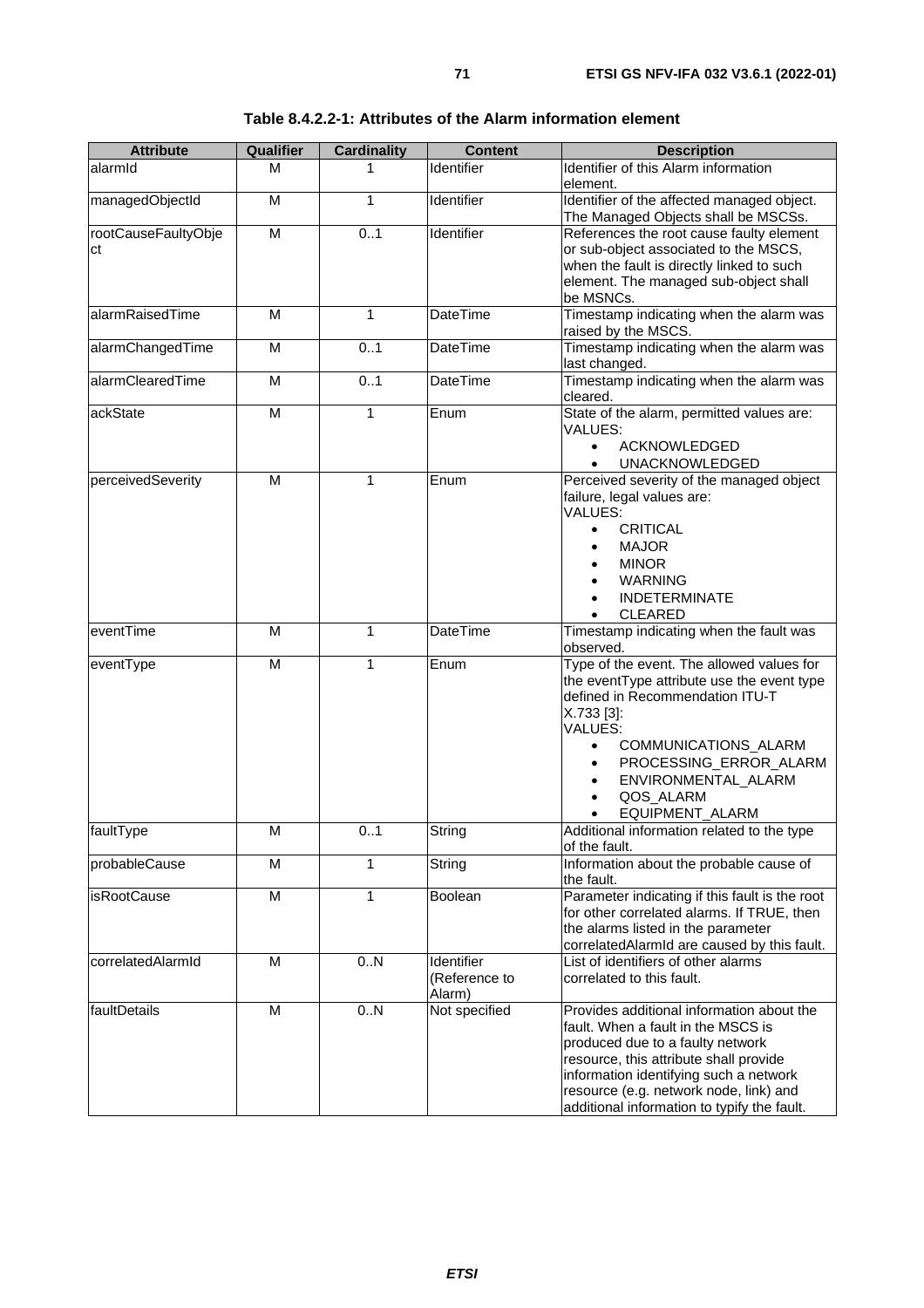## 8.4.3 AlarmNotification

## 8.4.3.1 Description

This notification informs the receiver of alarms related to the MSCSs managed by the WIM.

The notification is mandatory.

## 8.4.3.2 Trigger conditions

The notification shall be produced when:

- An alarm has been created.
- An alarm has been updated, e.g. if the severity of the alarm has changed.

## 8.4.3.3 Attributes

The attributes of the AlarmNotification shall follow the indications provided in table 8.4.3.3-1.

### **Table 8.4.3.3-1: Attributes of the AlarmNotification**

| <b>Attribute</b> | Qualifier | Cardinality | <b>Content</b> | <b>Description</b>                                                  |
|------------------|-----------|-------------|----------------|---------------------------------------------------------------------|
| lalarm           | м         |             | Alarm          | Information about an alarm including AlarmId, affected MSCS ID, and |
|                  |           |             |                | FaultDetails.                                                       |

## 8.4.4 AlarmClearedNotification

## 8.4.4.1 Description

This notification informs the receiver of the clearing of an alarm related to the MSCSs managed by the WIM. The alarm's perceived severity shall be set to "cleared" since the corresponding fault has been solved.

The notification is mandatory.

## 8.4.4.2 Trigger conditions

The notification shall be produced when:

• An alarm has been cleared.

### 8.4.4.3 Attributes

The attributes of the AlarmClearedNotification shall follow the indications provided in table 8.4.4.3-1.

#### **Table 8.4.4.3-1: Attributes of the AlarmClearedNotification**

| <b>Attribute</b>  | Qualifier | <b>Cardinality</b> | <b>Content</b>            | <b>Description</b>                      |
|-------------------|-----------|--------------------|---------------------------|-----------------------------------------|
| lalarmid          | М         |                    | IIdentifier (Reference to | <b>Alarm identifier.</b>                |
|                   |           |                    | Alarm)                    |                                         |
| lalarmClearedTime | М         |                    | <b>DateTime</b>           | Timestamp indicating when the alarm was |
|                   |           |                    |                           | Icleared.                               |

*ETSI*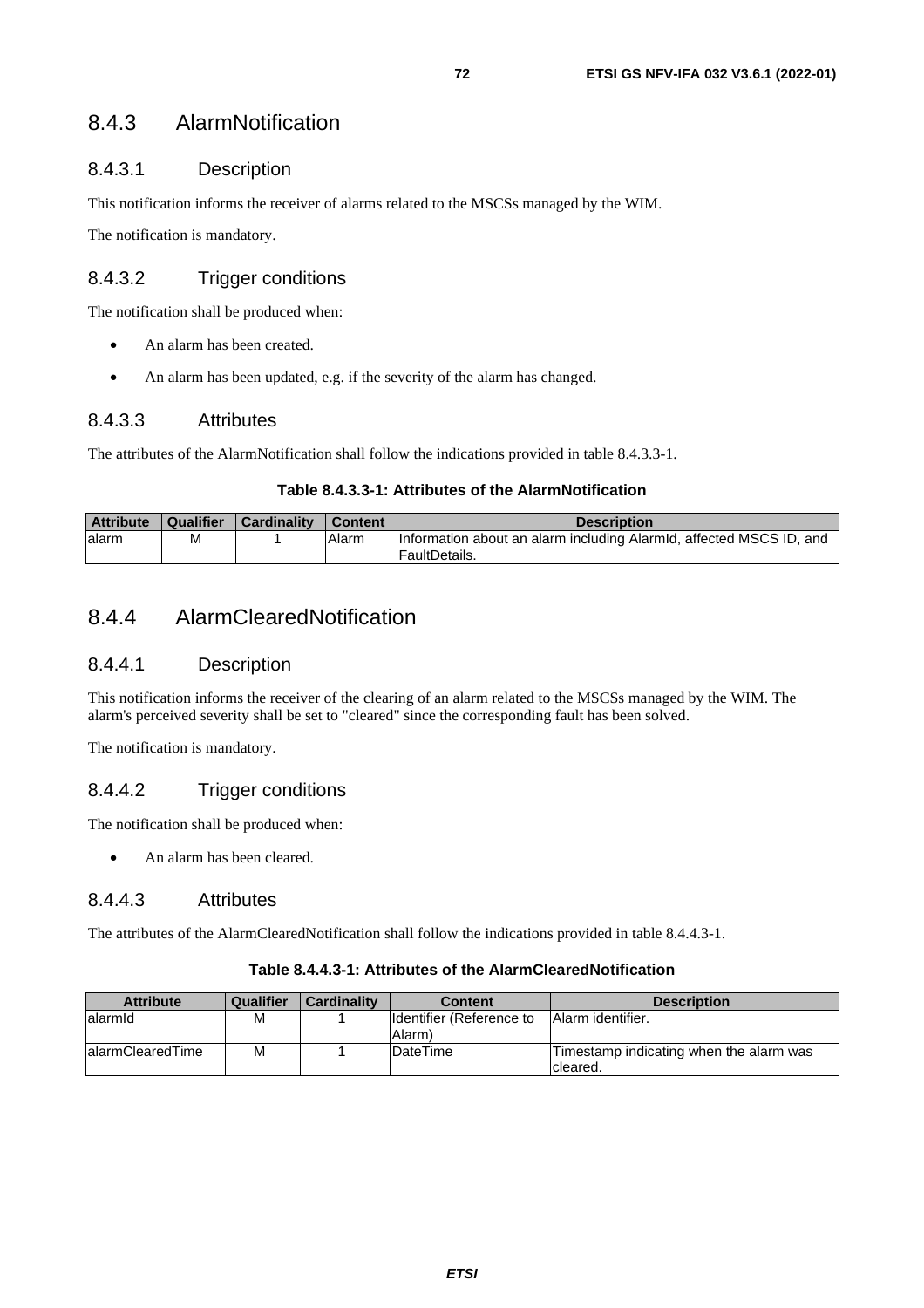## 8.4.5 AlarmListRebuiltNotification

### 8.4.5.1 Description

This notification informs the receiver that the active alarm list has been rebuilt by the WIM. Upon receipt of this notification, the receiver needs to use the "Get Alarm List" operation to synchronize its view on current active alarms with that of the WIM.

The notification is mandatory.

### 8.4.5.2 Trigger conditions

The notification shall be produced when:

• Active alarm list has been rebuilt by the WIM, e.g. if the WIM detects its storage holding the alarm list is corrupted.

#### 8.4.5.3 Attributes

The AlarmListRebuiltNotification does not contain any attributes.

## 8.5 Information elements and notifications related to Performance Management

## 8.5.1 Introduction

The clauses below define information elements and notifications related to performance management.

## 8.5.2 ObjectSelection information element

#### 8.5.2.1 Description

This information element allows specifying the MSCS or MSNC instances on which performance information will be provided. The ObjectSelection is a pattern to select object instances. The pattern is used in multiple interfaces. In the present interface, the ObjectSelection pattern is used to select MSCS or MSNC instances.

The pattern proposes 2 exclusive options:

- 1) Provide a list of object types and a filter to specify object properties.
- 2) Provide a list of object instances.

#### 8.5.2.2 Attributes

The attributes of the ObjectSelection information element shall follow the indications provided in table 8.5.2.2-1.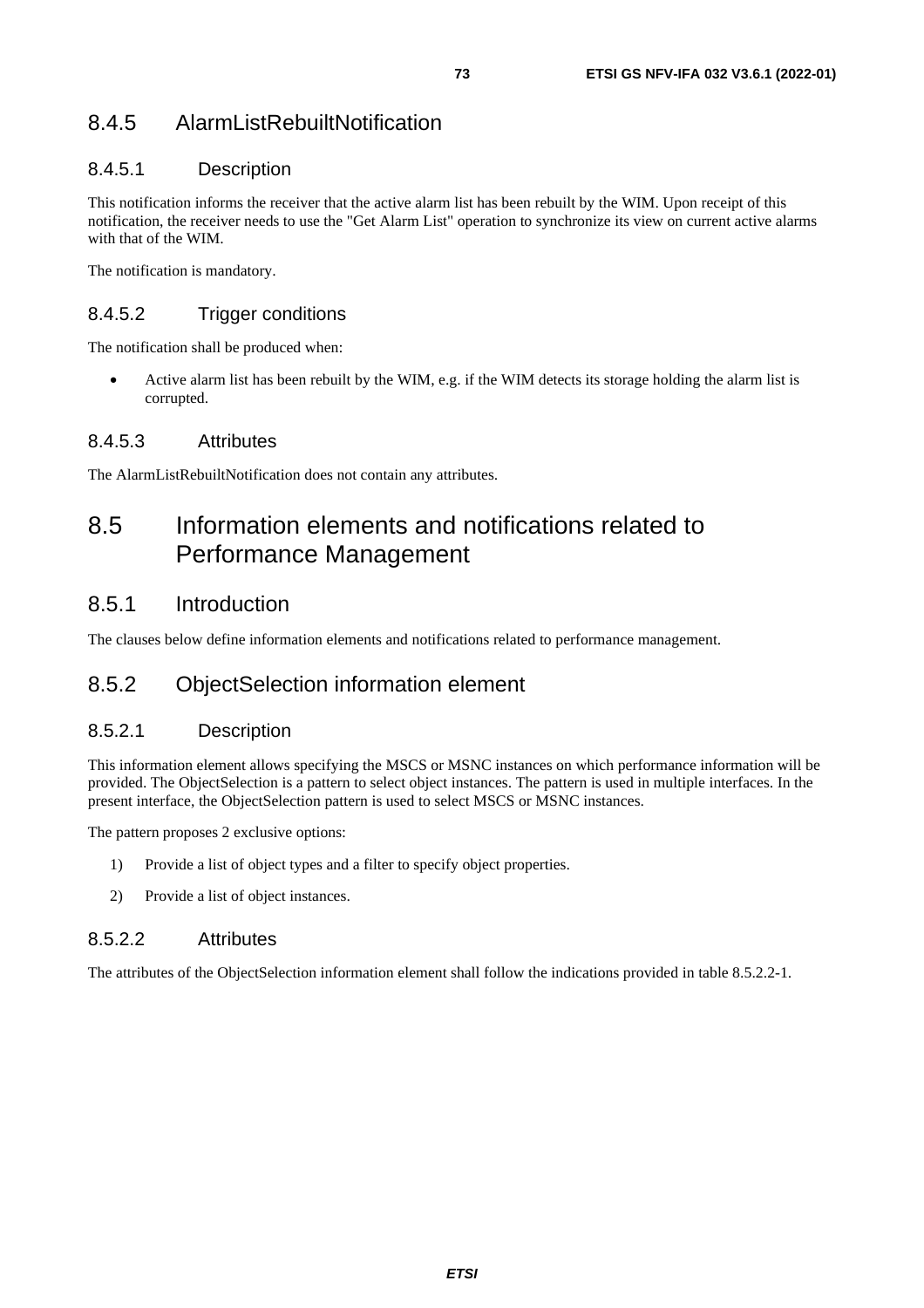| <b>Attribute</b> | <b>Qualifier</b> | <b>Cardinality</b> | <b>Content</b> | <b>Description</b>                                                                                                                                                                                                                                                                 |
|------------------|------------------|--------------------|----------------|------------------------------------------------------------------------------------------------------------------------------------------------------------------------------------------------------------------------------------------------------------------------------------|
| objectType       | м                | 0N                 | String         | Defines the type of measured object: MSCS or MSNC.<br>One of the two (objectType+ objectFilter or objectInstanceId)<br>shall be present.                                                                                                                                           |
| objectFilter     | М                | 0.1                | Filter         | The filter applies on the object types to specify on which<br>object instances the performance information is requested to<br>be collected.<br>One of the two (objectType+ objectFilter or objectInstanceId)<br>shall be present.                                                  |
| objectInstanceId | М                | 0.N                | Identifier     | Identifies the object instances for which performance<br>information is requested to be collected.<br>The object instances for this information element shall be<br>IMSCS or MSNC instances.<br>One of the two (objectType+ objectFilter or objectInstanceId)<br>shall be present. |

**Table 8.5.2.2-1: Attributes of the ObjectSelection information element** 

## 8.5.3 PmJob information element

## 8.5.3.1 Description

This information element provides the details of the PM Job. The object instances for this information element shall be MSCS or MSNC instances.

#### 8.5.3.2 Attributes

The attributes of the PmJob information element shall follow the indications provided in table 8.5.3.2-1.

| <b>Attribute</b>          | Qualifier | <b>Cardinality</b> | <b>Content</b>  | <b>Description</b>                                                                                                                                                                                                                                                                                                                                                    |
|---------------------------|-----------|--------------------|-----------------|-----------------------------------------------------------------------------------------------------------------------------------------------------------------------------------------------------------------------------------------------------------------------------------------------------------------------------------------------------------------------|
| pmJobld                   | M         |                    | Identifier      | Identifier of this PmJob information<br>element.                                                                                                                                                                                                                                                                                                                      |
| objectSelector            | M         | 1                  | ObjectSelection | Defines the object instances for which<br>performance information is requested<br>to be collected.<br>The object instances for this<br>information element shall be MSCS or<br><b>MSNC</b> instances.                                                                                                                                                                 |
| <b>IperformanceMetric</b> | M         | 0.N                | String          | This defines the type of performance<br>metric(s) for the object instances.<br>Valid values are specified as<br>"Measurement Name" values in the<br>performance measurements of<br>clause B.1.<br>At least one of the two (performance<br>metric or metricGroup) shall be<br>present.                                                                                 |
| performanceMetricGroup    | M         | 0N                 | String          | Group of performance metrics.<br>A metric group is a pre-defined list of<br>metrics, known to the producer that it<br>can decompose to individual metrics.<br>Valid values are specified as<br>"Measurement Group" values in the<br>performance measurements of<br>clause B.1.<br>At least one of the two (performance<br>metric or metricGroup) shall be<br>present. |
| collectionPeriod          | M         | $\mathbf{1}$       | Not specified   | Specifies the periodicity at which the<br>producer will collect performance<br>information. See note.                                                                                                                                                                                                                                                                 |

#### **Table 8.5.3.2-1: Attributes of the PmJob information element**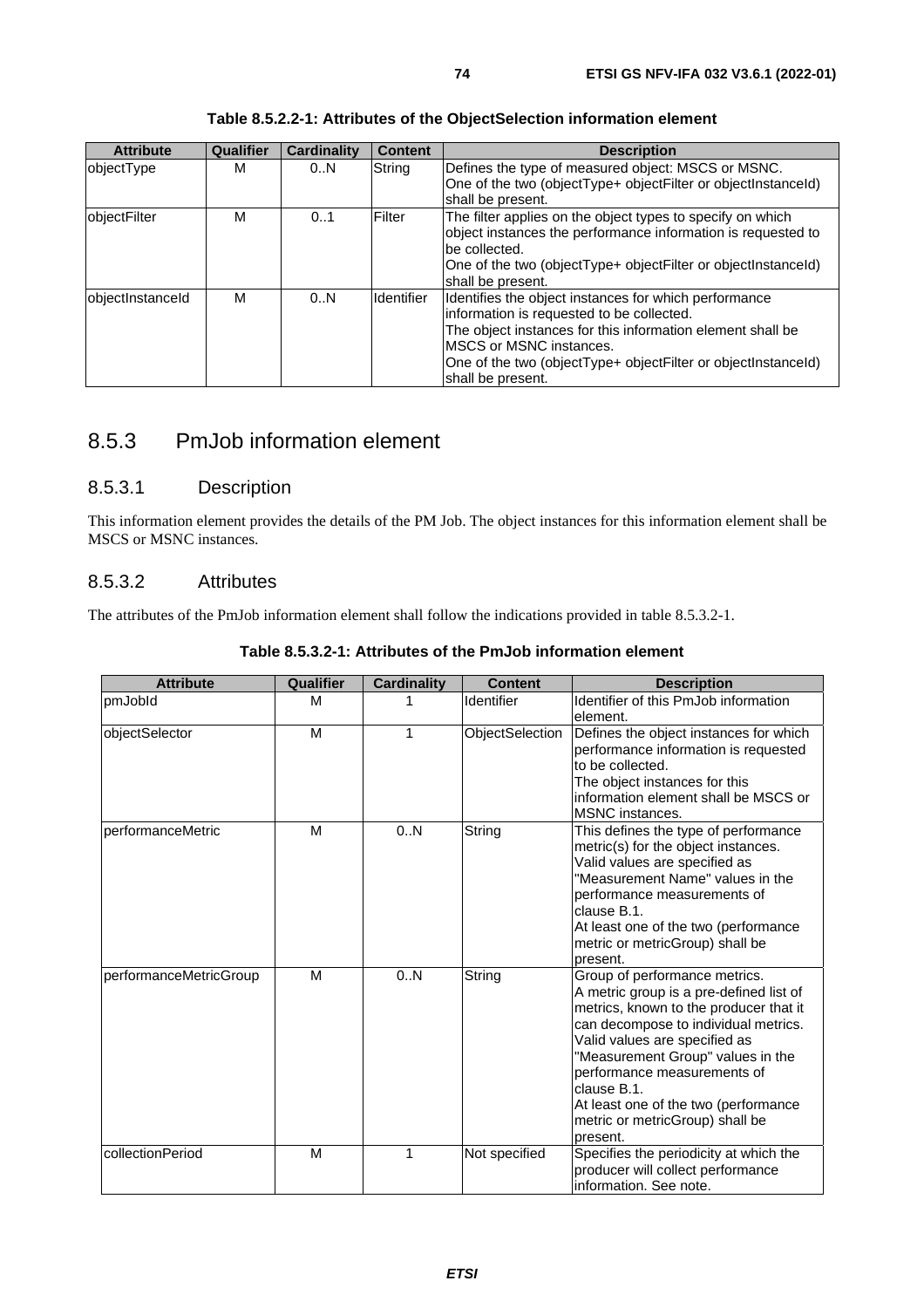| <b>Attribute</b>  | Qualifier | <b>Cardinality</b> | <b>Content</b> | <b>Description</b>                                                                                                                                                                                                                                                                                                                                                                                                                                                                                                                                            |
|-------------------|-----------|--------------------|----------------|---------------------------------------------------------------------------------------------------------------------------------------------------------------------------------------------------------------------------------------------------------------------------------------------------------------------------------------------------------------------------------------------------------------------------------------------------------------------------------------------------------------------------------------------------------------|
| reportingPeriod   | м         |                    | Not specified  | Specifies the periodicity at which the<br>producer will report to the consumer<br>about performance information. See<br>note.                                                                                                                                                                                                                                                                                                                                                                                                                                 |
| reportingBoundary | O         | 0.1                | Not specified  | Identifies a boundary after which the<br>reporting will stop.<br>The boundary shall allow a single<br>reporting as well as periodic reporting<br>up to the boundary.                                                                                                                                                                                                                                                                                                                                                                                          |
| <b>NOTE:</b>      |           |                    |                | At the end of each reporting Period, the producer shall inform the consumer about availability of the<br>performance data collected for each completed collection period during this reporting Period. While the<br>exact definition of the types for collectionPeriod and reporting period is left for further specification, it is<br>recommended that the reporting Period be equal or a multiple of the collection Period. In the latter case,<br>the performance data for the collection periods within one reporting period would be reported together. |

## 8.5.4 Threshold information element

#### 8.5.4.1 Description

This information element provides the details of a threshold. The object instances for this information element shall be MSCS or MSNC instances.

#### 8.5.4.2 Attributes

The attributes of the Threshold information element shall follow the indications provided in table 8.5.4.2-1.

| <b>Attribute</b>          | <b>Qualifier</b> | <b>Cardinality</b> | <b>Content</b>         | <b>Description</b>                                                                                                                                                                                                                                                    |
|---------------------------|------------------|--------------------|------------------------|-----------------------------------------------------------------------------------------------------------------------------------------------------------------------------------------------------------------------------------------------------------------------|
| lthresholdId              | м                |                    | <b>Identifier</b>      | Identifier of this Threshold information element.                                                                                                                                                                                                                     |
| lobjectSelector           | м                |                    | <b>ObjectSelection</b> | Defines the object instances associated with the<br>threshold.<br>The object instances for this information element                                                                                                                                                   |
|                           |                  |                    |                        | shall be MSCS or MSNC instances.                                                                                                                                                                                                                                      |
| <b>IperformanceMetric</b> | м                |                    | String                 | Defines the performance metric associated with the<br>threshold. Valid values are specified as<br>"Measurement Name" value in the performance<br>measurements of clause B.1.                                                                                          |
| thresholdType             | М                |                    | Enum                   | Type of threshold. The list of possible values is left<br>for the protocol design stage and might include:<br>single/multi valued threshold, static/dynamic<br>threshold, template-based threshold, etc.<br>VALUES:<br>SIMPLE: single-valued static threshold<br>Etc. |
| thresholdDetails          | M                |                    | Not specified          | Details of the threshold: value to be crossed, details<br>on the notification to be generated.                                                                                                                                                                        |

**Table 8.5.4.2-1: Attributes of the Threshold information element** 

## 8.5.5 PerformanceReport information element

#### 8.5.5.1 Description

This information element defines the format of a performance report provided by the producer to the consumer on a specified object instance or a set of them. The object instances for this information element shall be MSCS or MSNC instances.

#### 8.5.5.2 Attributes

The attributes of the PerformanceReport information element shall follow the indications provided in table 8.5.5.2-1.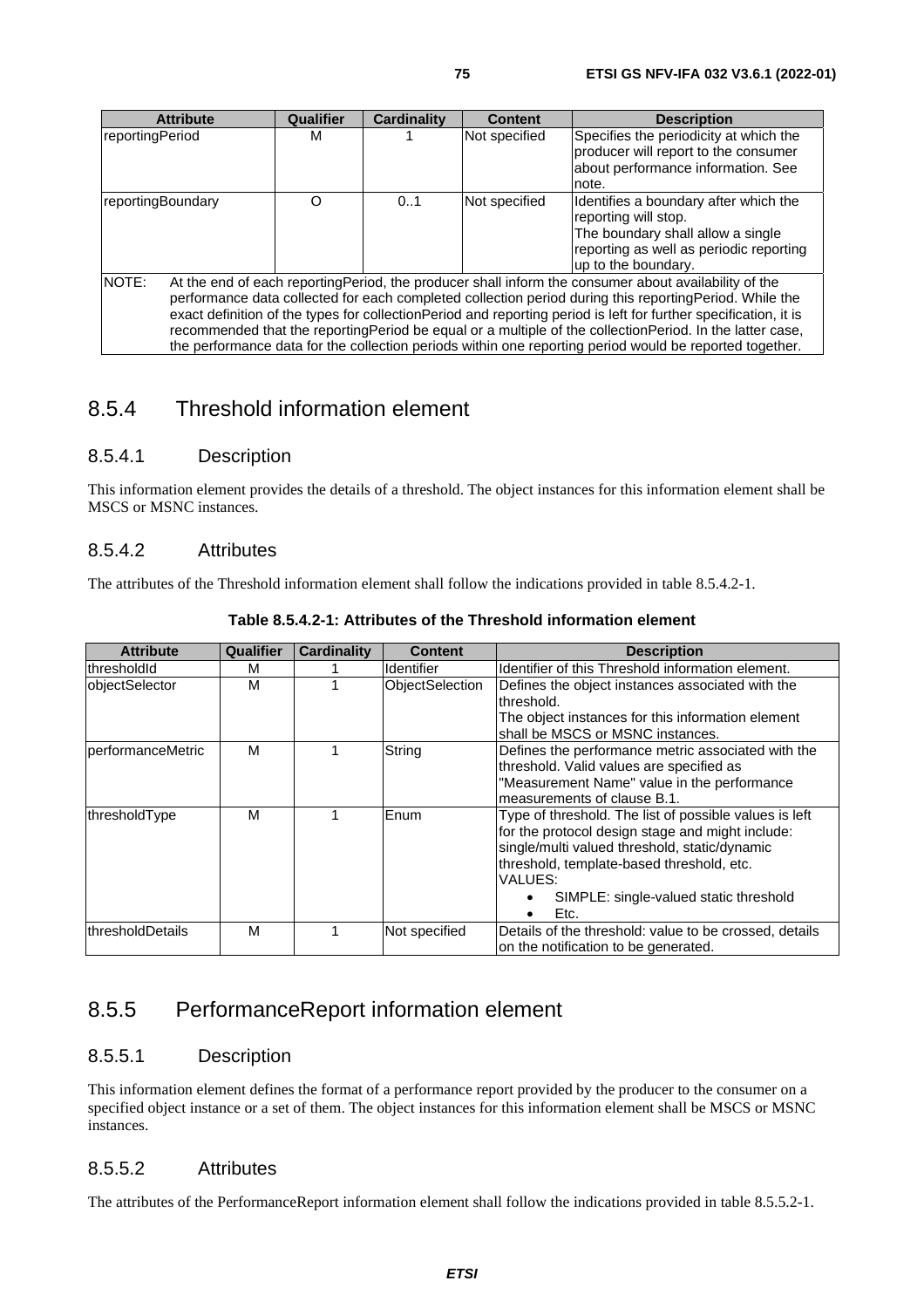| <b>Attribute</b>  | <b>Qualifier</b> | <b>Gardinality</b> | Content                        | Description                                    |
|-------------------|------------------|--------------------|--------------------------------|------------------------------------------------|
| performanceReport | M                | .N                 | <b>IPerformanceReportEntry</b> | t of performance information entries.<br>.List |

## 8.5.6 PerformanceReportEntry information element

#### 8.5.6.1 Description

This information element defines a single performance report entry. The object instances for this information element shall be MSCS or MSNC instances.

#### 8.5.6.2 Attributes

The attributes of the PerformanceReportEntry information element shall follow the indications provided in table 8.5.6.2-1.

#### **Table 8.5.6.2-1: Attributes of the PerformanceReportEntry information element**

| <b>Attribute</b>  | <b>Qualifier</b> | <b>Cardinality</b> | <b>Content</b>    | <b>Description</b>                                 |
|-------------------|------------------|--------------------|-------------------|----------------------------------------------------|
| objectType        | м                |                    | String            | Defines the object type.                           |
|                   |                  |                    |                   | The object types for this information element      |
|                   |                  |                    |                   | shall be the MSCS or MSNC.                         |
| objectInstanceId  | м                |                    | Identifier        | The object instance for which the performance      |
|                   |                  |                    |                   | metric is reported.                                |
|                   |                  |                    |                   | The object instances for this information element  |
|                   |                  |                    |                   | lshall be MSCS or MSNC instances.                  |
| performanceMetric | м                |                    | String            | Name of the metric collected. This attribute shall |
|                   |                  |                    |                   | Icontain the "Measurement Name" value of the       |
|                   |                  |                    |                   | related performance measurement as defined in      |
|                   |                  |                    |                   | Iclause B.1.                                       |
| performanceValue  | М                | 1N                 | lPerformanceValue | List of performance values with associated         |
|                   |                  |                    | <b>IEntrv</b>     | timestamp and measurement context.                 |

## 8.5.7 PerformanceValueEntry information element

#### 8.5.7.1 Description

This information element defines a single performance value with its associated time stamp and measurement context (see clause B.1).

#### 8.5.7.2 Attributes

The attributes of the PerformanceValueEntry information element shall follow the indications provided in table 8.5.7.2-1.

| <b>Attribute</b>           | <b>Qualifier</b> | <b>Cardinality</b> | <b>Content</b>  | <b>Description</b>                                                                                                                                                                   |
|----------------------------|------------------|--------------------|-----------------|--------------------------------------------------------------------------------------------------------------------------------------------------------------------------------------|
| <b>ItimeStamp</b>          | м                |                    | <b>DateTime</b> | Timestamp indicating when the data was collected.                                                                                                                                    |
| lperformanceValue          | М                |                    | Value           | Value of the metric collected. The type of this<br>attribute shall correspond to the "Measurement"<br>Unit" of the related performance measurement as<br>Idefined in clause B.1.     |
| <b>ImeasurementContext</b> | м                | 0.1                | Not specified   | Measurement context of the metric collected. This<br>lattribute shall contain the "Measurement Context"<br>value of the related performance measurement as<br>defined in clause B.1. |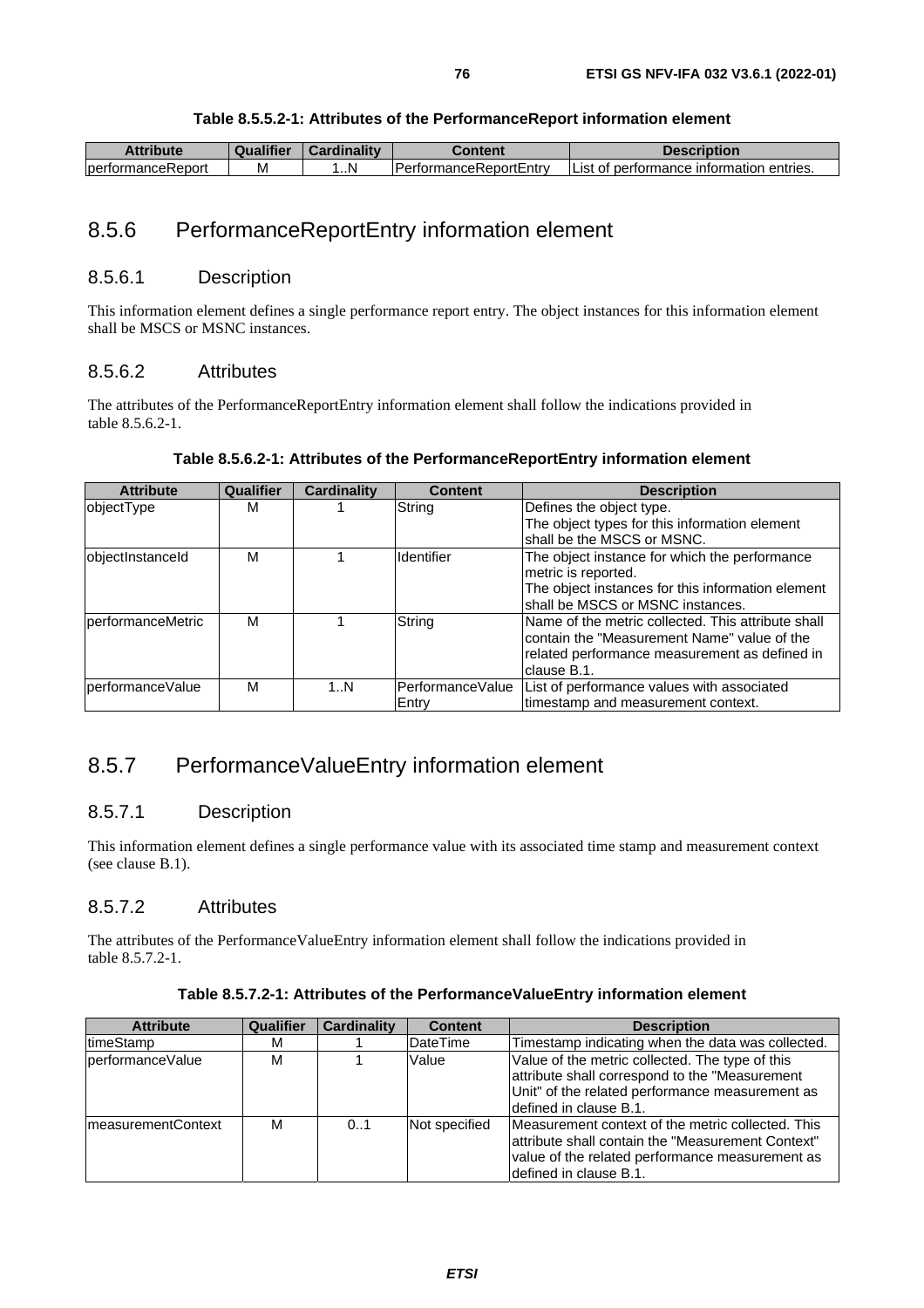## 8.5.8 PerformanceInformationAvailableNotification

### 8.5.8.1 Description

This notification informs the receiver that performance information is available. Delivery mechanism for the performance reports is not specified in the present document. The object instances for this information element shall be MSCS or MSNC instances.

### 8.5.8.2 Trigger Conditions

The notification shall be produced when:

• New performance information is available.

#### 8.5.8.3 Attributes

The attributes of the PerformanceInformationAvailableNotification shall follow the indications provided in table 8.5.8.3-1.

#### **Table 8.5.8.3-1: Attributes of the PerformanceInformationAvailableNotification**

| <b>Attribute</b> | Qualifier | Cardinality | <b>Content</b>    | <b>Description</b>                                                                                                                                                |
|------------------|-----------|-------------|-------------------|-------------------------------------------------------------------------------------------------------------------------------------------------------------------|
| objectInstanceId | М         | 1N          | <b>Identifier</b> | Object instances for which performance<br>linformation is available.<br>The object instances for this information<br>element shall be MSCS or MSNC<br>linstances. |

## 8.5.9 ThresholdCrossedNotification

#### 8.5.9.1 Description

This notification informs the receiver that a threshold value has been crossed. The object instances for this information element shall be MSCS or MSNC instances.

### 8.5.9.2 Trigger Conditions

The notification shall be produced when:

• A Threshold has been crossed. Depending on threshold type, there might be a single or multiple crossing values.

#### 8.5.9.3 Attributes

The attributes of the ThresholdCrossedNotification shall follow the indications provided in table 8.5.9.3-1.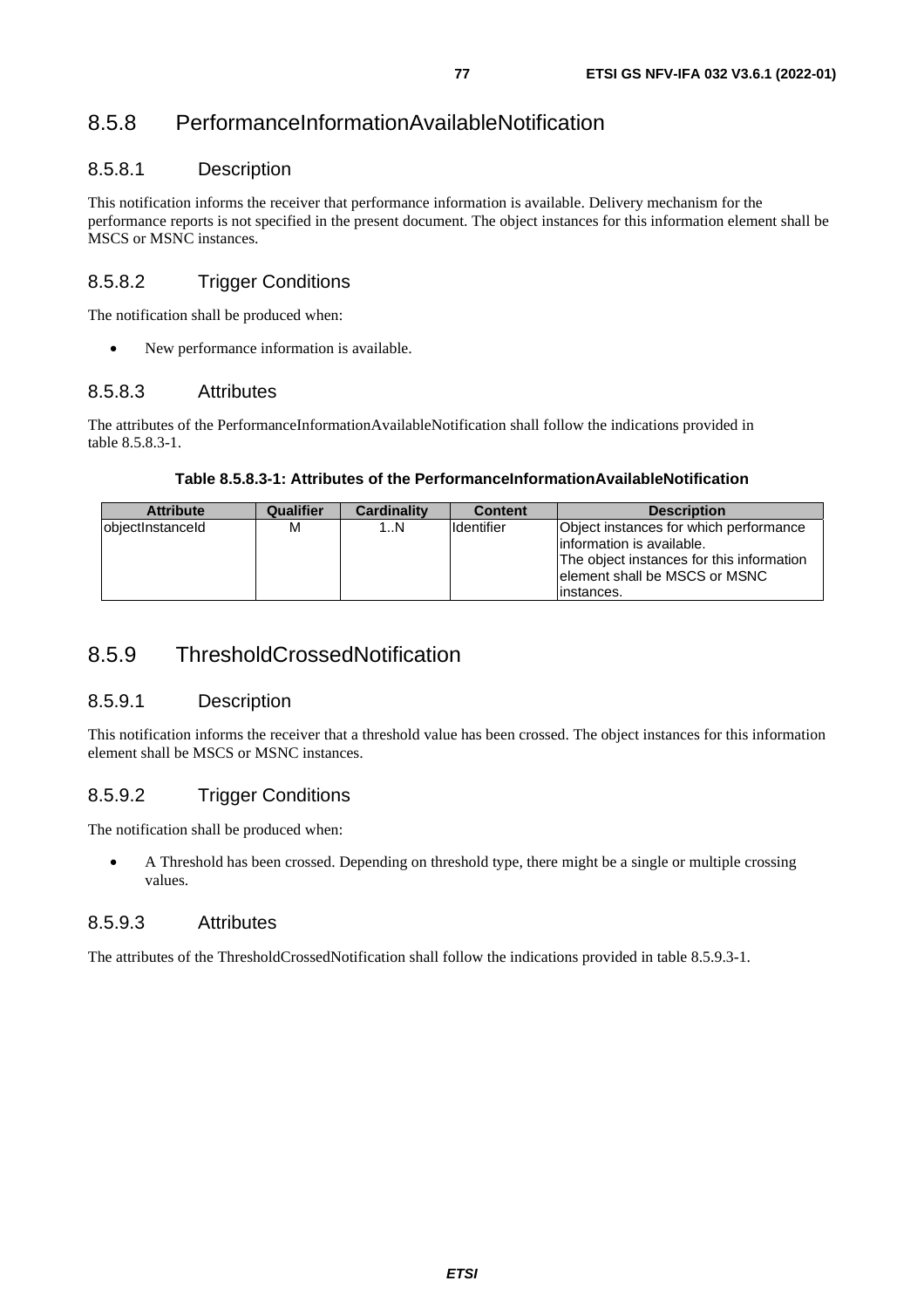| <b>Attribute</b>   | Qualifier | <b>Cardinality</b> | <b>Content</b>                            | <b>Description</b>                                                                                                                                                                                             |
|--------------------|-----------|--------------------|-------------------------------------------|----------------------------------------------------------------------------------------------------------------------------------------------------------------------------------------------------------------|
| thresholdId        | м         |                    | Identifier<br>(Reference to<br>Threshold) | Threshold which has been crossed.                                                                                                                                                                              |
| crossingDirection  | м         | 1                  | Enum                                      | An indication of whether the threshold<br>was crossed in upward or downward<br>direction.<br>VALUES:<br>UP<br><b>DOWN</b>                                                                                      |
| objectInstanceId   | M         | 1                  | Identifier                                | Object instance for which the threshold<br>has been crossed.<br>The object instances for this information<br>element shall be MSCS or MSNC<br>instances.                                                       |
| performanceMetric  | M         | 1                  | String                                    | Performance metric associated with the<br>threshold. This attribute shall contain the<br>"Measurement Name" value of the<br>related performance measurements as<br>defined in clause B.1.                      |
| performanceValue   | M         | 1                  | Value                                     | Value of the metric that resulted in<br>threshold crossing. The type of this<br>attribute shall correspond to the<br>"Measurement Unit" of the related<br>performance measurement as defined in<br>clause B.1. |
| measurementContext | M         | 0.1                | Not specified                             | Measurement context of the metric<br>collected. The specific measurement<br>context for each kind of performance<br>metrics is defined in annex B.                                                             |

| Table 8.5.9.3-1: Attributes of the ThresholdCrossedNotification |  |  |
|-----------------------------------------------------------------|--|--|
|-----------------------------------------------------------------|--|--|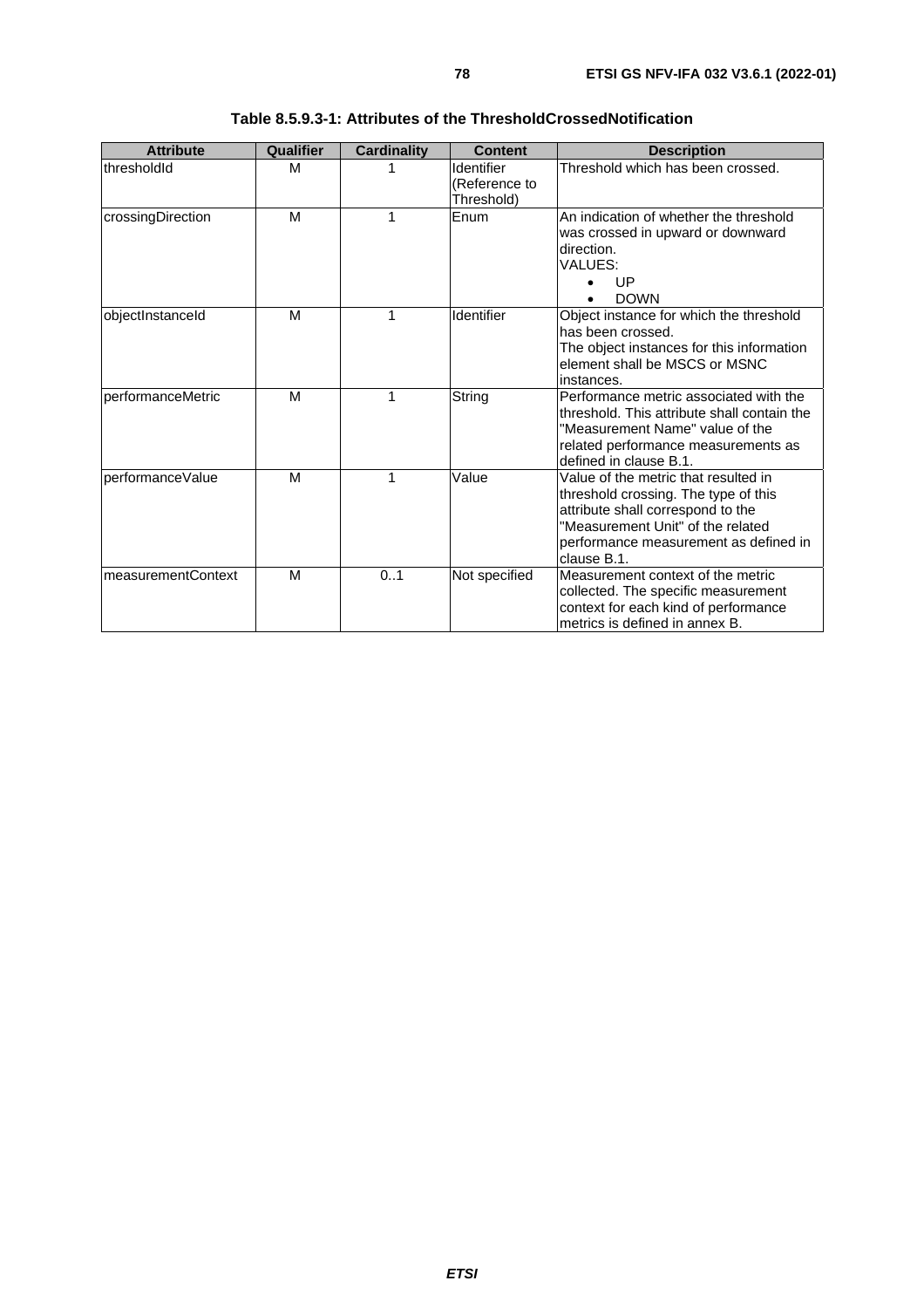## Annex A (informative): Terminology mapping

## A.1 Introduction

The present annex provides a translation of the concepts of the present document to an industry understandable terminology used in multi-site connectivity as defined in external organizations.

# A.2 ACTN terminology

## A.2.1 Introduction

The present clause provides a translation of the concepts of the present document to terminology used in IETF (Internet Engineering Task Force). IETF RFC 8453 [[i.4](#page-11-0)] outlines the Framework for ACTN; the IETF RFC 8454 [[i.5\]](#page-11-0) outlines the information model for ACTN. When IETF ACTN (Abstraction and Control of TE Networks) is used, the following terminology is applicable.

## A.2.2 Mapping between IFA 032 and ACTN terminology

## A.2.2.1 Mapping of concepts

from the customer node's perspective.

Table A.2.2.1-1 illustrates the mapping between the present document specification and IETF ACTN for easy understanding across the concepts.

|  |  |  | Table A.2.2.1-1: Terminology mapping between the present document specification and IETF ACTN |
|--|--|--|-----------------------------------------------------------------------------------------------|
|--|--|--|-----------------------------------------------------------------------------------------------|

| <b>ETSI GS NFV-IFA 032</b>                                                                                     | <b>IETF ACTN</b>                   |  |
|----------------------------------------------------------------------------------------------------------------|------------------------------------|--|
| (the present document)                                                                                         |                                    |  |
| Network edge link                                                                                              | Access link                        |  |
| (LinkInfo with isNetworkEdgeLink=true)                                                                         |                                    |  |
| NFVI-PoP network gateway (see note 1)                                                                          | Customer Node                      |  |
| Network link                                                                                                   | Link                               |  |
| Network node                                                                                                   | Node                               |  |
| Network node (where Nodelnfo has one or more                                                                   | <b>Operator Node</b>               |  |
| networkEdgePointId)                                                                                            |                                    |  |
| Network Edge Point                                                                                             | Operator Node port                 |  |
| Network Topology                                                                                               | <b>TE Topology</b>                 |  |
| <b>MSNC</b>                                                                                                    | <b>TE Tunnel</b>                   |  |
| Connectivity Service Endpoint (see note 2)                                                                     | <b>Access Point or VN Endpoint</b> |  |
|                                                                                                                | (from IETF RFC 8454 [i.5])         |  |
| <b>MSCS</b>                                                                                                    | Virtual Network (VN)               |  |
| <b>MSCS Endpoint</b>                                                                                           | VN Access Point (VNAP)             |  |
| NOTE 1: Not specified explicitly in the present document, but it maps to the NFVI-PoP network gateway or       |                                    |  |
| CE router (see clause 4.3).                                                                                    |                                    |  |
| NOTE 2: The ACTN's Access Point is a logical identifier that identifies an access link in between the customer |                                    |  |

and operator nodes and it is used for the setup of the VN. Similarly, the Connectivity Service Endpoint fulfils the same role, but in addition, the Connectivity Service Endpoint also identifies the endpoint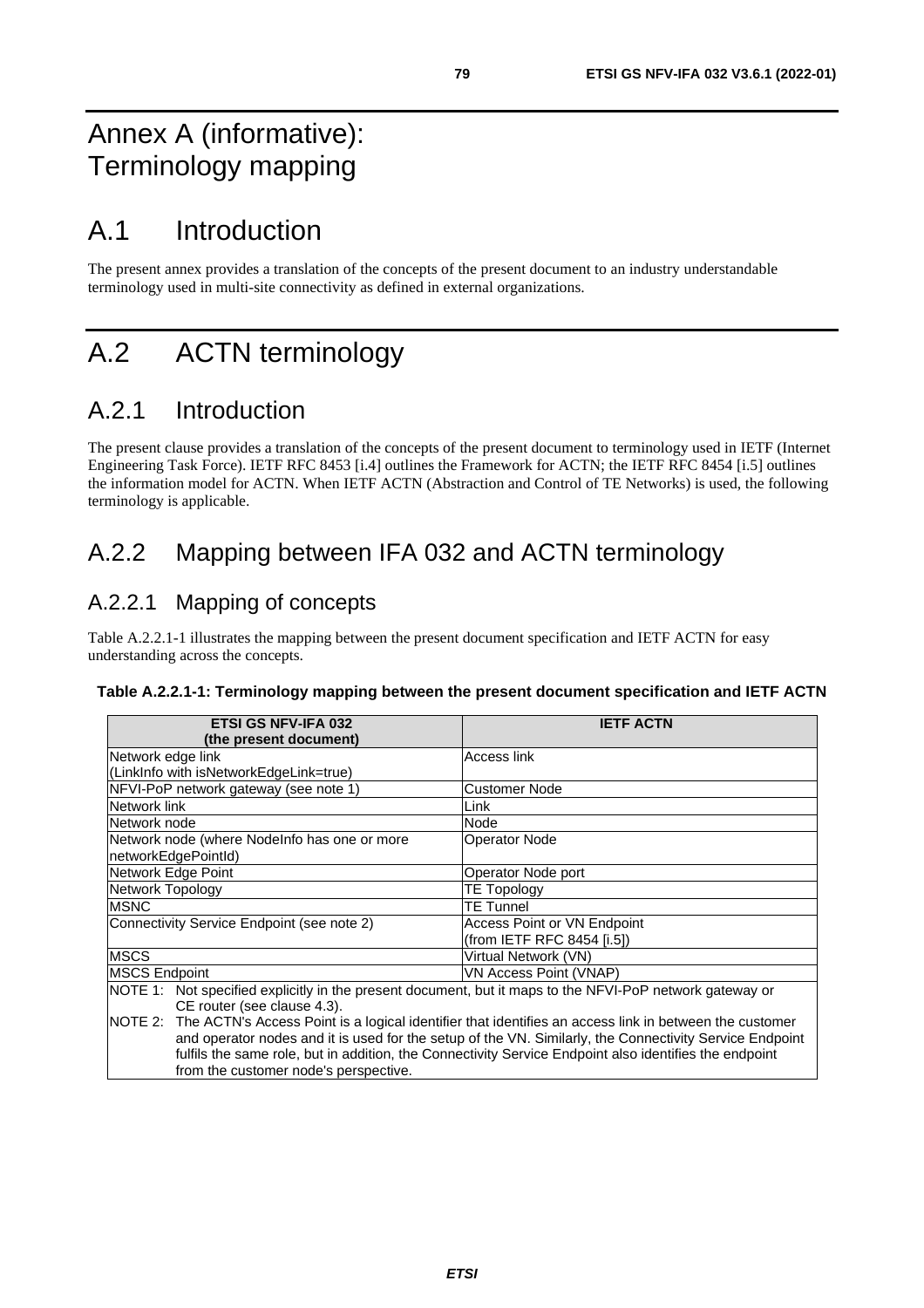#### **Access Link:**

A link between a customer node and an operator node.

#### **Access Point (AP):**

An AP is a logical identifier shared between the customer and the operator used to identify an access link. The AP is used by the customer when requesting a Virtual Network Service (VNS). Note that the term "TE Link Termination Point" describes the endpoints of links, while an AP is a common identifier for the link itself.

The usage of the AP provides also a degree of confidentiality between the customer and the operator, which do not share information about the CE and PE nodes but just identifiers of the points where it is possible to access the network.

The customer and the provider will have different views of how their resources can be connected to the APs. It is also possible to define parameters against the AP such as reservable bandwidth and physical bandwidth.

#### **Customer Node:**

Node on the Customer network (e.g. nodes serving fixed residential users, mobile users, and small enterprises).

#### **Domain:**

A domain is "any collection of network elements within a common sphere of address management or path computation responsibility". Domain is part of an operator's network that is under common management (i.e. under shared operational management using the same instances of a tool and the same policies). Network elements are often grouped into domains based on technology types, vendor profiles, and geographic proximity.

#### **Inter-domain link:**

A link between domains under distinct management administration.

#### **Link:**

A link is an edge on the graph representation of a TE topology. Two nodes connected by a link are said to be "adjacent" in the TE topology. In a physical network topology, a link corresponds to a physical connection. In an abstract network topology, a link (sometimes called an "abstract link") is a representation of the potential to connect a pair of points with certain TE parameters. Network abstraction may be applied recursively, so a link in one topology may be created by applying abstraction to the links in the underlying topology.

#### **Node:**

A node is a vertex on the graph representation of a TE topology. In a physical network topology, a node corresponds to a physical Network Element (NE) such as a router. In an abstract network topology, a node (sometimes called an "abstract node") is a representation as a single vertex of one or more physical NEs and their connecting physical connections. The concept of a node represents the ability to connect from any access to the node (a link end) to any other access to that node, although "limited cross-connect capabilities" may also be defined to restrict this functionality. Network abstraction may be applied recursively, so a node in one topology may be created by applying abstraction to the nodes in the underlying topology.

#### **Operator Node:**

Node in Operator network (e.g. transport network nodes and edge points connecting Customer nodes).

#### **TE:**

Traffic Engineering (TE) encompasses application of technology and scientific principles to achieve performance objectives of operational networks.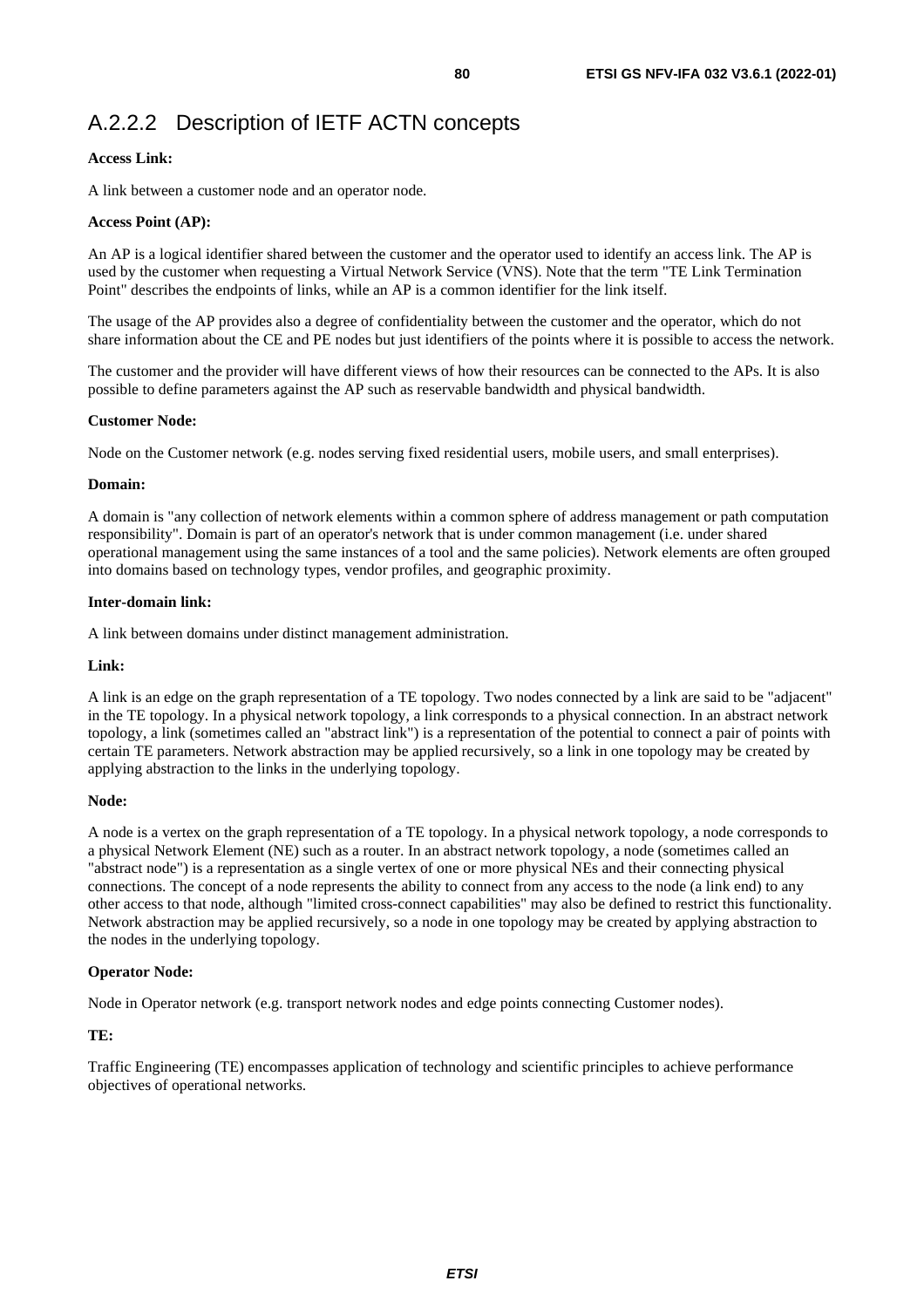#### **Virtual Network (VN):**

A VN is a network provided by a service provider to a customer for the customer to use in any way it wants as though it was a physical network. Virtual Networks are built from abstractions of the underlying TE networks. There are two views of a VN as follows:

The VN can be abstracted as a set of edge-to-edge links (a Type 1 VN). Each link is referred as a "VN member" and is formed as an end-to-end tunnel across the underlying networks. Such tunnels may be constructed by recursive slicing or abstraction of paths in the underlying networks and can encompass edge points of the customer's network, access links, intra-domain paths, and inter-domain links.

The VN can also be abstracted as a topology of virtual nodes and virtual links (a Type 2 VN). The operator needs to map the VN to actual resource assignment, which is known as "virtual network embedding". The nodes in this case include physical endpoints, border nodes, and internal nodes as well as abstracted nodes. Similarly, the links include physical access links, inter-domain links, and intra-domain links as well as abstract links.

Type 1 VN is a special case of a Type 2 VN.

The key advantage of VN concept is, the operator does not have to deal with issues related to the management and control of multiple domains.

An underlay connectivity between two remote nodes (i.e. belonging to different Autonomous Systems (AS)) is composed by a number of intra-domain tunnels, plus inter domain links, plus configuration mechanisms to handover the traffic form one AS to another AS (e.g. Inter AS option A, B or C). This complexity is hidden by the VN, which represent the result of the stitching of all these items into an end to end connection.

A VN can be P2P (point-to-point) or MP2MP (multipoint-to-multipoint) and each branch of the VN is called VN member.

#### **VN Access Point (VNAP):**

A Virtual Network Access Point (VNAP) is the binding between an AP and a VN. It is used to allow different VNs to start from the same AP. It also allows for traffic engineering on the access and/or inter-domain links (e.g. keeping track of bandwidth allocation). A different VNAP is created on an AP for each VN.

#### **VNS:**

A Virtual Network Service (VNS) is the service agreement between a customer and operator to provide a VN.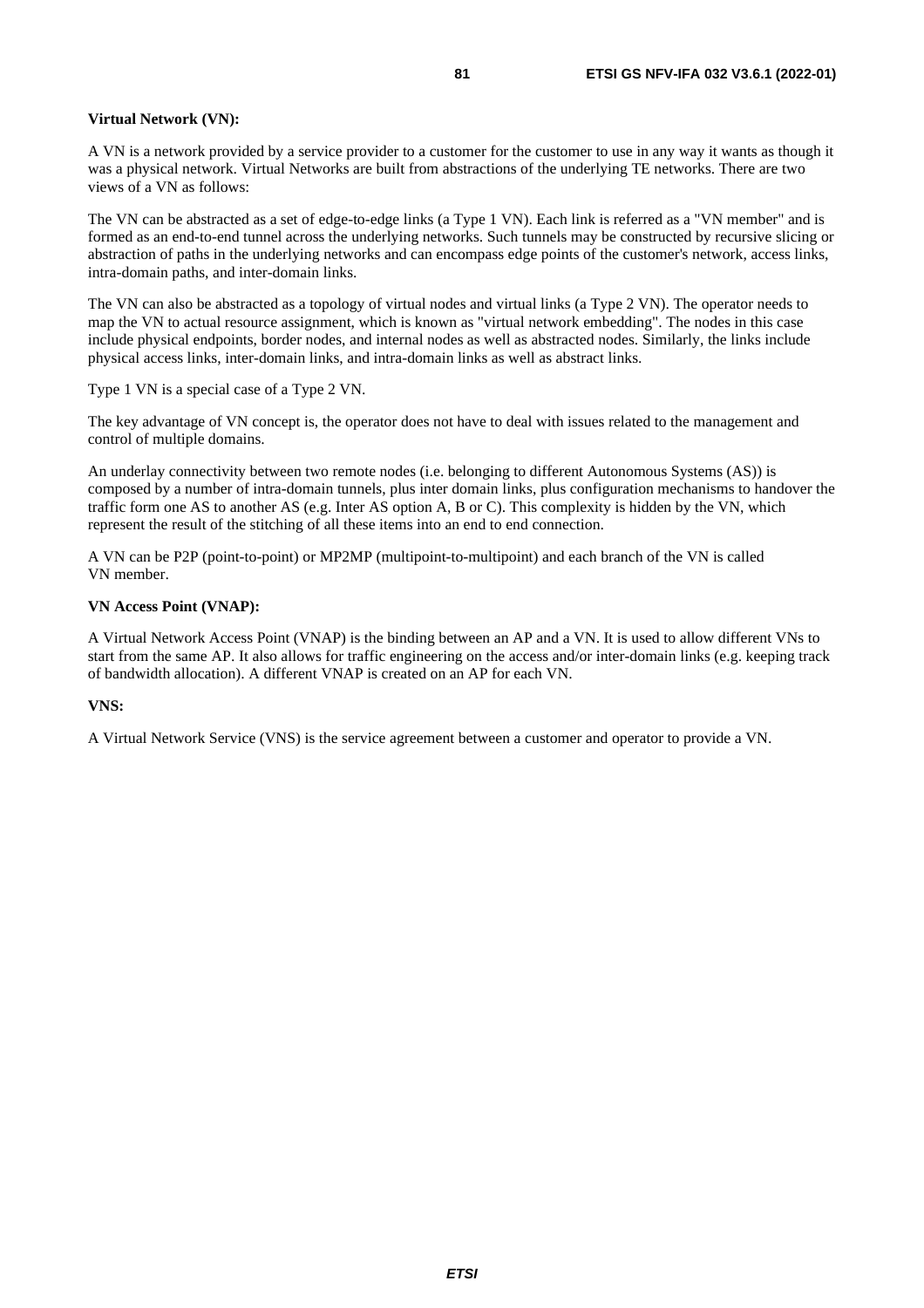## Annex B (normative): Performance and capacity metrics and measurements

## B.1 Metrics and performance measurements

## B.1.1 Introduction

The performance monitoring of MSCS and MSNC is supported by the Performance Management interface. The interface supports the handling of PM jobs, performance Thresholds, and the issue of notifications about the availability of the performance information. There are two types of information relevant to the performance management:

- the type of measured objects; and
- the performance measurement on a specific measured object type.

Clause B.1.2 defines the measured object types for the performance measurements specified in the present document. Clause B.1.3 specifies the performance measurements.

The WIM shall generate the measurement value(s) according to the "Collection Method" and "Trigger" defined in each respective performance measurement.

## B.1.2 Measured object type definitions

## B.1.2.1 Mscs object type

The measured object type "Mscs" shall be used to collect and report the performance measurements for one MSCS.

The objectType, when used in PM job or performance report, shall be equal to "Mscs".

The objectInstanceId, when used in PM job or performance report, shall be equal to the mscsId of the measured MSCS instance (see clause 8.2.2.5).

## B.1.2.2 Msnc object type

The measured object type "Msnc" shall be used to collect and report the performance measurements for one MSNC.

The objectType, when used in PM job or performance report, shall be equal to "Msnc".

The objectInstanceId, when used in PM job or performance report, shall be equal to the msncId of the measured MSNC instance (see clause 8.2.2.6).

## B.1.3 Performance measurements

### B.1.3.1 MSCS measurements

#### B.1.3.1.1 Number of incoming packets

- a) **Description:** This measurement provides the number of packets received/incoming at the MSCS (i.e. incoming into the WAN, from the network perspective). This measurement is split into sub-counters per MSCS endpoint.
- b) **Collection Method:** SC.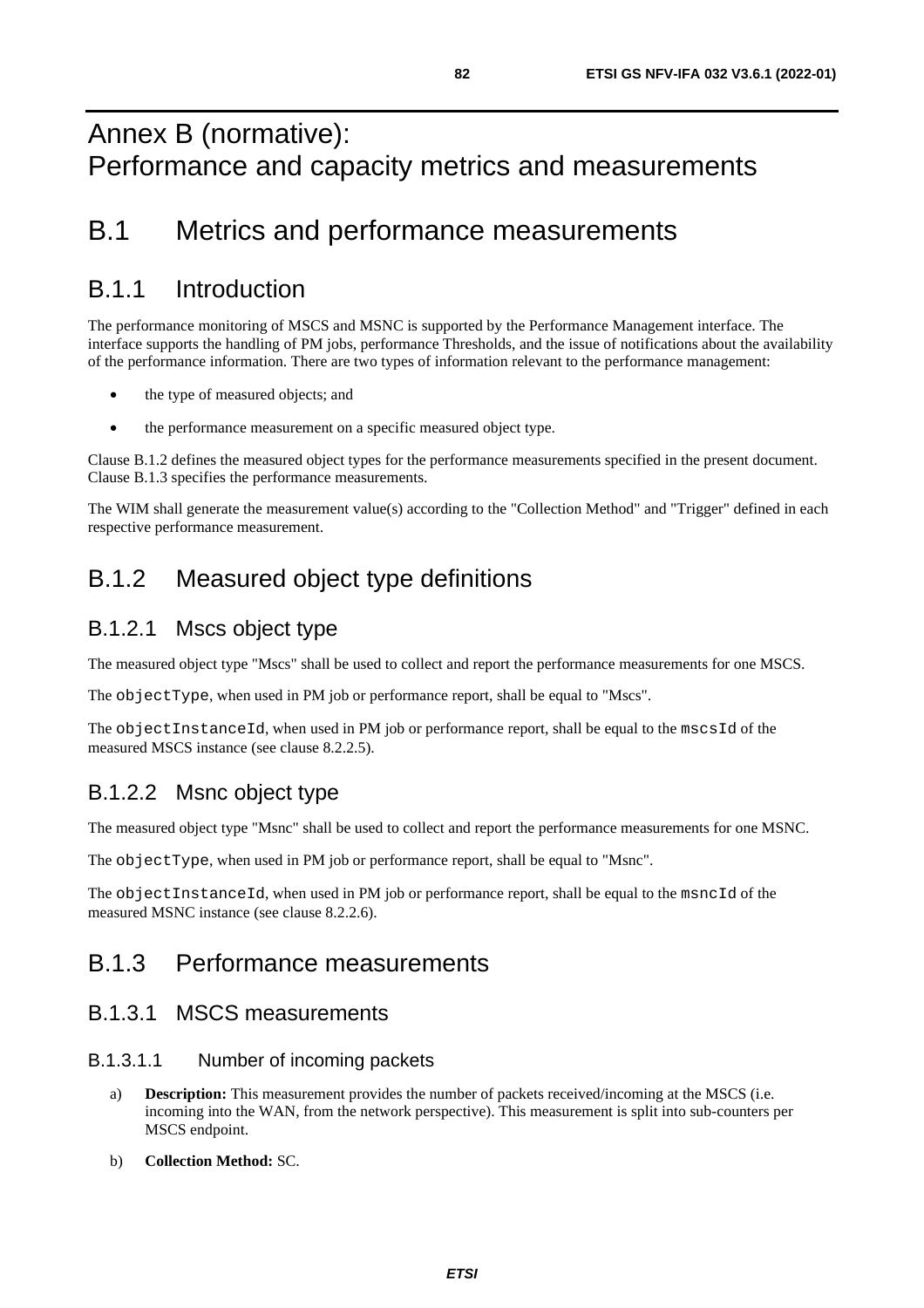- c) **Trigger:** The WIM counts the number of incoming packets for each one of the MSCS endpoints. The WIM generates the measurement for the subject Mscs by assigning the value of the collected number of incoming packets measurement(s) to the sub-counters per MSCS endpoint.
- d) **Measurement Unit:** Each measurement is an integer value.
- e) **Measurement Group:** MscsEndpoints.
- f) **Measured Object Type:** Mscs.
- g) **Measurement Name:** NetPacketIncoming.*MscsEndpointId*, where *MscsEndpointId* is equal to mscsEndpointId, the identifier of the measured MSCS endpoint (see clause 8.2.2.8).
- h) **Measurement Context:**
	- *MeasurementInterval*: the duration of the observation by the measurement system to assess the metric.

#### B.1.3.1.2 Number of outgoing packets

- a) **Description:** This measurement provides the number of packets transmitted/outgoing at the MSCS (i.e. outgoing from the WAN, from the network perspective). This measurement is split into sub-counters per MSCS endpoint.
- b) **Collection Method:** SC.
- c) **Trigger:** The WIM counts the number of outgoing packets for each one of the MSCS endpoints. The WIM generates the measurement for the subject Mscs by assigning the value of the collected number of outgoing packets measurement(s) to the sub-counters per MSCS endpoint.
- d) **Measurement Unit:** Each measurement is an integer value.
- e) **Measurement Group:** MscsEndpoints.
- f) **Measured Object Type:** Mscs.
- g) **Measurement Name:** NetPacketOutgoing.*MscsEndpointId*, where *MscsEndpointId* is equal to mscsEndpointId, the identifier of the measured MSCS endpoint (see clause 8.2.2.8).
- h) **Measurement Context:**
	- *MeasurementInterval*: the duration of the observation by the measurement system to assess the metric.

#### B.1.3.1.3 Number of incoming bytes

- a) **Description:** This measurement provides the number of bytes received/incoming at the MSCS (i.e. incoming into the WAN, from the network perspective). This measurement is split into sub-counters per MSCS endpoint.
- b) **Collection Method:** SC.
- c) **Trigger:** The WIM counts the number of incoming bytes for each one of the MSCS endpoints. The WIM generates the measurement for the subject Mscs by assigning the value of the collected number of incoming bytes measurement(s) to the sub-counters per MSCS endpoint.
- d) **Measurement Unit:** Each measurement is an integer value.
- e) **Measurement Group:** MscsEndpoints.
- f) **Measured Object Type:** Mscs.
- g) **Measurement Name:** NetBytesIncoming.*MscsEndpointId*, where *MscsEndpointId* is equal to mscsEndpointId, the identifier of the measured MSCS endpoint (see clause 8.2.2.8).
- h) **Measurement Context:**
	- *MeasurementInterval*: the duration of the observation by the measurement system to assess the metric.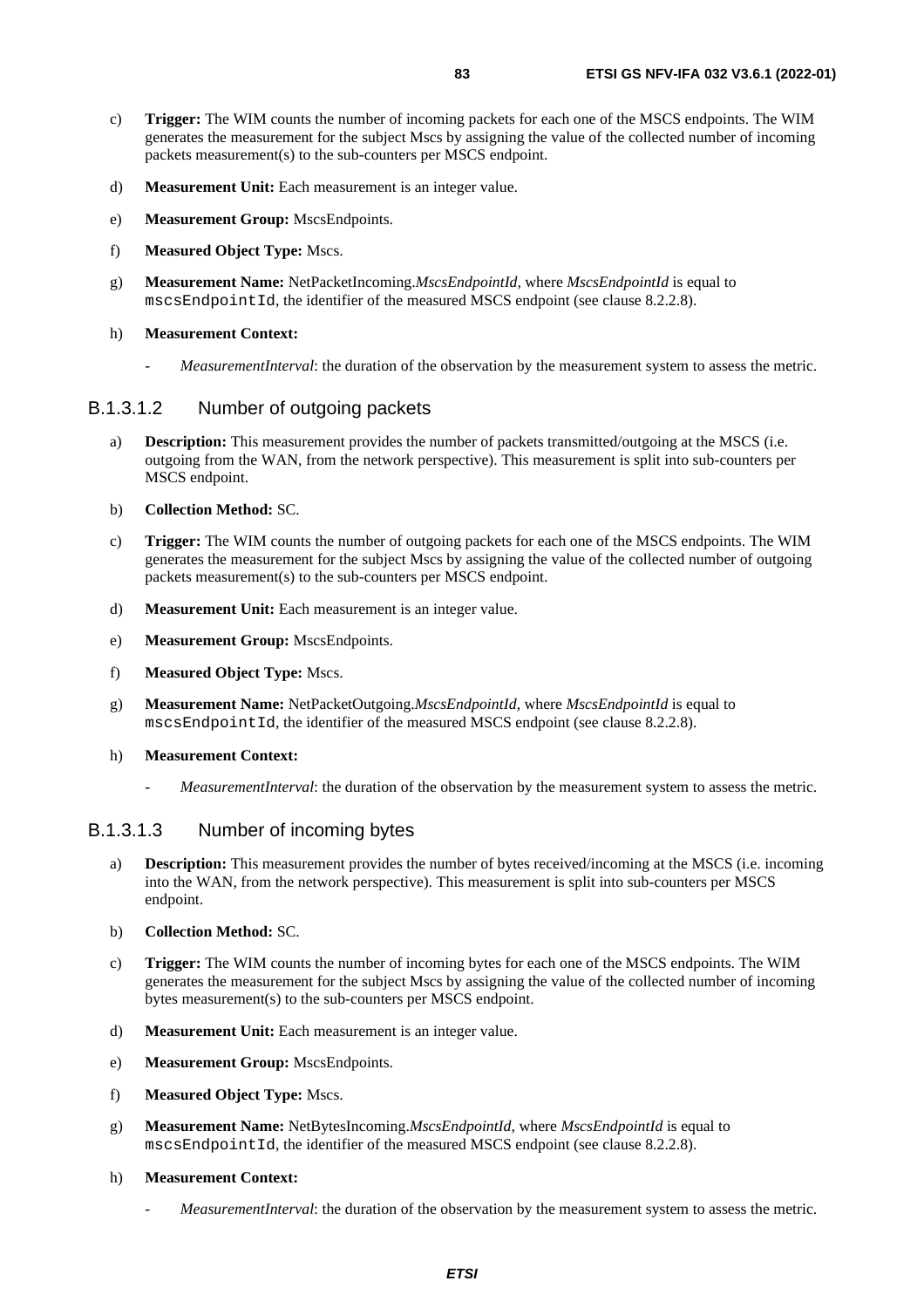#### B.1.3.1.4 Number of outgoing bytes

- a) **Description:** This measurement provides the number of bytes transmitted/outgoing at the MSCS (i.e. outgoing from the WAN, from the network perspective). This measurement is split into sub-counters per MSCS endpoint.
- b) **Collection Method:** SC.
- c) **Trigger:** The WIM counts the number of outgoing bytes for each one of the MSCS endpoints. The WIM generates the measurement for the subject Mscs by assigning the value of the collected number of outgoing bytes measurement(s) to the sub-counters per MSCS endpoint.
- d) **Measurement Unit:** Each measurement is an integer value.
- e) **Measurement Group:** MscsEndpoints.
- f) **Measured Object Type:** Mscs.
- g) **Measurement Name:** NetBytesOutgoing.*MscsEndpointId*, where *MscsEndpointId* is equal to mscsEndpointId, the identifier of the measured MSCS endpoint (see clause 8.2.2.8).
- h) **Measurement Context:**
	- *MeasurementInterval*: the duration of the observation by the measurement system to assess the metric.

#### B.1.3.1.5 Maximum one-way delay

- a) **Description:** This measurement provides the maximum one-way delay among all pairs of MSCS endpoints.
- b) **Collection Method:** SC.
- c) **Trigger:** The WIM selects the maximum value of the one-way delay measured among all the pairs of MSCS endpoints.
- d) **Measurement Unit:** Each measurement is a real value (unit: ms).
- e) **Measurement Group:** MscsDelay.
- f) **Measured Object Type:** Mscs.
- g) **Measurement Name:** OneWayDelayMax.
- h) **Measurement Context:**
	- *MeasurementInterval*: the duration of the observation by the measurement system to assess the metric.
	- *EndpointPair*: the information about the MSCS endpoints in between the maximum one-way delay has been observed. Format: Source:*SourceMscsEndpointId*.Dest:*DestMscsEndpointId*, where *MscsEndpointId* is equal to mscsEndpointId, the identifier of the source MSCS endpoint, and *DestMscsEndpointId* is equal to mscsEndpointId, the identifier of the destination MSCS endpoint (see clause 8.2.2.8).

#### B.1.3.1.6 Minimum one-way delay

- a) **Description:** This measurement provides the minimum one-way delay among all pairs of MSCS endpoints.
- b) **Collection Method:** SC.
- c) **Trigger:** The WIM selects the minimum value of the one-way delay measured among all the pairs of MSCS endpoints.
- d) **Measurement Unit:** Each measurement is a real value (unit: ms).
- e) **Measurement Group:** MscsDelay.
- f) **Measured Object Type:** Mscs.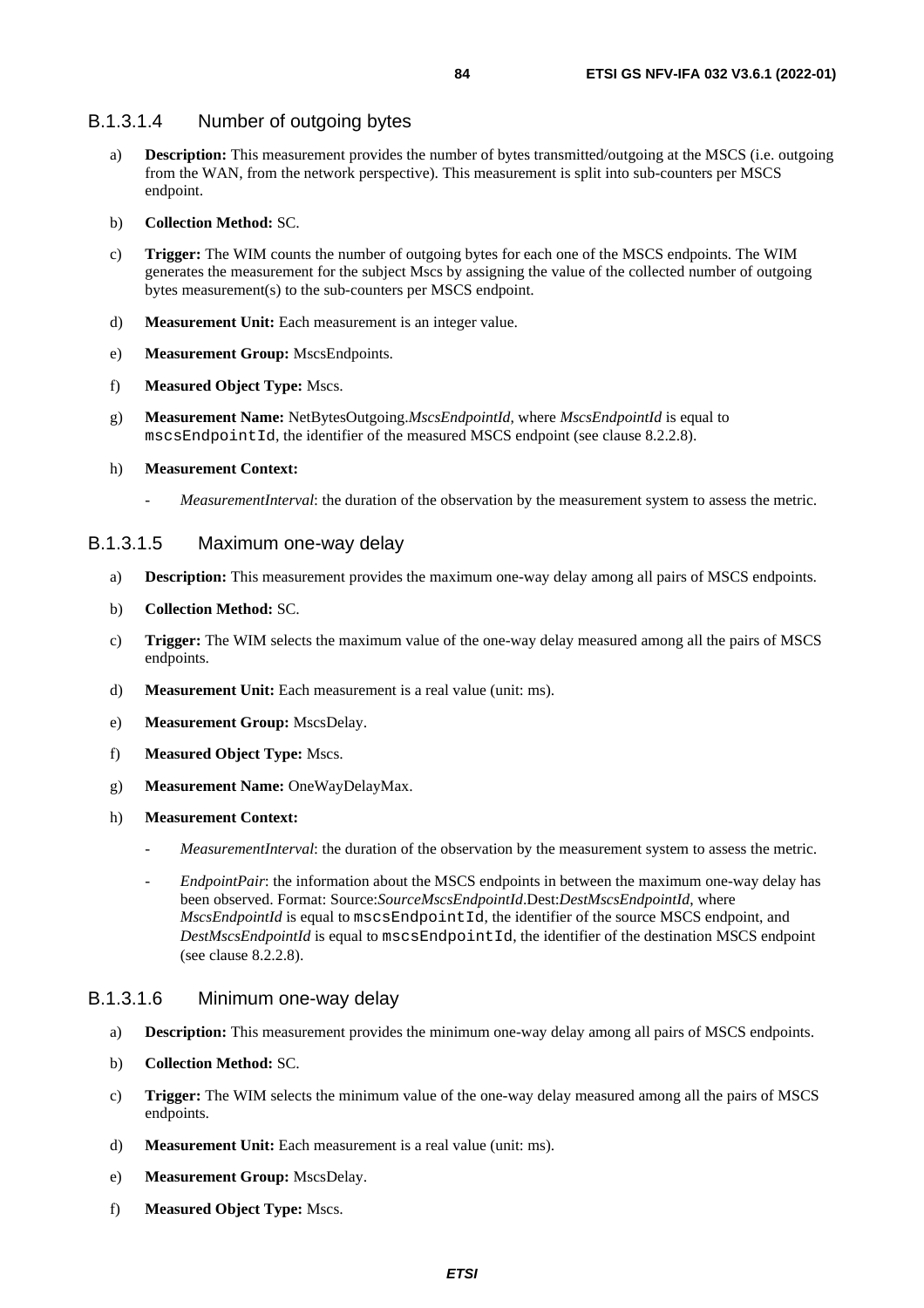g) **Measurement Name:** OneWayDelayMin.

#### h) **Measurement Context:**

- *MeasurementInterval*: the duration of the observation by the measurement system to assess the metric.
- *EndpointPair*: the information about the MSCS endpoints in between the minimum one-way delay has been observed. Format: Source:*SourceMscsEndpointId*.Dest:*DestMscsEndpointId*, where *MscsEndpointId* is equal to mscsEndpointId, the identifier of the source MSCS endpoint, and *DestMscsEndpointId* is equal to mscsEndpointId, the identifier of the destination MSCS endpoint (see clause 8.2.2.8).

#### B.1.3.1.7 Mean one-way delay

- a) **Description:** This measurement provides the mean one-way delay among all pairs of MSCS endpoints.
- b) **Collection Method:** SC.
- c) **Trigger:** The WIM takes the arithmetic mean of all the collected one-way delay measurements among all the pairs of MSCS endpoints in the collection period.
- d) **Measurement Unit:** Each measurement is a real value (unit: ms).
- e) **Measurement Group:** MscsDelay.
- f) **Measured Object Type:** Mscs.
- g) **Measurement Name:** OneWayDelayMean.
- h) **Measurement Context:**
	- *MeasurementInterval*: the duration of the observation by the measurement system to assess the metric.

#### B.1.3.1.8 Maximum one-way delay variation

- a) **Description:** This measurement provides the maximum one-way delay variation among all pairs of MSCS endpoints.
- b) **Collection Method:** SC.
- c) **Trigger:** The WIM selects the maximum value of the one-way delay variation measured among all the pairs of MSCS endpoints.
- d) **Measurement Unit:** Each measurement is a real value (unit: ms).
- e) **Measurement Group:** MscsDelay.
- f) **Measured Object Type:** Mscs.
- g) **Measurement Name:** OneWayDelayVarMax.
- h) **Measurement Context:**
	- *MeasurementInterval*: the duration of the observation by the measurement system to assess the metric.
	- *EndpointPair*: the information about the MSCS endpoints in between the maximum one-way delay variation has been observed. Format: Source:*SourceMscsEndpointId*.Dest:*DestMscsEndpointId*, where *MscsEndpointId* is equal to mscsEndpointId, the identifier of the source MSCS endpoint, and *DestMscsEndpointId* is equal to mscsEndpointId, the identifier of the destination MSCS endpoint (see clause 8.2.2.8).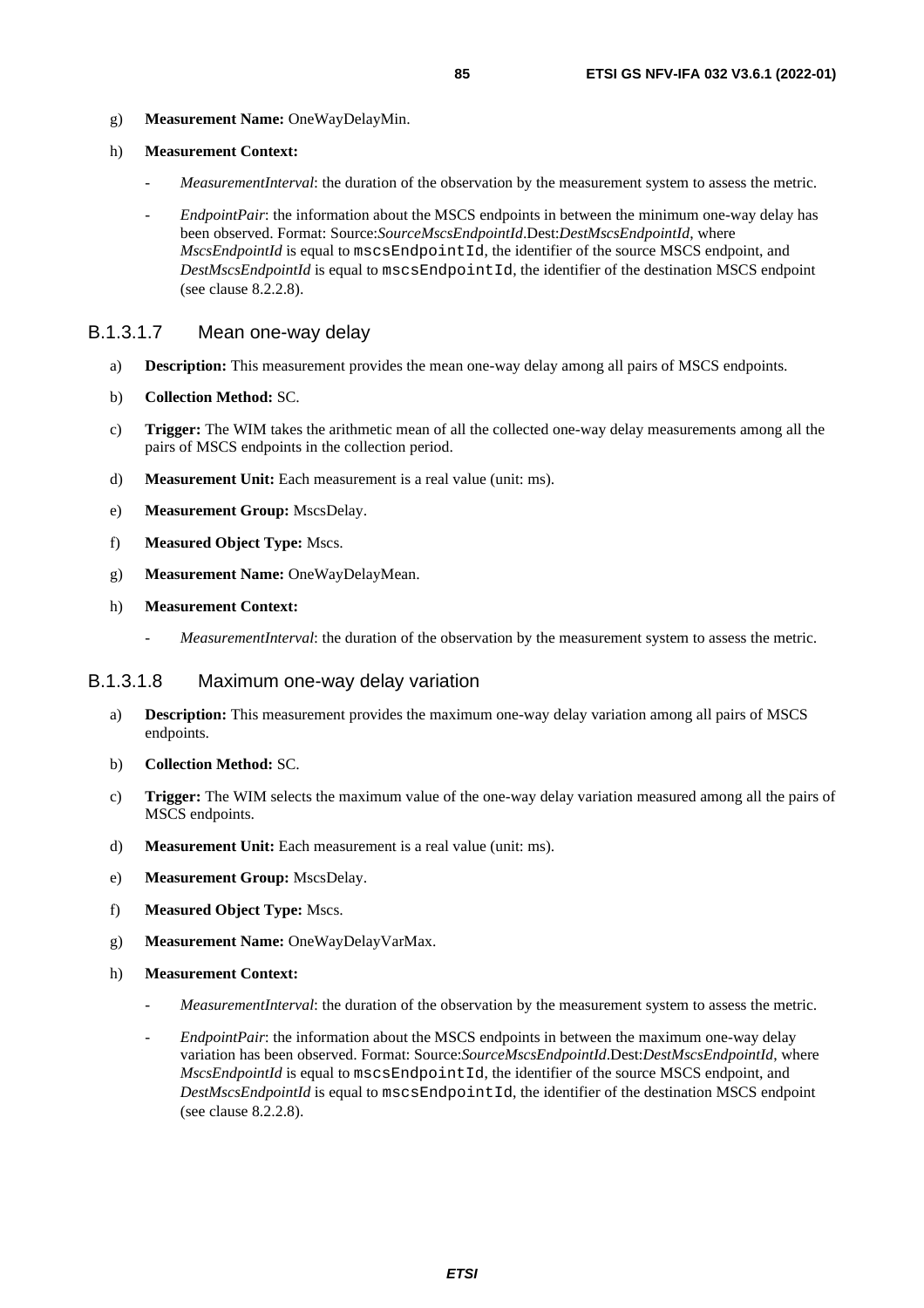#### B.1.3.1.9 Minimum one-way delay variation

- a) **Description:** This measurement provides the minimum one-way delay variation among all pairs of MSCS endpoints.
- b) **Collection Method:** SC.
- c) **Trigger:** The WIM selects the minimum value of the one-way delay variation measured among all the pairs of MSCS endpoints.
- d) **Measurement Unit:** Each measurement is a real value (unit: ms).
- e) **Measurement Group:** MscsDelay.
- f) **Measured Object Type:** Mscs.
- g) **Measurement Name:** OneWayDelayVarMin.
- h) **Measurement Context:**
	- *MeasurementInterval*: the duration of the observation by the measurement system to assess the metric.
	- *EndpointPair*: the information about the MSCS endpoints in between the minimum one-way delay variation has been observed. Format: Source:*SourceMscsEndpointId*.Dest:*DestMscsEndpointId*, where *MscsEndpointId* is equal to mscsEndpointId, the identifier of the source MSCS endpoint, and *DestMscsEndpointId* is equal to mscsEndpointId, the identifier of the destination MSCS endpoint (see clause 8.2.2.8).

#### B.1.3.1.10 Mean one-way delay variation

- a) **Description:** This measurement provides the mean one-way delay variation among all pairs of MSCS endpoints.
- b) **Collection Method:** SC.
- c) **Trigger:** The WIM takes the arithmetic mean of all the measured one-way delay variation measurements among all the pairs of MSCS endpoints in the collection period.
- d) **Measurement Unit:** Each measurement is a real value (unit: ms).
- e) **Measurement Group:** MscsDelay.
- f) **Measured Object Type:** Mscs.
- g) **Measurement Name:** OneWayDelayVarMean.
- h) **Measurement Context:**
	- *MeasurementInterval*: the duration of the observation by the measurement system to assess the metric.

#### B.1.3.1.11 Packet loss rate

- a) **Description:** This measurement provides the percentage of packets lost among all expected packets to be forwarded in the MSCS.
- b) **Collection Method:** SC.
- c) **Trigger:** The WIM computes the percentage as *((num\_packets\_lost / num\_total\_packets)×100)*, where the *num\_total\_packets* represents the number of packets that should have been forwarded by the MSCS.
- d) **Measurement Unit:** Each measurement is a real value (unit: %).
- e) **Measurement Group:** MscsPacket.
- f) **Measured Object Type:** Mscs.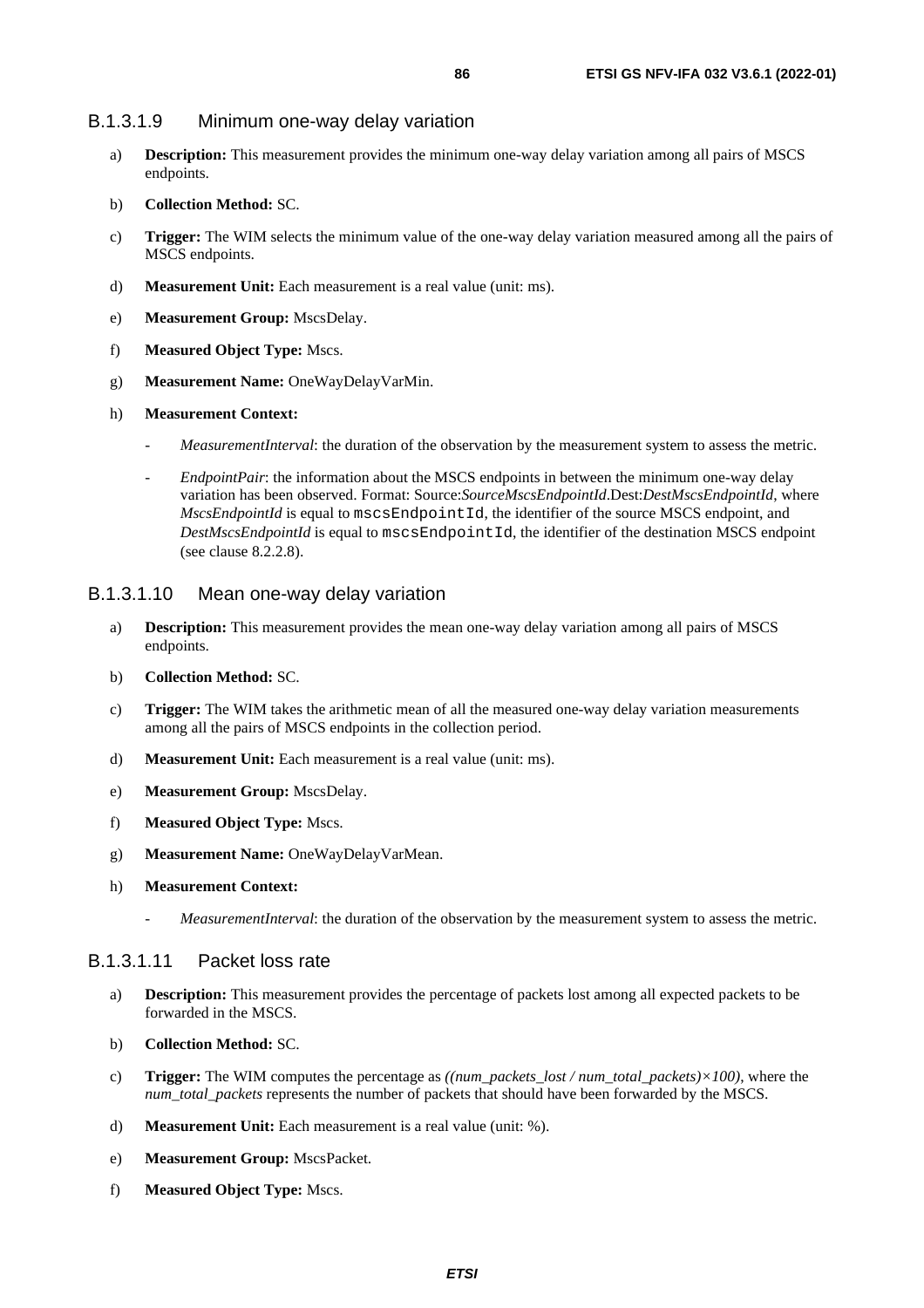- g) **Measurement Name:** PacketLossRate.
- h) **Measurement Context:**
	- *MeasurementInterval*: the duration of the observation by the measurement system to assess the metric.

#### B.1.3.1.12 Packet collision rate

- a) **Description:** This measurement provides the rate of packet collisions among all expected packets to be forwarded in the MSCS.
- b) **Collection Method:** SC.
- c) **Trigger:** The WIM computes the percentage as *((num\_collision\_packets / num\_total\_packets)×100)*, where the *num\_total\_packets* represents the number of packets that should have been forwarded by the MSCS.
- d) **Measurement Unit:** Each measurement is a real value (unit: %).
- e) **Measurement Group:** MscsPacket.
- f) **Measured Object Type:** Mscs.
- g) **Measurement Name:** PacketCollisionRate.
- h) **Measurement Context:**
	- *MeasurementInterval*: the duration of the observation by the measurement system to assess the metric.

#### B.1.3.1.13 Number of incoming broadcast packets

- a) **Description:** This measurement provides the number of broadcast packets received/incoming at the MSCS (i.e. incoming into the WAN, from the network perspective). This measurement is split into sub-counters per MSCS endpoint.
- b) **Collection Method:** SC.
- c) **Trigger:** The WIM counts the number of incoming broadcast packets for each one of the MSCS endpoints. The WIM generates the measurement for the subject Mscs by assigning the value of the collected number of incoming broadcast packets measurement(s) to the sub-counters per MSCS endpoint.
- d) **Measurement Unit:** Each measurement is an integer value.
- e) **Measurement Group:** MscsEndpoints.
- f) **Measured Object Type:** Mscs.
- g) **Measurement Name:** NetBroadcastPacketIncoming.*MscsEndpointId*, where *MscsEndpointId* is equal to mscsEndpointId, the identifier of the measured MSCS endpoint (see clause 8.2.2.8).
- h) **Measurement Context:**
	- *MeasurementInterval*: the duration of the observation by the measurement system to assess the metric.

#### B.1.3.1.14 Number of outgoing broadcast packets

- a) **Description:** This measurement provides the number of broadcast packets transmitted/outgoing at the MSCS (i.e. outgoing from the WAN, from the network perspective). This measurement is split into sub-counters per MSCS endpoint.
- b) **Collection Method:** SC.
- c) **Trigger:** The WIM counts the number of outgoing broadcast packets for each one of the MSCS endpoints. The WIM generates the measurement for the subject Mscs by assigning the value of the collected number of outgoing broadcast packets measurement(s) to the sub-counters per MSCS endpoint.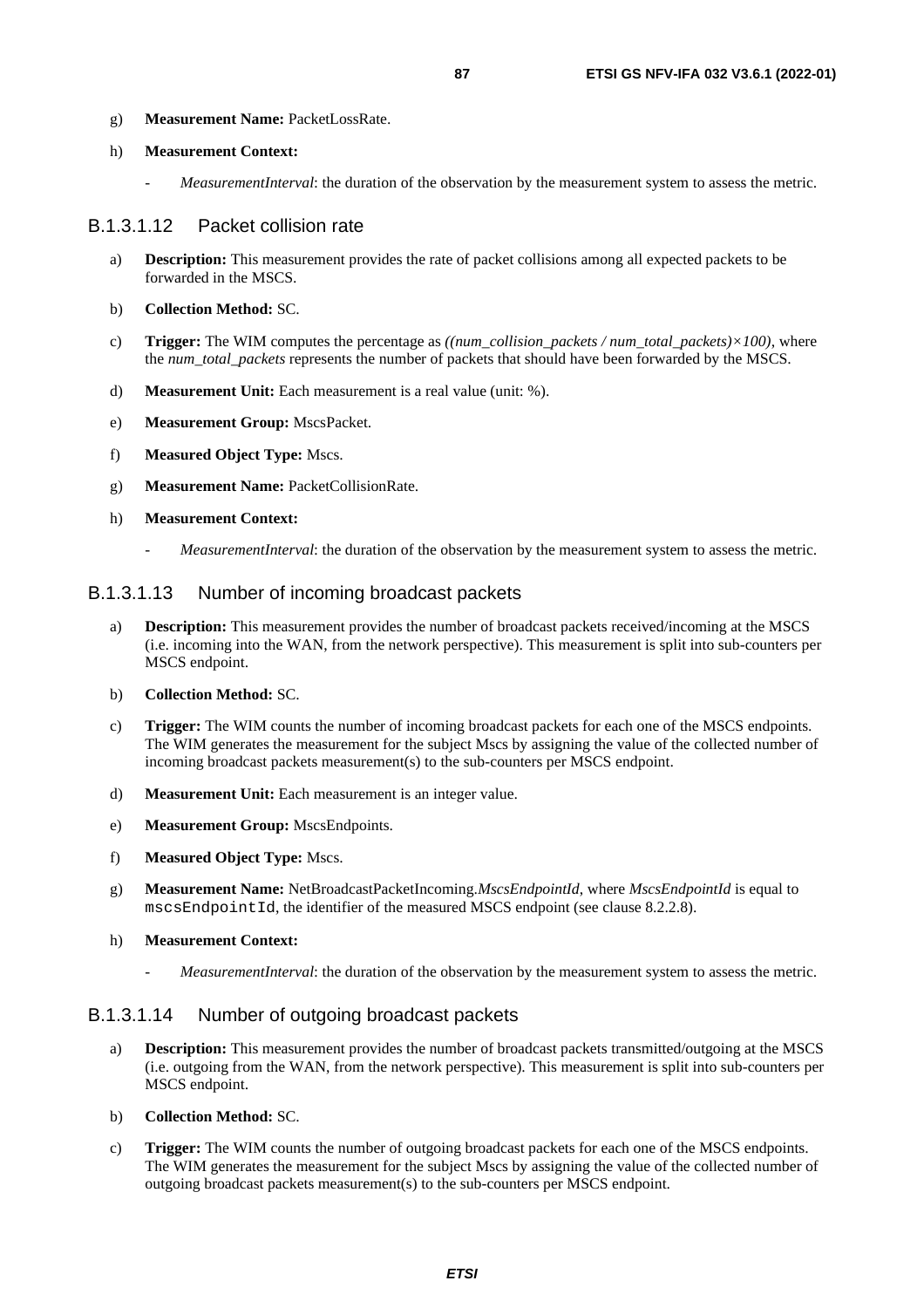- d) **Measurement Unit:** Each measurement is an integer value.
- e) **Measurement Group:** MscsEndpoints.
- f) **Measured Object Type:** Mscs.
- g) **Measurement Name:** NetBroadcastPacketOutgoing.*MscsEndpointId*, where *MscsEndpointId* is equal to mscsEndpointId, the identifier of the measured MSCS endpoint (see clause 8.2.2.8).

#### h) **Measurement Context:**

*MeasurementInterval*: the duration of the observation by the measurement system to assess the metric.

### B.1.3.2 MSNC measurements

#### B.1.3.2.1 Number of incoming packets

- a) **Description:** This measurement provides the number of packets received/incoming at the MSNC (i.e. incoming into the WAN, from the network's perspective). This measurement is split into sub-counters per MSNC endpoint.
- b) **Collection Method:** SC.
- c) **Trigger:** The WIM counts the number of incoming packets for each one of the MSNC endpoints. The WIM generates the measurement for the subject Msnc by assigning the value of the collected number of incoming packets measurement(s) to the sub-counters per MSNC endpoint.
- d) **Measurement Unit:** Each measurement is an integer value.
- e) **Measurement Group:** MsncEndpoints.
- f) **Measured Object Type:** Msnc.
- g) **Measurement Name:** NetPacketIncoming.*MsncEndpointId*, where *MsncEndpointId* is equal to msncEndpointId, the identifier of the measured MSNC endpoint (see clause 8.2.2.6).
- h) **Measurement Context:**
	- *MeasurementInterval*: the duration of the observation by the measurement system to assess the metric.

#### B.1.3.2.2 Number of outgoing packets

- a) **Description:** This measurement provides the number of packets transmitted/outgoing at the MSNC (i.e. outgoing from the WAN, from the network's perspective). This measurement is split into sub-counters per MSNC endpoint.
- b) **Collection Method:** SC.
- c) **Trigger:** The WIM counts the number of outgoing packets for each one of the MSNC endpoints. The WIM generates the measurement for the subject Msnc by assigning the value of the collected number of outgoing packets measurement(s) to the sub-counters per MSNC endpoint.
- d) **Measurement Unit:** Each measurement is an integer value.
- e) **Measurement Group:** MsncEndpoints.
- f) **Measured Object Type:** Msnc.
- g) **Measurement Name:** NetPacketOutgoing.*MsncEndpointId*, where *MsncEndpointId* is equal to msncEndpointId, the identifier of the measured MSNC endpoint (see clause 8.2.2.6).
- h) **Measurement Context:**
	- *MeasurementInterval*: the duration of the observation by the measurement system to assess the metric.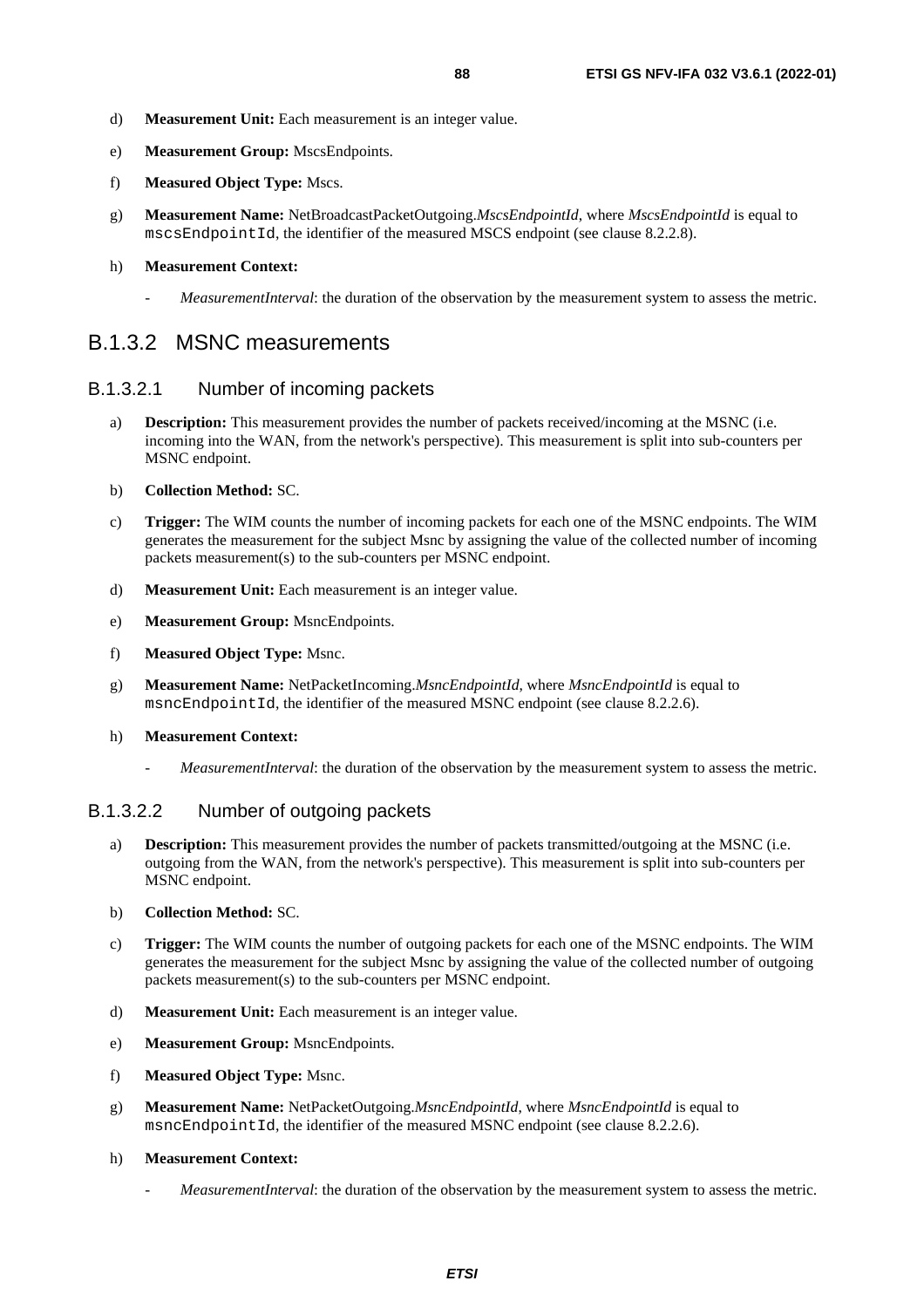#### B.1.3.2.3 Number of incoming bytes

- a) **Description:** This measurement provides the number of bytes received/incoming at the MSNC (i.e. incoming into the WAN, from the network's perspective). This measurement is split into sub-counters per MSNC endpoint.
- b) **Collection Method:** SC.
- c) **Trigger:** The WIM counts the number of incoming bytes for each one of the MSNC endpoints. The WIM generates the measurement for the subject Msnc by assigning the value of the collected number of incoming bytes measurement(s) to the sub-counters per MSNC endpoint.
- d) **Measurement Unit:** Each measurement is an integer value.
- e) **Measurement Group:** MsncEndpoints.
- f) **Measured Object Type:** Msnc.
- g) **Measurement Name:** NetBytesIncoming.*MsncEndpointId*, where *MsncEndpointId* is equal to msncEndpointId, the identifier of the measured MSNC endpoint (see clause 8.2.2.6).
- h) **Measurement Context:**
	- *MeasurementInterval*: the duration of the observation by the measurement system to assess the metric.

#### B.1.3.2.4 Number of outgoing bytes

- a) **Description:** This measurement provides the number of bytes transmitted/outgoing at the MSNC (i.e. outgoing from the WAN, from the network perspective). This measurement is split into sub-counters per MSNC endpoint.
- b) **Collection Method:** SC.
- c) **Trigger:** The WIM counts the number of outgoing bytes for each one of the MSNC endpoints. The WIM generates the measurement for the subject Msnc by assigning the value of the collected number of outgoing bytes measurement(s) to the sub-counters per MSNC endpoint.
- d) **Measurement Unit:** Each measurement is an integer value.
- e) **Measurement Group:** MsncEndpoints.
- f) **Measured Object Type:** Msnc.
- g) **Measurement Name:** NetBytesOutgoing.*MsncEndpointId*, where *MsncEndpointId* is equal to msncEndpointId, the identifier of the measured MSNC endpoint (see clause 8.2.2.6).

#### h) **Measurement Context:**

*MeasurementInterval*: the duration of the observation by the measurement system to assess the metric.

#### B.1.3.2.5 Maximum one-way delay

- a) **Description:** This measurement provides the maximum one-way delay among all pairs of MSNC endpoints.
- b) **Collection Method:** SC.
- c) **Trigger:** The WIM selects the maximum value of the one-way delay measured among all the pairs of MSNC endpoints.
- d) **Measurement Unit:** Each measurement is a real value (unit: ms).
- e) **Measurement Group:** MsncDelay.
- f) **Measured Object Type:** Msnc.
- g) **Measurement Name:** OneWayDelayMax.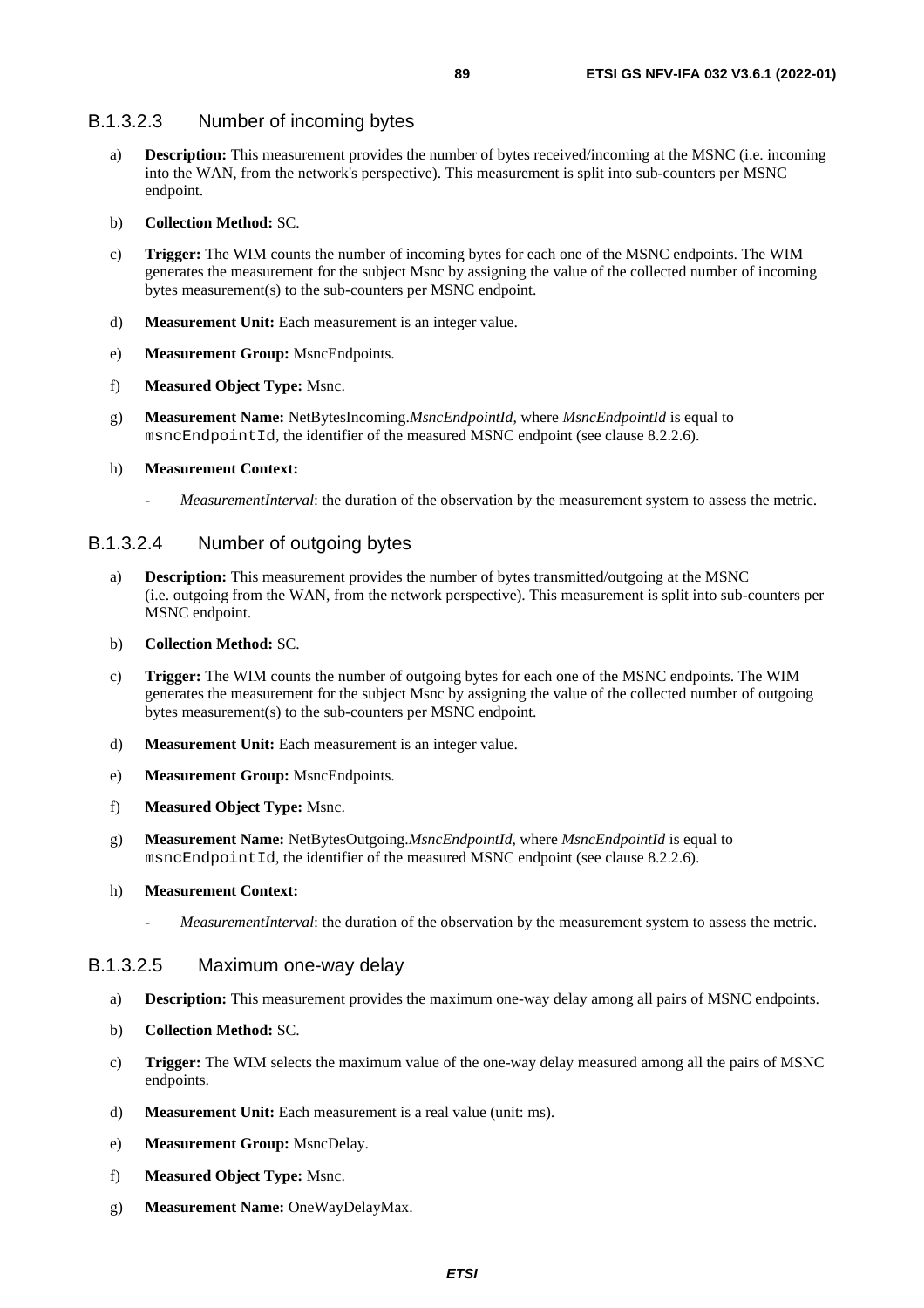#### h) **Measurement Context:**

- *MeasurementInterval*: the duration of the observation by the measurement system to assess the metric.
- *EndpointPair*: the information about the MSNC endpoints in between the maximum one-way delay has been observed. Format: Source:*SourceMsncEndpointId*.Dest:*DestMsncEndpointId*, where *MsncEndpointId* is equal to msncEndpointId, the identifier of the source MSNC endpoint, and *DestMsncEndpointId* is equal to msncEndpointId, the identifier of the destination MSNC endpoint (see clause 8.2.2.6).

#### B.1.3.2.6 Minimum one-way delay

- a) **Description:** This measurement provides the minimum one-way delay among all pairs of MSNC endpoints.
- b) **Collection Method:** SC.
- c) **Trigger:** The WIM selects the minimum value of the one-way delay measured among all the pairs of MSNC endpoints.
- d) **Measurement Unit:** Each measurement is a real value (unit: ms).
- e) **Measurement Group:** MsncDelay.
- f) **Measured Object Type:** Msnc.
- g) **Measurement Name:** OneWayDelayMin.
- h) **Measurement Context:**
	- *MeasurementInterval*: the duration of the observation by the measurement system to assess the metric.
	- *EndpointPair*: the information about the MSNC endpoints in between the minimum one-way delay has been observed. Format: Source:*SourceMsncEndpointId*.Dest:*DestMsncEndpointId*, where *MsncEndpointId* is equal to msncEndpointId, the identifier of the source MSNC endpoint, and *DestMsncEndpointId* is equal to msncEndpointId, the identifier of the destination MSNC endpoint (see clause 8.2.2.6).

#### B.1.3.2.7 Mean one-way delay

- a) **Description:** This measurement provides the mean one-way delay among all pairs of MSNC endpoints.
- b) **Collection Method:** SC.
- c) **Trigger:** The WIM takes the arithmetic mean of all the collected one-way delay measurements among all the pairs of MSNC endpoints in the collection period.
- d) **Measurement Unit:** Each measurement is a real value (unit: ms).
- e) **Measurement Group:** MsncDelay.
- f) **Measured Object Type:** Msnc.
- g) **Measurement Name:** OneWayDelayMean.
- h) **Measurement Context:**
	- *MeasurementInterval*: the duration of the observation by the measurement system to assess the metric.

#### B.1.3.2.8 Maximum one-way delay variation

- a) **Description:** This measurement provides the maximum one-way delay variation among all pairs of MSNC endpoints.
- b) **Collection Method:** SC.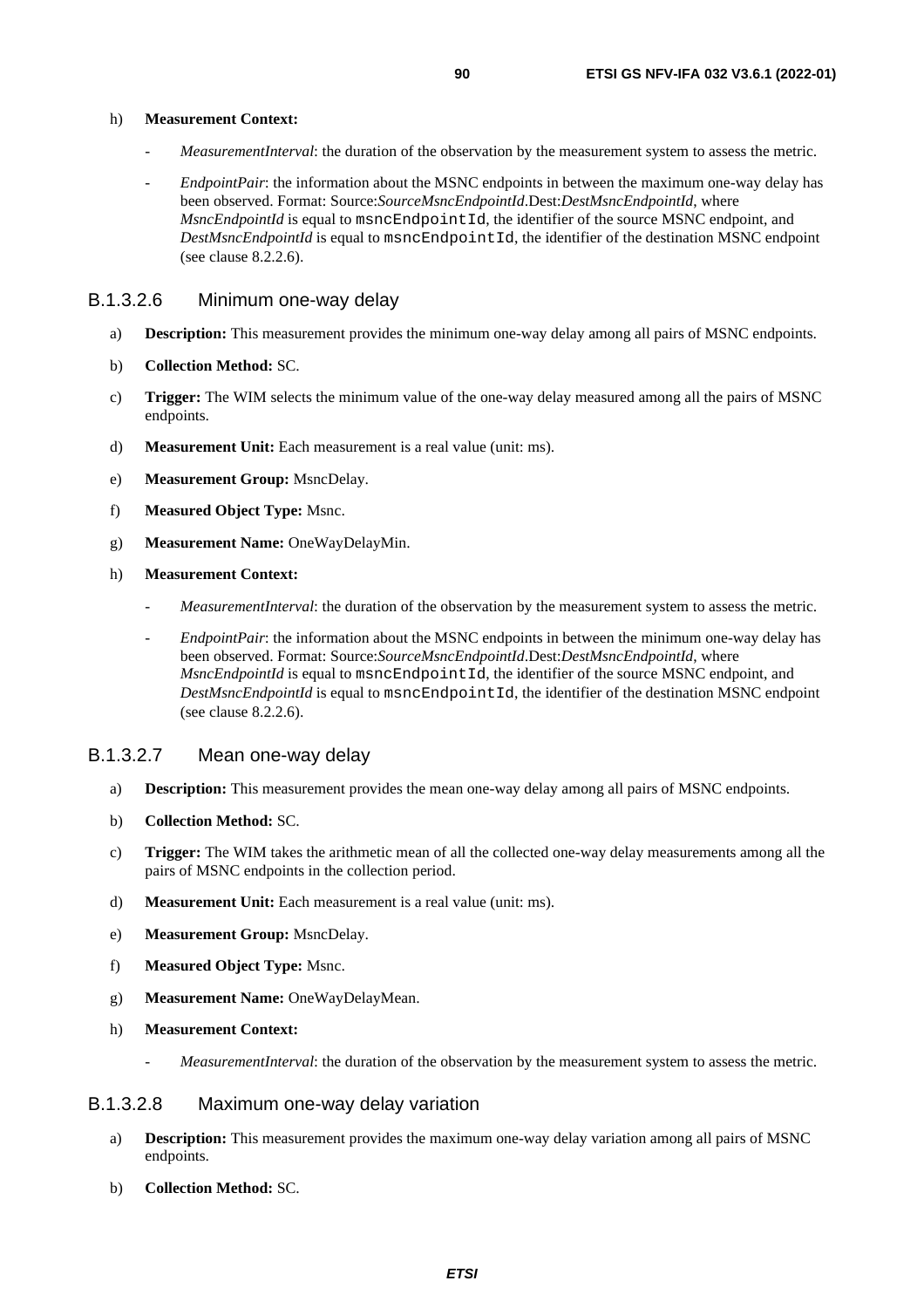- c) **Trigger:** The WIM selects the maximum value of the one-way delay variation measured among all the pairs of MSNC endpoints.
- d) **Measurement Unit:** Each measurement is a real value (unit: ms).
- e) **Measurement Group:** MsncDelay.
- f) **Measured Object Type:** Msnc.
- g) **Measurement Name:** OneWayDelayVarMax.
- h) **Measurement Context:**
	- *MeasurementInterval*: the duration of the observation by the measurement system to assess the metric.
	- *EndpointPair*: the information about the MSNC endpoints in between the maximum one-way delay variation has been observed. Format: Source:*SourceMsncEndpointId*.Dest:*DestMsncEndpointId*, where *MsncEndpointId* is equal to msncEndpointId, the identifier of the source MSNC endpoint, and *DestMsncEndpointId* is equal to msncEndpointId, the identifier of the destination MSNC endpoint (see clause 8.2.2.6).

#### B.1.3.2.9 Minimum one-way delay variation

- a) **Description:** This measurement provides the minimum one-way delay variation among all pairs of MSNC endpoints.
- b) **Collection Method:** SC.
- c) **Trigger:** The WIM selects the minimum value of the one-way delay variation measured among all the pairs of MSNC endpoints.
- d) **Measurement Unit:** Each measurement is a real value (unit: ms).
- e) **Measurement Group:** MsncDelay.
- f) **Measured Object Type:** Msnc.
- g) **Measurement Name:** OneWayDelayVarMin.
- h) **Measurement Context:**
	- *MeasurementInterval*: the duration of the observation by the measurement system to assess the metric.
	- *EndpointPair*: the information about the MSNC endpoints in between the minimum one-way delay variation has been observed. Format: Source:*SourceMsncEndpointId*.Dest:*DestMsncEndpointId*, where *MsncEndpointId* is equal to msncEndpointId, the identifier of the source MSNC endpoint, and *DestMsncEndpointId* is equal to msncEndpointId, the identifier of the destination MSNC endpoint (see clause 8.2.2.6).

#### B.1.3.2.10 Mean one-way delay variation

- a) **Description:** This measurement provides the mean one-way delay variation among all pairs of MSNC endpoints.
- b) **Collection Method:** SC.
- c) **Trigger:** The WIM takes the arithmetic mean of all the measured one-way delay variation measurements among all the pairs of MSNC endpoints in the collection period.
- d) **Measurement Unit:** Each measurement is a real value (unit: ms).
- e) **Measurement Group:** MsncDelay.
- f) **Measured Object Type:** Msnc.
- g) **Measurement Name:** OneWayDelayVarMean.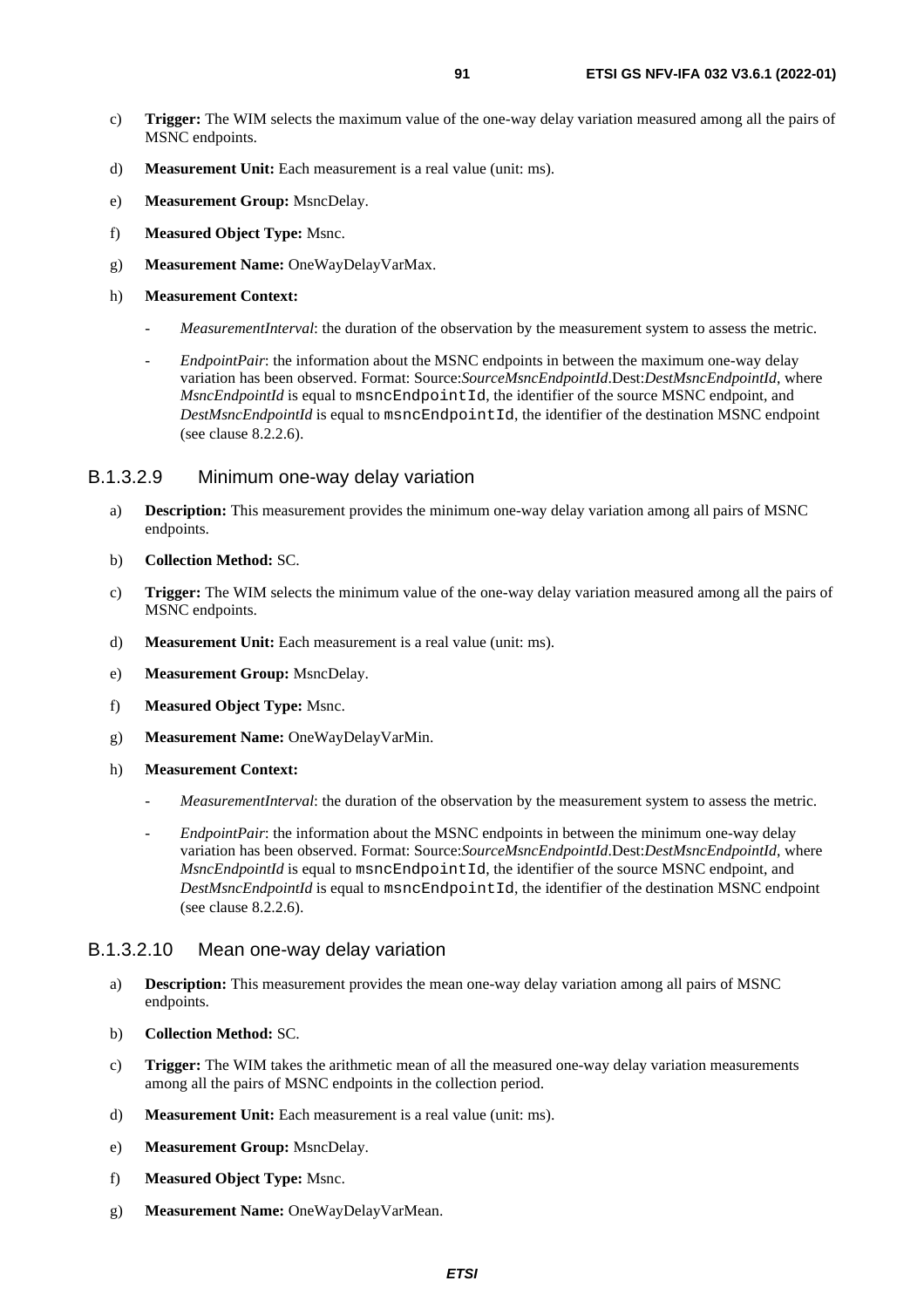h) **Measurement Context:**

*MeasurementInterval*: the duration of the observation by the measurement system to assess the metric.

#### B.1.3.2.11 Packet loss rate

- a) **Description:** This measurement provides the percentage of packets lost among all expected packets to be forwarded in the MSNC.
- b) **Collection Method:** SC.
- c) **Trigger:** The WIM computes the percentage as *((num\_packets\_lost / num\_total\_packets)×100)*, where the *num\_total\_packets* represents the number of packets that should have been forwarded by the MSNC.
- d) **Measurement Unit:** Each measurement is a real value (unit: %).
- e) **Measurement Group:** MsncPacket.
- f) **Measured Object Type:** Msnc.
- g) **Measurement Name:** PacketLossRate.
- h) **Measurement Context:**
	- *MeasurementInterval*: the duration of the observation by the measurement system to assess the metric.

#### B.1.3.2.12 Packet collision rate

- a) **Description:** This measurement provides the rate of packet collisions among all expected packets to be forwarded in the MSNC.
- b) **Collection Method:** SC.
- c) **Trigger:** The WIM computes the percentage as *((num\_collision\_packets / num\_total\_packets)×100)*, where the *num\_total\_packets* represents the number of packets that should have been forwarded by the MSNC.
- d) **Measurement Unit:** Each measurement is a real value (unit: %).
- e) **Measurement Group:** MsncPacket.
- f) **Measured Object Type:** Msnc.
- g) **Measurement Name:** PacketCollisionRate.
- h) **Measurement Context:**
	- *MeasurementInterval*: the duration of the observation by the measurement system to assess the metric.

#### B.1.3.2.13 Number of incoming broadcast packets

- a) **Description:** This measurement provides the number of broadcast packets received/incoming at the MSNC (i.e. incoming into the WAN, from the network's perspective). This measurement is split into sub-counters per MSNC endpoint.
- b) **Collection Method:** SC.
- c) **Trigger:** The WIM counts the number of incoming broadcast packets for each one of the MSNC endpoints. The WIM generates the measurement for the subject Msnc by assigning the value of the collected number of incoming broadcast packets measurement(s) to the sub-counters per MSNC endpoint.
- d) **Measurement Unit:** Each measurement is an integer value.
- e) **Measurement Group:** MsncEndpoints.
- f) **Measured Object Type:** Msnc.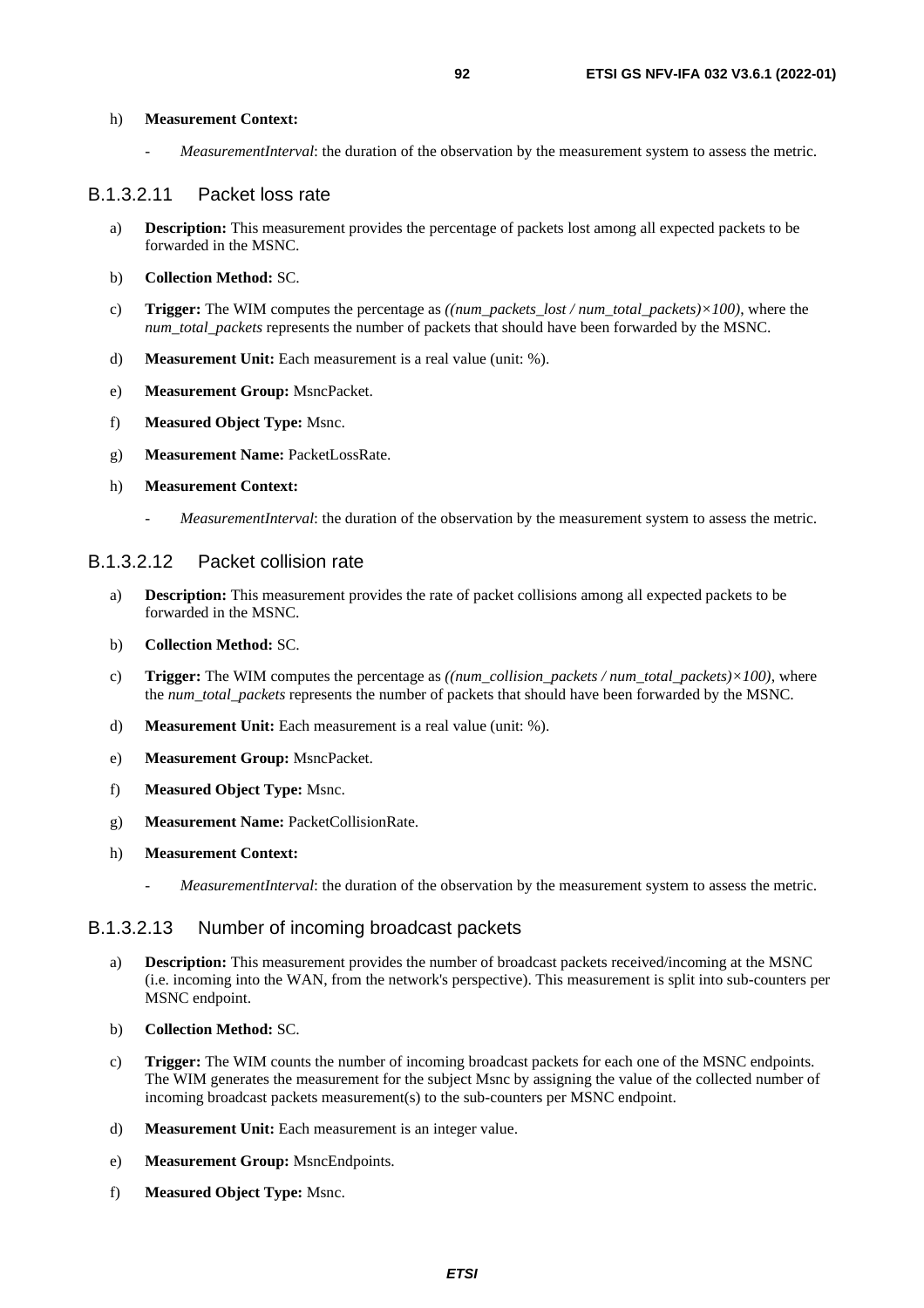g) **Measurement Name:** NetBroadcastPacketIncoming.*MsncEndpointId*, where *MsncEndpointId* is equal to msncEndpointId, the identifier of the measured MSNC endpoint (see clause 8.2.2.6).

#### h) **Measurement Context:**

*MeasurementInterval*: the duration of the observation by the measurement system to assess the metric.

#### B.1.3.2.14 Number of outgoing broadcast packets

- a) **Description:** This measurement provides the number of broadcast packets transmitted/outgoing at the MSNC (i.e. outgoing from the WAN, from the network's perspective). This measurement is split into sub-counters per MSNC endpoint.
- b) **Collection Method:** SC.
- c) **Trigger:** The WIM counts the number of outgoing broadcast packets for each one of the MSNC endpoints. The WIM generates the measurement for the subject Msnc by assigning the value of the collected number of outgoing broadcast packets measurement(s) to the sub-counters per MSNC endpoint.
- d) **Measurement Unit:** Each measurement is an integer value.
- e) **Measurement Group:** MsncEndpoints.
- f) **Measured Object Type:** Msnc.
- g) **Measurement Name:** NetBroadcastPacketOutgoing.*MsncEndpointId*, where *MsncEndpointId* is equal to msncEndpointId, the identifier of the measured MSNC endpoint (see clause 8.2.2.6).
- h) **Measurement Context:**
	- *MeasurementInterval:* the duration of the observation by the measurement system to assess the metric.

## B.2 Metrics and capacity measurements

## B.2.1 Introduction

The capacity monitoring of multi-site network connectivity is supported by the Capacity Management interface. The interface supports querying capacity data, as well as handling capacity Thresholds, and the issue of notifications about capacity changes. There are two types of information relevant to the capacity management:

- the type of measured objects, according to the capacity and topology information objects; and
- the capacity values on a specific measured object type.

Clause B.2.2 defines the measured object types for the capacity measurements specified in the present document. Clause B.2.3 specifies the capacity measurements.

The WIM shall generate the measurement value(s) according to the "Trigger" defined in each respective capacity measurement.

## B.2.2 Measured object type definitions

## B.2.2.1 Network object type

The measured object type "Network" shall be used to collect and report the capacity information of a network in between the NFVI-PoPs (sites).

The objectType, when used in querying capacity information, shall be equal to "NETWORK".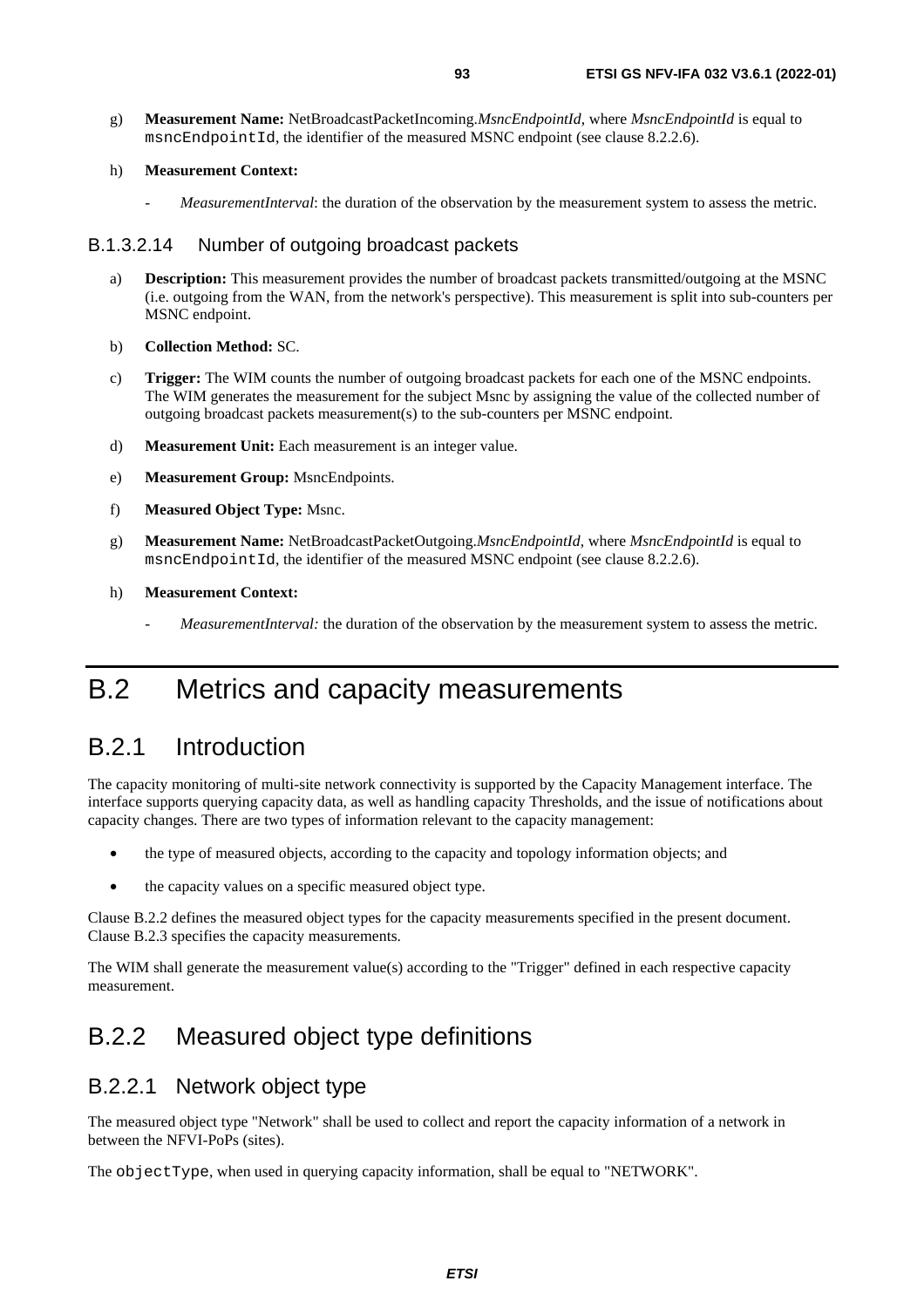The objectInstanceId, when used in querying capacity information or notifying about capacity changes, shall be equal to the networkId of the measured network (see clause 8.3.7).

## B.2.2.2 Topology object type

The measured object type "Topology" shall be used to collect and report the capacity information of a topology instance of the network in between the NFVI-PoPs (sites).

The objectType, when used in querying capacity information, shall be equal to "TOPOLOGY".

The objectInstanceId, when used in querying capacity information or notifying about capacity changes, shall be equal to the topologyId of the measured topology (see clause 8.3.8).

## B.2.2.3 Node object type

The measured object type "Node" shall be used to collect and report the capacity information of a network node of the network in between the NFVI-PoPs (sites).

The objectType, when used in querying capacity information, shall be equal to "NODE".

The objectInstanceId, when used in querying capacity information or notifying about capacity changes, shall be equal to the node Id of the measured network node (see clause 8.3.9).

### B.2.2.4 Link object type

The measured object type "Link" shall be used to collect and report the capacity information of a network link of the network in between the NFVI-PoPs (sites).

The objectType, when used in querying capacity information, shall be equal to "LINK".

The objectInstanceId, when used in querying capacity information or notifying about capacity changes, shall be equal to the linkId of the measured network link (see clause 8.3.10).

## B.2.3 Capacity measurements

### B.2.3.1 Network measurements

#### B.2.3.1.1 Bandwidth

- a) **Description:** This measurement provides capacity values related to bandwidth over the total set of links in the network. This measurement is split into sub-counters per capacity value type.
- b) **Trigger:** For the allocated, reserved and available capacity values, the WIM computes the average bandwidth considering the total *n* set of links *i* in the network as the "sum of bandwidth per link divided by the number of links in the network  $((\sum_i bw_i)/n)$ ", wherein bw<sub>i</sub> is the corresponding percentage of bandwidth on link *i*, whether allocated, available or recepted over the total link throughput. For the total canocity value, the W whether allocated, available or reserved over the total link throughput. For the total capacity value, the WIM computes the average total bandwidth capacity considering the total n set of links I in the network as the "sum of bandwidth throughput per link divided by the number of links in the network".
- c) **Measurement Unit:** Each measurement of allocated, reserved and available capacity is a real value (unit: %). The sub-counter value of total capacity is an integer (unit: Mbps).

#### d) **Measured Object Type:** NETWORK.

e) **Measurement Name:** NetBw.*[total | allocated | reserved | available ]*, where *total*, *allocated*, *reserved* and *available* are sub-counters of the respective capacity.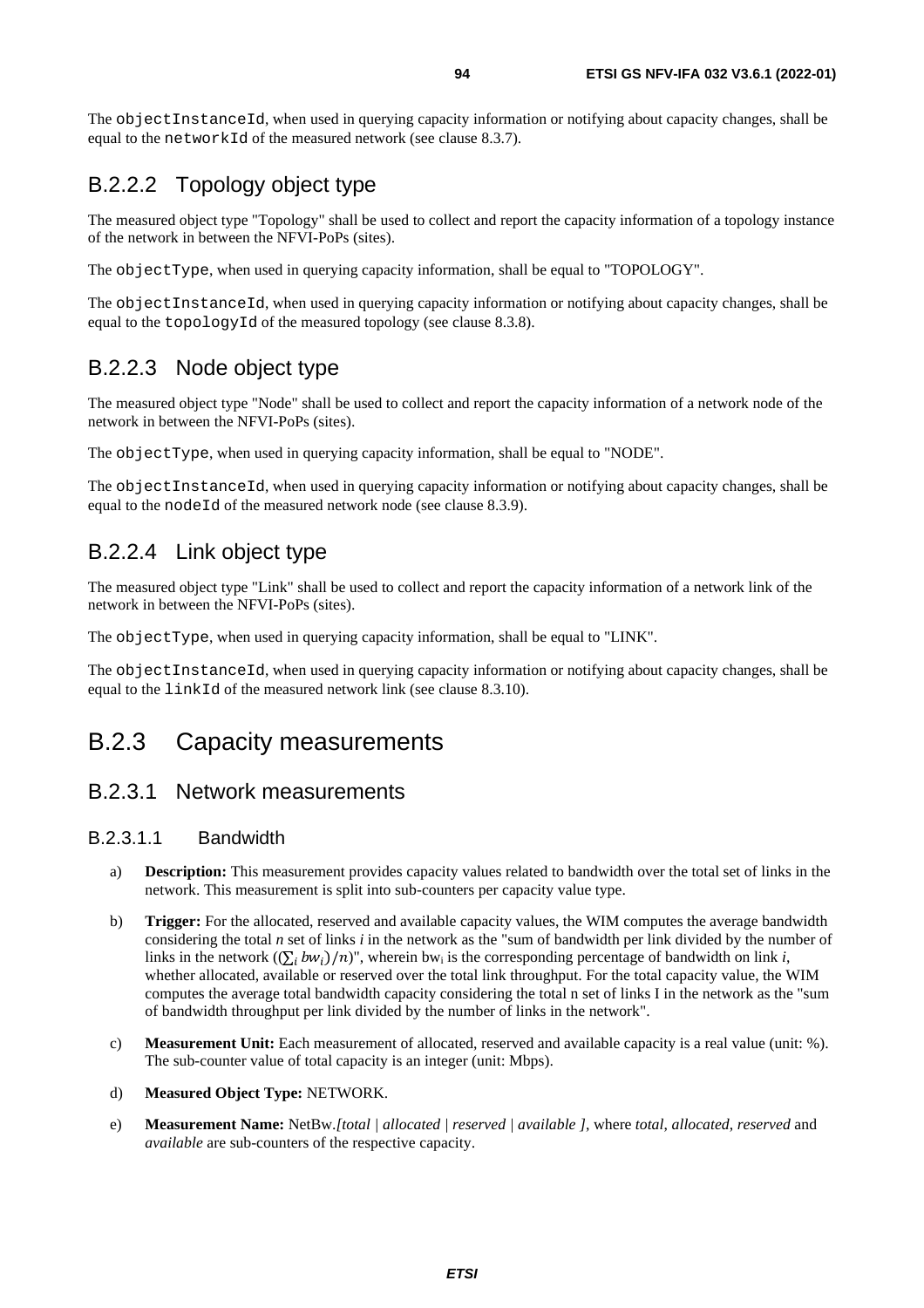#### B.2.3.1.2 Number of logical networks

- a) **Description:** This measurement provides capacity values related to the number of logical networks, such as virtual network identifiers (VNI). This measurement is split into sub-counters per capacity value type.
- b) **Trigger:** The WIM counts the available number of logical networks in the network. The total capacity value equals to the maximum number of supported logical network.
- c) **Measurement Unit:** Each measurement is an integer.
- d) **Measured Object Type:** NETWORK.
- e) **Measurement Name:** NetNumLogical.*[total | allocated | reserved | available ]*, where *total*, *allocated*, *reserved* and *available* are sub-counters of the respective capacity.

### B.2.3.2 Topology measurements

#### B.2.3.2.1 Number of circuits (tunnels)

- a) **Description:** This measurement provides capacity values related to the number of circuits supported by the particular layer protocol to which the topology is associated. This measurement is split into sub-counters per capacity value type.
- b) **Trigger:** The WIM counts the number of circuits in the topology. The total capacity value equals to the maximum number of supported circuits.
- c) **Measurement Unit:** Each measurement is an integer.
- d) **Measured Object Type:** TOPOLOGY.
- e) **Measurement Name:** TopoNumCircuits.*[total | allocated | reserved | available ]*, where *total*, *allocated*, *reserved* and *available* are sub-counters of the respective capacity.

#### B.2.3.2.2 Number of routing areas

- a) **Description:** This measurement provides capacity values related to the number of routing areas supported by the particular layer protocol to which the topology is associated. This measurement is split into sub-counters per capacity value type.
- b) **Trigger:** The WIM counts number of routing areas in the topology. The total capacity value equals to the maximum number of supported routing areas.
- c) **Measurement Unit:** Each measurement is an integer.
- d) **Measured Object Type:** TOPOLOGY.
- e) **Measurement Name:** TopoNumRoutingAreas.*[total | allocated | available ]*, where *total*, *allocated*, and *available* are sub-counters of the respective capacity.

#### B.2.3.2.3 Number of routing peers

- a) **Description:** This measurement provides capacity values related to the number of routing peers supported by the particular layer protocol to which the topology is associated. This measurement is split into sub-counters per capacity value type.
- b) **Trigger:** The WIM counts the number of routing peers in the topology. The total capacity value equals to the maximum number of supported routing peers.
- c) **Measurement Unit:** Each measurement is an integer.
- d) **Measured Object Type:** TOPOLOGY.
- e) **Measurement Name:** TopoNumRoutingPeers.*[total | allocated | available ]*, where *total*, *allocated*, and *available* are sub-counters of the respective capacity.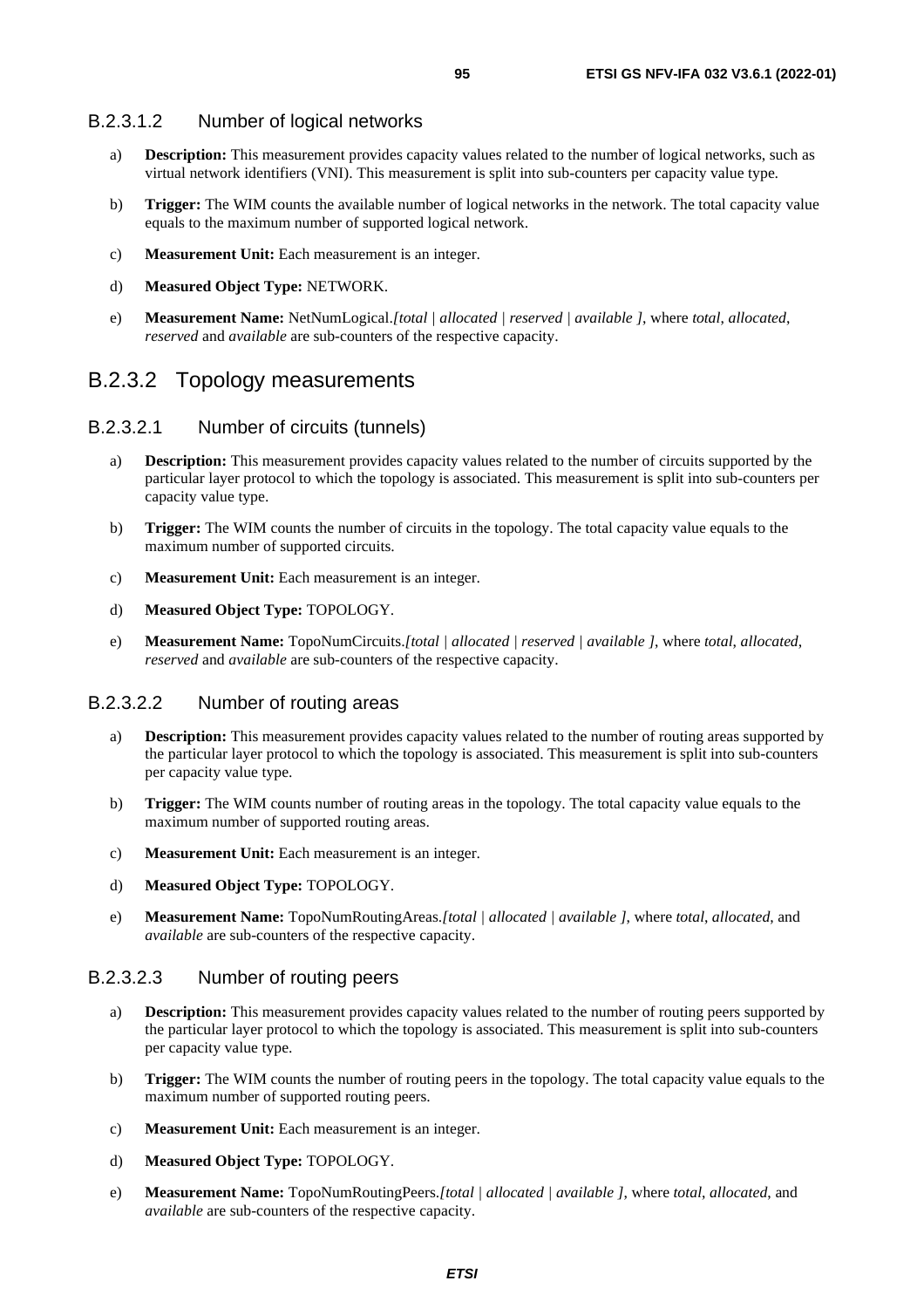#### B.2.3.2.4 Number of edge nodes per routing area

- a) **Description:** This measurement provides capacity values related to the number of edge nodes per routing area, as supported by the particular layer protocol to which the topology is associated. This measurement is split into sub-counters per capacity value type.
- b) **Trigger:** The WIM counts the number of edge nodes per routing area in the topology. The total capacity value equals to the maximum number of supported edge nodes.
- c) **Measurement Unit:** Each measurement is an integer.
- d) **Measured Object Type:** TOPOLOGY.
- e) **Measurement Name:** TopoNumEdgeNodesRoutingArea.*[total | allocated | available ]*, where *total*, *allocated*, and *available* are sub-counters of the respective capacity.

### B.2.3.3 Node measurements

#### B.2.3.3.1 Number of logical forwarding entries

- a) **Description:** This measurement provides capacity values related to the number of logical network entries, such as virtual routing/forwarding tables, split per supported layer protocol and transfer capabilities of the network node. This measurement is split into sub-counters per capacity value type.
- b) **Trigger:** The WIM counts the number of logical forwarding entries in the network node. The total capacity value equals to the maximum number of supported logical forwarding entries.
- c) **Measurement Unit:** Each measurement is an integer.
- d) **Measured Object Type:** NODE.
- e) **Measurement Name:** NodeNumLogicalForwardingEntries.*[total | allocated | available ]*, where *total*, *allocated*, and *available* are sub-counters of the respective capacity.

#### B.2.3.3.2 Number of routing peers of a node

- a) **Description:** This measurement provides capacity values related to the number of routing peers associated to the measured network node, split per supported layer protocol by the network node. This measurement is split into sub-counters per capacity value type.
- b) **Trigger:** The WIM counts the total number of routing peers associated to the network node. The total capacity value equals to the maximum number of supported routing peers of a node.
- c) **Measurement Unit:** Each measurement is an integer.
- d) **Measured Object Type:** NODE.
- e) **Measurement Name:** NodeNumRoutingPeers.*[total | allocated | available ]*, where *total*, *allocated*, and *available* are sub-counters of the respective capacity.

#### B.2.3.3.3 Number of bidirectional forwarding detection sessions

- a) **Description:** This measurement provides capacity values related to the number of bidirectional forwarding detection sessions of the network node. This measurement is applicable for network edge node (i.e. PE-type network node). This measurement is split into sub-counters per capacity value type.
- b) **Trigger:** The WIM counts the number of bidirectional forwarding detection sessions of the network node. The total capacity value equals to the maximum number of supported bidirectional forwarding detection sessions.
- c) **Measurement Unit:** Each measurement is an integer.
- d) **Measured Object Type:** NODE.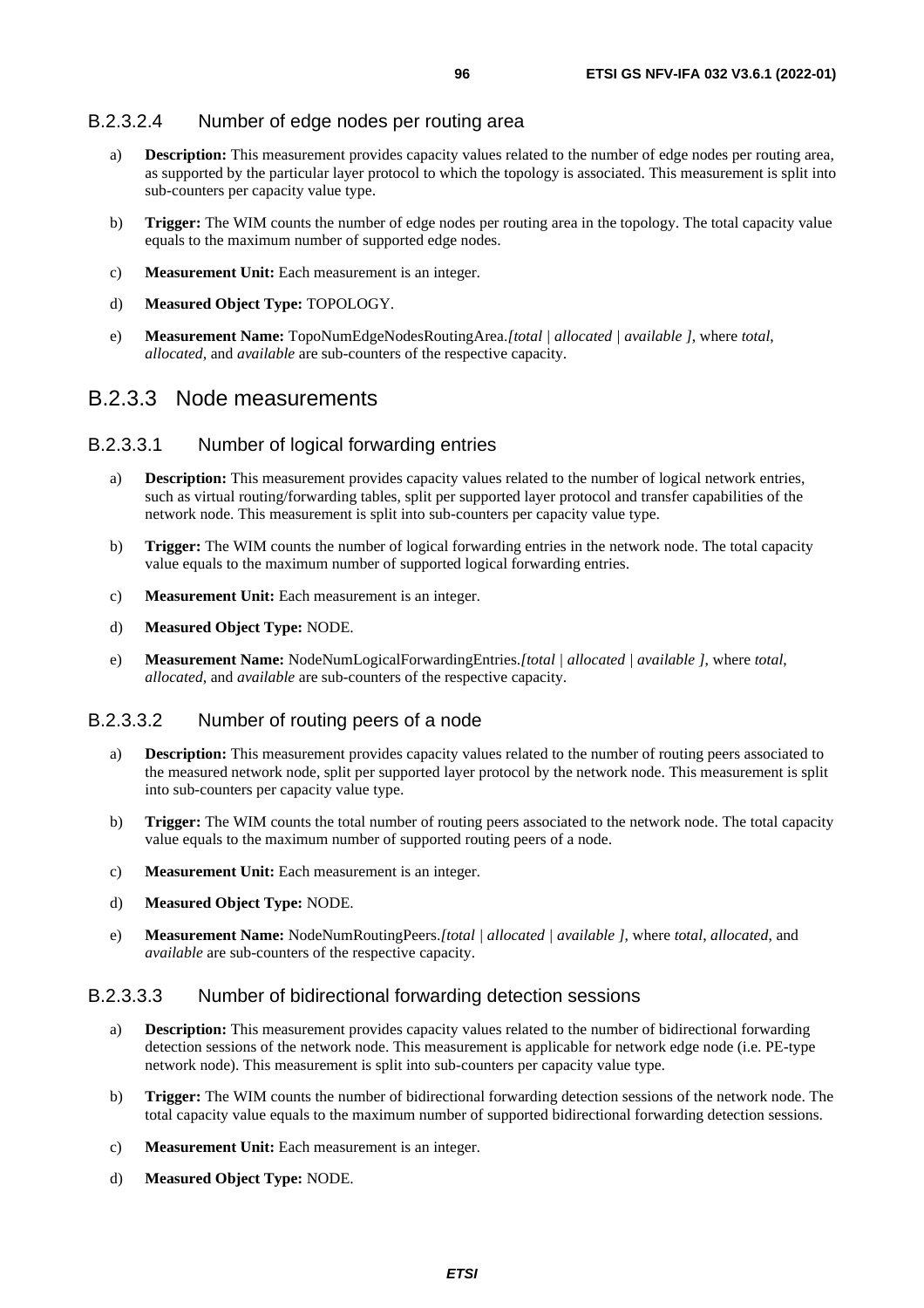e) **Measurement Name:** NodeNumBfdSessions.*[total | allocated | available ]*, where *total*, *allocated*, and *available* are sub-counters of the respective capacity.

#### B.2.3.3.4 Number of link aggregation group members

- a) **Description:** This measurement provides capacity values related to the number of link aggregation group members of the network node. This measurement is split into sub-counters per capacity value type.
- b) **Trigger:** The WIM counts the number of link aggregation group members of the network node. The total capacity value equals to the maximum number of supported link aggregation group members.
- c) **Measurement Unit:** Each measurement is an integer.
- d) **Measured Object Type:** NODE.
- e) **Measurement Name:** NodeNumLagMembers.*[total | allocated | available ]*, where *total*, *allocated*, and *available* are sub-counters of the respective capacity.

#### B.2.3.3.5 Forwarding load

- a) **Description:** This measurement provides capacity values related to the forwarding load of the network node, split per supported layer protocol and transfer capabilities of the network node. This measurement is split into sub-counters per capacity value type.
- b) **Trigger:** The WIM computes the forwarding load of the network node. The total capacity value equals to the maximum supported forwarding load.
- c) **Measurement Unit:** Each measurement of allocated and available capacity is a real value (unit: %). The measurement of total capacity is an integer (unit: frames/packets per second).
- d) **Measured Object Type:** NODE.
- e) **Measurement Name:** NodeForwardingLoad.*[total | allocated | available ]*, where *total*, *allocated*, and *available* are sub-counters of the respective capacity.

#### B.2.3.3.6 CPU load

- a) **Description:** This measurement provides capacity values related to the CPU load of the network node. This measurement is split into sub-counters per capacity value type.
- b) **Trigger:** The WIM counts the total (maximum supported) and allocated (in use) CPU load of the network node. The total capacity value equals to the maximum supported CPU capacity.
- c) **Measurement Unit:** Each measurement of allocated is a real value (unit: %). The measurement of total capacity is an integer (unit: MHz).
- d) **Measured Object Type:** NODE.
- e) **Measurement Name:** NodeCpuLoad.*[total | allocated]*, where *total*, and *allocated* are sub-counters of the respective capacity.

#### B.2.3.3.7 Memory load

- a) **Description:** This measurement provides capacity values related to the memory load of the network node. This measurement is split into sub-counters per capacity value type.
- b) **Trigger:** The WIM counts the total (maximum supported) and allocated (in use) memory load of the network node. The total capacity value equals to the maximum supported memory capacity.
- c) **Measurement Unit:** Each measurement of allocated is a real value (unit: %). The measurement of total capacity is an integer (unit: Mbyte).
- d) **Measured Object Type:** NODE.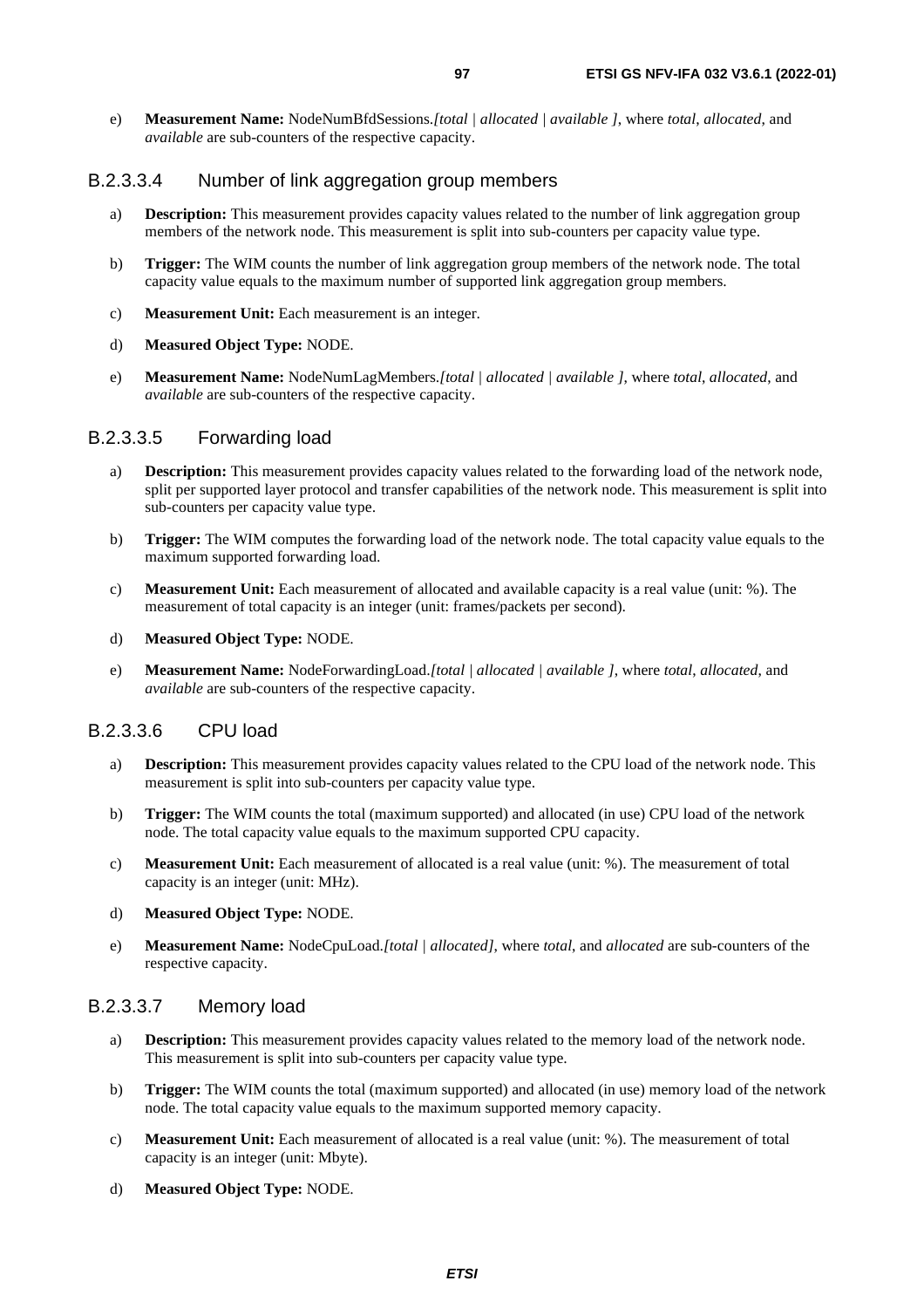e) **Measurement Name:** NodeMemLoad.*[total | allocated ]*, where *total* and *allocated* are sub-counters of the respective capacity.

## B.2.3.4 Link measurements

#### B.2.3.4.1 Bandwidth

- a) **Description:** This measurement provides capacity values related to bandwidth on a network link. This measurement is split into sub-counters per capacity value type.
- b) **Trigger:** The WIM counts the total (maximum supported), allocated, and available throughput load of the network link. For the total capacity value, the WIM retrieves the nominal link throughput.
- c) **Measurement Unit:** Each measurement of allocated, reserved and available capacity is a real value (unit: %). The measurement of total capacity is an integer (unit: Mbps).
- d) **Measured Object Type:** LINK.
- e) **Measurement Name:** LinkBw.*[total | allocated | reserved | available ]*, where *total*, *allocated*, *reserved* and *available* are sub-counters of the respective capacity.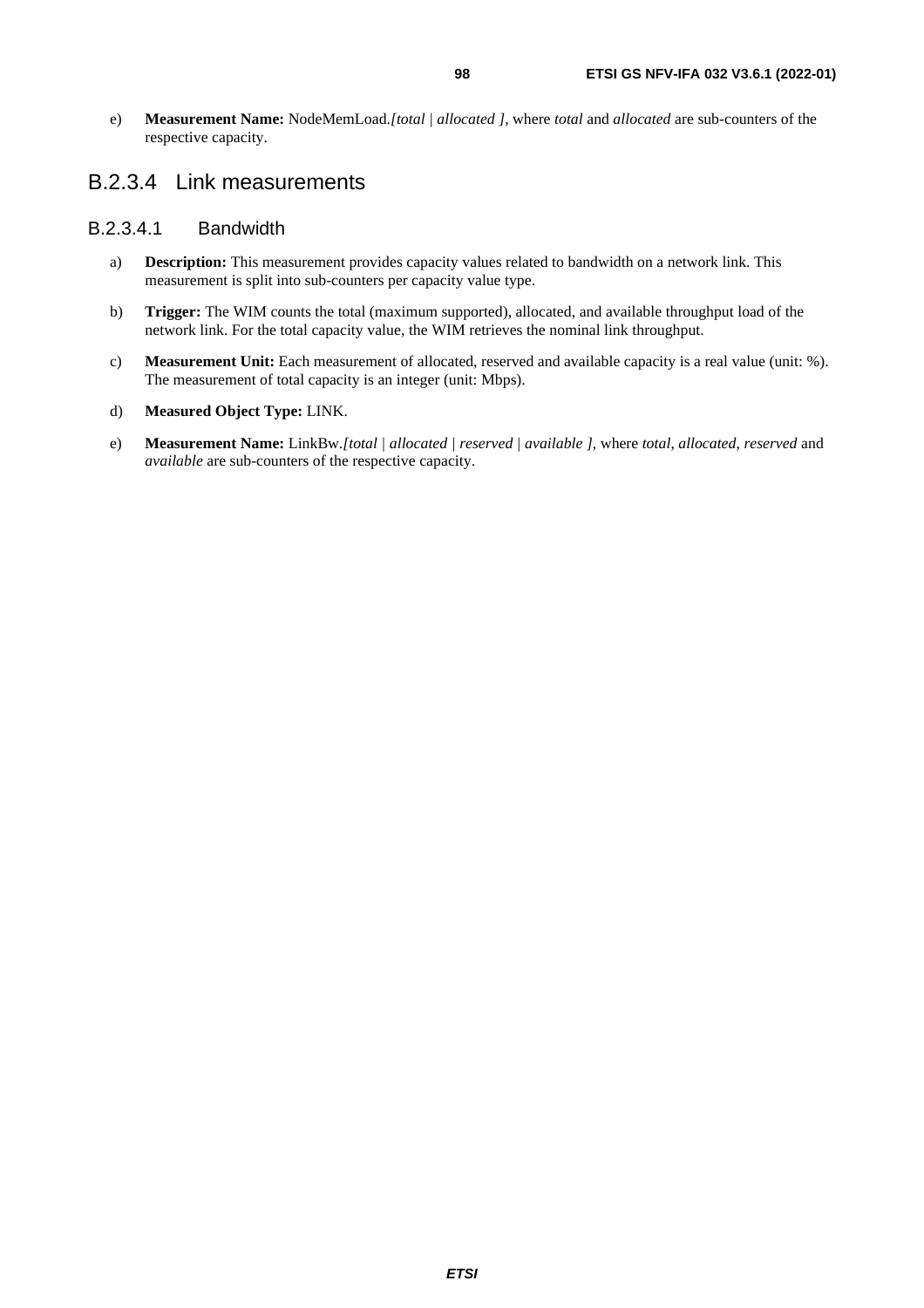# Annex C (normative): Security and Regulatory Concerns

# C.1 Risk analysis and assessment

Table C.1-1 is the output of the Threat, Risk, Vulnerability Analysis according to ETSI GS NFV-SEC 006 [\[i.6\]](#page-12-0).

|                    | <b>A</b> Security Environment                                                                                                                                                                                                                                                                                                                             |                                                                                  |  |  |
|--------------------|-----------------------------------------------------------------------------------------------------------------------------------------------------------------------------------------------------------------------------------------------------------------------------------------------------------------------------------------------------------|----------------------------------------------------------------------------------|--|--|
| a.1 Assumptions    |                                                                                                                                                                                                                                                                                                                                                           |                                                                                  |  |  |
| la.1.1             | A set of management networks providing connectivity for management<br>purposes among the existing NFV-MANO functional entities (NFVO,<br>VNFM and VIM) and the WIM, whose produced interfaces are specified in<br>the present document.                                                                                                                   |                                                                                  |  |  |
| a.1.2              | Internal attackers have access to the management network.                                                                                                                                                                                                                                                                                                 | See a.1.1 in Table 1 of ETSI<br>GS NFV-SEC 014 [i.7].                            |  |  |
| a.1.3              | Internal attackers are attached to the management network.                                                                                                                                                                                                                                                                                                | See a.1.7 in Table 1 of ETSI<br>GS NFV-SEC 014 [i.7].                            |  |  |
| a.1.4              | Internal attackers have access to the NFV-MANO functional entities.<br>Specialized from a.1.3, and<br>a.1.5 in Table 1 of ETSI<br>GS NFV-SEC 014 [i.7].                                                                                                                                                                                                   |                                                                                  |  |  |
| a.2 Assets         |                                                                                                                                                                                                                                                                                                                                                           |                                                                                  |  |  |
| a.2.1              | Existing NFV-MANO functional entities: these are the NFVO, VNFM and<br>VIM. These assets offer interfaces for consuming NFV-MANO services as<br>well as are responsible for storing relevant NFV-MANO information and<br>artefacts (e.g. VNF Packages, NSD, VNFD, images, etc.). The NFVO can<br>act as a consumer of the interfaces produced by the WIM. | See clause 4.1 of ETSI<br>GS NFV-IFA 031 [i.8].                                  |  |  |
| a.2.2              | WIM: it is responsible for assisting in the management of connectivity over<br>the WAN infrastructure.                                                                                                                                                                                                                                                    |                                                                                  |  |  |
| a.2.3              | NFVI-PoP: N-PoP where a Network Function is or could be deployed as<br>Virtual Network Function (VNF).                                                                                                                                                                                                                                                    |                                                                                  |  |  |
| a.2.4              | Interfaces produced by the WIM for the management of WAN resources<br>and connectivity across multiple NFVI-PoPs.                                                                                                                                                                                                                                         | See clause 5.2.                                                                  |  |  |
| a.2.5              | Fault alarm: fault information reported to a consumer including information<br>to identify the object on which the fault occurred, the type of fault that was<br>identified, the cause of the fault, the timestamp information about when<br>the event causing the fault was observed, as well as timing information<br>about the alarm that is raised.   | See clause 8.4.2.                                                                |  |  |
| a.2.6              | Performance and capacity metrics: performance and capacity information<br>that need to be reported/acquired.                                                                                                                                                                                                                                              | See annex B.                                                                     |  |  |
| a.2.7              | The credentials of authorized administrators with legitimate access to the<br>Specialized from a.2.2 in<br>Table 1 of ETSI<br>NFV-MANO functional entities and the WIM.<br>GS NFV-SEC 014 [i.7].                                                                                                                                                          |                                                                                  |  |  |
| a.2.8              | WAN resources, such as network nodes and links, which are used for the<br>establishment of Multi-Site Connectivity Service (MSCS) by using one or<br>more Multi-Site Network Connections (MSNCs).                                                                                                                                                         | See clauses 4.3, 8.3.7, 8.3.8,<br>8.3.9 and 8.3.10.                              |  |  |
| a.3 Threat agents  |                                                                                                                                                                                                                                                                                                                                                           |                                                                                  |  |  |
| a.3.1              | Unauthorized user of assets.                                                                                                                                                                                                                                                                                                                              |                                                                                  |  |  |
| a.3.1.1<br>a.3.1.2 | Agent can be human, e.g. an administrator with access to the assets.<br>Agent can be a piece of software, e.g. a malicious computer program<br>installed during an earlier access and programmed to run later.                                                                                                                                            |                                                                                  |  |  |
| a.3.2              | (Industrial) espionage agent.                                                                                                                                                                                                                                                                                                                             |                                                                                  |  |  |
| a.3.3              | Sabotage agent.                                                                                                                                                                                                                                                                                                                                           |                                                                                  |  |  |
| a.3.4              | Internal threat agent, e.g. corrupt employee.                                                                                                                                                                                                                                                                                                             |                                                                                  |  |  |
| a.4 Threats        |                                                                                                                                                                                                                                                                                                                                                           |                                                                                  |  |  |
| a.4.1              | Unauthorized read (viewing/copying/consuming of data and interfaces).                                                                                                                                                                                                                                                                                     | Refer to threat agents a.3.1,<br>a.3.2 and a.3.4.<br>Refer to all assets in a.2. |  |  |
| a.4.2              | Unauthorized write action (masquerade ("spoofing"), forgery, loss or<br>corruption of information).                                                                                                                                                                                                                                                       | Refer to threat agents a.3.3<br>and a.3.4.<br>Refer to all assets in a.2.        |  |  |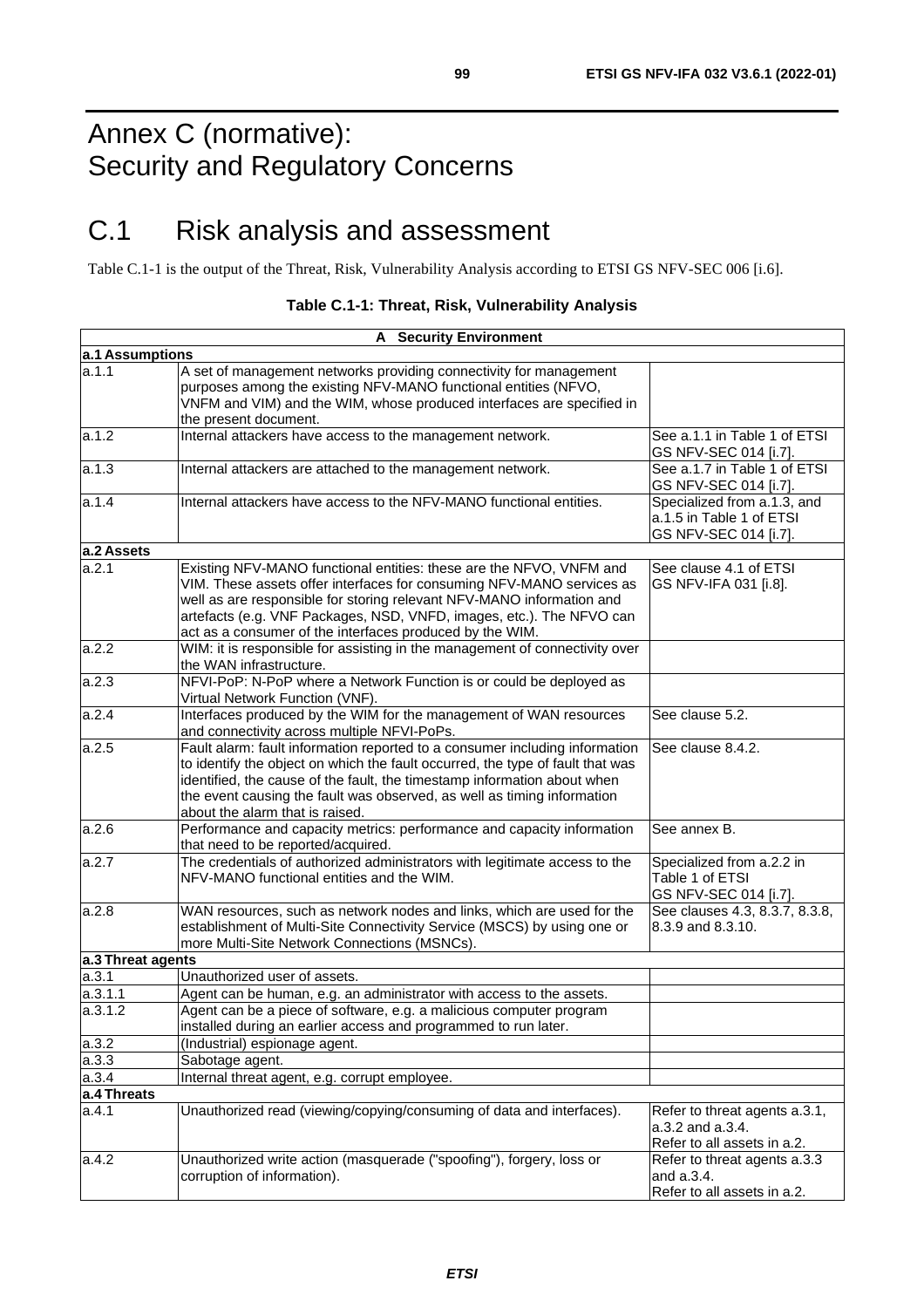|       | <b>A</b> Security Environment                                                                                                                                                                                                                                                                                            |                                                                                                            |
|-------|--------------------------------------------------------------------------------------------------------------------------------------------------------------------------------------------------------------------------------------------------------------------------------------------------------------------------|------------------------------------------------------------------------------------------------------------|
| a.4.3 | Unauthorized access.                                                                                                                                                                                                                                                                                                     | Refer to threat agents a.3.1,<br>a.3.2, a.3.3. Refer to all<br>assets in a.2.                              |
| a.4.4 | Repudiation (endpoint and threat agents).                                                                                                                                                                                                                                                                                | Refer to threat agent a.3.4.<br>Refer to assets a.2.4, a.2.5,<br>$a.2.6$ and $a.2.7$ .                     |
| a.4.5 | Denial of service.                                                                                                                                                                                                                                                                                                       | Refer to threat agents a.3.3<br>and a.3.4.<br>Refer to assets in a.2.1,<br>a.2.2, a.2.3, a.2.4, and a.2.8. |
|       | <b>B</b> Security Objectives                                                                                                                                                                                                                                                                                             |                                                                                                            |
|       | b.1 Requirements for the assets relevant to the present document's scope                                                                                                                                                                                                                                                 |                                                                                                            |
| b.1.1 | The WIM shall ensure that only authorized and authenticated entities can<br>access (read or write) the provided interfaces and that data is exchanged<br>in a confidential manner following the requirements for access controls<br>and communications security (see clauses 8.5 and 8.6 in ETSI<br>GS NFV-SEC 012 [2]). |                                                                                                            |
| b.1.2 | The WIM shall ensure the authenticity and integrity of all data exchanged<br>on the interfaces following the requirements for authentication control (see<br>clause 8.4 in ETSI GS NFV-SEC 012 [2]).                                                                                                                     |                                                                                                            |
| b.1.3 | The WIM shall ensure that data provenance is logged.                                                                                                                                                                                                                                                                     |                                                                                                            |
| b.1.4 | The WIM shall ensure that collected data is authentic.                                                                                                                                                                                                                                                                   | Collected data includes fault.<br>connectivity information,<br>timestamps, etc.                            |
| b.1.5 | The WIM shall provide means to detect and mitigate denial of service<br>attacks.                                                                                                                                                                                                                                         |                                                                                                            |
| b.1.6 | The WIM shall ensure the authenticity of the WAN resources.                                                                                                                                                                                                                                                              |                                                                                                            |
| b.1.7 | The WIM shall prevent replay of any data following requirements for<br>authentications control (see clause 8.4 in ETSI GS NFV-SEC 012 [2]).                                                                                                                                                                              |                                                                                                            |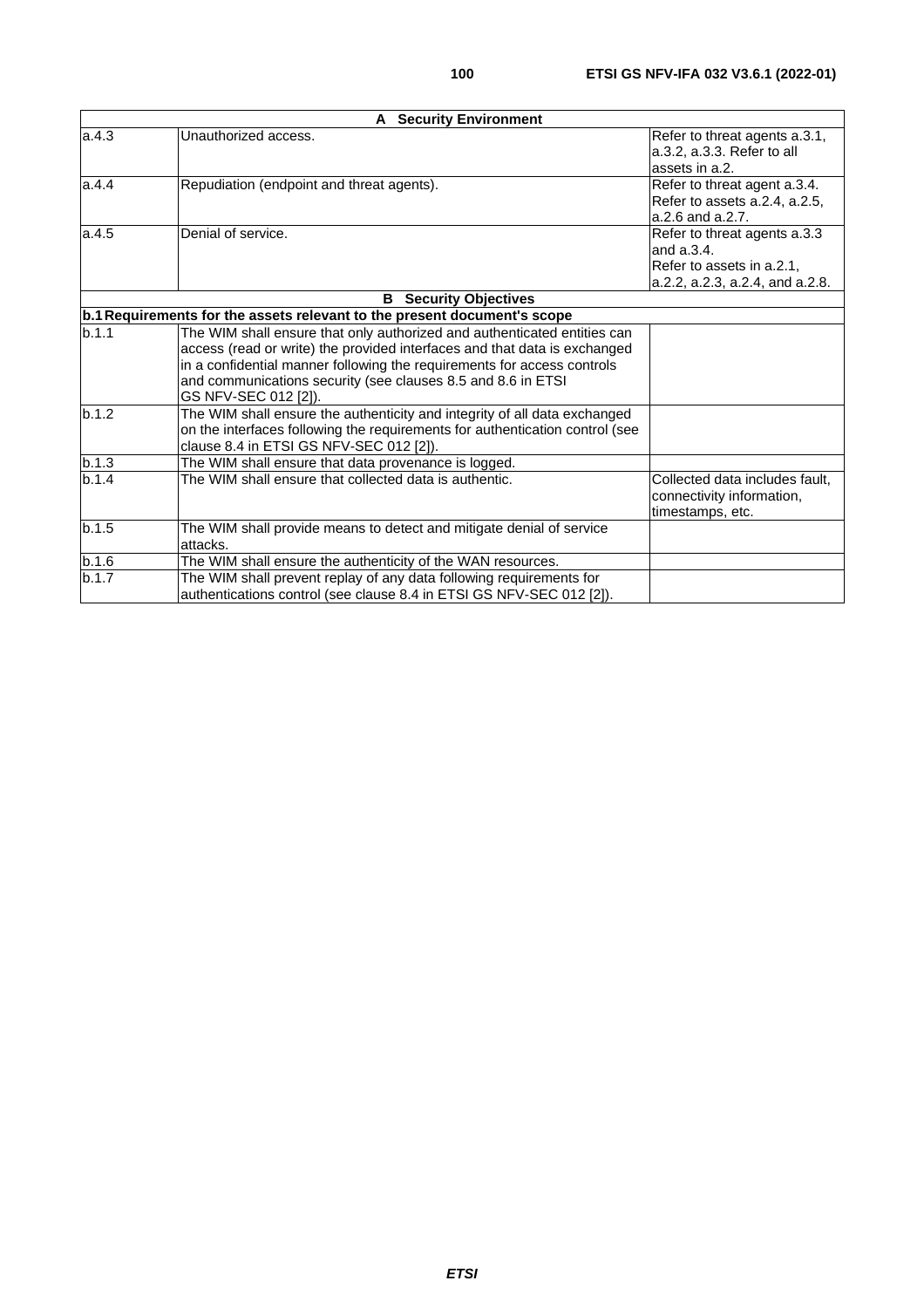# Annex D (informative): Change History

| Date              | <b>Version</b>   | Information about changes                                                                                                                                                                                                                                                                                                                                                                                                                                |
|-------------------|------------------|----------------------------------------------------------------------------------------------------------------------------------------------------------------------------------------------------------------------------------------------------------------------------------------------------------------------------------------------------------------------------------------------------------------------------------------------------------|
| May 2019          | V3.2.2           | Base line version for ed 331 created from published version 3.2.1                                                                                                                                                                                                                                                                                                                                                                                        |
| Oct 2019          | V3.3.2           | Base-line version for ed341 created from published version ETSI GS NFV-IFA 032 v3.3.1                                                                                                                                                                                                                                                                                                                                                                    |
| April 2020        | V3.3.3           | Implements the following CRs:<br>NFVIFA(20)000154r1 - IFA032ed341 Rename Capacity Threshold IE and<br>CapacityChangeNotification<br>NFVIFA(20)000286r2 - IFA032ed341 - Fixing issues in CapacityThreshold and<br>CapacityChangeNotification IEs<br>NFVIFA(20)000307r1 - IFA032ed341 - Including measurementContext attribute to<br>ThresholdCrossedNotification IE<br>NFVIFA(20)000311 - IFA032ed341 - Fixing Cardinality of the attribute faultType for |
| March 2021        | V3.4.2<br>V3.5.2 | Alarm IE<br>Base-line version for ed351 created from published version ETSI GS NFV-IFA 032 v3.4.1<br>Implements the following CRs:<br>NFVIFA(21)000128 - IFA032ed351 Miscellaneous maintenance<br>Base-line version for ed361 created from published version ETSI GS NFV-IFA 032 v3.5.1                                                                                                                                                                  |
| September<br>2021 |                  |                                                                                                                                                                                                                                                                                                                                                                                                                                                          |